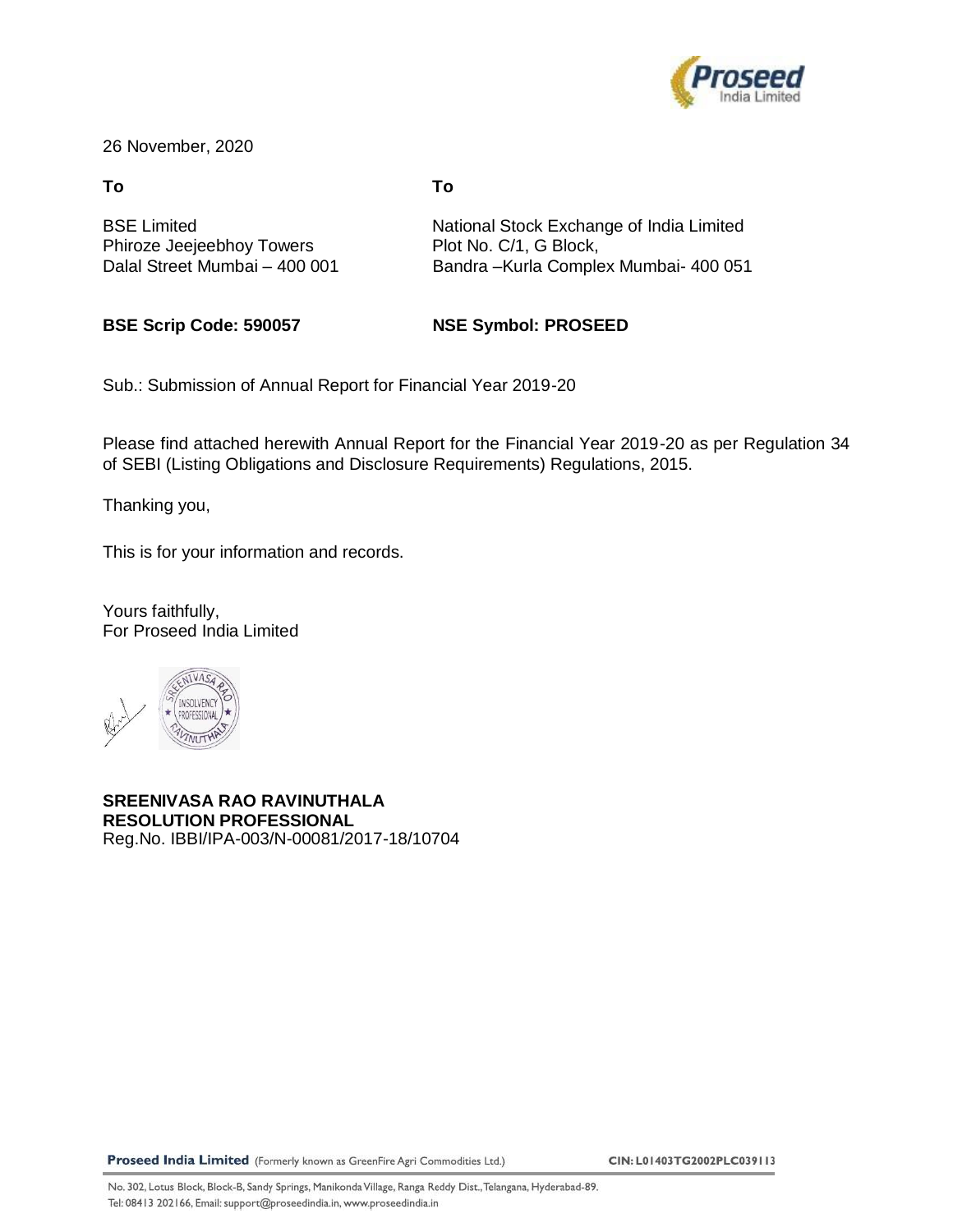

# An Agri BioTech Company

# **Proseed India Limited**

**RESOLUTION PROFESSIONAL** Sreenivasa Rao Ravinuthala2019-20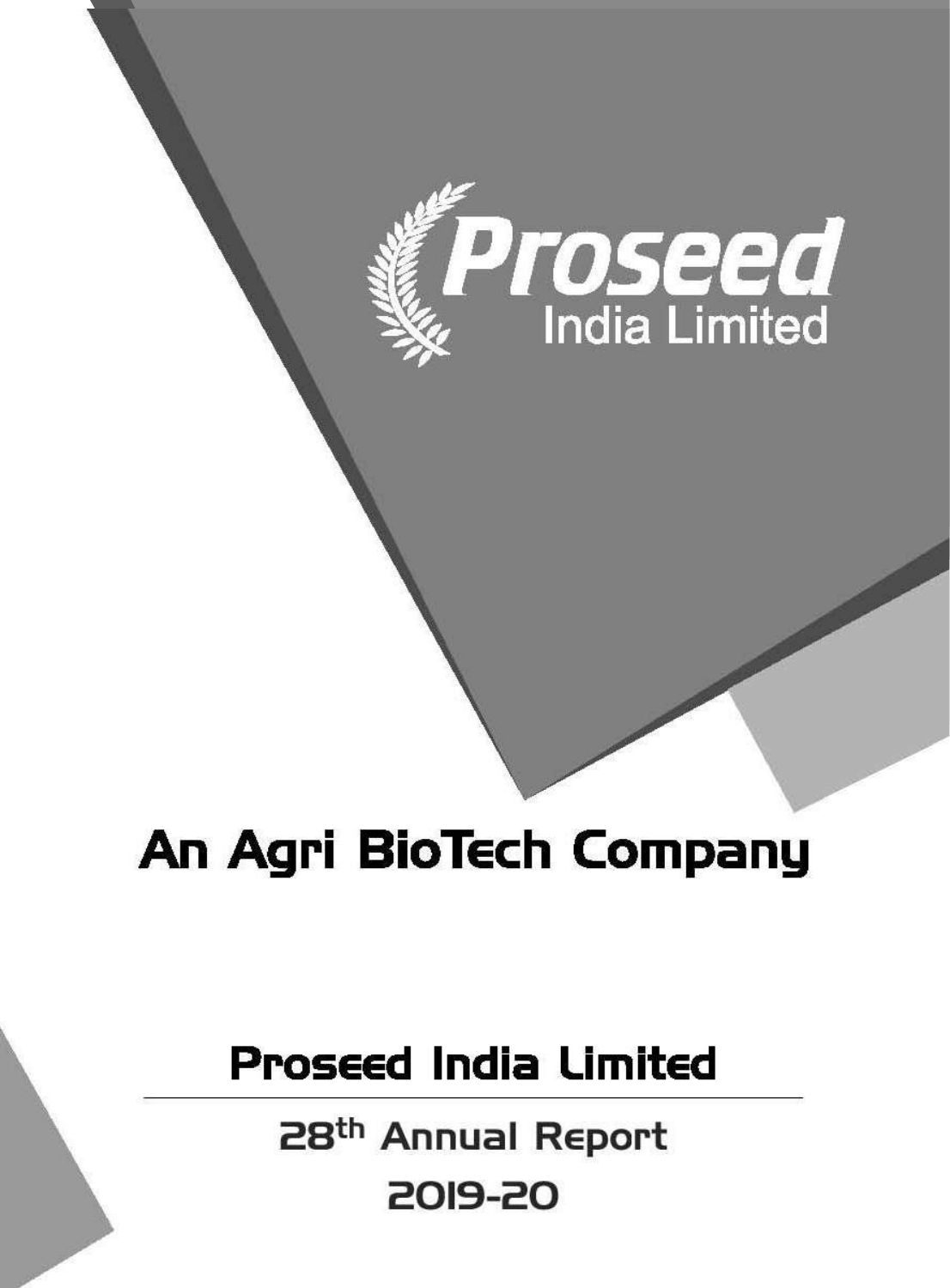

#### **RESOLUTION PROFESSIONAL**

Sreenivasa Rao Ravinuthala IP Regn. No. IBBI/IPA-003/IP- N00081/2017-2018/10704 (Appointed vide Hon'ble NCLT, Hyderabad order dated October 15, 2019)

#### **BOARD OF DIRECTORS NAME DESIGNATION**

Mr. D V S Prakash Rao Whole Time Director & CEO Chukka Lakshmi Non-Executive Director

Mr. Satya Srikanth Karaturi Non-Executive & Independent Director Mr. Nekkanti Venkata Krishnayya Non-Executive & Independent Director Mrs.

#### **REGISTERED OFFICE**

Flat No. 302, Lotus Block, Block-B, Sandy Springs, Manikonda, Ranga Reddy District, Telangana, Hyderabad - 500 089. Tel: 08413485046, URL: [www.proseedindia.in](http://www.proseedindia.in/) **CIN: L01403TG2002PLC039113**

#### **STATUTORYAUDITORS INTERNAL AUDITORS**

 $M/s$  Navitha & Associates M/S Gorantla & Co. Chartered Accountants Chartered Accountants V.K. Dhage Nagar, Dilsukhnagar, Prestige Rai Tower, Opp. NIMS, Hyderabad – 500 018 Panjaguttta, Hyderabad-50 082

#### **SECRETARIAL AUDITORS COMPANY SECRETARY &**

Balarama Krishna Desina **COMPLIANCE OFFICER** Company Secretary in Practice Sree Harshitha Malireddy 302/A, Jade Arcade building, Opp: Paradise Hotel, M.G.Road, Secunderabad, Telangana-500003

#### **SHARE TRANSFER AGENT BANKERS**

CIL Securities Limited HDFC 214, Raghava Ratna Towers, Corporation Bank Chirag Ali Lane, Hyderabad-500001 Telangana Phone: +91 040-23203155

#16-2-740/75, Plot No.26, Off: H.No. 6-3-664, Flat No: 101,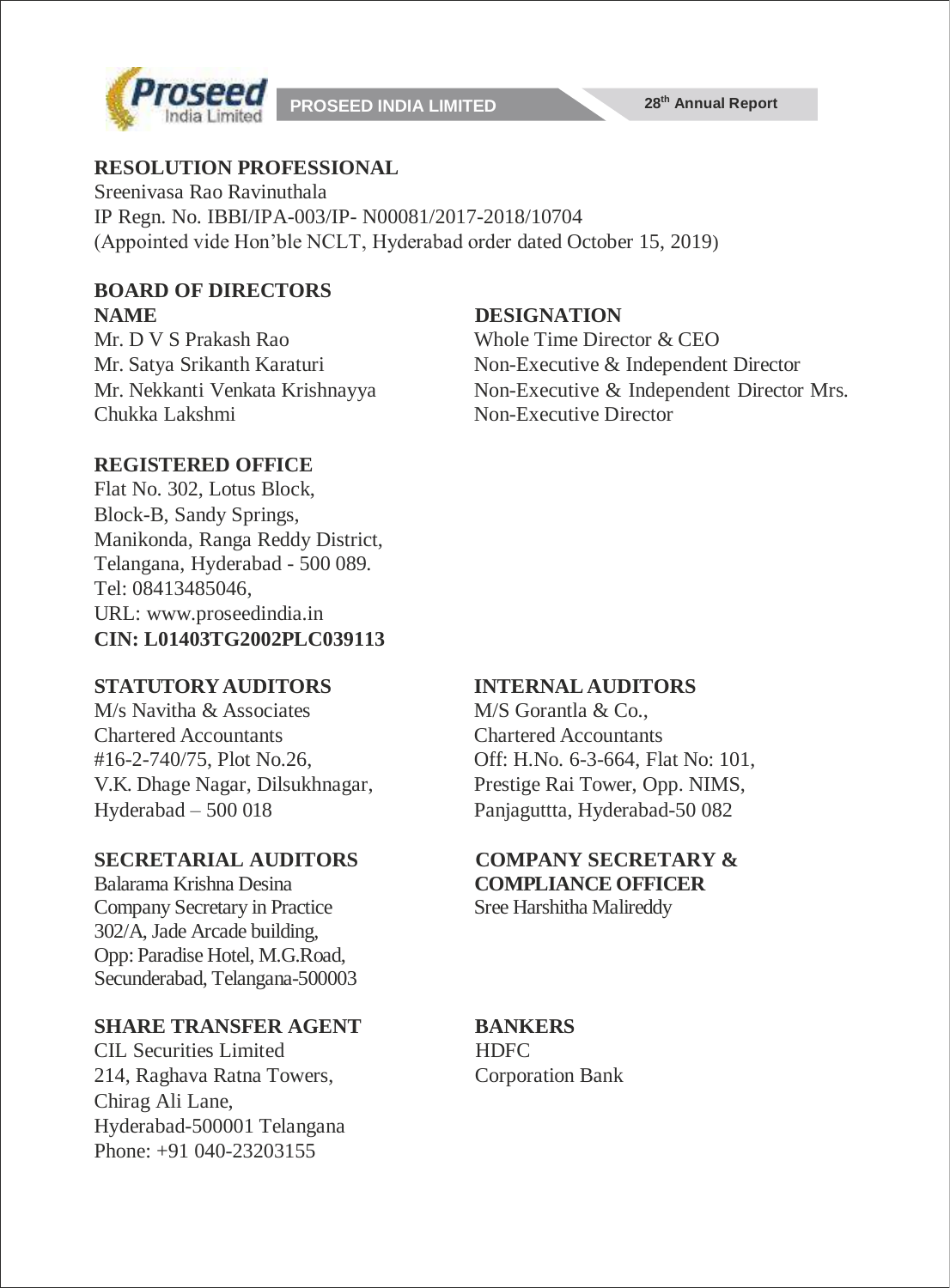

### **TABLE OF CONTENTS**

|                | S No Item                                                 | Page No |
|----------------|-----------------------------------------------------------|---------|
|                | Notice of Annual General Meeting                          |         |
| 2              | Directors' Report                                         | 11      |
| 3              | Management Discussion and Analysis Report                 | 27      |
| $\overline{4}$ | <b>Financial statements</b>                               |         |
| a.             | Auditor's Report on standalone Financial Statements       | 37      |
| b.             | <b>Standalone Balance Sheet</b>                           | 47      |
| C.             | Standalone Statement of profit and loss account           | 48      |
|                | Standalone cash flow statements                           | 49      |
| e.             | Notes forming part of the Standalone Financial Statements | 51      |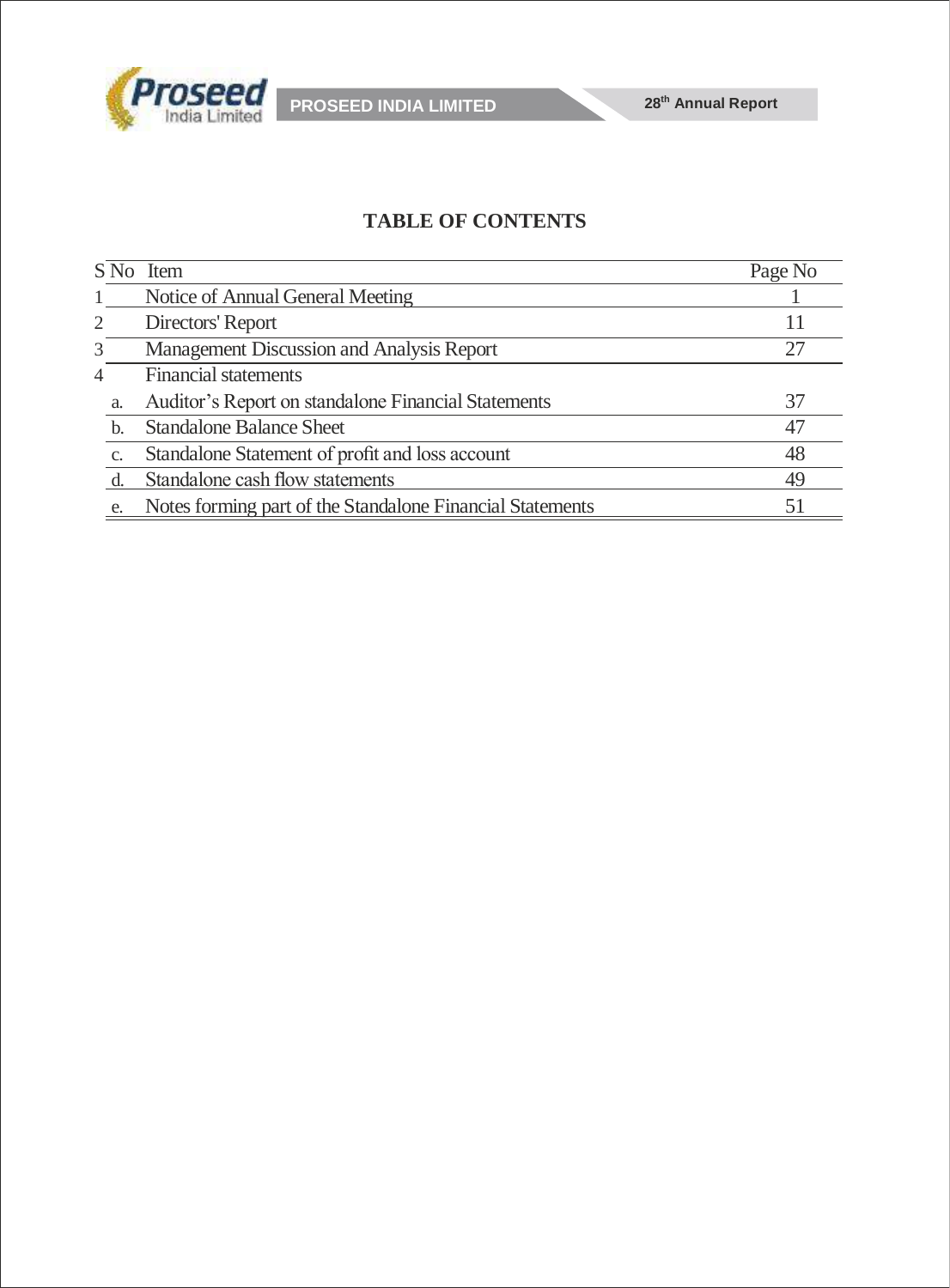



# **NOTICE OF ANNUAL GENERAL MEETING**

Notice is hereby given that the 28<sup>th</sup> Annual General Meeting of the Members of Proseed India Limited (formerly Green Fire Agri Commodities Limited) will be held on Saturday, the  $19<sup>th</sup>$  day of December, 2020 at 11.30 A.M. through Video Conferencing ("VC") / Other Audio-Visual Means ("OAVM") to transact the following businesses:

#### **Background:**

*The members are hereby intimated that, the National Company Law Tribunal ("NCLT"), Hyderabad Bench, vide Order dated July 10, 2019 ("Insolvency Commencement Order") had initiated Corporate Insolvency Resolution Process ("CIRP") against your Company, based on petition filed by the Operational Creditor under Section 9 of the Insolvency and Bankruptcy Code, 2016 ("the Code"). Venka Reddy Bathina was appointed as an Interim Resolution Professional ("IRP") to manage affairs of the Company in accordance with the provisions of the Code. Subsequently Hon'ble NCLT vide its Order dated October 15, 2019 had appointed Sreenivasa Rao Ravinuthala as Resolution professional of the Company.*

*Pursuant to the Insolvency Commencement Order and in consonance with the stipulation contained in Section 17 of the IBC, 2016, the powers of the Board of Directors of the Company stand suspended and the same are vested and exercised by Mr. Sreenivasa Rao Ravinuthala, Resolution Professional (RP)..*

*The Adjudicating Authority has approved the extension of CIRP for a further period of 90 days, after a lapse of 180 days vide order dated January 06, 2020. Members of the Committee of Creditors (CoC) in their 7th Meeting held on March 06, 2020 considered the resolution plans and later approved the resolution plan by a vote of 84.65% of the voting share of the CoC, through the e-voting process concluded on March 12, 2020. The Resolution Professional filed an application under Section 30(6) of the Code before the Hon'ble NCLT for its consideration and approval of the Resolution Plan. The Adjudicating Authority has reserved the judgement vide its order dated August 18, 2020.*

### **I. ORDINARY BUSINESS**

#### **1. Adoption of Financial Statements**

To consider and adopt the Directors' Report and the audited Financial Statements of the Company for the financial year ended March 31, 2020 and the Auditor Report thereon.

**2. Appointment of Mrs. Chukka Lakshmi (DIN: 07733231) as a Director liable to retire by rotation**

To appoint a Director in place of Mrs. Chukka Lakshmi, Non-Executive Women Director (DIN: 07733231) who retires by rotation and being eligible, offers herself for re-appointment.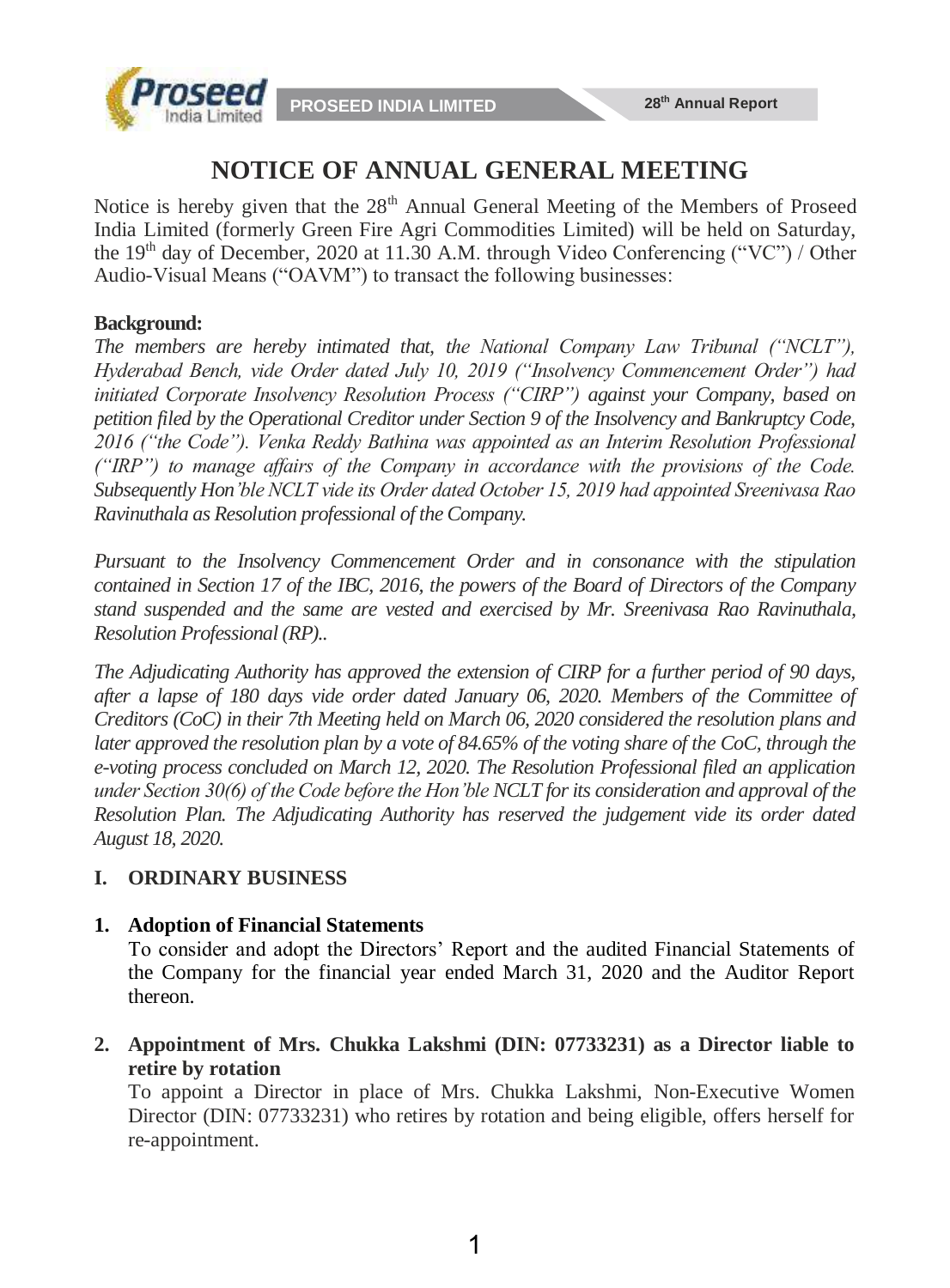



Therefore, members are requested to consider and if thought fit, to pass the following resolution, with or without modification(s), as Ordinary Resolution:

**"RESOLVED THAT** pursuant to Section 152 and other applicable provisions, if any, of the Companies Act, 2013, the approval of the Members of the Company be and is hereby accorded to the re-appointment of Mrs. Chukka Lakshmi (DIN: 07733231), as a Director of the Company, who shall continue as a Non-Executive Women Director of the Company, to the extent that she is required to retire by rotation."

#### **II. SPECIAL BUSINESS**

#### **3. To sell lease or otherwise dispose of the assets of the Company**

To consider and if thought fit, to pass with or without modification(s), the following resolution as a Special Resolution:

**"RESOLVED THAT** pursuant to Section 180(1)(a) and any other applicable provisions, if any of the Companies Act, 2013 and the rules made thereunder (including any statutory modification(s) or re-enactment thereof for the time being in force) read with Regulations of SEBI (Listing Disclosure and Obligation Requirements) Regulations, 2015 and other rules, guidelines as may be applicable, the consent of the Company be and is hereby accorded to the Board of Directors of the Company or any committee constituted there under to sell, mortgage and/or charge any movable and / or immovable properties of the Company, or to sell, lease or otherwise dispose of the whole or substantially the whole of the undertaking or where the Company owns more than one undertaking, of the whole or substantially the whole of any such undertaking(s) on such terms and conditions at such time(s) and in such form and manner, as the Board in its absolute discretion thinks fit on the whole or substantially the whole of the Company's any one or more of the undertakings or all of the undertakings of the Company.

> For and behalf of Proseed India Limited (Company under Corporate Insolvency Resolution Process) Sd/- DVS Prakash Rao **Director** (DIN: 03013165)

Place: Hyderabad Date: 23-11-2020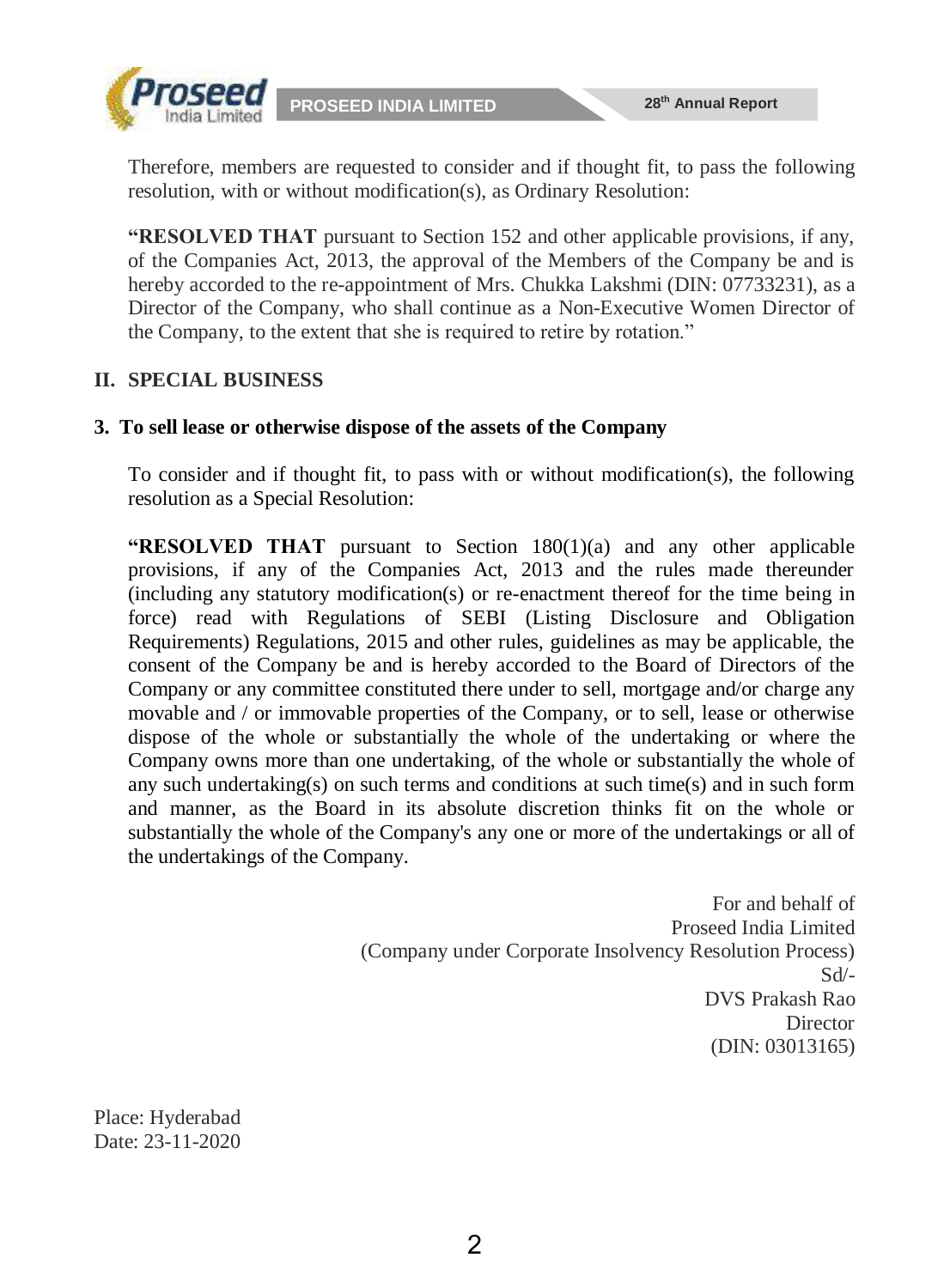



# **NOTES:**

- 1. In view of the outbreak of COVID-19 pandemic, social distancing norms to be followed and the continuous restriction on movement of persons at several places in the country and pursuant to General Circular Nos.  $14/2020$ ,  $17/2020$  and  $20/2020$  dated  $8<sup>th</sup>$ April 2020,  $13<sup>th</sup>$  April 2020 and  $5<sup>th</sup>$  May 2020, respectively, issued by the Ministry of Corporate Affairs ("MCA Circulars") and Circular No. SEBI/HO/CFD/ CMD1/CIR  $\frac{P}{2020/79}$  dated  $12<sup>th</sup>$  May 2020 issued by the Securities and Exchange Board of India ("SEBI Circular") and in compliance with the provisions of the Companies Act, 2013 and the SEBI (Listing Obligations and Disclosure Requirements) Regulations, 2015 ("Listing Regulations"), the 28th AGM of the Company is being conducted through VC/OAVM Facility, which does not require physical presence of Members at a common venue.
- 2. Pursuant to Circular No. 14/2020 dated 8th April 2020 issued by the Ministry of Corporate Affairs, facility to appoint proxy to attend and cast vote for the members will not be available for the ensuing AGM and hence the Proxy Form and Attendance Slip are not annexed hereto. However, the Body Corporates are entitled to appoint authorized representatives to attend the AGM through VC/ OAVM and participate thereat and cast their votes through e-voting.
- 3. The Members can join AGM in VC/OAVM mode 30 minutes before the scheduled time of the commencement of the Meeting by following the procedure mentioned in the Notice.
- 4. Participation of Members through VC/OAVM will be reckoned for the purpose of quorum for the AGM as per section 103 of the Companies Act, 2013.
- 5. Institutional / Corporate Shareholders (i.e. other than individuals / HUF, NRI, etc.) are required to send a scanned copy (PDF/JPG Format) of its Board or governing body Resolution/Authorization etc., authorizing its representative to attend the AGM through VC /OAVM on its behalf and to vote through remote e-voting. The said Resolution/Authorization shall be sent to the Scrutinizer by email through its registered email address to [balaramdesina@gmail.com](mailto:balaramdesina@gmail.com) with a copy marked to [helpdesk.evoting@cdslindia.com.](mailto:helpdesk.evoting@cdslindia.com)
- 6. An Explanatory Statement pursuant to Section 102(1) of the Companies Act, 2013 (the Act), relating to Business at Serial No. 3 to be transacted at the AGM is annexed hereto.
- 7. The re-appointment of the Director is recommended only for the sole purpose of complying with the applicable provision(s) of the Companies Act, 2013 (as amended)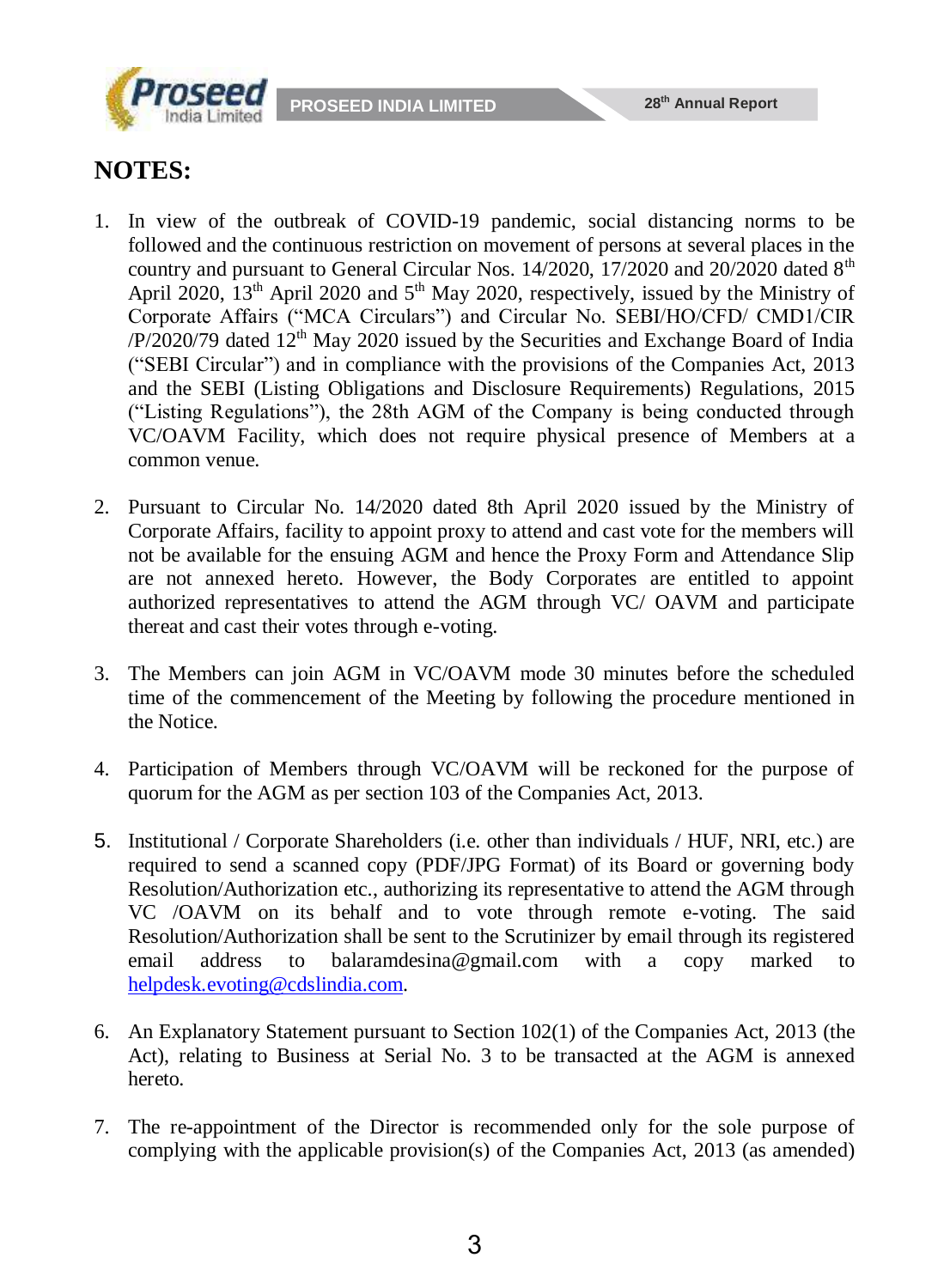

and SEBI (Listing Obligations and Disclosure Requirements) Regulations, 2015. Further, pursuant to Section 17 of the IBC, the powers of the Board of Directors shall stand suspended during the continuance of the CIRP.

- 8. In line with the MCA Circulars and SEBI Circular, the Notice of the 28th AGM along with Annual Report will be available on the website of the Company at [www.proseedindia.in](http://www.proseedindia.in/) and on the website of BSE Limited at www.bseindia.com and NSE at [www.nseindia.com.](http://www.nseindia.com/)
- 9. Members holding shares in electronic mode are requested to intimate any change in their address or bank mandates to their Depository Participants (DPs) with whom they are maintaining their Demat Accounts. Members holding shares in physical mode are requested to advise any change in their address or bank mandates to the Company / Company's Registrar and Share Transfer Agent.
- 10. In case of joint holders, the Member whose name appears as the first holder in the order of names as per the Register of Members of the Company will be entitled to vote at the AGM.
- 11. Members joining the meeting through VC, who have not cast their vote by means of remote e-voting, shall be able to exercise their right to vote through e-voting at the AGM. The Members who have cast their vote by remote e-voting prior to the AGM may also join the AGM through VC but shall not be entitled to cast their vote again.
- 12. To support the "Green Initiative", members who have not registered/updated their respective e-mail addresses with Company's Registrar and Share Transfer Agent - if shares are held in physical mode and with their DPs - if shares are held in electronic mode, are requested to do so for receiving all future communications from the Company including Annual Reports, Notices, Circulars, etc., electronically.
- 13. Members seeking any information with regard to the accounts or any matter to be placed at the AGM, are requested to write to the Company at cs@proseedindia.in and rta@cilsecurities.com. The same will be replied by the Company suitably.
- 14. All documents referred to in the accompanying Notice will be available for inspection through electronics mode on receipt of request by the Company at cs@proseedindia.in.
- 15. Electronic copy of the Annual Report for Financial Year (FY) 2019-2020 together with a copy of the Notice of the 28th AGM of the Company inter-alia stating the process and manner of remote e-voting are being sent to all the members whose e-mail IDs are registered with the Company/Depository Participant(s) for communication purposes.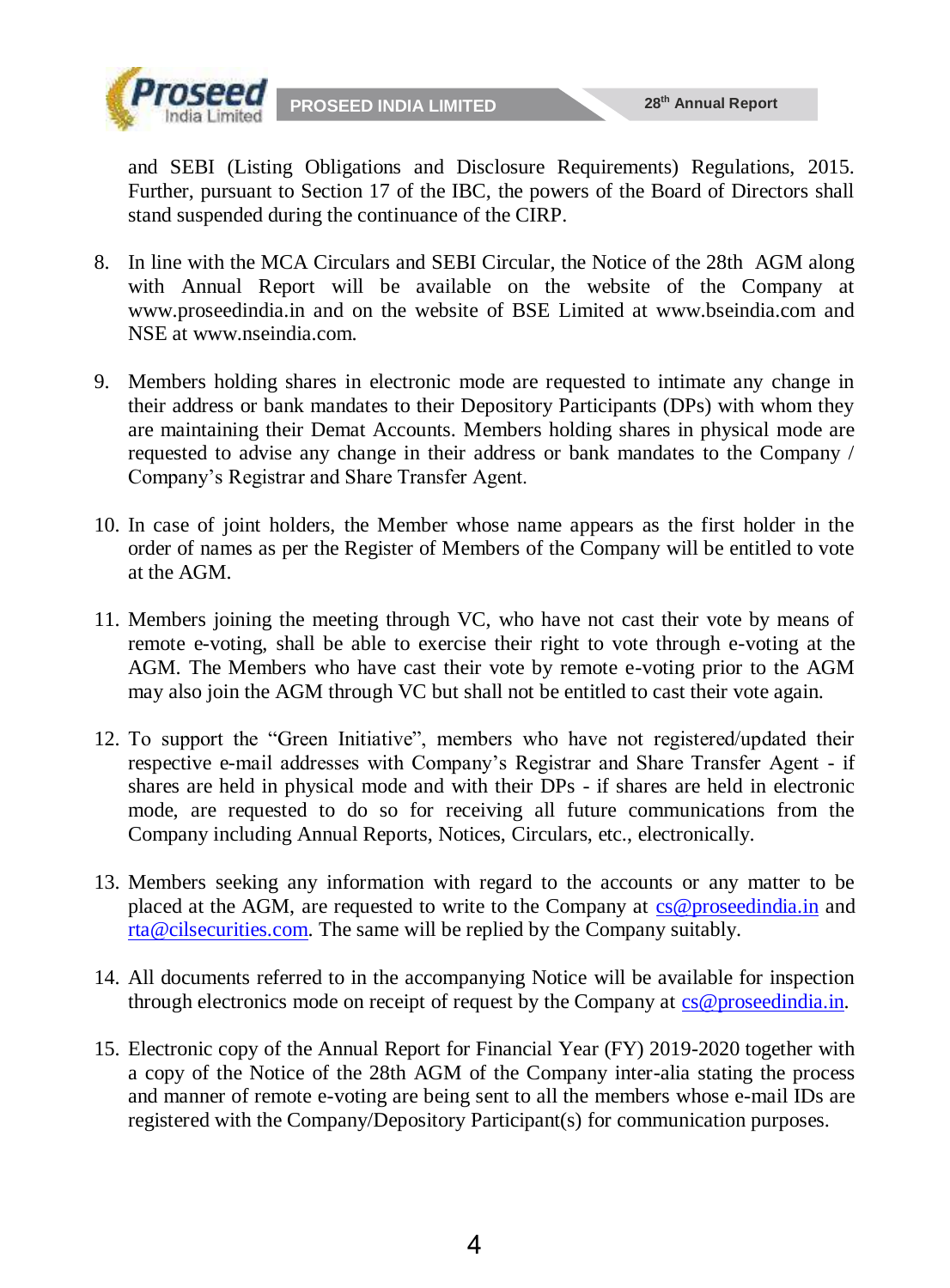

- 16. Saturday 12th December, 2020 has been fixed as 'Cut-off Date' for determining Members entitled to facility of voting by remote e-voting as well as e-voting at said AGM following Regulation 44 of the SEBI (Listing Obligations and Disclosure Requirements) Regulations, 2015.
- 17. The Register of Members and Share Transfer Register of the Company will remain closed from Sunday, 13th December, 2020 to Saturday, 19th December, 2020 both days inclusive, in connection with ensuing AGM.
- 18. Since the AGM will be held through VC / OAVM, the Route Map is not annexed to this Notice.
- 19. Members who would like to express their views or ask questions during the AGM may register themselves as a speaker by sending their request from their registered email address mentioning their Name, DP ID and Client ID/Folio Number, PAN, Mobile Number at least 48 hours before the start of the AGM at cs@proseedindia.in. Those Members who have registered themselves as a speaker will only be allowed to express their views/ask questions during the AGM. The Company reserves the right to restrict the number of speakers depending on the availability of time for the AGM.
- 20. Members who need assistance before or during the AGM, can contact CDSL by sending an email to helpdesk.evoting@cdslindia.com or call 1800225533.

#### **INSTRUCTIONS FOR SHAREHOLDERS FOR VOTING THROUGH ELECTRONIC MEANS PRIOR TO AGM**

- a. In compliance with the provisions of Section 108 of the Companies Act, 2013, read with Rule 20 of the Companies (Management and Administration) Rules, 2014 as amended from time to time and Regulation 44 of the SEBI (Listing Obligations and Disclosure Requirements) Regulations, 2015, the Company has provided a facility to its members to exercise their right to vote electronically at the  $28<sup>th</sup>$  Annual General Meeting through the electronic voting (e-voting) service facilitated by the Central Depository Services (India) Limited (CDSL) vide EVSN: 201120003.
- b. The remote e-voting period commences on Wednesday, 16th December, 2020 at 9:00 A.M. and ends on Friday, 18th December, 2020 at 5:00 P.M. During this period, shareholders of the Company, holding shares either in physical form or in dematerialized form, as on the cut-off date i.e. Saturday, 12<sup>th</sup> December, 2020 may cast their vote electronically.
- c. The shareholders should log on to the e-voting website www.evotingindia.com. (i) Click on ''Shareholders/Members'' tab.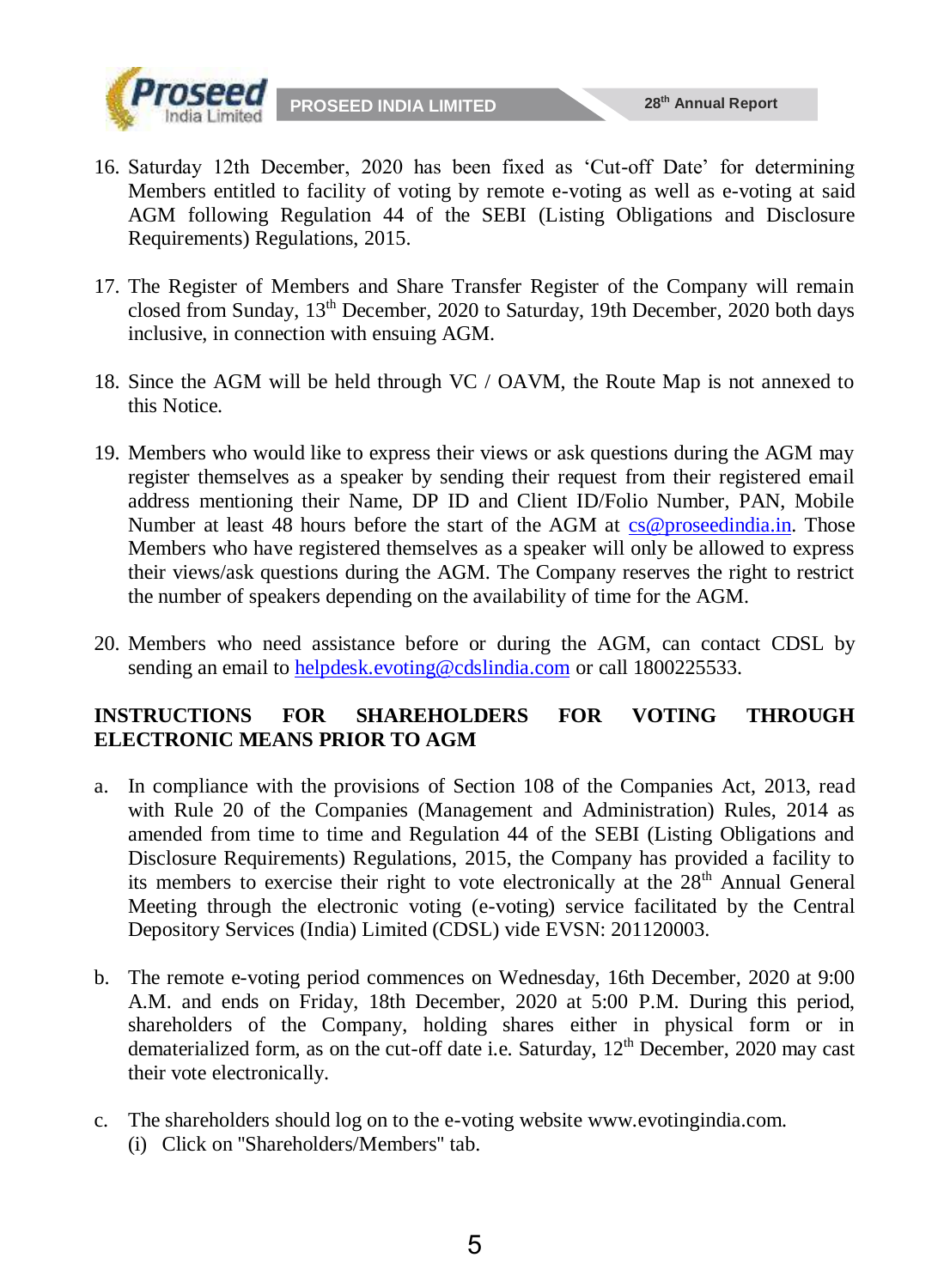

(ii) Now Enter your User ID (For CDSL: 16 digits Beneficiary ID; For NSDL: 8 Character DP ID followed by 8 Digits Client ID; Members holding shares in Physical Form should enter Folio Number registered with the Company) and then enter the Image Verification as displayed and Click on Login. If you are holding shares in Demat Form and had logged on to www.evotingindia.com and voted on an earlier voting of any Company, then your existing password is to be used. If you are a first-time user, fill up the following details in the appropriate boxes and follow the steps given below (Applicable for both demat shareholders as well as physical shareholders).

| $PAN^*$  | hter your 10-digit alpha-numeric *PAN issued by Income Tax       |  |  |  |  |  |
|----------|------------------------------------------------------------------|--|--|--|--|--|
|          | Department.                                                      |  |  |  |  |  |
| DOB#     | Enter the Date of Birth as recorded in your Demat Account        |  |  |  |  |  |
|          | or in the Company Records for the said Demat Account or          |  |  |  |  |  |
|          | Folio in dd/mm/yyyy format.                                      |  |  |  |  |  |
| Dividend | Bank   Enter the Dividend Bank Details as recorded in your Demat |  |  |  |  |  |
| Details# | Account or in the Company records for the said Demat             |  |  |  |  |  |
|          | Account or Folio.                                                |  |  |  |  |  |

Members who have not updated their PAN with the Company/Depository Participant are requested to use the first two letters of their name and the 8-digit sequence number in the PAN field. In case the sequence number is less than 8 digits enter the applicable number of 0's before the number and enter the first two characters of the name. Eg. If your name is Ramesh Kumar with sequence number 1 then enter RA00000001 in the PAN field. Sequence number is being communicated to you.

# Please enter any one of the details in order to login. In case both the details are not recorded with the Depository or Company please enter the Member ID/Folio No. in the Dividend Bank details field.

- (iii) After entering these details appropriately, click on ''SUBMIT'' tab.
- (iv) Member holding shares in Physical Form will then reach directly to the Company Selection screen. However, members holding shares in Demat Form will now reach 'Password Creation' menu wherein you are required to mandatorily enter your login password in the new password field. Kindly note that this password is to be also used by the Demat holders for voting for resolutions of any other Company on which they are eligible to vote, provided that Company opts for e-voting through CDSL platform. It is strongly recommended not to share your password with any other person and take utmost care to keep your password confidential.
- (v) For Members holding shares in Physical Form, the details can be used only for evoting on the resolutions contained in this Notice.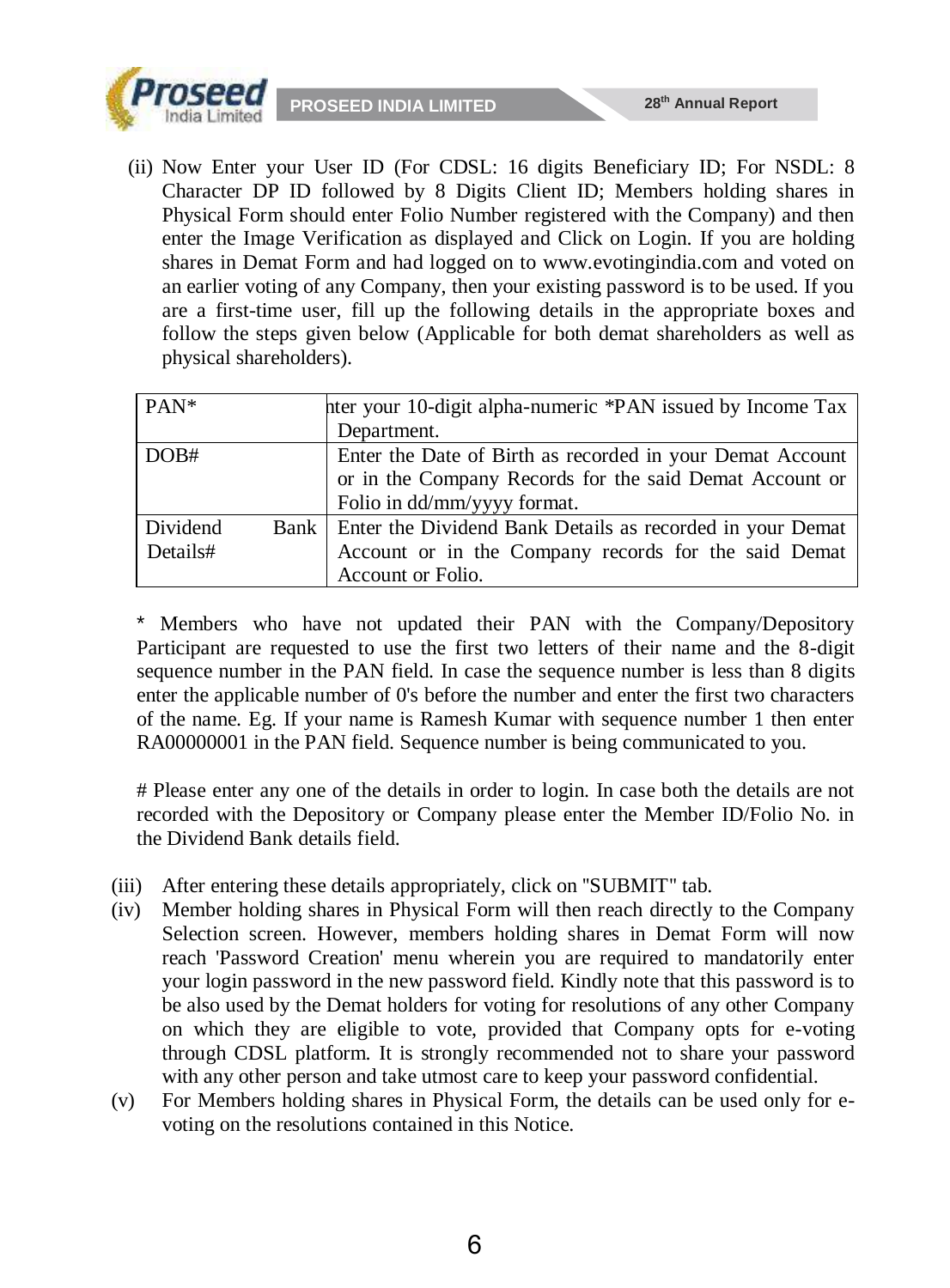

- (vi) Click on the EVSN: 201120003 for the relevant "PROSEED INDIA LIMITED" on which you choose to vote.
- (vii) On the voting page, you will see Resolution Description and against the same the option ''YES/NO'' for voting. Select the option YES or NO as desired. The option YES implies that you assent to the Resolution and option NO implies that you dissent to the Resolution.
- (viii) Click on the ''Resolutions File Link'' if you wish to view the entire Resolutions.
- (ix) After selecting the resolution, you have decided to vote on, click on ''SUBMIT''. A confirmation box will be displayed. If you wish to confirm your vote, click on "OK", else to change your vote, click on "CANCEL" and accordingly modify your vote.
- (x) Once you ''CONFIRM'' your vote on the Resolution, you will not be allowed to modify your vote.
- (xi) You can also take out print of the voting done by you by clicking on ''Click here to print'' option on the voting page.
- (xii) If Demat account holder has forgotten the changed password, then enter the user ID and Image Verification and click on Forgot Password & enter details as prompted by the system.
- (xiii) Shareholders can also cast their vote using CDSL's Mobile App m-Voting available for android based mobiles. The m-Voting app can be downloaded from Google Play Store. Apple and Windows phone users can download the app from the App Store and the Windows Phone Store respectively. Please follow the instructions as prompted by the Mobile App while voting on your mobile.

#### **General instructions/information for Members for voting on the Resolutions:**

- a. In case of any queries regarding remote e-voting you may refer to the Frequently Asked Questions (''FAQs") and User Manual available at www.evotingindia.com, under help section or write an e-mail to helpdesk.evoting@cdslindia.com or contact the Company or Registrar and Share Transfer Agent.
- b. Facility of e-voting shall also be made available at the AGM. Members attending the AGM, who have not already cast their vote by remote e-voting, shall be able to exercise their right at the AGM.
- c. Members who have cast their vote by remote e-voting prior to the AGM may also attend the AGM, but shall not be entitled to vote again at the AGM.
- d. Mr. D. Balarama Krishna (85117), Practicing Company Secretary, Hyderabad, has been appointed by the Resolution Professional of the Company to act as the Scrutinizer to scrutinize the remote e-voting as well as e-voting process during the AGM in a fair and transparent manner.
- e. The Scrutinizer will make, not later than two days from the conclusion of the AGM, a consolidated Scrutinizer's Report of the total votes cast in favour or against, if any, to the Resolution Professional or a person authorized by him in writing, who shall countersign the same.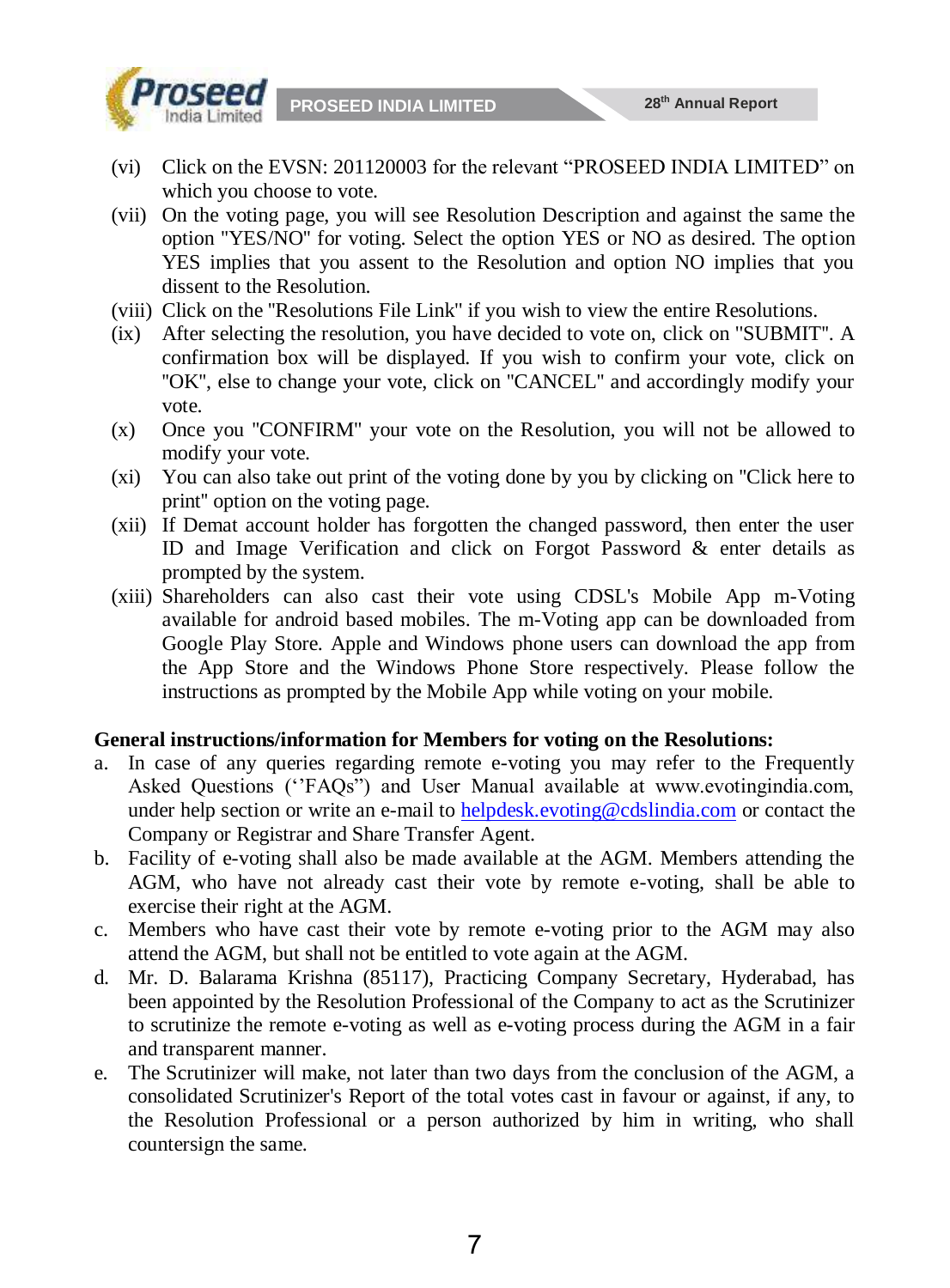

- f. The Resolution Professional or the person authorized by him in writing forthwith on receipt of the consolidated Scrutinizer's Report, declare the results of the voting. The Results declared, along with the Scrutinizer's Report, shall be placed on the Company's website www.proseedindia.in and on the website of CDSL www.evotingindia.com immediately after their declaration and communicated to the Stock Exchanges where the Company is listed viz. BSE Limited and National Stock Exchange of India Limited.
- g. Subject to receipt of requisite number of votes, the Resolution(s) set out in the Notice shall be deemed to be passed on the date of the AGM.

#### **INSTRUCTIONS FOR SHAREHOLDERS VOTING ELECTRONICALLY DURING THE AGM**

- i. The procedure for e-voting on the day of the AGM is same as the instructions mentioned above for remote e-voting.
- ii. Only those shareholders, who are present in the AGM through VC/OAVM facility and have not casted their vote on the Resolutions through remote e-voting and are otherwise not barred from doing so, shall be eligible to vote through e-voting system available during the AGM. If any votes are cast by the shareholders through the evoting available during the AGM and if the same shareholders have not participated in the meeting through VC/OAVM facility, then the votes cast by such shareholders shall be considered invalid as the facility of e-voting during the meeting is available only to the shareholders attending the meeting.
- iii. Shareholders who have voted through remote e-voting will be eligible to attend the AGM. However, they will not be eligible to vote at the AGM.

#### **INSTRUCTIONS FOR SHAREHOLDERS ATTENDING THE AGM THROUGH VC/OAVM:**

- (i) Shareholders may access the same at https://www.evotingindia.com under shareholders/members login by using the remote e-voting credentials. The link for VC / OAVM will be available in shareholder/members login where the EVSN: 201120003 of Company will be displayed. Click on live streaming appearing beside the EVSN.
- (ii) Shareholders are encouraged to join the Meeting through Laptops / iPad for better experience.
- (iii) System requirements for best VC experience:

Internet connection – broadband, wired or wireless (3G or 4G/LTE), with a speed of 5 Mbps or more

Microphone and speakers – built-in or USB plug-in or wireless Bluetooth

Browser - Google Chrome: Version 72 or latest Mozilla Firefox: Version 72 or latest Microsoft Edge Chromium:

Version 72 or latest Safari: Version 11 or latest Internet Explorer: Not Supported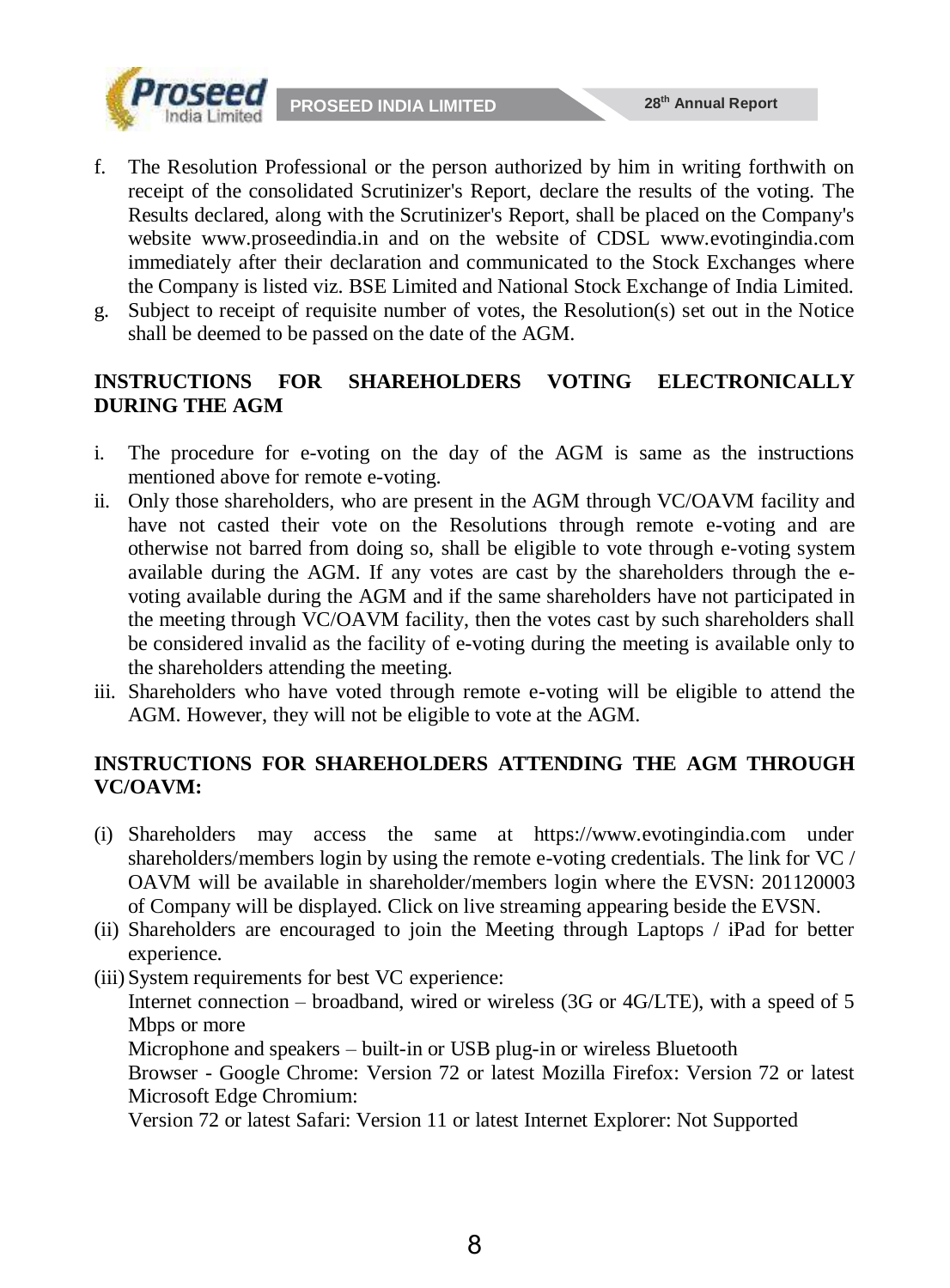

- (iv) Please note that Participants Connecting from Mobile Devices or Tablets or through Laptop connecting via Mobile Hotspot may experience Audio/Video loss due to Fluctuation in their respective network. It is therefore recommended to use Stable Wi-Fi or LAN Connection to mitigate any kind of aforesaid glitches.
- (v) Members can post questions through Q&A feature available in the VC. Members can exercise these options once the floor is open for shareholder queries.

| <b>Particulars</b>                    | <b>Details</b>                                       |
|---------------------------------------|------------------------------------------------------|
| Date of AGM                           | Saturday, 19 <sup>th</sup> December, 2020            |
| Time of AGM                           | 11:30 A.M. (IST)                                     |
| Mode of conducting AGM                | Video Conferencing (VC) and                          |
|                                       | Other Audio-Visual Means (OAVM)                      |
| Book closure date                     | Sunday, $13th$ December, 2020 to                     |
|                                       | Saturday, 19 <sup>th</sup> December, 2020 (both days |
|                                       | inclusive)                                           |
| Cut-off date for e-voting             | Saturday, 12 <sup>th</sup> December, 2020            |
| E-voting start time and date          | Wednesday 16 <sup>th</sup> December, 2020 at 9 AM    |
|                                       | (IST)                                                |
| E-voting end time and date            | Friday 18 <sup>th</sup> December, 2020 at 05 PM IST  |
| Address of the Registered office $\&$ | Flat No. 302, Lotus Block, Block-B,                  |
| contact details of the company        | Sandy Springs, Manikonda,                            |
|                                       | Ranga Reddy Dist., Telangana,                        |
|                                       | Hyderabad - 500 089                                  |
|                                       | E-mail: cs@proseedindia.in                           |
|                                       | Web: www.proseedindia.in                             |
| Name, address and contact details of  | <b>CIL Securities Limited</b>                        |
| Registrar and Share Transfer Agent    | 214, Raghava Ratna Towers,                           |
| (RTA)                                 | Chirag Ali Lane, Hyderabad - 500 001.                |
|                                       | Phone: +91 040-2320 3155                             |
|                                       | E-mail: rta@cilsecurities.com                        |

#### **Information to the members at a glance:**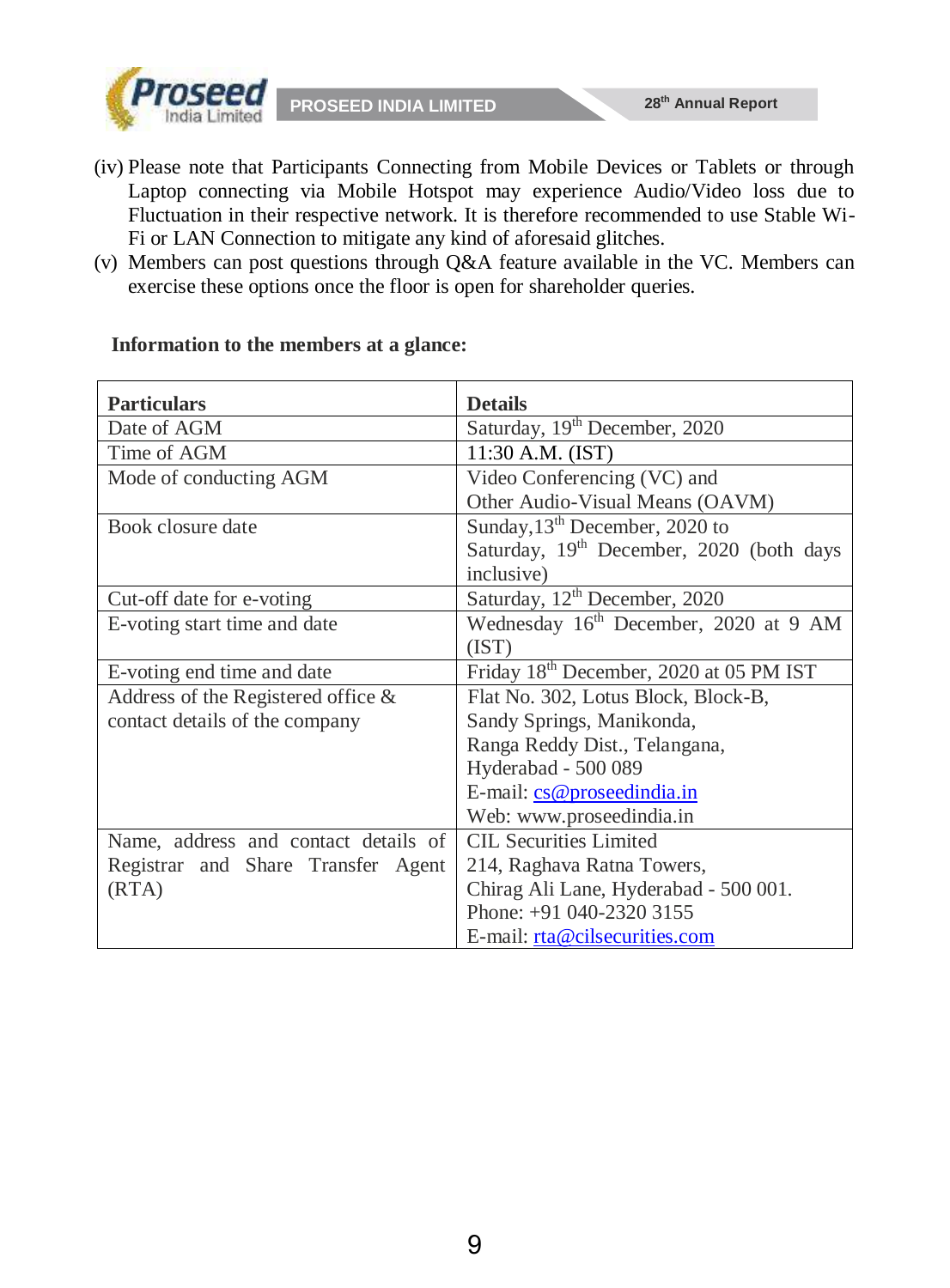

#### **Explanatory Statement pursuant to Section 102 of the Companies Act, 2013**

#### **Item No.3**

The following Explanatory Statement sets out material facts relating to the business under item No. 3, of the accompanying Notice dated on 23rd November, 2020

In order to restructure the company's business plans, improve liquidity a financing plan is being worked out. Under this plan it may be required to sell out or otherwise transfer some of the undertakings  $\ell$  assets  $\ell$  projects to strategic investor or third party (ies), on a going concern basis to ensure smooth functioning of operations.

The members of the company are requested to note that as per section  $180(1)(a)$  of the Companies Act, 2013, the Board of Directors of a company can exercise the power to sell, lease or otherwise dispose of the whole or substantially the whole of any undertaking(s) of the company, only with the prior approval of the members of the company by way of a special resolution.

As per Explanation (i)  $\&$  (ii) of section 180(1) (a) of the Act:

- i. "undertaking" means an undertaking in which the company's investment exceeds 20% of its net worth as per the audited balance sheet of the preceding financial year or an undertaking which generates 20% of the total income of the company during the previous financial year;
- ii. "substantially the whole of the undertaking" in any financial year means 20% or more of the value of the undertaking as per the audited balance sheet of the preceding financial year.

Accordingly, pursuant to Section 180 (1) (a) of the Companies Act, 2013, members of the Company are further requested to note that their consent to the Board is being sought by way of a Special Resolution to sell and transfer the business/assets of the Company by means of sale/disposal /merger etc.

The proposed enabling resolution at item No. 3 provides adequate flexibility and discretion to the Board to finalize the terms of the sale of the Assets as business undertaking in consultation with advisors, experts or other authorities as may be required.

The Directors recommend the resolution proposed at item No.3 for your approval. None of the Directors or Key Managerial Personnel of the Company and their relatives is concerned or interested, financially or otherwise, in the proposed resolution.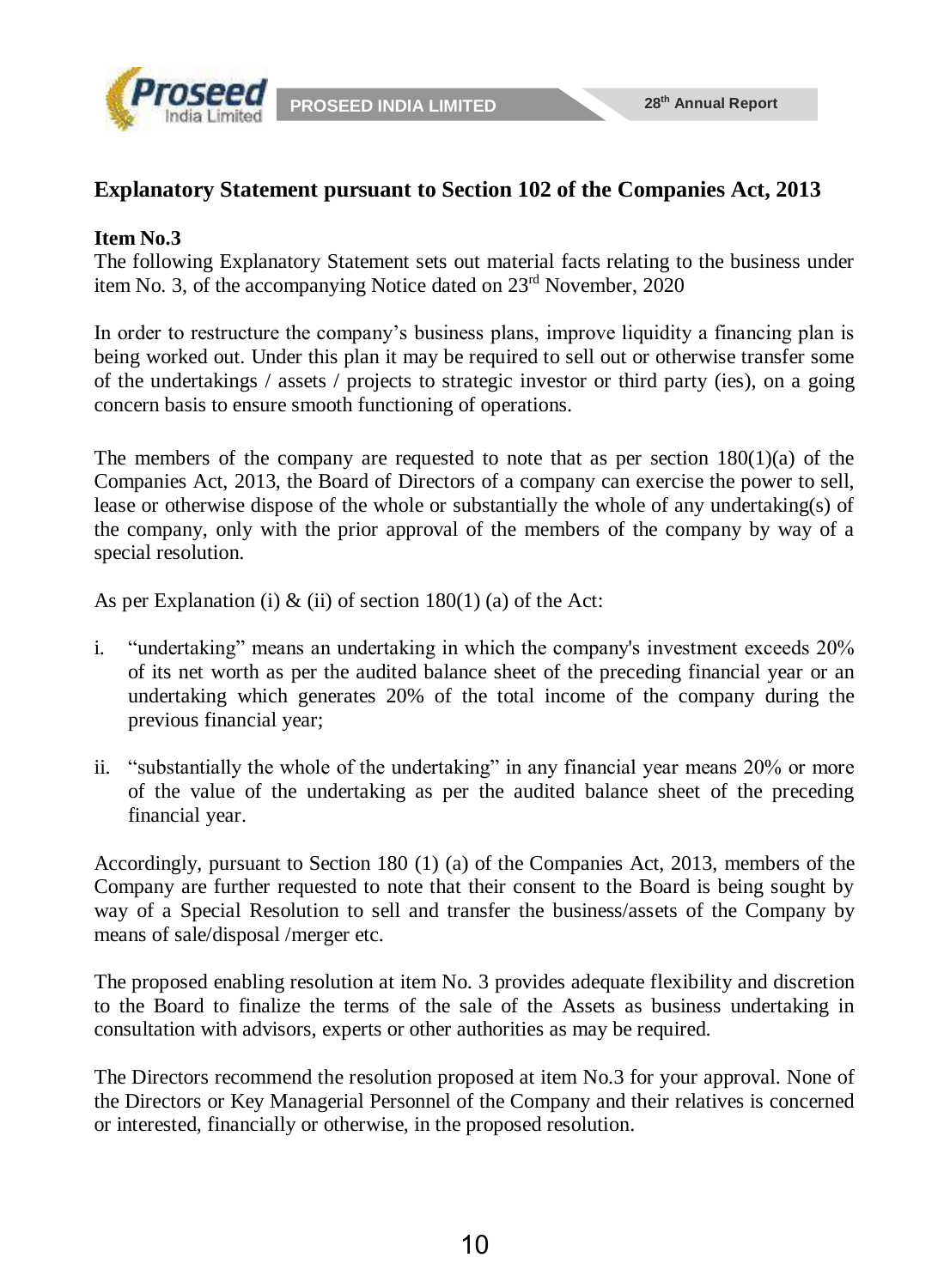



# **Director's Report**

#### **To the Members,**

The Resolution Professional presents to the Members the 28<sup>th</sup> Annual Report of the Company for the year ended March 31, 2020, which includes the Directors' Report ("Annual Report").

#### **INITIATION OF CORPORATE INSOLVENCY RESOLUTION PROCESS (CIRP):**

The National Company Law Tribunal ("NCLT"), Hyderabad Bench, vide Order dated July 10, 2019 ("Insolvency Commencement Order") had initiated Corporate Insolvency Resolution Process ("CIRP") against your Company based on petition filed by the Operational Creditor under Section 9 of the Insolvency and Bankruptcy Code, 2016 ("the Code"). Mr. Venka Reddy Bathina was appointed as an Interim Resolution Professional ("IRP") to manage affairs of the Company in accordance with the provisions of the Code. Subsequently Hon'ble NCLT vide its Order dated October 15, 2019 had appointed Mr. Sreenivasa Rao Ravinuthala as Resolution professional of the Company.

Thereafter, pursuant to the Insolvency Commencement Order and in consonance with the stipulation contained in Section 17 of the IBC, 2016, the powers of the Board of Directors of the Company stand suspended and the same are vested and exercised by Mr. Sreenivasa Rao Ravinuthala, Resolution Professional (RP) w.e.f. July 10, 2020. The Adjudicating Authority has approved the extension of CIRP for a further period of 90 days, after a lapse of 180 days vide order dated January 06, 2020.

Members of the Committee of Creditors (CoC) in their 7th Meeting held on March 06, 2020 considered the resolution plans and approved the resolution plan submitted by the Consortium (lead by Ratakonda Vivek Kumar Chartered Accountant) through e-voting held on March 12, 2020.

The Resolution Professional filed an application under Section 30(6) of the Code before the Hon'ble NCLT for the approval of Resolution Plan. The Adjudicating Authority has reserved the judgement vide its order dated August 18, 2020.

Members may kindly note that, the Resolution Professional was not in office for the entire period to which this report primarily pertains. During the CIR Process (i.e. from July 10, 2019 to March 31, 2020), the Resolution Professional was entrusted with the management of the affairs of the Company. The Resolution Professional is submitting this Report in compliance with the provisions of the Companies Act, 2013, the rules and regulations framed thereunder ("Act") and the Securities and Exchange Board of India (Listing Obligations and Disclosure Requirements), Regulations 2015 ("Listing Regulations").

This Report was discussed in a meeting held with the Key Management persons and thereafter taken on record by the Resolution Professional.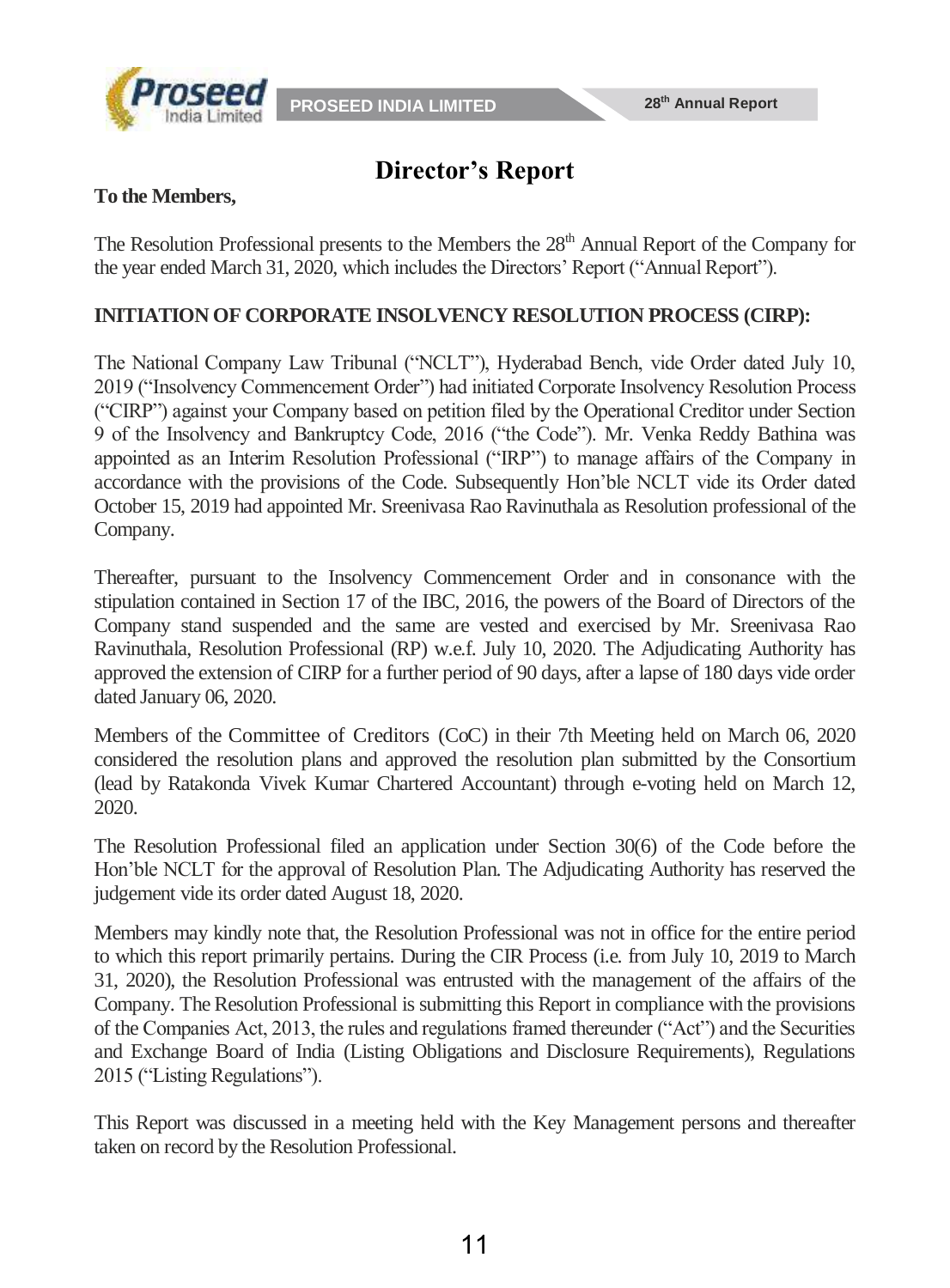

#### **Financial Highlights:** (Amount in Rs)

| <b>Particulars</b>                             | For the year<br>ended 31 March<br>2020 | For the year<br>ended 31 March<br>2019 |
|------------------------------------------------|----------------------------------------|----------------------------------------|
| Revenue from operations                        |                                        | 2,03,18,079                            |
| Other income                                   |                                        |                                        |
| Total revenue                                  |                                        | 2,39,194                               |
| Profit before Finance Cost, Depreciation & Tax | --                                     | 2,05,57,273                            |
| Depreciation and amortization expense          | (10, 45, 169)                          | (9,17,228)                             |
| <b>Finance Cost</b>                            | 1,11,719                               | 67,867                                 |
| Other Expenses                                 | 13,00,472                              | 53,60,168                              |
| <b>Exceptional Item</b>                        | 6,98,482                               | 48,21,927                              |
| <b>Tax Expenses</b>                            |                                        |                                        |
| Profit/ (Loss) after Tax                       |                                        | (43, 33, 717)                          |
| Other Comprehensive Income/(Loss)              | (31, 55, 842)                          | (68, 33, 473)                          |
| Total Comprehensive Income/(Loss)              |                                        |                                        |
|                                                | (31, 55, 842)                          | (68, 33, 473)                          |

#### **REVIEW OF OPERATIONS:**

During the financial year under review, the Company has not achieved any Revenue from the Operations as against Rs. 205.57 lakhs during the previous financial year. The Company recorded a Net Loss of Rs. 31.56 lakhs as against net loss of Rs. 68.33 lakhs incurred during the previous financial year.

#### **DIVIDEND:**

During the year under review, the company has not declared any dividend.

#### **BORROWINGS:**

Please refer Note No. 2.9 of the notes on accounts (Financial Statements). Indebtedness in Form MGT-9 under Clause V in this Report.

#### **COVID-19 AND ITS IMPACT:**

During the year under review the covid-19 pandemic developed rapidly globally thereby forcing the government to enforce complete lock-down since March 24, 2020 of almost all economic activities except essential services which are allowed to operate with limited staff strength during the lock down period your company continued its operations by strictly adhering to the minimal staff strength requirement and maintaining social distance and other precautions as per government directions.

However, as the Company operates in an industry that is considered essential in India and other countries, its operations were continuing during lockdown by ensuring appropriate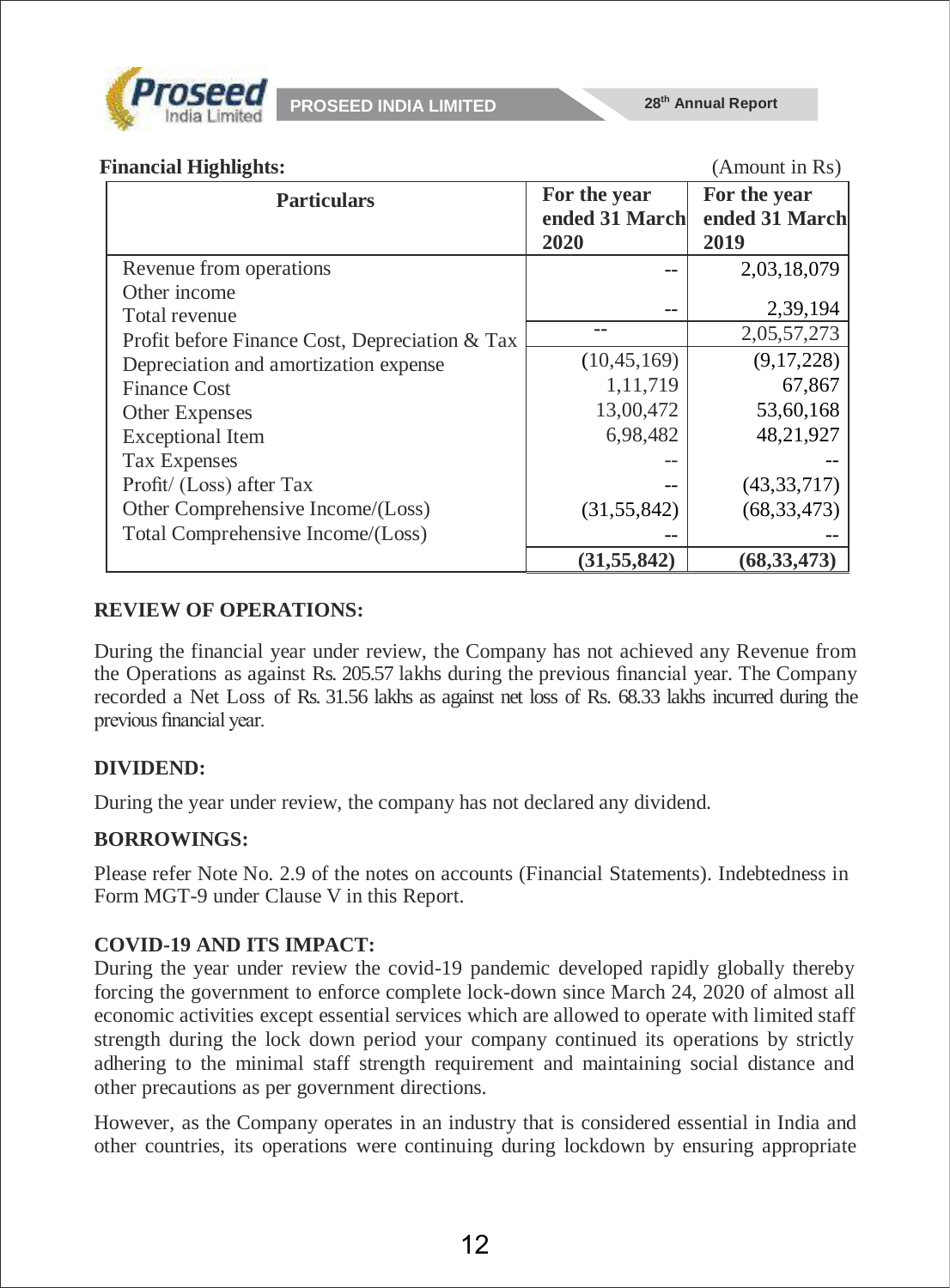

safety measures.

#### **DIRECTORS:**

Mrs. Chukka Lakshmi has been appointed as Non-Executive Woman Director of the Company effect from November 14<sup>th 2018</sup> is proposed as a Non-Executive Woman Director of the Company. The Board of Directors recommends her appointment at the AGM.

Mr. Dasigi Venkata Surya Prakash Rao (DIN: 03013165) and Mr. Satya Srikanth Karaturi (DIN: 06893793) Directors have placed their resignation before the Company w.e.f. 4th February, 2020. Accordingly, the Resolution Professional of the Company put the said resignations before the Committee of Creditors (CoC) but the same were not approved by CoC in their meeting held on 5th February, 2020. Therefore, the composition of the Board of Directors remains same and its powers stand suspended during the year under review.

#### **AUDITORS: STATUTORY AUDITORS:**

Pursuant to the provision of section 139 and other applicable provision, if any, of the Company Act, 2013 read with Rule made there under, The statutory Auditors, M/s Navitha and associates, chartered Accountants, appointed as the statutory Auditors at the last Annual General Meeting held on 29.09.2017 for a period of Five (5) years till the conclusion of 30th Annual general Meeting in the calendar year of 2022.

As per the companies Amendment Act 2017, Ratification by members is not required and hence only the information with regard to continuity of auditor is mentioned.

#### **SECRETARIAL AUDITOR**

Pursuant to the provisions of Section 204 of the Companies Act, 2013 and The Companies (Appointment and remuneration of Managerial Personnel) Rules, 2014, the Company has appointed Balarama Krishna Desina, Company Secretary in practice to undertake the secretarial audit of the company. The Secretarial Audit Report is annexed herewith as 'Annexure: 1'.

#### **INTERNAL AUDITORS**

M/s. Gorantla & Co, Chartered Accountants perform the duties of internal auditors of the company and their report is reviewed by the Audit Committee/Resolution Professional from time to time.

#### **PUBLIC DEPOSITS:**

The Company has not accepted any deposits within the meaning of Companies Act, 2013 and the rules framed there under.

#### **HOLDING, SUBSIDIARY AND ASSOCIATE COMPANIES:**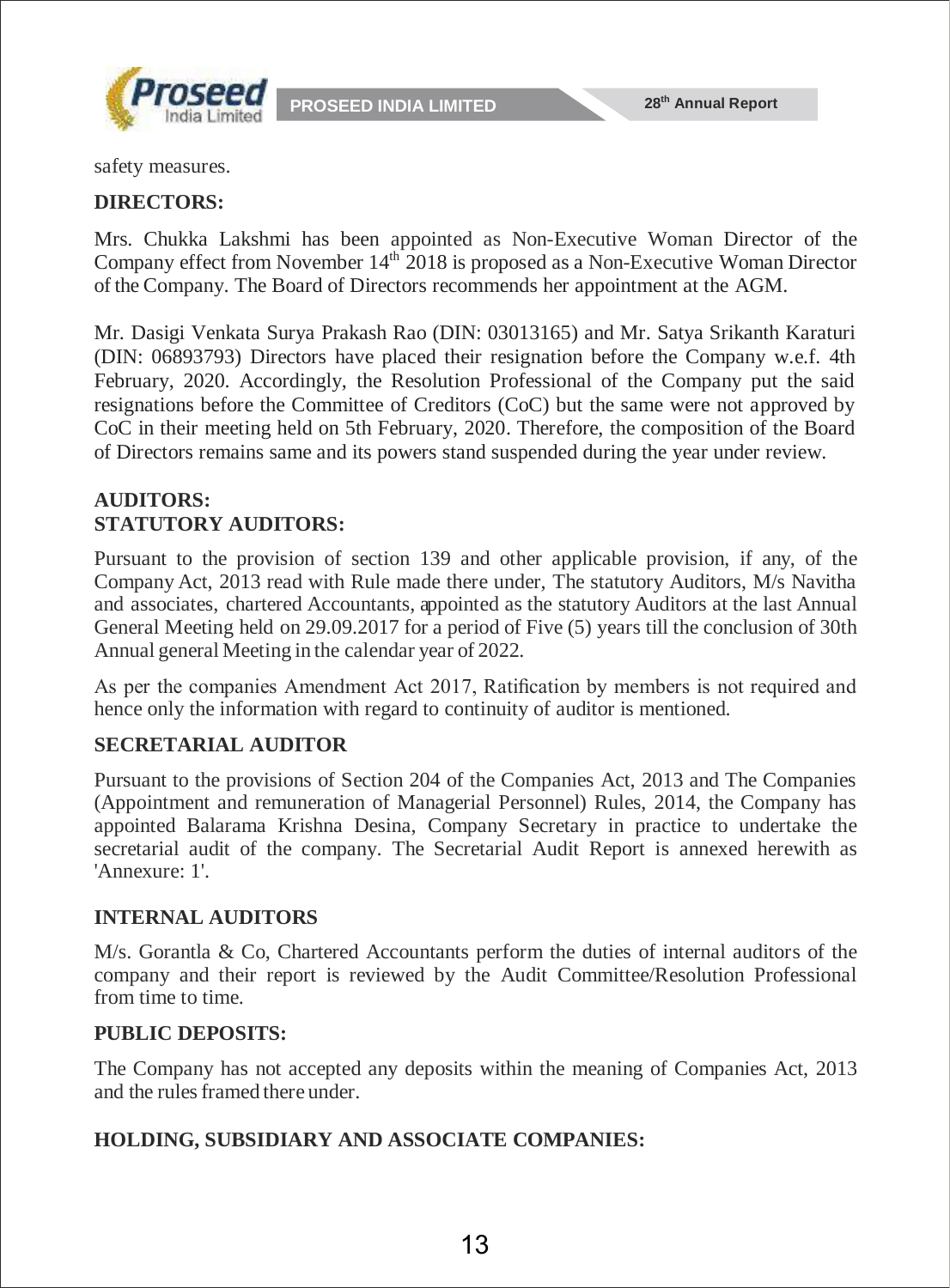

During the year your company is not having any holding, subsidiary and associate companies.

#### **INTERNAL CONTROL SYSTEMS & THEIR ADEQUACY:**

The Chief Executive Officer has represented to the Resolution Professional that the Company has adopted policies and procedures for ensuring the orderly and efficient conduct of its business including adherence to the Company's policies, safeguarding of its assets, prevention and detection of frauds and errors, accuracy and completeness of the accounting records, and timely preparation of reliable financial disclosures.

#### **DIRECTORS & KEY MANAGERIAL PERSONNEL**

During the year under review, the Remuneration & Nominations Committee, has not recommended any person to be appointed as director till the commencement of the CIRP i.e. July 10, 2019. Thereafter, due to the commencement of the insolvency resolution process against your Company as per the provisions of the Insolvency and Bankruptcy Code, 2016, the powers of the Board of Directors stand suspended and the same are exercised by Resolution Professional.

#### **Details of Directors/Key Managerial Personnel Appointed / Resigned:**

During the year under review, Mr. Husain Shopurwal, Company Secretary of the Company resigned from the post of Company Secretary with effect from April 23, 2019.

Mr.Avinash Karingam was appointed as the Chief Financial Officer of the Company w.e.f April 12, 2019. Mr.Avinash Karingam, resigned from the post of Chief Financial Officer with effect from May 23, 2019.

Ms. Sree Harshitha Mallireddy Appointed as Company Secretary & Compliance Officer of the Company with effect from August 27, 2020.

#### **COST AUDIT:**

During the year under review, maintenance of cost records and requirements of cost audit as prescribed under the provisions of Section 148 (1) of the Companies Act, 2013 are not applicable to the Company.

#### **VIGIL MECHANISM/ WHISTLE BLOWER POLICY:**

The Company had, prior to the commencement of the CIR process, put in place a Vigil Mechanism/Whistle Blower Policy. The details of the Policy are also available on the website of the Company i.e. [www.proseedindia.in.](http://www.proseedindia.in/)

The Company Secretary has represented to the Resolution Professional that no Director /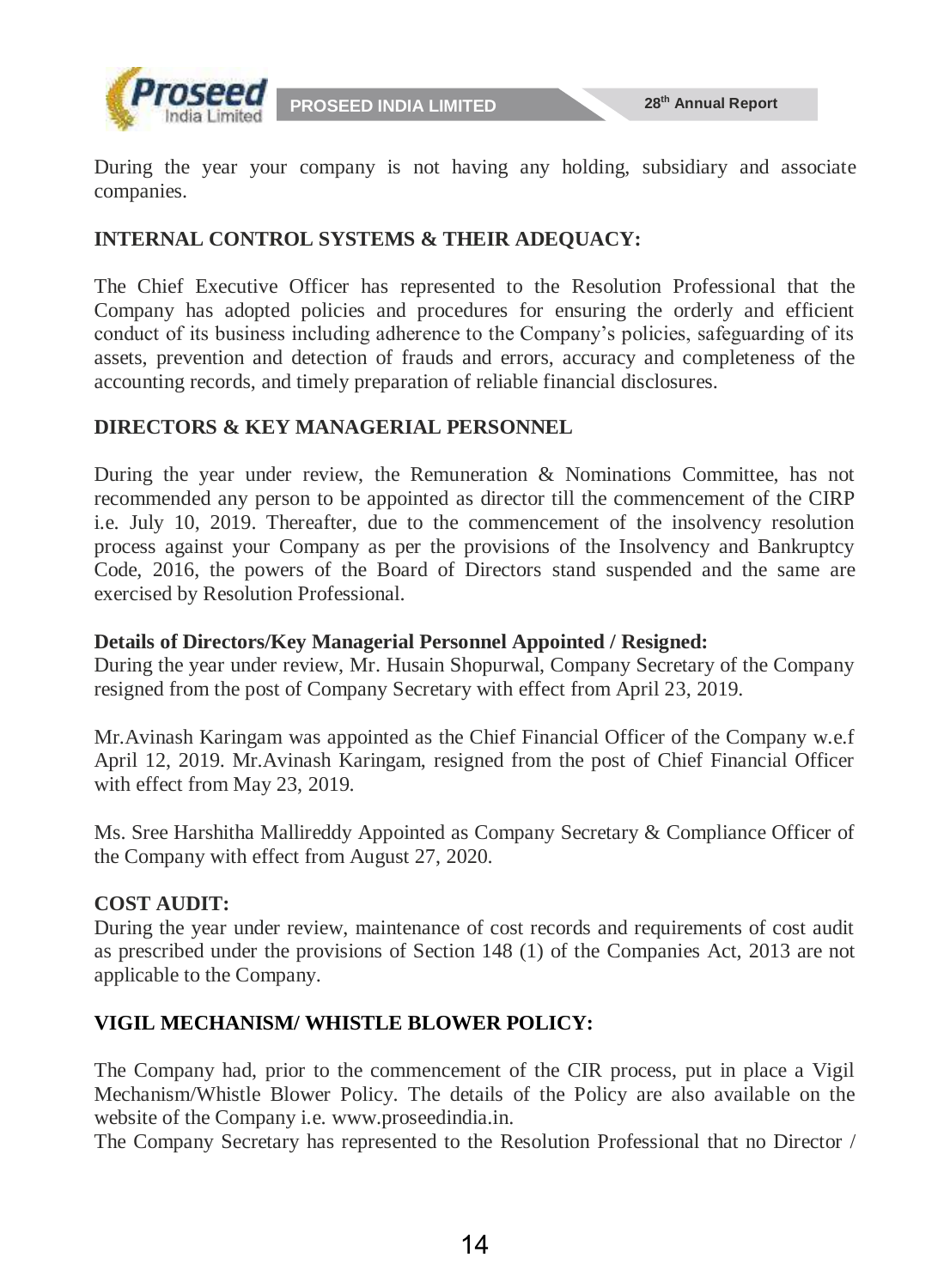

employee has been denied access to the Chairman of the Audit Committee until July 10 2019 and to the Resolution Professional thereafter and that no complaints were received during the year and the Resolution Professional has relied on such representation.

#### **RELATED PARTY TRANSACTIONS:**

All transactions with related parties during the year were in the ordinary course of business on an arm's length basis. There are no materially significant related party transactions made by the Company with Promoters, Directors or Key Managerial Personnel etc. which may have potential conflict with the interest of the Company at large or which warrants the approval of the shareholders. Accordingly, since disclosure in form AOC- 2 is required to be made only of the related party transactions or arrangements that were not at arm's length basis or the material related party transactions that were at arm's length basis in accordance with the Section 188 of the Companies Act, 2013, the disclosure in form AOC-2 in terms of Section 134 of the Companies Act, 2013 is not required. Further, the details of the transactions with Related Party are provided in the Company's financial statements in accordance with the Accounting Standards.

The policy on Related Party Transactions as approved by the Board of Directors prior to the commencement of the CIR Process has been uploaded on the website of the Company viz. www.proseedindia.in. None of the Directors has any pecuniary relationship or transactions vis-à-vis the Company except remuneration.

#### **DISCLOSURE AS PER SEXUAL HARASSMENT OF WOMEN AT WORK PLACE (PREVENTION, PROHIBITION & REDRESSAL) ACT, 2013:**

Your Company has always believed in providing a safe and harassment free workplace for every women employee working with your Company. Your Company always endeavors to create and provide an environment that is free from discrimination and harassment including sexual harassment.

Your Company has a zero tolerance for sexual harassment at workplace and, therefore has in place a policy on prevention of sexual harassment at workplace prior to the commencement of the CIR process. The said policy is in line with the provisions of the Sexual Harassment of Women at Workplace (Prevention, Prohibition and Redressal) Act, 2013 and the Rules made thereunder. The Company's Internal Complaints Committee (ICC) has been formed prior to the commencement of the CIR process and its details are declared across the organizations.

During the year under review, it has been represented to the Resolution Professional that no complaints were reported to the ICC.

#### **CODE OF CONDUCT FOR PREVENTION OF INSIDER TRADING**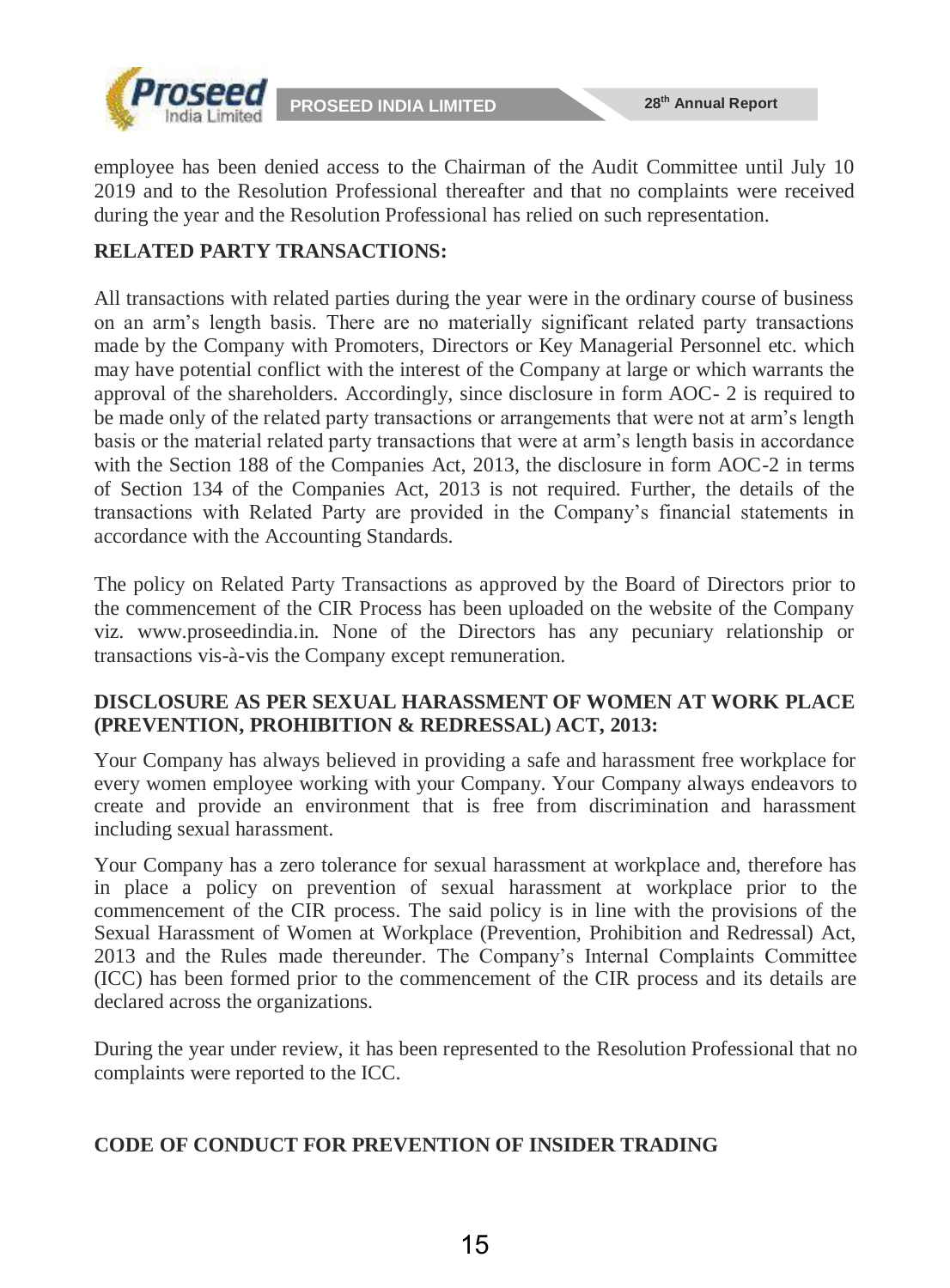

As per SEBI (Prohibition of Insider Trading) Regulations, 2015, the Board of the Company had, prior to commencement of the CIR process, laid down a Code of Conduct for Prohibition of Insider Trading. The Code is applicable to Promoters and Promoter's Group, all Directors and such Designated Employees who are expected to have access to price sensitive information relating to the Company. The Company Secretary is the Compliance Officer for monitoring adherence to the said Regulation.

#### **SIGNIFICANT OR MATERIAL ORDERS THAT WERE PASSED BY THE REGULATORS OR COURTS OR TRIBUNALS:**

The National Company Law Tribunal ("NCLT"), Hyderabad Bench, vide Order dated July 10, 2019 ("Insolvency Commencement Order") had initiated Corporate Insolvency Resolution Process ("CIRP") based on petition filed by the Operational Creditor under Section 9 of the Insolvency and Bankruptcy Code, 2016 ("the Code") and had appointed Mr. Sreenivasa Rao Ravinuthala as Resolution professional vide its order dated October 15, 2019 to manage affairs of the Company in accordance with the provisions of the Code.

To the best of our knowledge, during the year under review, the Company has not received any other order from the Regulators, Courts or Tribunals which may impact the Going Concern status or the Company's operations in future and that the Company has complied with all the requirements of the Listing Regulations with the Stock Exchanges as well as regulations and guidelines of SEBI.

#### **PARTICULARS OF EMPLOYEES:**

None of the employees are in receipt of the remuneration as set out under the Companies Act, 2013 and read with Rules made there under and as such the statement as required under the Companies Act, 2013 is not applicable.

### **LISTING OF SHARES**

The shares of the company are listed on National Stock Exchange and on the Bombay Stock Exchange Limited (BSE) under INDONEXT model. The listing fee for the year 2020-21 has already been paid to the NSE.

#### **CORPORATE GOVERNANCE:**

Since the paid-up capital of the company is less than Rs.10 Crores and the net worth of the Company is less than Rs.25 Crores, the provisions of Regulations 17, 17A, 18, 19, 20, 21,22, 23, 24, 24A, 25, 26, 27 and clauses (b) to (i) of sub-regulation (2) of regulation 46 and para C , D and E of Schedule V of the Securities and Exchange Board of India (Listing Obligations and Disclosures Requirements) Regulations, 2015, are not applicable to the Company, hence corporate governance report has not been enclosed to directors report. Further, as per Notification no. SEBI/LAD-NRO/GN/2018/21 dated May 31, 2018,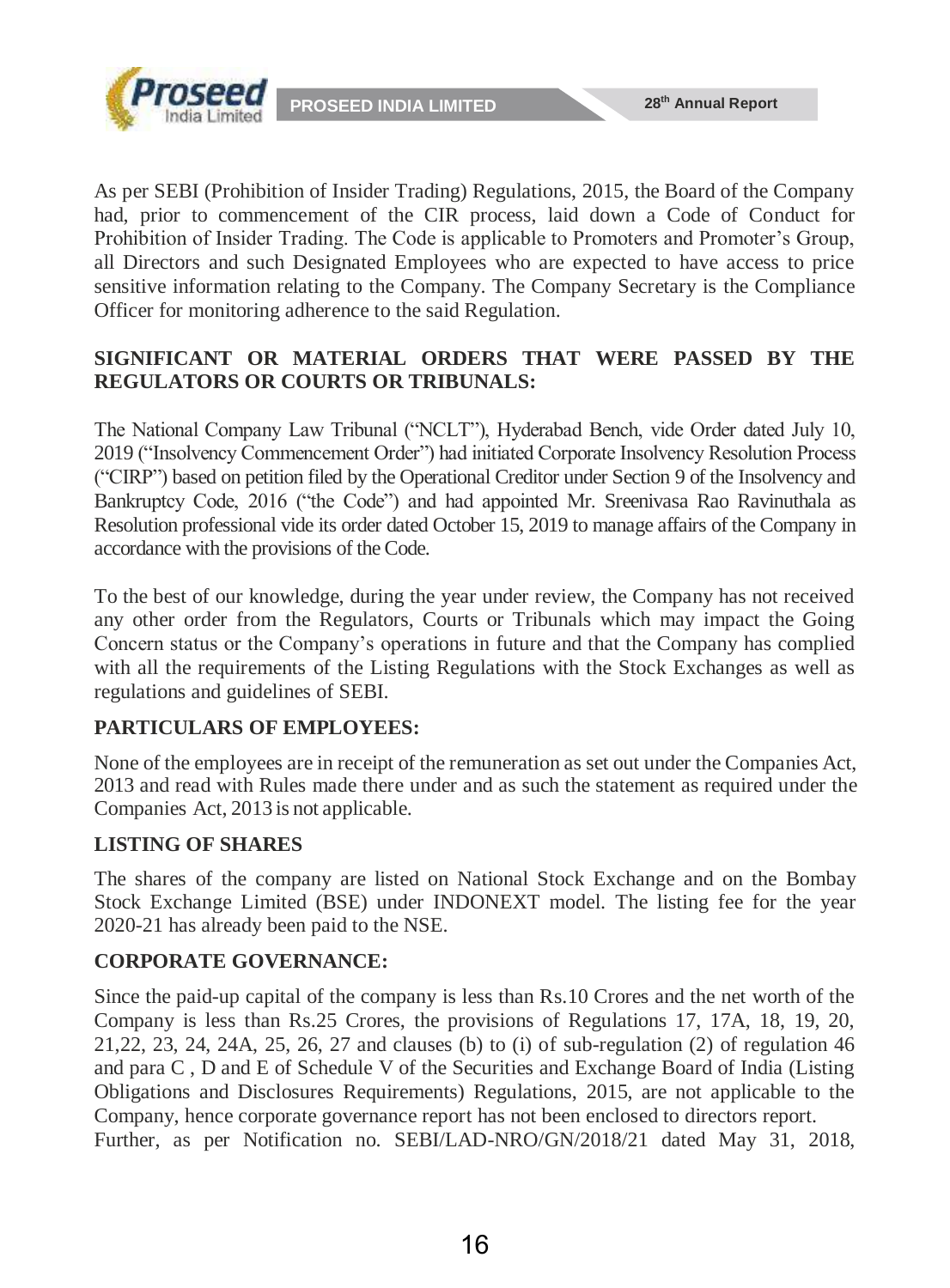

regulations 17, 18, 19, 20 and 21 of the SEBI (Listing Obligations and Disclosure Requirements) Regulations, 2015, related to Board of Directors, Audit Committee, Nomination and Remuneration Committee, Stakeholders Relationship Committee and Risk Management Committee respectively, shall not be applicable during the Insolvency Resolution Process period in respect of a listed entity which is undergoing CIRP under the Code and that the role and responsibilities of the Board of Directors as specified under regulation 17 shall be fulfilled by the Resolution Professional in accordance with sections 17 and 23 of the Code. Hence, the status of the Board of Directors and Committees presented in this Report is as just before the commencement of CIRP i.e. July 10, 2019.

#### **1) BOARD OF DIRECTORS**

#### **Composition of the Board**

The Board of Directors of the Company has an optimum combination of Executive and Non-Executive Directors with not less than Fifty percent of the Board of Directors comprising of Non-Executive Directors. The Company has whole time director and Executive Director and more than 60% of the Board consisting of Independent and Non-Executive Directors.

#### **Meetings and Attendance:**

During the financial year ended  $31<sup>st</sup>$  March, 2020, two board meetings were held before the commencement of the CIRP against your Company i.e. July 10, 2019. After the suspension of the Board of Directors and their powers, the Resolution Professional has conducted four board meetings during the year to the limited extent for complying with the requirements under law on behalf of your Company.

**a) Attendance of each Director at the Board Meetings held during the year 2019-20 (Before and after commencement of CIRP) and at the Last Annual General Meeting;**

| Sl.<br>No | Name and Designation    | Board                       | <b>Board</b>  | Board      | Attendance at  |
|-----------|-------------------------|-----------------------------|---------------|------------|----------------|
|           | of the Director         | Meetings                    | Meetings held | Meetings   | Last AGM       |
|           |                         | held before                 | during after  | Attended   | (Yes/No)       |
|           |                         | <b>CIRP</b>                 | <b>CIRP</b>   | during the |                |
|           |                         |                             |               | year       |                |
|           | 1 Mr. D.V.S Prakash Rao | $\mathcal{D}$               |               |            | YES            |
|           | 2   Mr. Satya Srikanth  | $\mathcal{D}$               |               |            | <b>YES</b>     |
|           | Karaturi                |                             |               |            |                |
|           | 3 Mr. Nekkanti Venkata  | $\mathcal{D}_{\mathcal{A}}$ |               |            | <b>YES</b>     |
|           | Krishnayya              |                             |               |            |                |
|           | Mrs. Chukka Lakshmi     | 2                           |               |            | N <sub>O</sub> |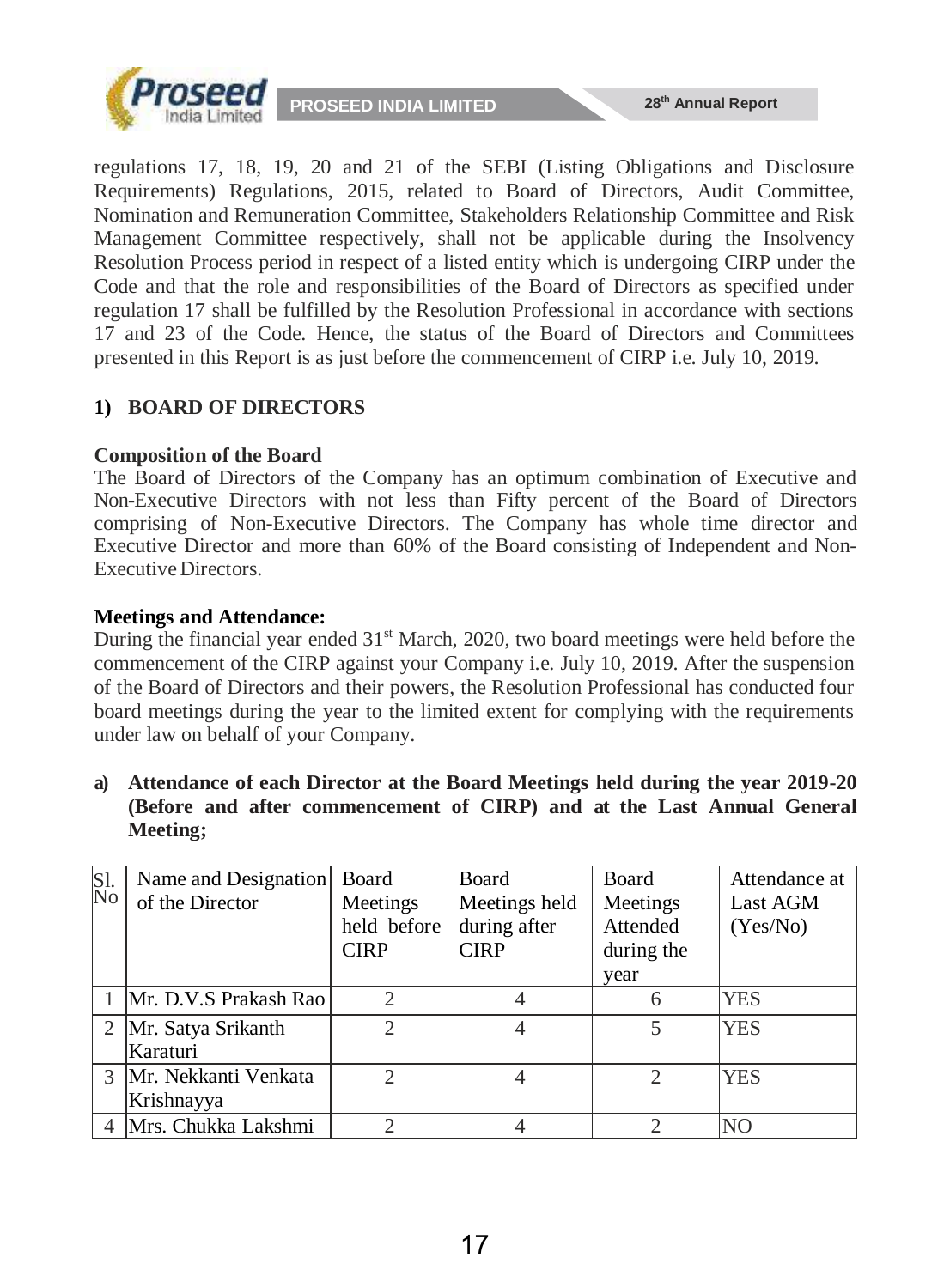

#### **Number of Board meetings held (before and after commencement of CIRP) dates on which held**

The Board of Directors met 6 times during the year 2019-20 on April 12, 2019; May 23, 2019, August 8, 2019; August 28, 2019; November 13, 2019; and February 13 2020

#### **Independent Directors:**

Independent Directors play an important role in the governance process of the Board. They bring to bear their expertise and experience on deliberations of the Board.

Pursuant to commencement of the CIR process of the Company, the powers of the Board stood suspended and were exercised by the resolution professional in accordance with the provisions of the Code. No meetings of Independent directors were held during the year under review.

#### **(a) AUDIT COMMITTEE**

The Audit Committee constituted by the Company (during the period from April 1, 2019 to July 10, 2019) meets the requirement of Section 177 of the Act and Regulation 18 of SEBI Listing Regulations.

During the year under review, one Audit Committee meeting was held before the commencement of CIRP i.e. July 10, 2019. In view of the suspension of the Board of Directors and their powers, no Audit Committee meetings were held after commencement of the CIRP. The Powers vested with the Audit Committee were also exercised by the Resolution Professional.

#### **(b) NOMINATION AND REMUNERATION COMMITTEE**

In terms of SEBI LODR Regulations, a company undergoing CIRP process is not required to comply with Regulation 19 of the SEBI LODR Regulations dealing with the requirements of constitution, meetings and terms of reference of the nomination and remuneration committee.

No meetings of the Committee were held during the year ending 31st March, 2020

#### **(c) STAKEHOLDERS RELATIONSHIP COMMITTEE**

No meeting of Stakeholders' Relationship Committee were held during the year ending 31st March, 2020. The Company had not received any complaint during the year and there is no complaint pending as on date. There was no valid request for transfer of shares pending as on 31st March, 2020.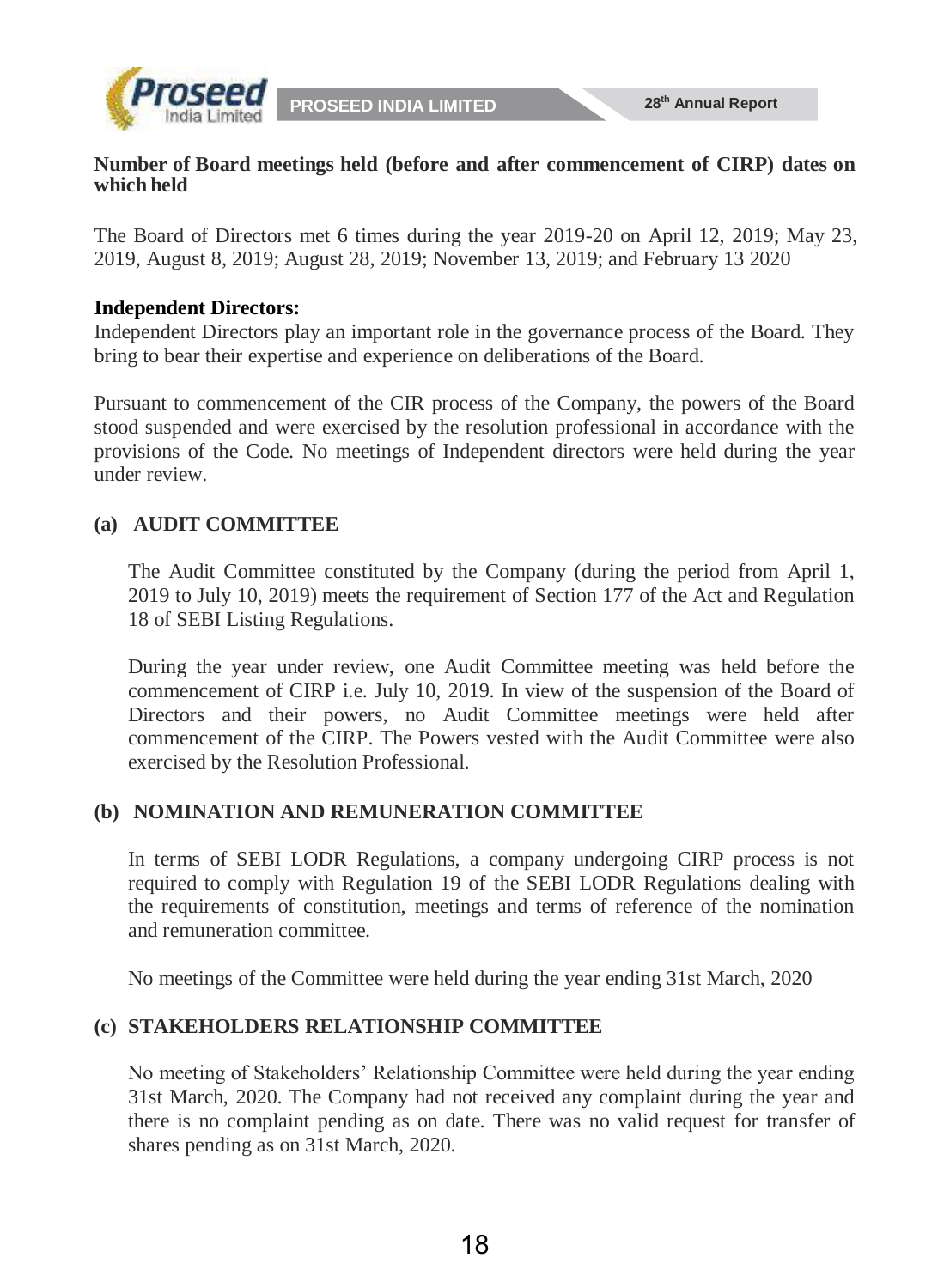

#### **CORPORATE SOCIAL RESPONSIBILITY**

The Company is not covered under the criteria of the provision of Section 135 of the Companies Act, 2013 read with the Companies (Corporate Social Responsibility Policy)Rules, 2014, and therefore it is not mandatory to comply with the same.

#### **MANAGEMENT DISCUSSION AND ANALYSIS REPORT**

Pursuant to the provisions of Regulation 34(2) of SEBI (Listing Obligations and Disclosure Requirements) Regulations, 2015 a report on Management Discussion & Analysis is herewith annexed as "Annexure:2 " to this report.

#### **DISCLOSURES**

- I. The summary of the materially significant related party transactions is given in the Notes to the Accounts appearing in this Annual Report. However, none of the related party transactions have potential conflict with the interests of the Company at large, as all the transactions were entered into on an arms-length basis.
- II. There were no instances of non-compliances nor have any penalties, strictures been imposed by Stock Exchanges or SEBI or any other statutory authority during the last three years on any matter related to the capital markets, except, identification of the Company as a suspected Shell Company by the SEBI vide its letter dated August 07, 2017 and an order of the NSE vide letter dated January 19, 2018 for the forensic audit of the Company and imposition of fine by the NSE vide letter dated February 12, 2020 for non-appointment of Company Secretary & Compliance Officer under Regulation 6 (1) of SEBI LODR Regulations, 2015 and non-submission of reports/ disclosures in the annual report for the year ended 31st March 2019 vide letter dated March 23, 2020.
- III. The Company has complied with and adopted all the mandatory requirements of SEBI LODR Regulations except the non-compliance with respect to the appointment of the Company Secretary and Compliance Officer as mentioned above, and with the non– mandatory requirements as Disclosures, Communication and General Information to the shareholders etc.

#### **DIRECTORS' RESPONSIBILITY STATEMENT/STATEMENT TAKEN ON RECORD BY THE RESOLUTION PROFESSIONAL**

Pursuant to Section 134(5) of the Companies Act, 2013, based on internal financial controls, work performed by the internal, statutory, and secretarial auditors, the reviews performed by the management and with the concurrence of the Audit Committee prior to commencement of CIRP, that for the year ended 31st March, 2020, the confirmation is hereby given for the Company having:

(a) in the preparation of annual accounts, the applicable Accounting Standards had been followed along with proper explanations relating to material departures;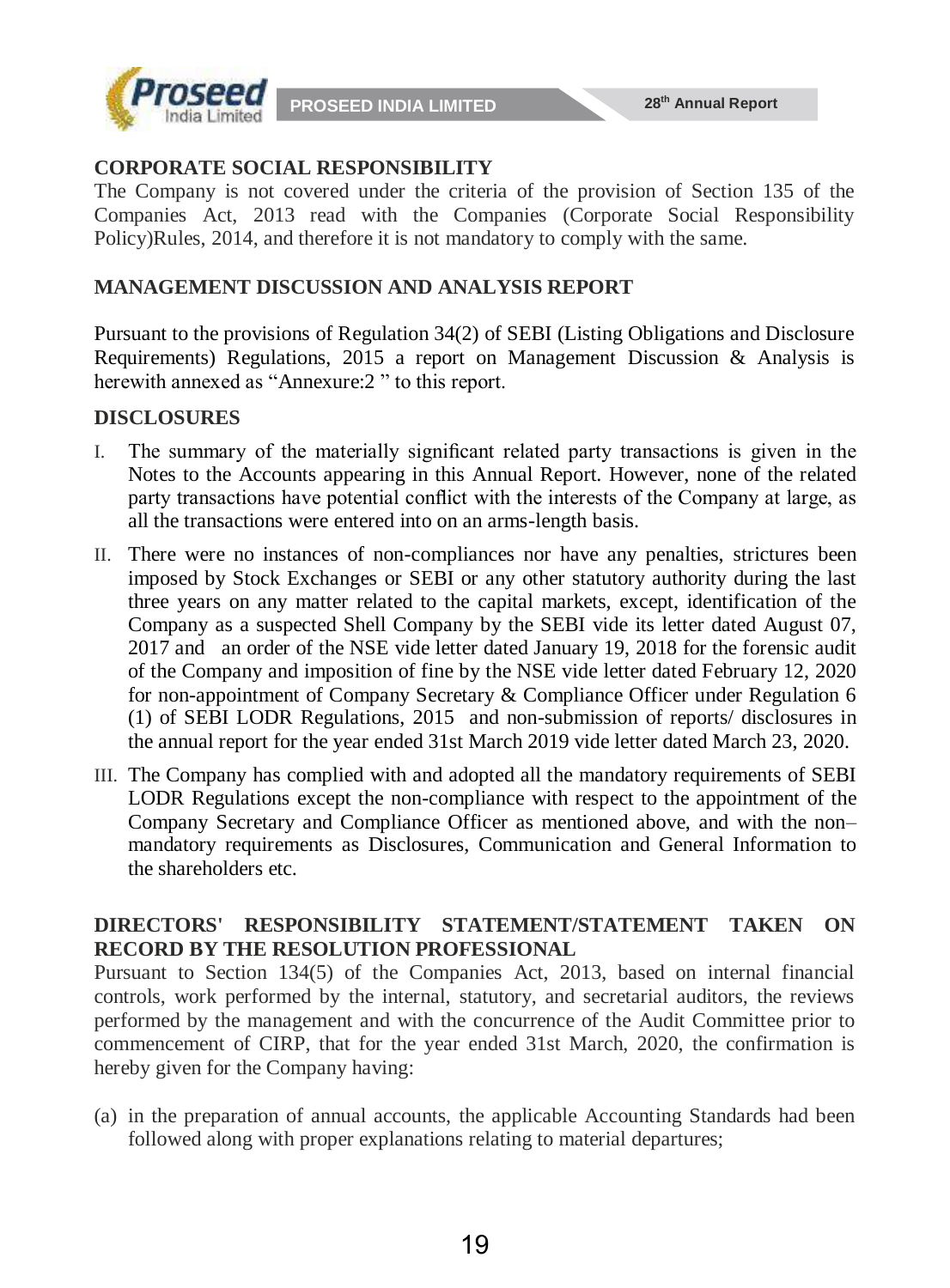

- (b) the Board had selected such accounting policies and applied them consistently and made judgements and estimates that are reasonable and prudent so as to give a true and fair view of the state of affairs of the Company at the end of the financial year and of the loss of the Company for the year;
- (c) the Board had taken proper and sufficient care for the maintenance of adequate accounting records in accordance with provisions of the Act, for safeguarding the assets of the Company and for preventing and detecting fraud and other irregularities;
- (d) the Board have prepared the annual accounts on a going concern basis;
- (e) the Board had laid down internal financial controls to be followed by the Company and that such internal financial controls are adequate and were operating effectively; and
- (f) the Board had devised proper systems to ensure compliance with the provisions of all applicable laws and that such systems were adequate and operating effectively.

#### **CONSERVATION OF ENERGY, TECHNOLOGY ABSORPTION, FOREIGN EXCHANGE EARINGS AND OUTGO:**

The company has no activities relating to Conservation of Energy, Technology Absorption. The company has no Foreign Exchange earnings and Outgo during the year under review.

### **EXTRACT OF ANNUAL RETURN:**

The details forming part of the extract of the Annual Return in form MGT- 9 is annexed herewith as "Annexure: 3".

#### - **ACKNOWLEDGMENTS:**

The Resolution Professional acknowledges and thanks all the employees, customers, suppliers, investors, lenders, regulatory and government authorities and stock exchanges for their cooperation and support and look forward to their continued support in future.

> For and behalf of Proseed India Limited (Company under Corporate Insolvency Resolution Process)

 $Sd$ - $Sd$ - DVS Prakash Rao Sreenivasa Rao Ravinuthala Director Resolution Professional

Place: Hyderabad Date: 23-11-2020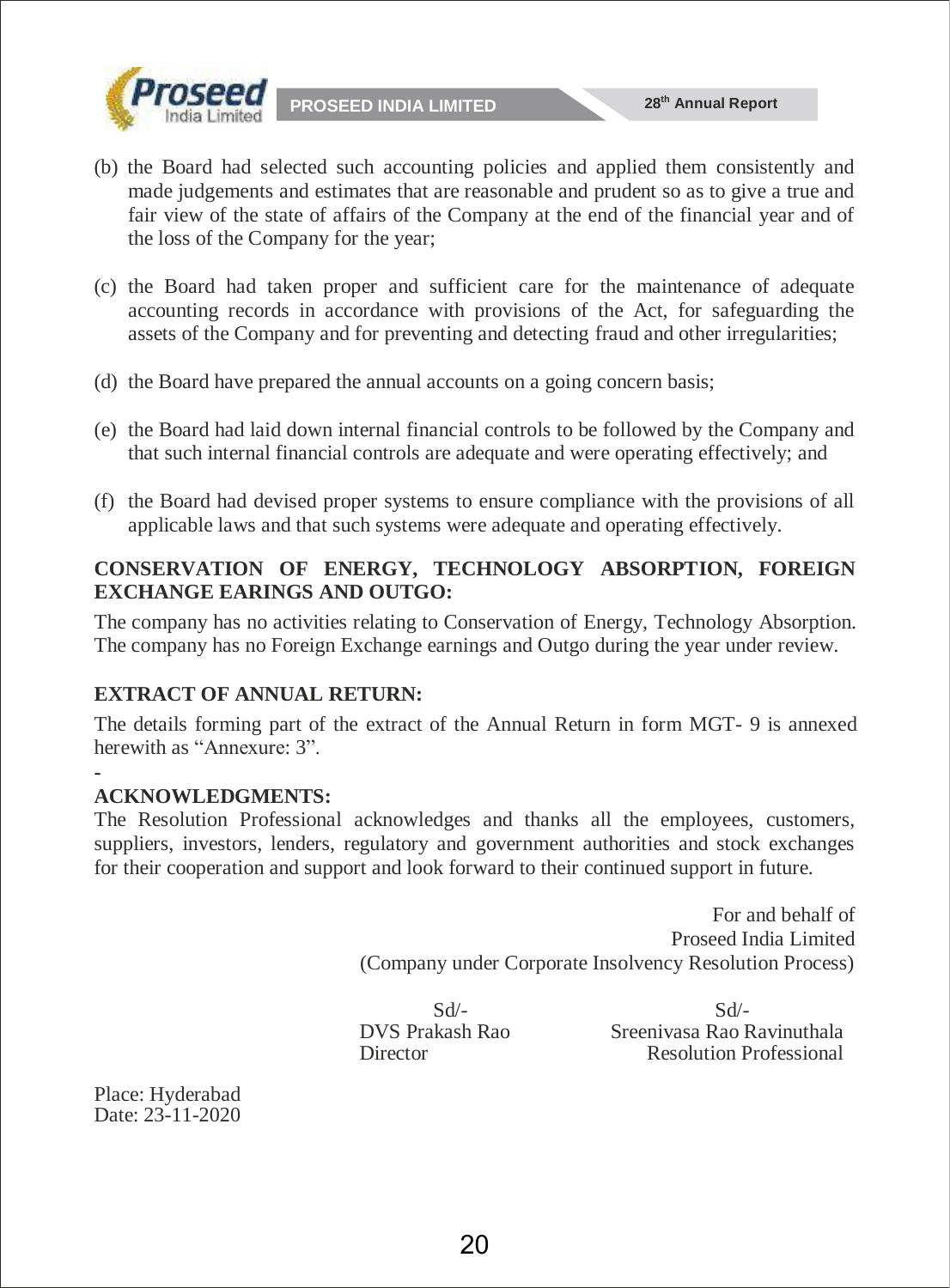

# **Annexure: 1**

#### **Form No. MR-3 SECRETARIAL AUDIT REPORT FOR THE FINANCIAL YEAR ENDED 31ST MARCH, 2020**

*[Pursuant to Section 204(1) of the Companies Act, 2013 and Rule No. 9 of the Companies (Appointment and Remuneration of Managerial Personnel) Rules, 2014]*

To, The members, **PROSEED INDIA LIMITED, CIN: L01403TG2002PLC039113** Flat No. 302, Lotus Block, Block-B, Sandy Springs, Manikonda, Hyderabad, Telangana – 500089

I have conducted the secretarial audit of the compliance of applicable statutory provisions and the adherence to good corporate practices by Proseed India Limited (Hereinafter referred to as "the Company"). Secretarial Audit was conducted in a manner that provides me a reasonable basis for evaluating the corporate conducts / statutory compliances and expressing my opinion thereon.

Based on my verification of the Company's statutory registers, papers, minute books, forms and returns filed with the Registrar of Companies and other records maintained by the Company and also the information provided by the Company, its officers, agents and authorized representatives during the conduct of Secretarial Audit, I hereby report that in my opinion, the Company has, during the audit period covering the financial year ended on  $31<sup>st</sup>$  March, 2020, has prima facie complied with the statutory provisions listed hereunder and also that the Company has prima facie proper Board processes and compliance mechanism in place to the extent, in the manner and subject to the reporting made hereinafter:

I have examined the Statutory Registers, papers, minutes' books, forms and returns filed with the ROC and other records maintained by the Company for the financial year ended on  $31<sup>st</sup>$  March, 2020 according to the provisions of:

- (i) The Companies Act, 2013 ("the Act") and the Rules made there under;
- (ii) The Securities Contracts (Regulation) Act, 1956 ("SCRA") and the Rules made there under;
- (iii) The Depositories Act, 1996 and the Regulations and Bye-laws framed there under;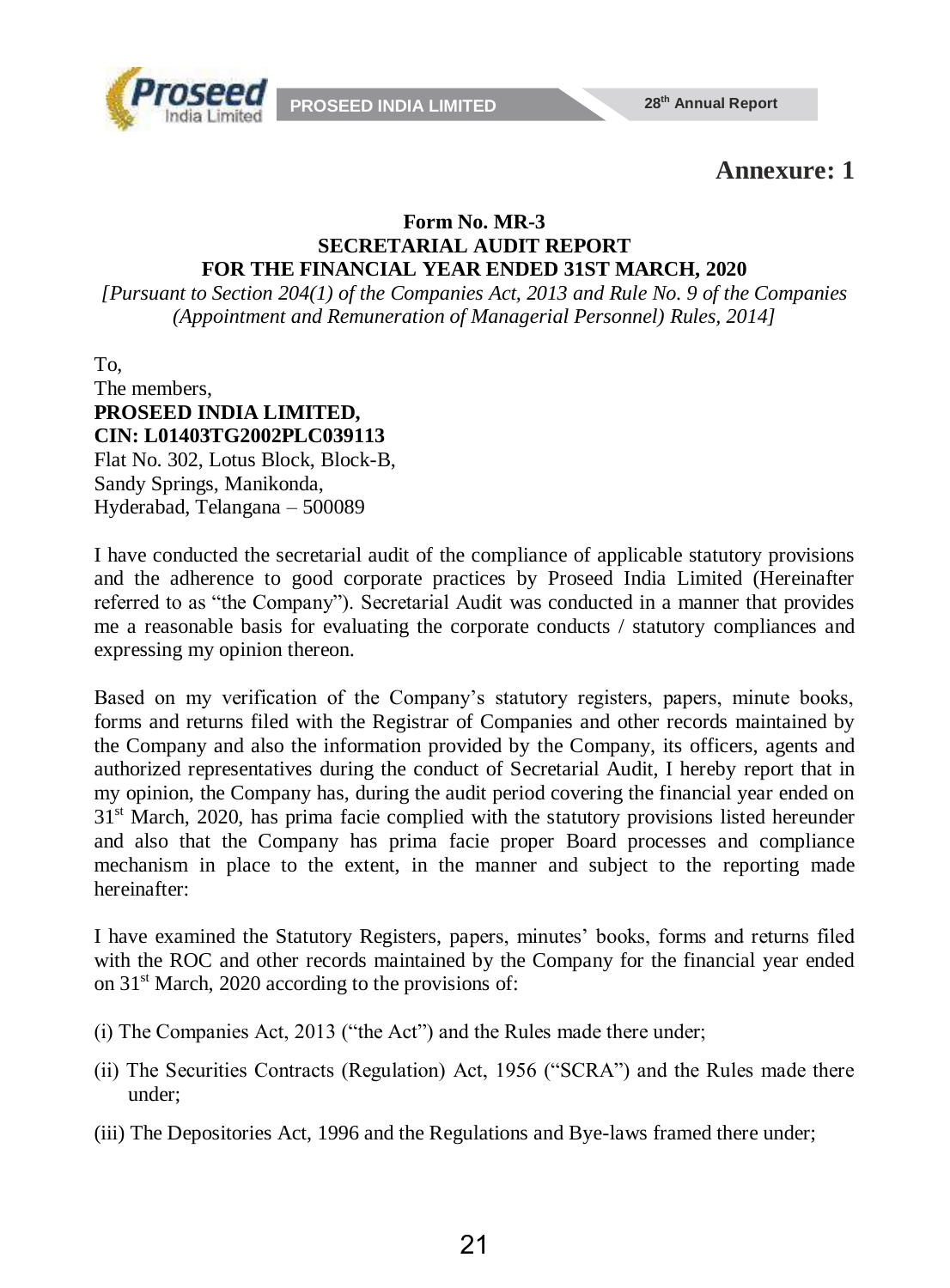



- (iv) Foreign Exchange Management Act, 1999 and the rules and regulations made there under to the extent of Foreign Direct Investment, Overseas Direct Investment and External Commercial Borrowings - **Not Applicable during the audit period**;
- (v) The following Regulations and Guidelines prescribed under Securities and Exchange Board of India Act, 1992("SEBI Act"):-
	- (a) The Securities and Exchange Board of India (Substantial Acquisition of Shares and Takeovers) Regulations, 2011;
	- (b) The Securities and Exchange Board of India (Prohibition of Insider Trading) Regulations, 2015;

Though the following laws are prescribed in the format of Secretarial Audit Report by the Government, the same were not applicable to the Company for the financial year ended  $31<sup>st</sup>$ March, 2020:-

- (a) The Securities and Exchange Board of India (Issue of Capital and Disclosure Requirements) Regulations, 2018; **(Not applicable as there was no fresh issue of Capital during the Year).**
- (b) The Securities and Exchange Board of India (Share Based Employee Benefits) Regulations, 2014; **(Not applicable as there was no offer Share Based Employee Benefits during the Year).**
- (c) The Securities and Exchange Board of India (Issue and listing of Debt securities) Regulations, 2008; **(Not applicable as there was no Debt securities listed on the Stock Exchange)** and
- (d) The Securities and Exchange Board of India (Registrars to an Issue and Share Transfer Agents) Regulations, 1993 regarding the Companies Act and dealing with client;
- (e) The Securities and Exchange Board of India (Delisting of Equity Shares) Regulations, 2009;**(Not applicable as there was no Delisting of Equity Shares during the year)** and
- (f) The Securities and Exchange Board of India (Buyback of Securities) Regulations, 2018; **(Not Applicable as there was no Buyback of Securities by the Company during the year)**

(vi) I have also examined compliance with the applicable provisions of the following: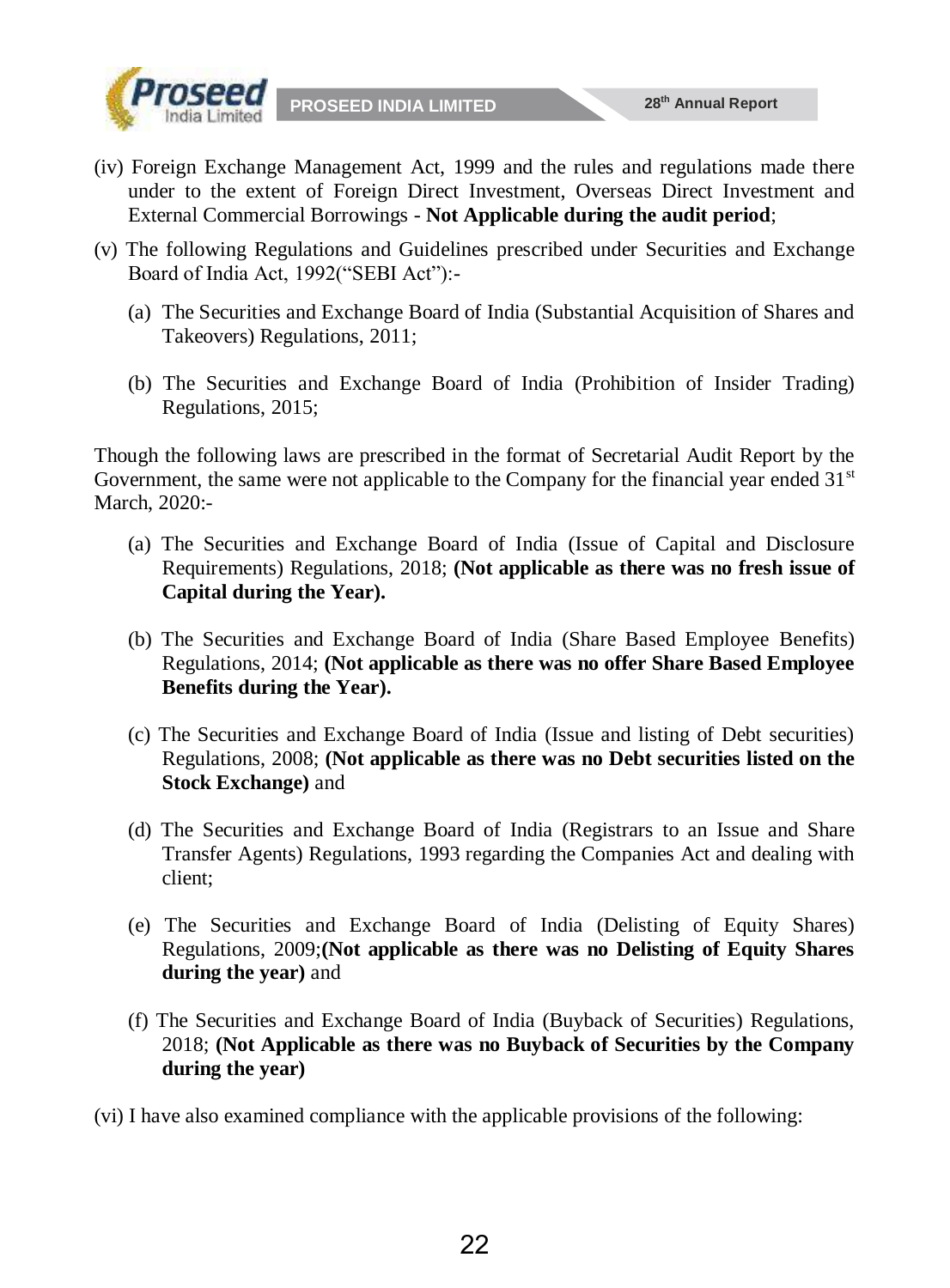



- (a) Secretarial Standards 1 and 2 issued by the Institute of Company Secretaries of India.
- (b) The Listing agreements entered into by the Company with Stock Exchanges read with Securities and Exchange Board of India (Listing obligations and Disclosure Requirements) Regulations, 2015.

During the period under review the Company has complied with the provisions of the Act, Rules, Regulations, Guidelines, Standards, etc. mentioned above subject to the following observations:

*In accordance with provisions of Regulation 33 of LODR, the Statutory Auditors have not complied with the requirement of Peer Review Certificate of the ICAI*;

#### **I further report that:**

Pursuant to an application filed by the Operational Creditor, The Hon'ble National Company Law Tribunal, Hyderabad bench, vide its order dated 10<sup>th</sup> July, 2019 had ordered the commencement of the Corporate Insolvency Resolution Process ("CIRP") in respect of the company under the provisions of the Insolvency and Bankruptcy Code, 2016 (the "Code"). Initially Venka Reddy Bathina was appointed as an Interim Resolution Professional ("IRP") to manage affairs of the Company in accordance with the provisions of the Code. Subsequently Hon'ble NCLT vide its Order dated 15<sup>th</sup> October, 2019 had appointed Sreenivasa Rao Ravinuthala as Resolution professional of the Company.

Pursuant to the Insolvency Commencement Order and in consonance with the stipulation contained in Section 17 of the IBC, 2016, the powers of the Board of Directors of the Company stand suspended and the same are vested and exercised by Mr. Sreenivasa Rao Ravinuthala, Resolution Professional.

#### **I further Report that:**

- (a) I rely on Statutory Auditors' Report in relation to the financial statements, qualifications and accuracy of financial figures for, Sales Tax, Value Added Tax, Related Party Transactions, Provident Fund, ESIC, FERA etc. as disclosed under financial statements.
- (b) In terms of SEBI (Listing Obligations and Disclosure Requirements) (Third Amendment) Regulations, 2018, a Company undergoing the corporate insolvency resolution process is not required to comply with relevant Regulations of the SEBI (Listing Obligations and Disclosure Requirements) Regulations, 2015 dealing with the requirements of, amongst others, composition of Board of Directors including that of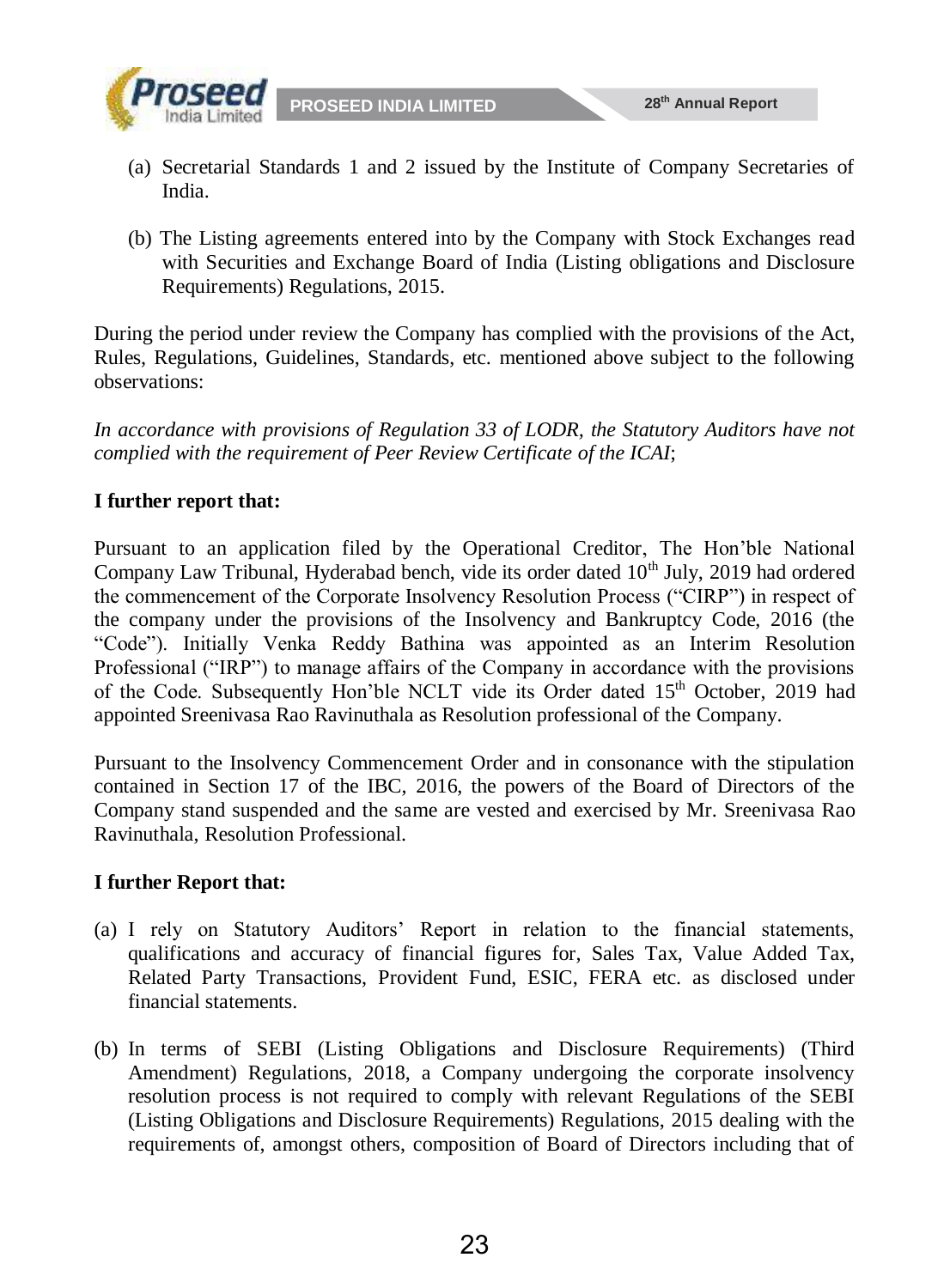

Independent Director, Constitution, Meetings and terms of reference of the Audit Committee, Constitution, Meetings and terms of reference of the nomination and remuneration committee, constitution, meetings and terms of reference of the stakeholders' relationship committee.

- (c) During the financial year ended  $31<sup>st</sup>$  March, 2020, two board meetings were held before the commencement of the CIRP i.e. July 10, 2019 against the Company. After the suspension of the Board of Directors and their powers, the Resolution Professional has conducted four board meetings during the year for the limited purpose of complying with the requirements under law on behalf of the Company.
- (d) The management under the direction of Resolution Professional, is responsible for compliances of all applicable laws including business laws. This responsibility includes maintenance of statutory registers/records/ fillings and statements required by the concerned authorities and internal control of the concerned department.
- (e) I report that there are prima facie adequate systems and processes in the Company commensurate with the size and operations of the Company to monitor and ensure compliance with applicable laws, rules, regulations and guidelines subject to observations and qualifications, if any made by Statutory Auditors in their report.
- (f) During the period under review, as per the information provided by the Company, the Compliance Officer has not granted any pre clearance approval to trade by few of the Designated Persons during the closure of trading window period.
- (g) During the audit period the Company has no specific events like Public/Right/Preferential issue of shares/debentures/sweat equity/ ESOP etc.
- (h) During the audit period the Company has received the following observation letters from NSE:
	- Eletter No. NSE/LIST/ 15861 dated  $23<sup>rd</sup>$  March, 2020 specifying non-disclosures in the annual report related to: (i) Certificate from a company secretary in practice that none of the directors on the board of the company have been debarred or disqualified from being appointed or continuing as directors of companies. AND (ii) Detail of fees paid to the statutory auditor and all entities in the network firm/network entity of which the statutory auditor is a part.
	- Letter No. NSE/LIST-SOP/REG-13(3)/FINES/100854 dated 02<sup>nd</sup> June, 2020 imposing fine for non-compliance of listing regulation 13(3) of SEBI (Listing Obligations and Disclosure Requirements) Regulations, 2015 for the quarter ended  $31<sup>st</sup> March, 2020$  and the Company has submitted its report on  $31<sup>st</sup>$  August 2020.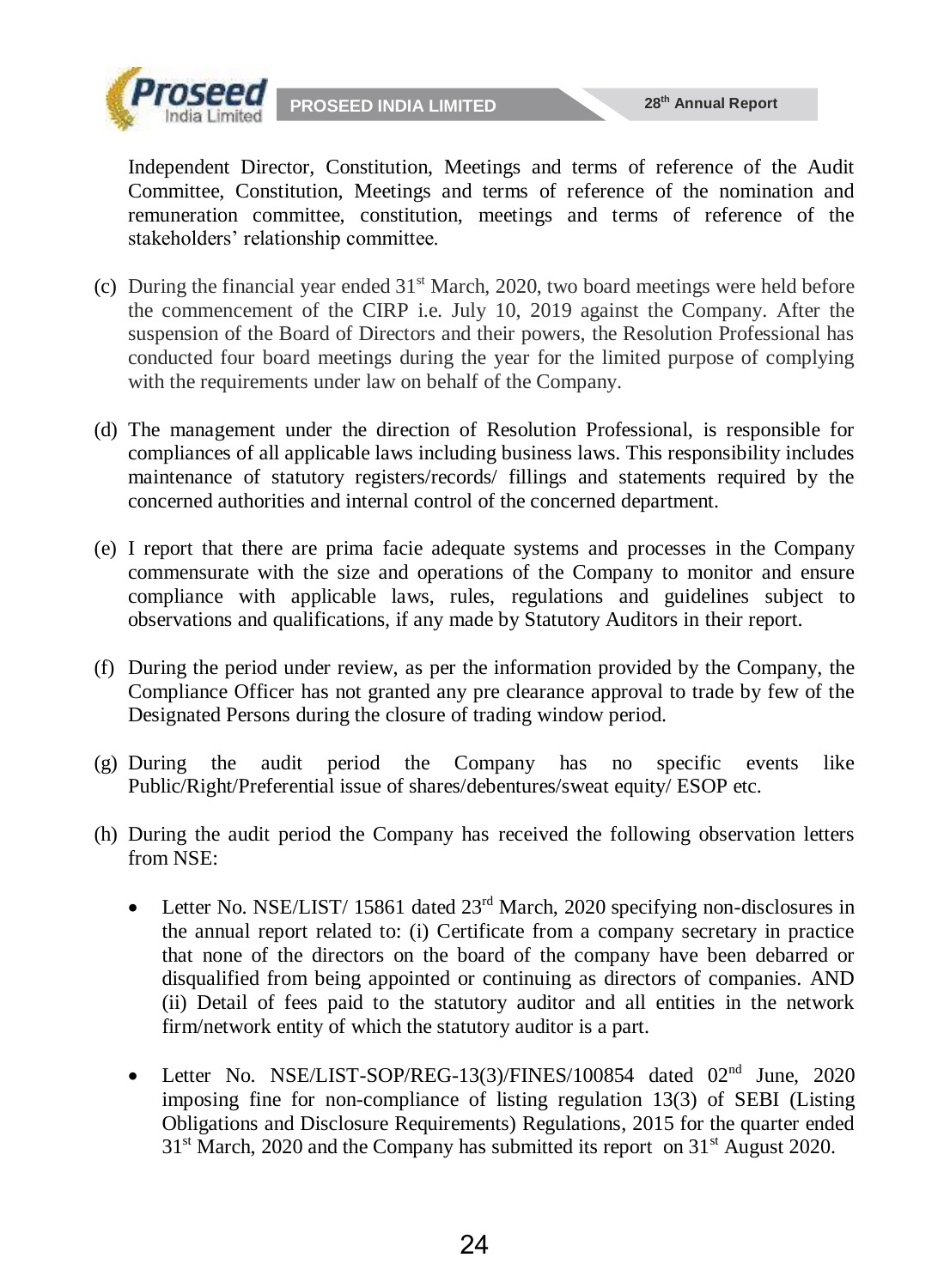



- Letter No. NSE/LIST-SOP/REG-6(1)  $&7(1)/\text{FINES}/101661$  dated  $04<sup>th</sup>$  August, 2020 imposing fine for non-compliance of listing regulation 6(1) and 7(1) of SEBI (Listing Obligations and Disclosure Requirements) Regulations, 2015 for the quarter ended  $31<sup>st</sup>$  March, 2020 which deals with the non-appointment of qualified company secretary as the compliance officer of the company.
- The Company has appointed a qualified company secretary as the compliance officer of the company w.e.f.  $27<sup>th</sup>$  August, 2020 and the Company vide its letter dated  $07<sup>th</sup>$  September 2020 requested the Stock Exchange for waiver of the fine imposed and the reply is yet to be received as on the date of issuance of this Report.

 $Sd$ <sup>-</sup> D. Balarama Krishna Company Secretary in Practice FCS No.: 8168 Place: Hyderabad C P No.: 22414 Date: 19.11.2020 UDIN:F008168B001253192

Note: This letter is to be read with our letter of even date, which is annexed, and form an integral part of this report.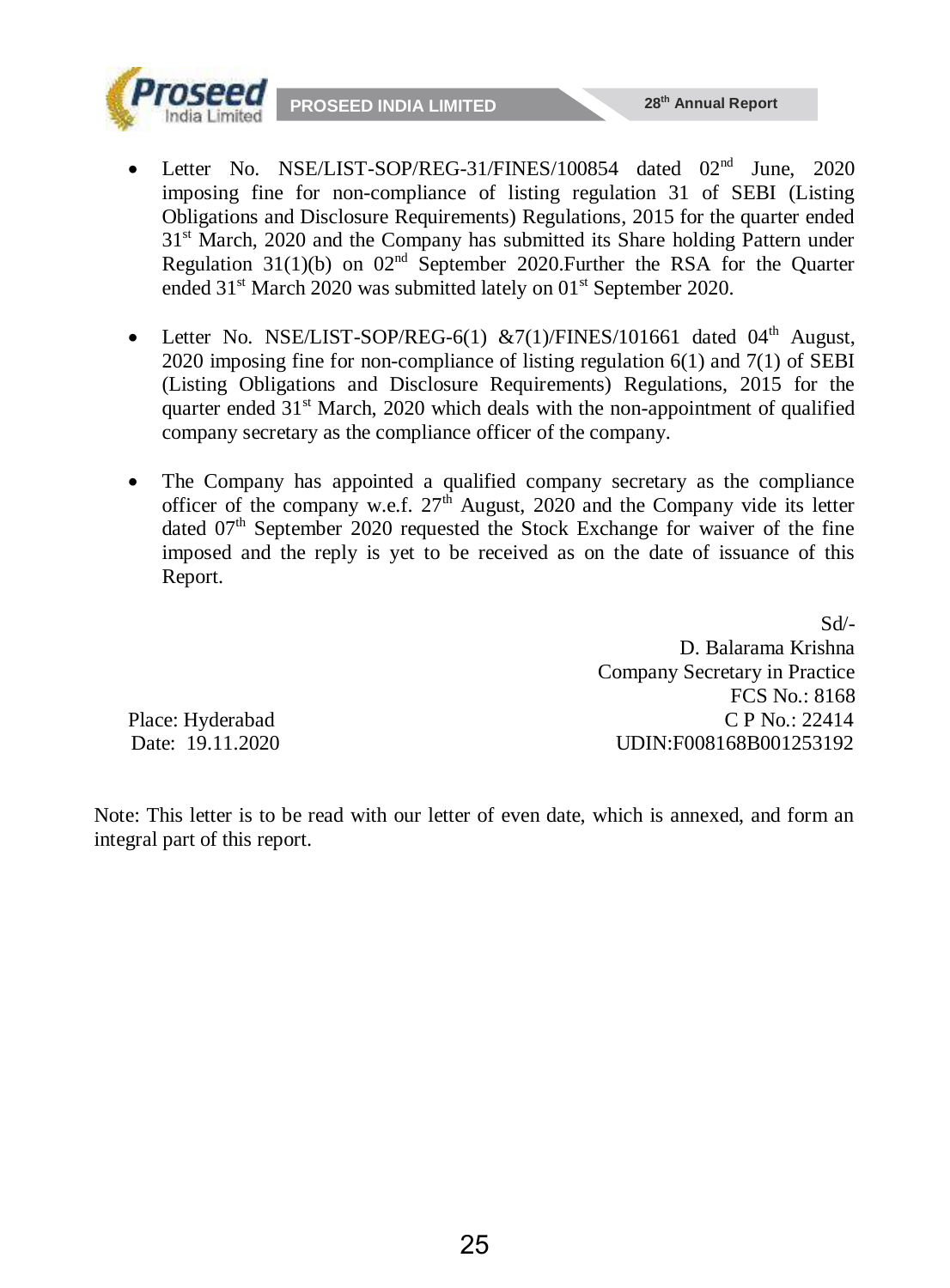

#### **ANNEXURE**

To, The Members, M/s. **PROSEED INDIA LIMITED, CIN: L01403TG2002PLC039113** Flat No. 302, Lotus Block, Block-B, Sandy Springs, Manikonda, Hyderabad, Telangana – 500089

**SUBJECT:** Our Report of even date is to be read along with this letter.

- 1. Maintenance of secretarial records is the responsibility of the management of the Company. Our responsibility is to express an opinion on these secretarial records based on our audit.
- 2. We have followed the audit practices and processes as were appropriate to obtain reasonable assurance about the correctness of the contents of the secretarial records. The verification was done to ensure that correct facts are reflected in secretarial records. We believe that the processes and practices, we followed provide a reasonable basis for our opinion.
- 3. We have not verified the correctness and appropriateness of financial records and Books of Accounts of the Company.
- 4. Wherever required, we have obtained the Management representation about the compliance of laws, rules and regulations and happening of events etc.
- 5. The compliance of the provisions of Corporate and other applicable laws, rules, regulations, standards is the responsibility of the Management. Our examination was limited to the verification of procedures.
- 6. The Secretarial Audit report is neither an assurance as to the future viability of the Company nor of the efficacy or effectiveness with which the management has conducted the affairs of the Company.

Sd/- D. Balarama Krishna Company Secretary in Practice FCS No.: 8168 Place: Hyderabad C P No.: 22414 Date: 19.11.2020 UDIN:F008168B001253192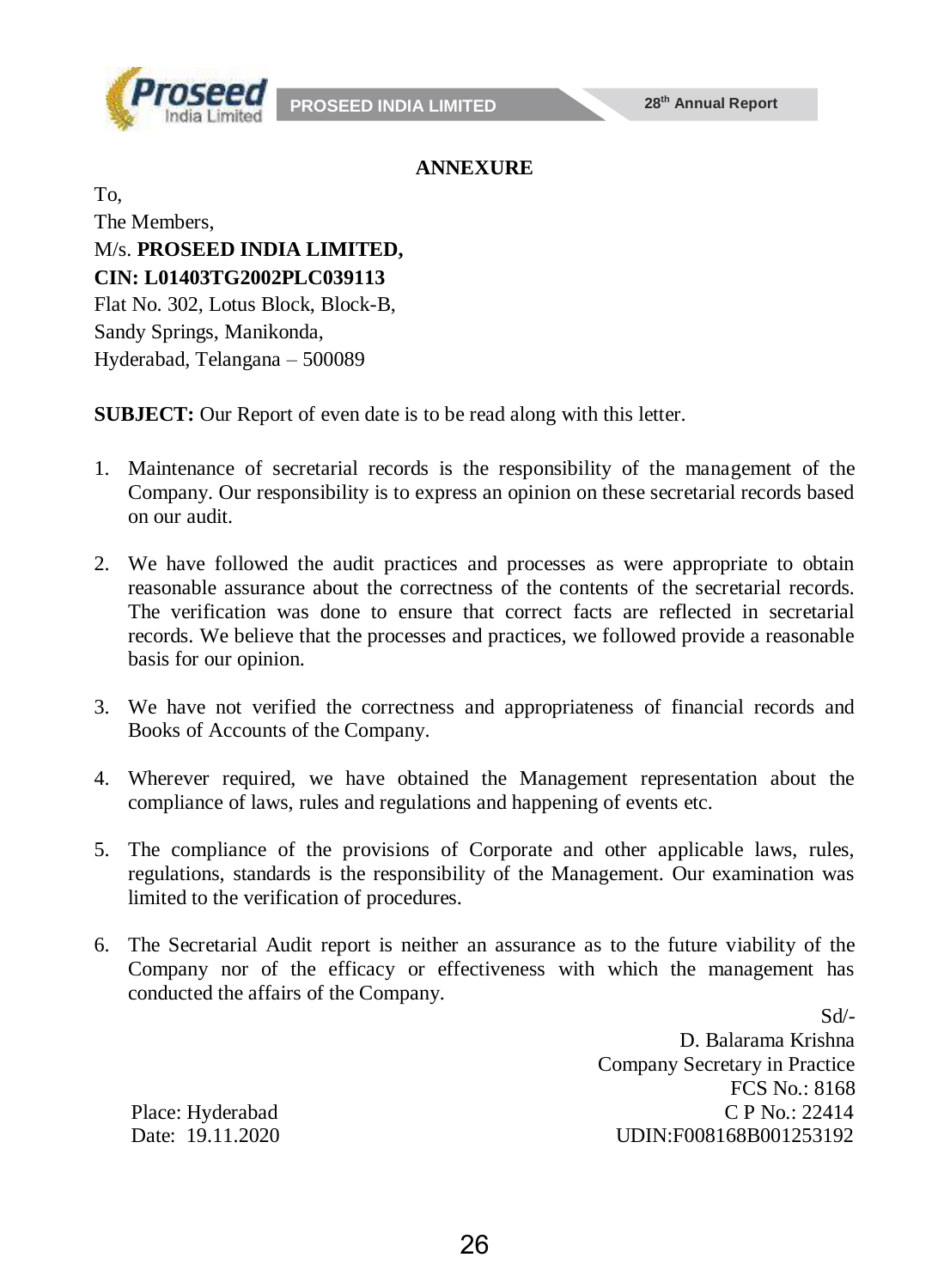

## **Annexure: 2**

# **MANAGEMENT DISCUSSION AND ANALYSIS REPORT**

We submit herewith our Managements' Discussion & Analysis Report for the year ended March 31, 2020. We have included discussions on all specified matters to the extent relevant or within limits that in our opinion are imposed by the Company's competitive position.

#### **INDUSTRYSTRUCTURE AND DEVELOPMENTS**

#### **Indian Economy Review**

In terms of GDP, Indian economy is the 5th largest economy in the world. The economy faced multiple headwinds and grew by 4.2%1 in FY 2019-20, registering a decline as compared to the previous year. This decline was primarily driven by many domestic factors. The recent outbreak of Covid-19, has posed a challenge and has altered the outlook of the Indian economy. The economy is further expected to experience slowdown and is projected to grow by a modest 1.9% in FY 2020-21.

#### **Indian Agriculture Sector Overview**

Agriculture is pivoted to the growth of the Indian economy, both in terms of its contribution to the GDP as well as a source of employment for a majority of the country's population. The Agriculture sector contributed around 16.5% to GVA in FY19-20.

#### **Major Challenges faced by Indian Agriculture**

Funding, adverse climatic conditions, uneven distribution of rains and many more factors. Some of them are mentioned below –

• India's farm yield is 30-50% lower than that of developed nations. Inadequate use of manures like cow-dung or vegetable refuge and increasing use of chemical fertilizers make the agricultural land less productive, resulting in low farm yield. Lack of crop rotation practices resulting in a loss of soil fertility. Due to the small size and scattered nature of agricultural holdings, the productivity per acre is low.

#### **Outlook**

The Ministry of Agriculture has set the target for food grain production at a record 298.3 million tons for the 2020-21 crop year, beginning in July. It is aiming for an output of 149.92 million tons of kharif or summer-sown crop, and 148.4 million tons of Rabi or the winter sown crop. The target is over 2% more than last year's estimated production of 292 million tons.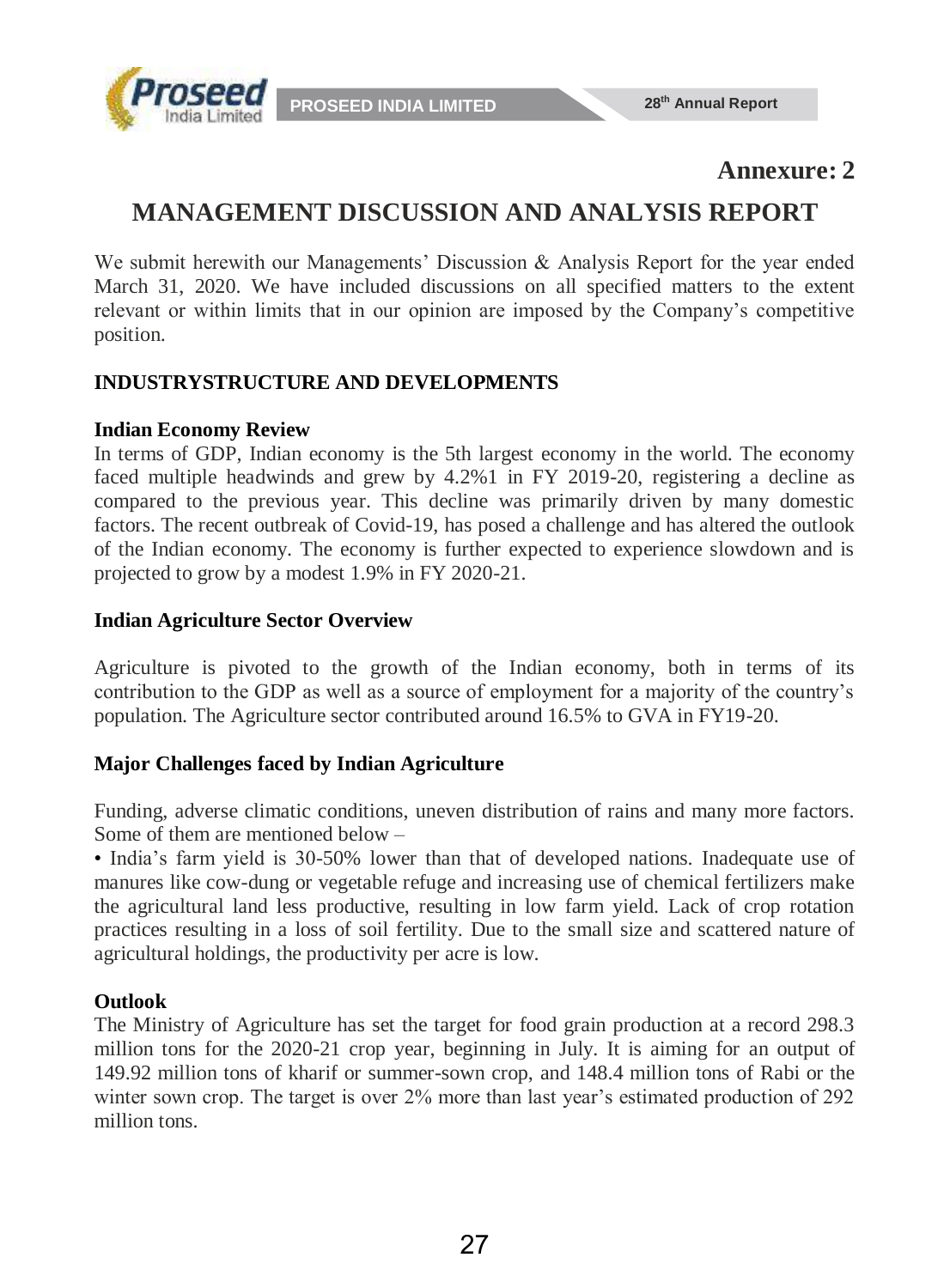



#### **Seed Sector in India**

For a productive harvest, the agricultural sector is highly dependent on the availability and quality of seeds. In India, agriculture is the dominant occupation, which secures abundant opportunities for the seed market in the region. The seed market in India is estimated to reach US \$9.1 billion by 2024, growing at a CAGR of 13.6% from 2019-2024. The active participation of both, public and private sectors, have played a vital role in laying a strong foundation for the industry. In India, over the last few years, rising awareness among farmers about the benefits of using certified/ quality seeds has increased the popularity of quality seeds.

Presently your Company is engaged in the business of Seed processing and trading of physical agri- Commodities etc.

Due to extremely adverse market conditions, Company was consistently running into losses and Company had closed all the operations beginning the financial year under review. Consequently, Company remained nearly non-operational during the period under review. During the financial year under review Company has not reported any revenue and incurred net loss of Rs. 31.56 lakhs. The liquidity pressures resulting from the losses further impacted the operations, marketing efforts and cash flows.

The Company failed to establish its presence in the Seed processing and agri related activates primarily due to lack of its own farms for processing, obsolete R&D facilities and lack of strong multi crop product portfolio etc. The Company not able to win the trust of the farmers in selling field crop seeds and vegetable seeds etc., consequently not able to establish its brand in the market. The Company's commodity trading business also has not yielded any optimum results due to lack of working capital limits with Banks.

Despite of all efforts to revive the Company, Corporate Insolvency Resolution Process has been initiated against your Company w.e.f July 10, 2019 as per the Regulations of Insolvency and Bankruptcy Code, 2016. Pursuant to the order the powers of the Board of Directors stands suspended and such powers exercised by the Resolution Professional. The Resolution Plan submitted by the Resolution Applicant had been approved by the Committee of Creditors (CoC) and same was submitted to the Hon'ble NCLT for its final approval under Section 30(6) of the Code. The Adjudicating Authority has reserved the judgement vide its order dated August 18, 2020.

The future performance of your Company would depend to a large extent on its ability to successful adopt the diversification. We are hopeful that through the combination of market developments and expansion activity, there will be healthy growth over the next few years.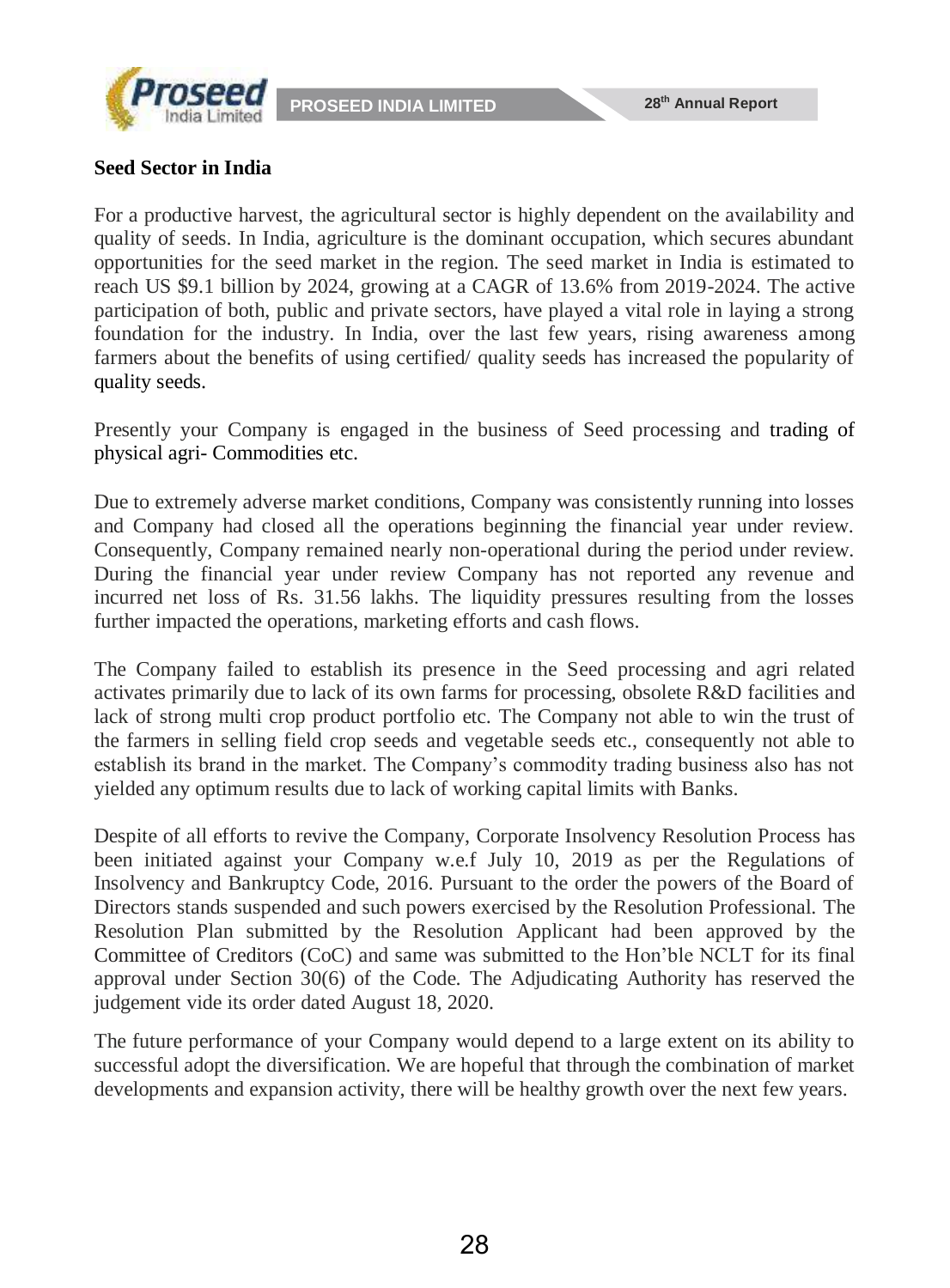



#### **HUMAN RESOURCES**

The Company continued to be under CIRP and hence, the management tried to sustain the ongoing status of the organization by retaining critical talent. A measure of controlling fixed cost and continued employee communication has neutralized the difficult situation.

#### **OTHER MATTERS**

The Company is under the Corporate Insolvency Resolution Process since July 10, 2019 and was subjected to the risks, concerns and opportunities arising therefrom. As the Resolution Plan yet to be approved and implemented, we look forward to a successful implementation of the Plan to utilize the Company's intrinsic strengths. Internal control systems are regarded as being adequate and are continuously reviewed for further improvement. Our team is committed to the Board's dictates on standards of conduct as well as good governance and exercise of due diligence including compliance with all relevant regulations and laws. We record our appreciation of all our sincere employees, gratefulness to our Shareholders, lenders and banks and other stakeholders, concerned Government and other authorities and our channel partners for their continued support and to customers for their reposing faith and confidence in us.

#### **CAUTIONARY STATEMENT**

Statements in the "Management Discussion and Analysis" describing the Company's objectives, estimates, expectations or projections may be "forward looking statements" within the meaning of applicable laws and regulations. Actual results could differ materially from those expressed or implied. Important factors that could make a difference to the Company's operations include: Government regulations, patent laws, tax regimes, economic developments within India and countries in which the Company conducts business, litigation and other allied factors.

> For and behalf of Proseed India Limited (Company under Corporate Insolvency Resolution Process)

 $Sd$ - $Sd$ - DVS Prakash Rao Sreenivasa Rao Ravinuthala Director Resolution Professional

Place: Hyderabad Date: 23-11-2020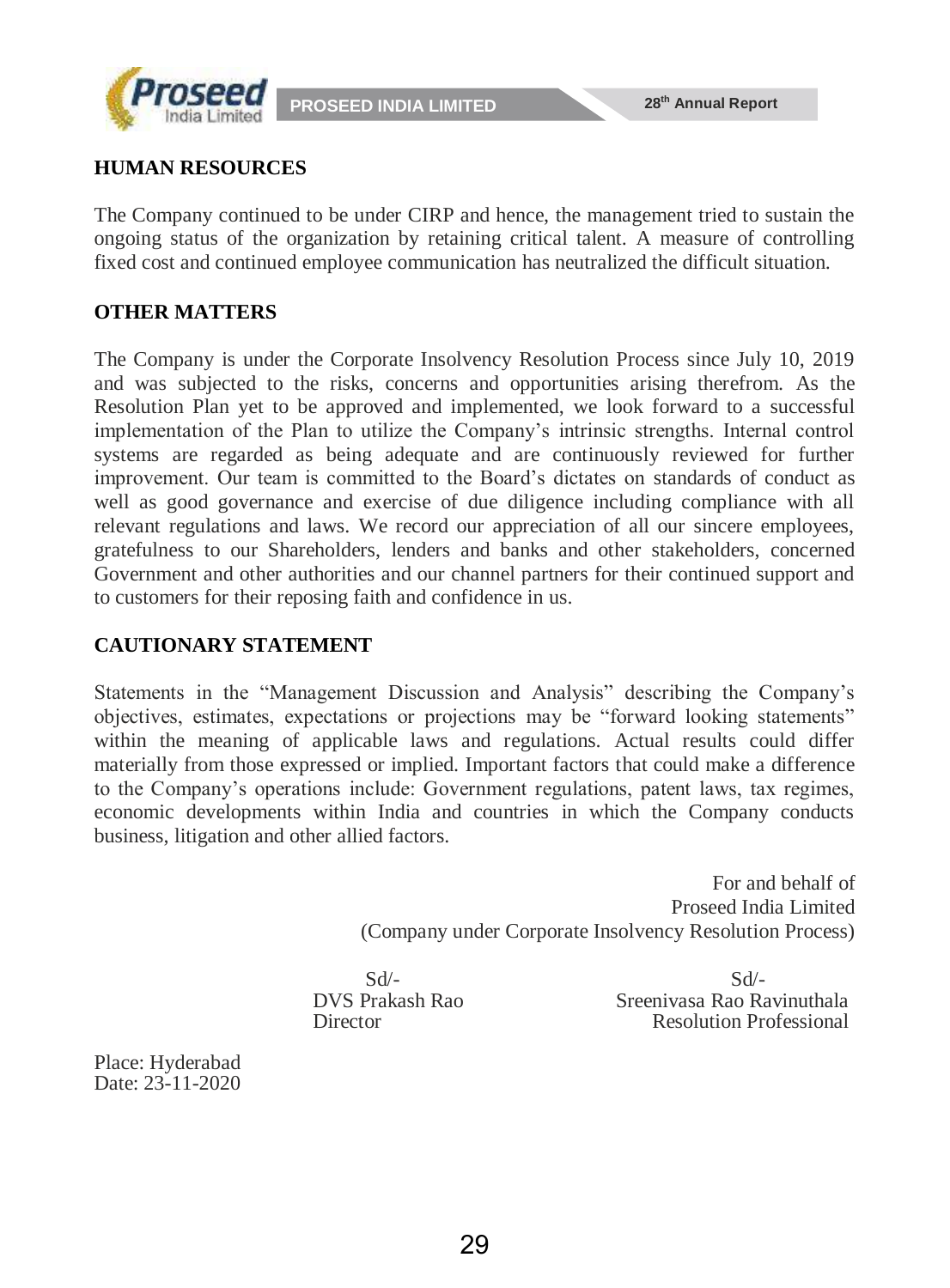

# **Annexure: 3**

#### **FORM NO. MGT -9 EXTRACT OF ANNUAL RETURN As on the financial year ended on 31.03.2020**

[Pursuant to section 92(3) of the Companies Act, 2013 and rule12 (1) of the Companies (Management and Administration) Rules, 2014]

### **I. REGISTRATION AND OTHER DETAILS**

| $\overline{\text{C}}$ IN               | L01403TG2002PLC039113                       |
|----------------------------------------|---------------------------------------------|
| <b>Registration Date</b>               | 12/06/2002                                  |
| Name of the Company                    | PROSEED INDIA LIMITED                       |
| Category / Sub-Category of the Company | Agri Seeds                                  |
| Address of the Registered Office and   | Flat No. 302, Lotus Block, Block - B, Sandy |
| contact details                        | Springs, Manikonda, Hyderabad TG 500089     |
| Whether listed company                 | Listed on NSE and BSE (Indo Next)           |
| Name, address and contact details of   | CIL Securities Ltd.                         |
| Registrar and Transfer Agent, if any   | 214, Raghava Ratna Towers, Chirag           |
|                                        | Ali Lane, Hyderabad - 500 001.              |
|                                        | Andhra Pradesh, India.                      |

#### **II. PRINCIPAL BUSINESS ACTIVITIES OFTHE COMPANY**

All the business activities contributing 10% or more of the total turnover of the company shall be stated:

| IS No | Name and Description of main<br>products/services | NIC Code of the<br>Product/service | $\%$ to total turnover of<br>the company |
|-------|---------------------------------------------------|------------------------------------|------------------------------------------|
|       | Commodity Trading                                 | 6612                               | 38.87%                                   |
|       | 'Seed                                             |                                    | 61.13%                                   |

#### **III. PARTICULARS OF HOLDING, SUBSIDIARY AND ASSOCIATE COMPANIES**

| S. No Name and Address of CIN/GLN<br>the Company |     | Holding<br>/Subsidiary<br>/Associate | % of shares Applicable<br>held | Section |
|--------------------------------------------------|-----|--------------------------------------|--------------------------------|---------|
| Nil                                              | Nil | Nil                                  | Nil                            | Nil     |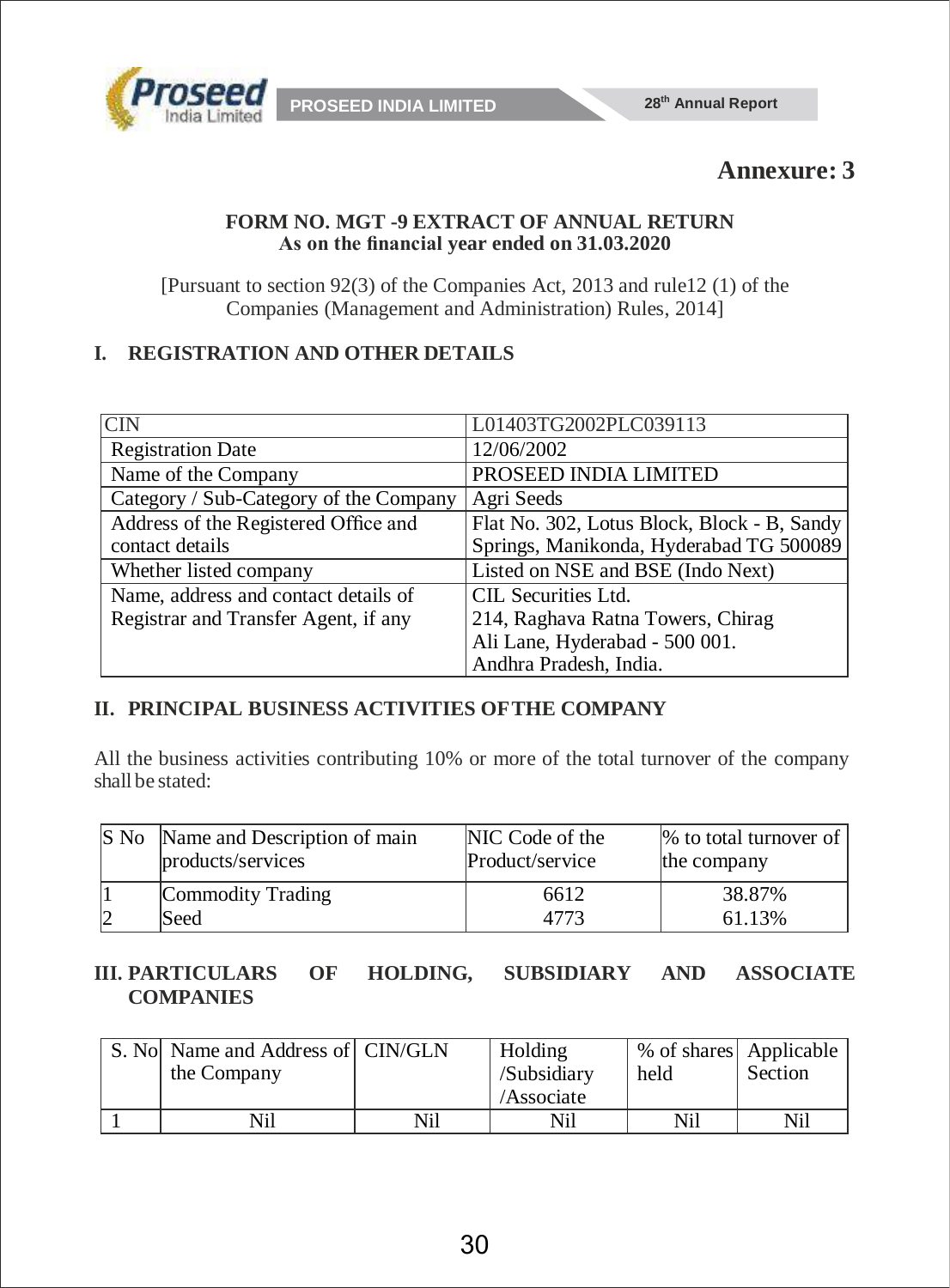

### **IV. SHAREHOLDING PATTERN (Equity Share Capital Break up as percentage of Total Equity**

**(i) Category-wise Share Holding**

| <b>Category</b> of<br><b>Shareholders</b>  |                          | No. of Shares held at the<br>beginning of the year (01-04-2019 |                          | No. of Shares held at the end of<br>the year (31-03-2020) | $\frac{0}{0}$<br><b>Change</b> |                          |                          |                                  |                          |
|--------------------------------------------|--------------------------|----------------------------------------------------------------|--------------------------|-----------------------------------------------------------|--------------------------------|--------------------------|--------------------------|----------------------------------|--------------------------|
|                                            | Demat                    | Physic<br>al                                                   | Total                    | $\overline{\%$ of<br>Total<br><b>Shares</b>               | Demat                          | Physical                 | Total                    | $%$ of<br>Total<br><b>Shares</b> | during<br>the year       |
| A. Promoter                                |                          |                                                                |                          |                                                           |                                |                          |                          |                                  |                          |
| 1) Indian                                  |                          |                                                                |                          |                                                           |                                |                          |                          |                                  |                          |
| a) Individual/HUF                          | 6636198                  |                                                                | 6636198                  | 6.90                                                      | 6636198                        |                          | 6636198                  | 6.90                             | $\overline{\phantom{a}}$ |
| b) Central Govt                            |                          |                                                                |                          | $\overline{a}$                                            |                                | $\overline{a}$           | $\overline{\phantom{a}}$ |                                  |                          |
| c) State Govt $(s)$                        |                          |                                                                |                          |                                                           |                                |                          |                          |                                  |                          |
| d) Bodies Corp                             | 27645509                 |                                                                | 27645509                 |                                                           | 28.7627645509                  |                          | 27645509                 | 28.76                            | $\overline{a}$           |
| $Sub-total(A)(1)$ :-                       | 34281707                 |                                                                | 34281707                 |                                                           | 35.6734281707                  |                          | 34281707                 | 35.67                            |                          |
| $2)$ Foreign                               |                          |                                                                |                          |                                                           |                                |                          |                          |                                  |                          |
| g) NRIs-Individuals                        | $\blacksquare$           | $\blacksquare$                                                 | $\blacksquare$           | $\blacksquare$                                            | $\blacksquare$                 | $\blacksquare$           | ٠                        | $\blacksquare$                   | $\overline{\phantom{0}}$ |
| h) Other-Individuals                       | $\overline{a}$           | $\overline{a}$                                                 | $\sim$                   | $\overline{\phantom{a}}$                                  |                                | $\overline{a}$           | $\overline{a}$           |                                  | $\overline{\phantom{a}}$ |
| Sub-total $(A)(2)$                         | $\frac{1}{2}$            | $\overline{\phantom{a}}$                                       | $\blacksquare$           | $\blacksquare$                                            | $\blacksquare$                 | $\overline{\phantom{a}}$ | $\frac{1}{2}$            | $\frac{1}{2}$                    | $\blacksquare$           |
| Total shareholding                         |                          |                                                                |                          |                                                           |                                |                          |                          |                                  |                          |
| of Promoter                                | 34281707                 | $\Box$                                                         | 34281707                 |                                                           | 35.6734281707                  | $\overline{a}$           | 34281707                 | 35.67                            |                          |
| $(A)=(A)(1)+A(2)$                          |                          |                                                                |                          |                                                           |                                |                          |                          |                                  |                          |
| <b>B.</b> Public                           |                          |                                                                |                          |                                                           |                                |                          |                          |                                  |                          |
| Shareholding                               |                          |                                                                |                          |                                                           |                                |                          |                          |                                  |                          |
| 1. Institutions                            |                          |                                                                |                          |                                                           |                                |                          |                          |                                  |                          |
| (a) Mutual Funds                           |                          |                                                                |                          | $\overline{\phantom{a}}$                                  |                                | $\overline{\phantom{a}}$ |                          | $\overline{\phantom{0}}$         |                          |
| $\overline{(b)}$ Venture Capital<br>Funds  | $\overline{a}$           | $\overline{a}$                                                 | $\overline{\phantom{0}}$ | $\overline{\phantom{a}}$                                  | $\overline{\phantom{0}}$       | $\overline{\phantom{a}}$ | $\overline{a}$           |                                  |                          |
| $(c)$ Alternate<br><b>Investment Funds</b> | $\overline{\phantom{a}}$ | $\overline{a}$                                                 | $\overline{\phantom{m}}$ | $\overline{\phantom{a}}$                                  | $\overline{\phantom{a}}$       | $\overline{\phantom{a}}$ | $\overline{\phantom{0}}$ | $\overline{a}$                   | $\overline{a}$           |
| (d) Foreign Venture                        | $\overline{\phantom{a}}$ | $\overline{a}$                                                 | $\overline{\phantom{a}}$ | $\overline{\phantom{a}}$                                  | $\overline{\phantom{a}}$       | $\overline{\phantom{a}}$ | $\overline{\phantom{a}}$ | $\overline{\phantom{a}}$         |                          |
| Capital Investors                          |                          |                                                                |                          |                                                           |                                |                          |                          |                                  |                          |
| $(e)$ Foreign<br>Portfolio Investors       |                          | $\overline{a}$                                                 |                          | $\overline{\phantom{m}}$                                  |                                |                          |                          |                                  |                          |
| (f) Financial                              |                          | $\overline{a}$                                                 |                          |                                                           |                                |                          |                          |                                  |                          |
| <b>Institutions /Banks</b>                 |                          |                                                                |                          |                                                           |                                |                          |                          |                                  |                          |
| $(g)$ Insurance<br>Companies               | $\overline{\phantom{m}}$ | $\overline{a}$                                                 |                          | $\overline{\phantom{0}}$                                  |                                |                          |                          |                                  |                          |
| (h) Provident Funds                        | $\overline{\phantom{a}}$ | $\overline{\phantom{m}}$                                       | $\overline{\phantom{0}}$ | $\overline{\phantom{a}}$                                  | $\overline{\phantom{m}}$       | $\overline{\phantom{a}}$ | $\overline{a}$           | $\overline{a}$                   |                          |
| Sub-total $(B)(1)$                         | $\qquad \qquad -$        | $\qquad \qquad -$                                              | $\overline{\phantom{a}}$ | $\overline{\phantom{a}}$                                  | $\overline{\phantom{a}}$       | $\overline{\phantom{a}}$ | $\overline{\phantom{a}}$ | $\overline{\phantom{0}}$         | $\overline{\phantom{0}}$ |
| 2. Non Institutions                        |                          |                                                                |                          |                                                           |                                |                          |                          |                                  |                          |
| a) Bodies Corp.                            | $\overline{\phantom{0}}$ | $\overline{a}$                                                 | $\overline{a}$           | $\bar{\phantom{a}}$                                       | $\overline{\phantom{0}}$       | $\overline{a}$           | $\overline{\phantom{0}}$ |                                  | $\overline{a}$           |
| (i) Indian                                 | $\overline{\phantom{m}}$ |                                                                | $\overline{\phantom{0}}$ | $\bar{\phantom{a}}$                                       | $\overline{\phantom{0}}$       | $\overline{\phantom{a}}$ | $\overline{\phantom{0}}$ | $\overline{\phantom{a}}$         | $\frac{1}{2}$            |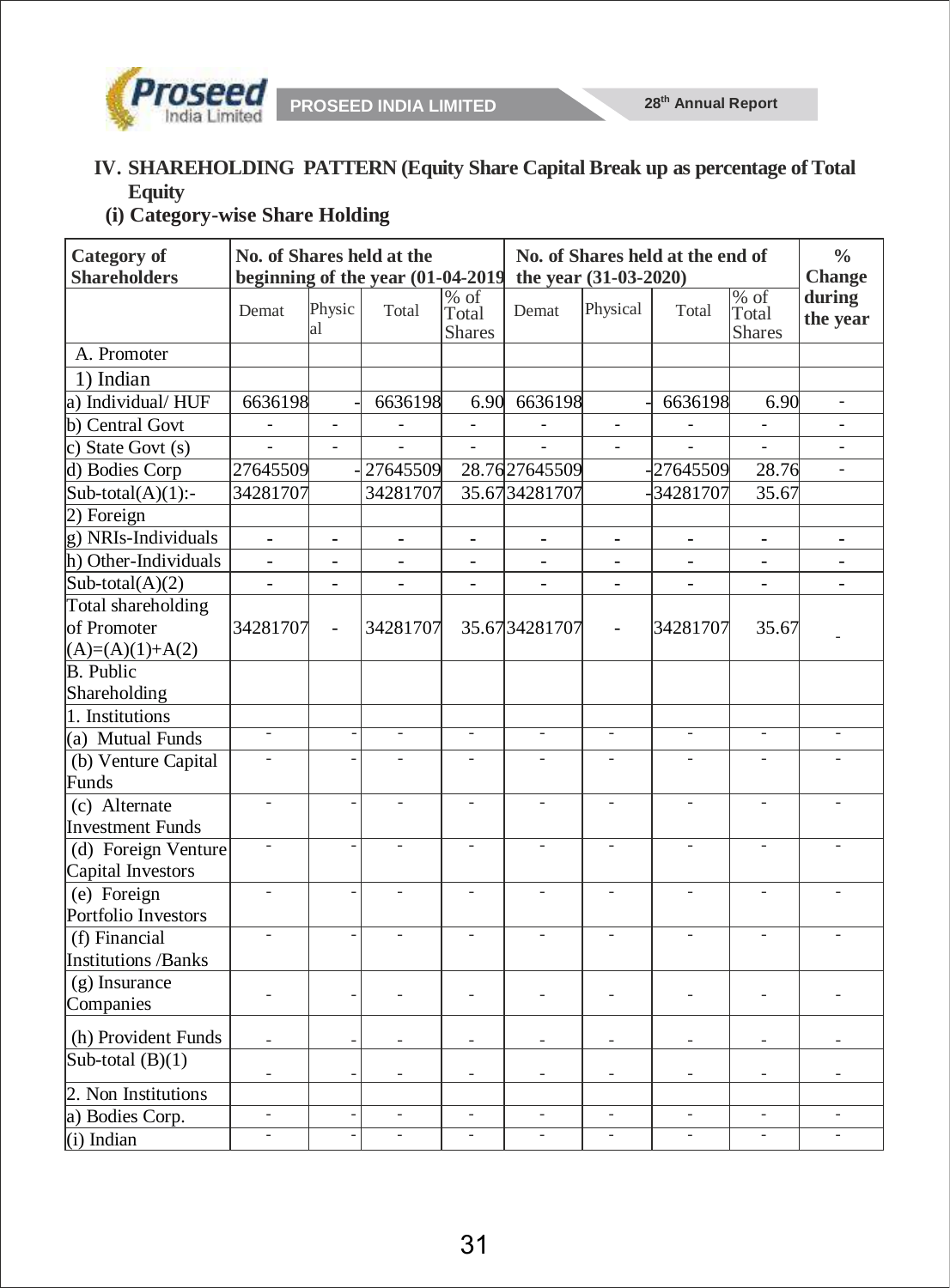

| (ii) Overseas                    |         |                |                         |      |                 |                          |               |       |         |
|----------------------------------|---------|----------------|-------------------------|------|-----------------|--------------------------|---------------|-------|---------|
| b) Individuals                   |         |                |                         |      |                 |                          |               |       |         |
| $(i)$ Individual                 |         |                |                         |      |                 |                          |               |       |         |
| shareholders holding             |         |                |                         |      |                 |                          |               |       |         |
| nominal share capital            |         |                |                         |      |                 |                          |               |       |         |
| up to Rs. 2 lakh                 |         |                | 43087427 22111 43109538 |      | 44.8642418687   |                          | 2226142440948 | 44.16 | $-0.70$ |
| (ii) Individual                  |         |                |                         |      |                 |                          |               |       |         |
| shareholders holding             |         |                |                         |      |                 |                          |               |       |         |
| nominal share capital            |         |                |                         |      |                 |                          |               |       |         |
| in excess of Rs2 lakh $13583074$ |         | $\blacksquare$ | 13583074                |      | 14.13 1571 9633 | $\overline{\phantom{0}}$ | 15719633      | 16.36 | 2.23    |
| c) Others (Specify)              |         |                |                         |      |                 |                          |               |       |         |
| <b>NRI</b>                       | 885130  |                | 885130                  | 0.92 | 862221          | $\overline{\phantom{0}}$ | 862221        | 0.90  | $-0.02$ |
| <b>Trusts</b>                    | 1000    |                | 1000                    | 0.00 | 1000            |                          | 1000          | 0.00  | 0.00    |
| Custodians/Clearing              |         |                |                         |      |                 |                          |               |       |         |
| members                          | 326499  |                | 326499                  | 0.34 | 118531          |                          | 118531        | 0.12  | $-0.22$ |
| <b>Body Corporate</b>            | 3917888 |                | 3917888                 | 4.08 | 2684396         |                          | 2684396       | 2.79  | $-1.29$ |
| Sub-total $(B)(2)$               |         |                | 61804618 22111 61823129 |      | 64.3361804468   |                          | 2226161826729 | 64.33 |         |
| <b>Total Public</b>              |         |                |                         |      |                 |                          |               |       |         |
| Shareholding                     |         |                | 61801018 22111 61823129 |      | 64.33 61804468  |                          | 2226161826729 | 64.33 |         |
| $(B)=(B)(1)+(B)(2)$              |         |                |                         |      |                 |                          |               |       |         |
| C. Shares held by                |         |                |                         |      |                 |                          |               |       |         |
| Custodian for GDRs               |         |                |                         |      |                 |                          |               |       |         |
| & ADRs                           |         |                |                         |      |                 |                          |               |       |         |
| <b>Grand Total</b>               |         |                |                         |      |                 |                          |               |       |         |
| $(A+B+C)$                        |         |                | 96086325 22111 96108436 |      | 10096086175     |                          | 2226196108436 | 100   |         |

### **ii. Shareholding of Promoters**

| S1.<br>No.     | Shareholder's<br>Name          |                         | the year $(01-04-2019)$              | Shareholding at the beginning of                                   | Shareholding at the end of the<br>$year(31-03-2020)$ |                                    |                                               |                                                       |
|----------------|--------------------------------|-------------------------|--------------------------------------|--------------------------------------------------------------------|------------------------------------------------------|------------------------------------|-----------------------------------------------|-------------------------------------------------------|
|                |                                | No. of<br><b>Shares</b> | Shares of Pledged/<br>the<br>company | % of total% of Shares No. of<br>lencumbere<br>d to total<br>shares | <b>Shares</b>                                        | $%$ of<br>Shares of Shares<br>lthe | %of<br>Pledged/<br>company encumber<br>led to | % change<br>in share<br>holding<br>during the<br>year |
|                |                                |                         |                                      |                                                                    |                                                      |                                    | Ishares                                       |                                                       |
| $\mathbf{1}$   | Kling Enterprises<br>India Ltd | 27645509                | 28.76                                |                                                                    | 27645509                                             | 28.76                              |                                               |                                                       |
| 2              | Meenavalli<br>Venkata Srinivas | 3254586                 | 3.39                                 |                                                                    | 3254586                                              | 3.39                               |                                               |                                                       |
| 3              | Meenavalli Usha<br>Rani        | 3226360                 | 3.36                                 |                                                                    | 3226360                                              | 3.36                               |                                               |                                                       |
| $\overline{4}$ | Meenavalli                     |                         |                                      |                                                                    |                                                      |                                    |                                               |                                                       |
|                | Krishna Mohan                  | 80786                   | 0.08                                 |                                                                    | 80786                                                | 0.08                               |                                               |                                                       |
| 5.             | M.V. Laxmi                     | 74466                   | 0.08                                 |                                                                    | 74466                                                | 0.08                               |                                               |                                                       |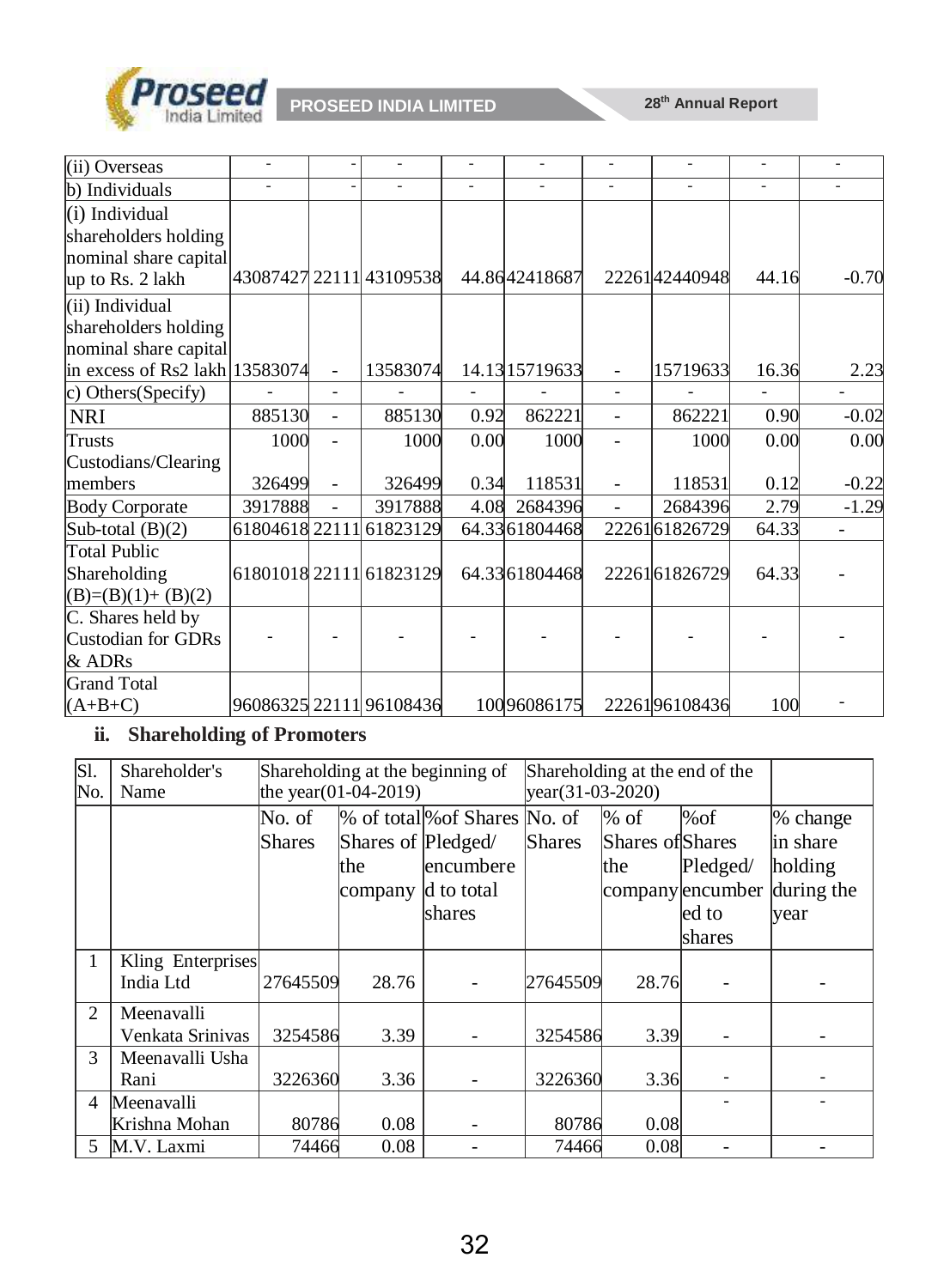

**PROSEED INDIA LIMITED** 28<sup>th</sup> Annual Report

## **iii. Change in Promoters' Shareholding :**

There is no change in Promoters Shareholding during the year.

### **iv) Shareholding Pattern of top ten Shareholders (other than Directors, Promoters and Hold ers of GDRs and ADRs):**

| S1.<br>No. | Name of the Share Holder | of the year 01-04-2019 |      | Shareholding at the beginning Shareholding at the end of<br>the year 31-03-2020 |      |
|------------|--------------------------|------------------------|------|---------------------------------------------------------------------------------|------|
|            |                          | No. of shares          | (% ) | No. of shares                                                                   | (% ) |
| 1          | Uma Kunareddy            | 2133340                | 2.22 | 2085413                                                                         | 2.17 |
| 2          | Andela Srivivas Rao      | 916300                 | 0.95 | 916300                                                                          | 0.95 |
| 3          | Vivek Kumar Ratakonda    | 6043                   | 0.01 | 812786                                                                          | 0.85 |
| 4          | Kunareddy Simi           | 750000                 | 0.78 | 750000                                                                          | 0.78 |
| 5          | Akash Aggarwal           | 110964                 | 0.12 | 664128                                                                          | 0.69 |
| 6          | Cherlo Penchala Reddy    | 516581                 | 0.54 | 570745                                                                          | 0.59 |
| 7          | Cherlo Madhavi           | 531124                 | 0.55 | 566163                                                                          | 0.59 |
| 8          | Renuka Devi Nadimpalli   | 750000                 | 0.78 | 555000                                                                          | 0.58 |
| 9          | Satyavenkata Surya       |                        |      |                                                                                 |      |
|            | Ramakrishna Raju Namburi | 488209                 | 0.51 | 488209                                                                          | 0.51 |
| 10         | K Naimi                  | 456266                 | 0.47 | 456266                                                                          | 0.47 |

#### **(vi) Shareholding of Directors and Key Managerial Personnel:**

| $\overline{SI}$        | For each of the Directors and | Shareholding at the |                       | Shareholding at the |                 |
|------------------------|-------------------------------|---------------------|-----------------------|---------------------|-----------------|
| $\overline{\text{No}}$ | <b>KMP</b>                    |                     | beginning of the year |                     | end of the year |
|                        |                               | No. of<br>(% )      |                       | No. of              | $(\% )$         |
|                        |                               | shares              |                       | shares              |                 |
|                        | DVS Prakash Rao               | 42754               | 0.04                  | 42754               | 0.04            |
| ∍                      | Satya Srikanth Karaturi       |                     |                       | 6110                | 0.01            |
| 3                      | Nekkanti Venkata Krishnayya   |                     |                       |                     |                 |
|                        | Chukka Lakshmi                |                     |                       |                     |                 |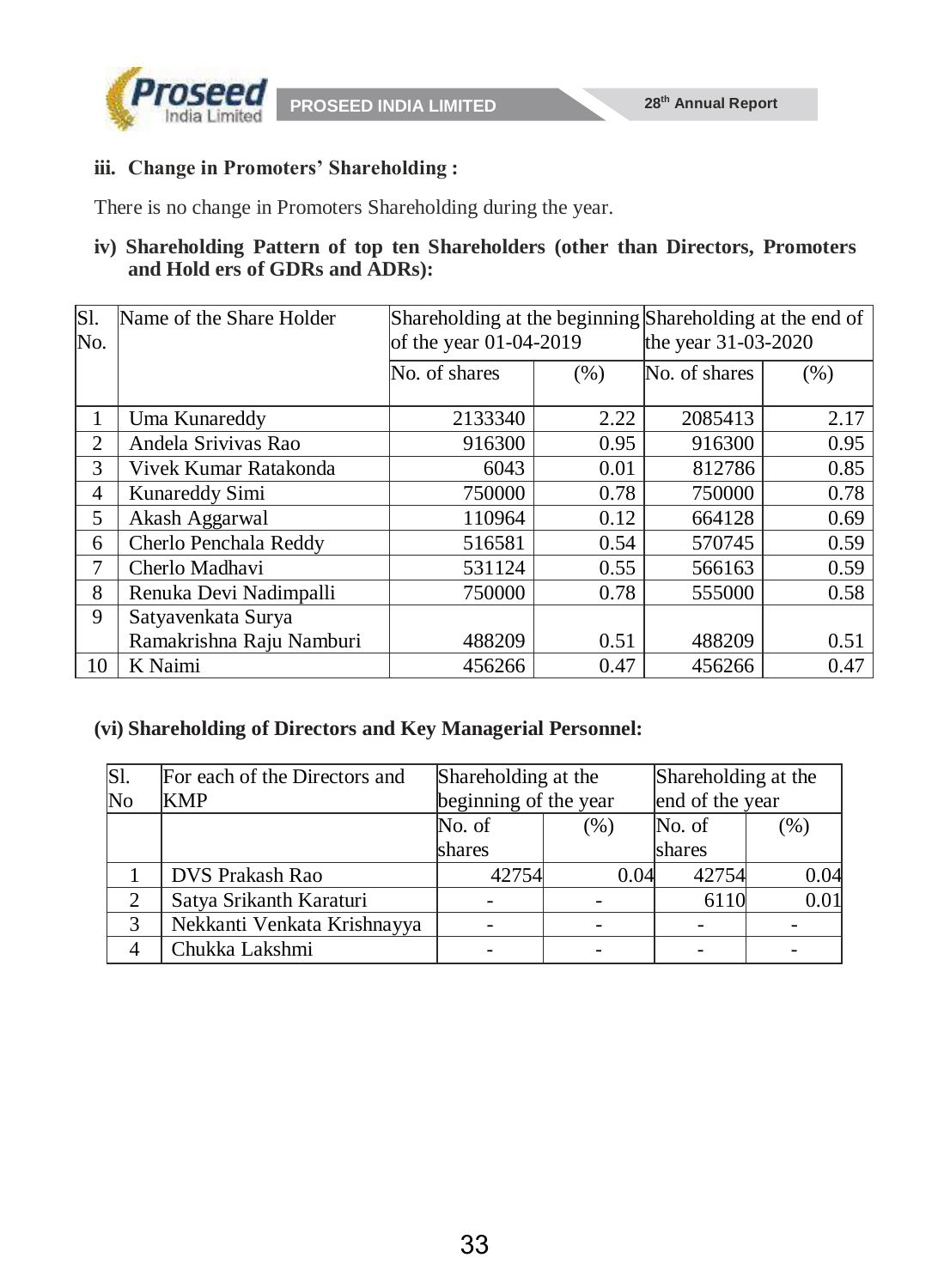

**PROSEED INDIA LIMITED** 28<sup>th</sup> Annual Report

# **V. INDEBTEDNESS**

**Indebtedness of the Company including interest outstanding/accrued but not due for payment:**

|                                    |                      |             |          | (Amount Rs.) |
|------------------------------------|----------------------|-------------|----------|--------------|
| Particulars                        | <b>Secured Loans</b> | Unsecured   | Deposits | Total        |
|                                    | excluding            | Loans       |          | Indebtedness |
|                                    | deposits             |             |          |              |
| Indebtedness at the beginning      |                      |             |          |              |
| of the financial year $(1-4-2019)$ |                      |             |          |              |
| i. Principal Amount                | 145,582,745          | 63,571,977  |          | 209,154,722  |
| ii. Interest due but not paid      | 1,187,790            |             |          | 1,187,790    |
| iii. Interest accrued but not due  |                      |             |          |              |
| Total $(i+i i+i i j)$              | 146,770,535          | 63,571,977  |          | 210,342,512  |
| Change in Indebtedness during      |                      |             |          |              |
| the financial year $(31-03-2020)$  |                      |             |          |              |
| Addition                           | 13,00,472            | 98,80,000   |          | 1,11,80,472  |
| Reduction                          |                      | 1,40,000    |          | 1,40,000     |
| Net Change                         | 13,00,472            | 97,40,000   |          | 1,10,40,472  |
| Indebtedness at the end of the     |                      |             |          |              |
| financial year                     |                      |             |          |              |
| i. Principal Amount                | 146,770,535          | 7,33,11,977 |          | 22,00,82,512 |
| ii. Interest due but not paid      | 13,00,472            |             |          | 13,00,472    |
| iii. Interest accrued but not due  |                      |             |          |              |
| Total $(i+i i+i i j)$              | 14,80,71,007         | 7,33,11,977 |          | 22,13.82,984 |

#### **VI. REMUNERATION OF DIRECTORS AND KEY MANAGERIAL PERSONNEL A. Remuneration to Managing Director, Whole-time Directors and/or Manager:**

| SI.<br>No.     | <b>Particulars of Remuneration</b>                    | Name of<br>MD/WTD/Manager | Amount (Rs) |
|----------------|-------------------------------------------------------|---------------------------|-------------|
| -1<br>a        | Gross salary<br>Salary as per provisions contained in | D.V.S. Prakash Rao        | 4,83,400    |
|                | section 17(1) of the Income-tax Act, 1961             |                           |             |
| - b            | Value of perquisites $u/s$ 17(2) Income-tax           |                           |             |
|                | Act, 1961                                             |                           |             |
| $\mathcal{C}$  | Profits in lieu of salary under section               |                           |             |
|                | 17(3) Income-tax Act, 1961                            |                           |             |
| $\overline{2}$ | <b>Stock Option</b>                                   |                           |             |
| 3              | Commission                                            |                           |             |
|                | - as % of profit                                      |                           |             |
| 4              | Others, please specify                                |                           |             |
|                | Total (A)                                             |                           | 4,83,400    |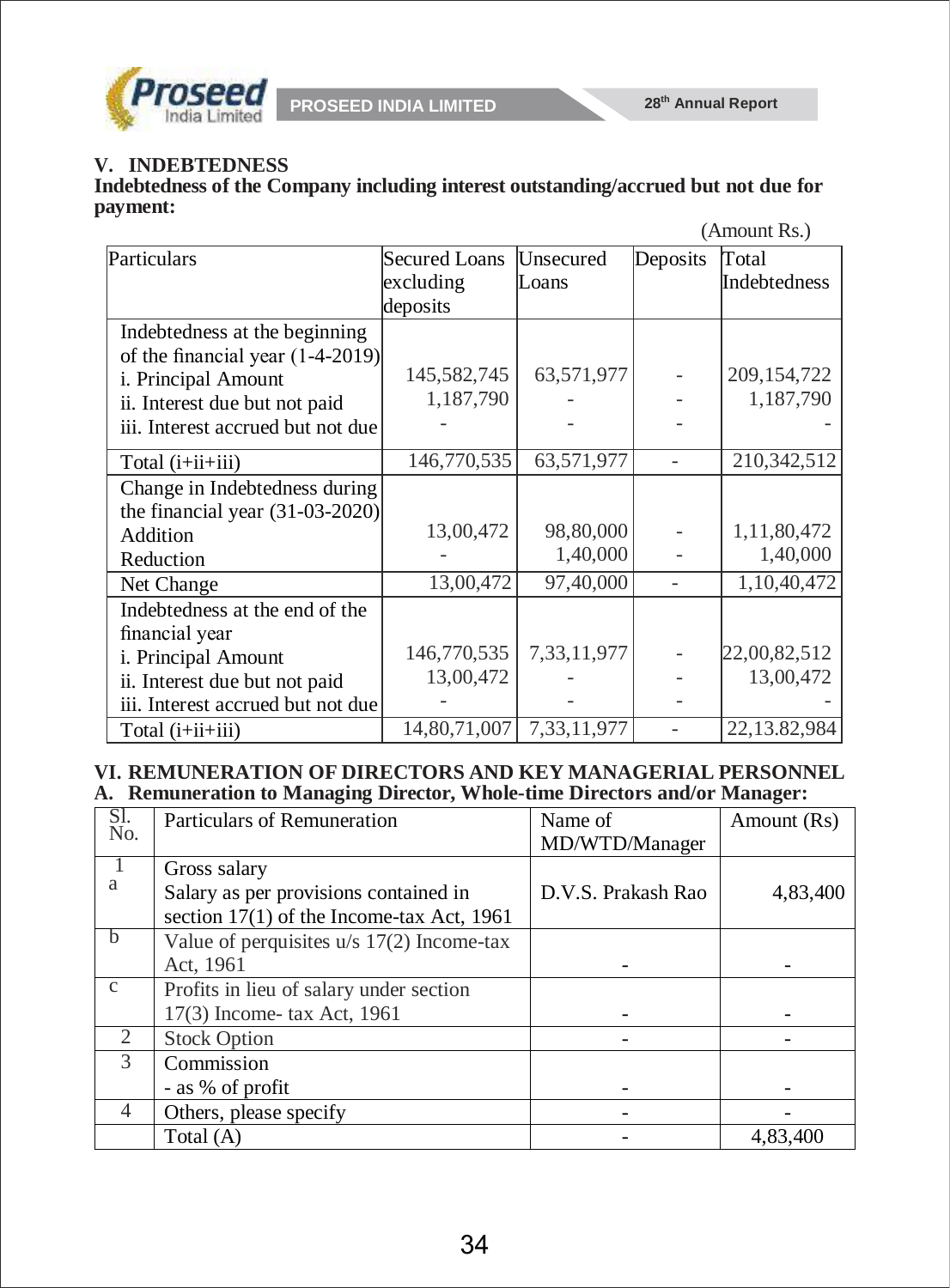

# **B. REMUNERATION TO OTHER DIRECTORS:**

| S1.                      | Particulars of      | Name of MD/WTD/Manager |                         |         |        |
|--------------------------|---------------------|------------------------|-------------------------|---------|--------|
| No                       | Remuneration        |                        |                         |         |        |
|                          |                     | Satya Srikanth         | Nekkanti Venkata Chukka |         | Total  |
|                          |                     | Karaturi               | Krishnayya              | Lakshmi | Amount |
| $\mathbf I$              | Fees for attending  |                        |                         |         |        |
|                          | Board/committee     |                        |                         |         |        |
|                          | meetings            |                        |                         |         |        |
| 1                        | Commission          |                        |                         |         |        |
| $\overline{\textbf{ii}}$ | Others              |                        |                         |         |        |
| iii                      | Total (a)           |                        |                         |         |        |
| $\mathbf{I}$             | Other Non-executive |                        |                         |         |        |
|                          | directors:          |                        |                         |         |        |
| $\mathbf{i}$             | Fees for attending  |                        |                         |         |        |
|                          | Board/committee     |                        |                         |         |        |
|                          | meetings            |                        |                         |         |        |
| $\overline{\textbf{ii}}$ | Commission          |                        |                         |         |        |
| $\overline{\text{iii}}$  | Others              |                        |                         |         |        |
|                          | Total (b)           |                        |                         |         |        |
|                          | Grand Total $(a+b)$ |                        |                         |         |        |

# **C. REMUNERATION TO KEY MANAGERIAL PERSONNEL OTHER THAN MD/ MANAGER/WTD**

| S1.            | <b>Particulars of Remuneration</b>          | Key Managerial Personnel |
|----------------|---------------------------------------------|--------------------------|
| No.            |                                             | (KMP)                    |
|                | Gross salary                                |                          |
| a              | Salary as per provisions contained in       |                          |
|                | section $17(1)$ of the Income-tax Act, 1961 |                          |
| b              | Value of perquisites $u/s$ 17(2) Income-tax |                          |
|                | Act, 1961                                   |                          |
| $\mathbf{c}$   | In lieu of salary under section $17(3)$     |                          |
|                | Income-tax Act, 1961                        |                          |
| $\overline{2}$ | <b>Stock Option</b>                         |                          |
| $\mathcal{R}$  | <b>Sweat Equity</b>                         |                          |
|                | Total                                       |                          |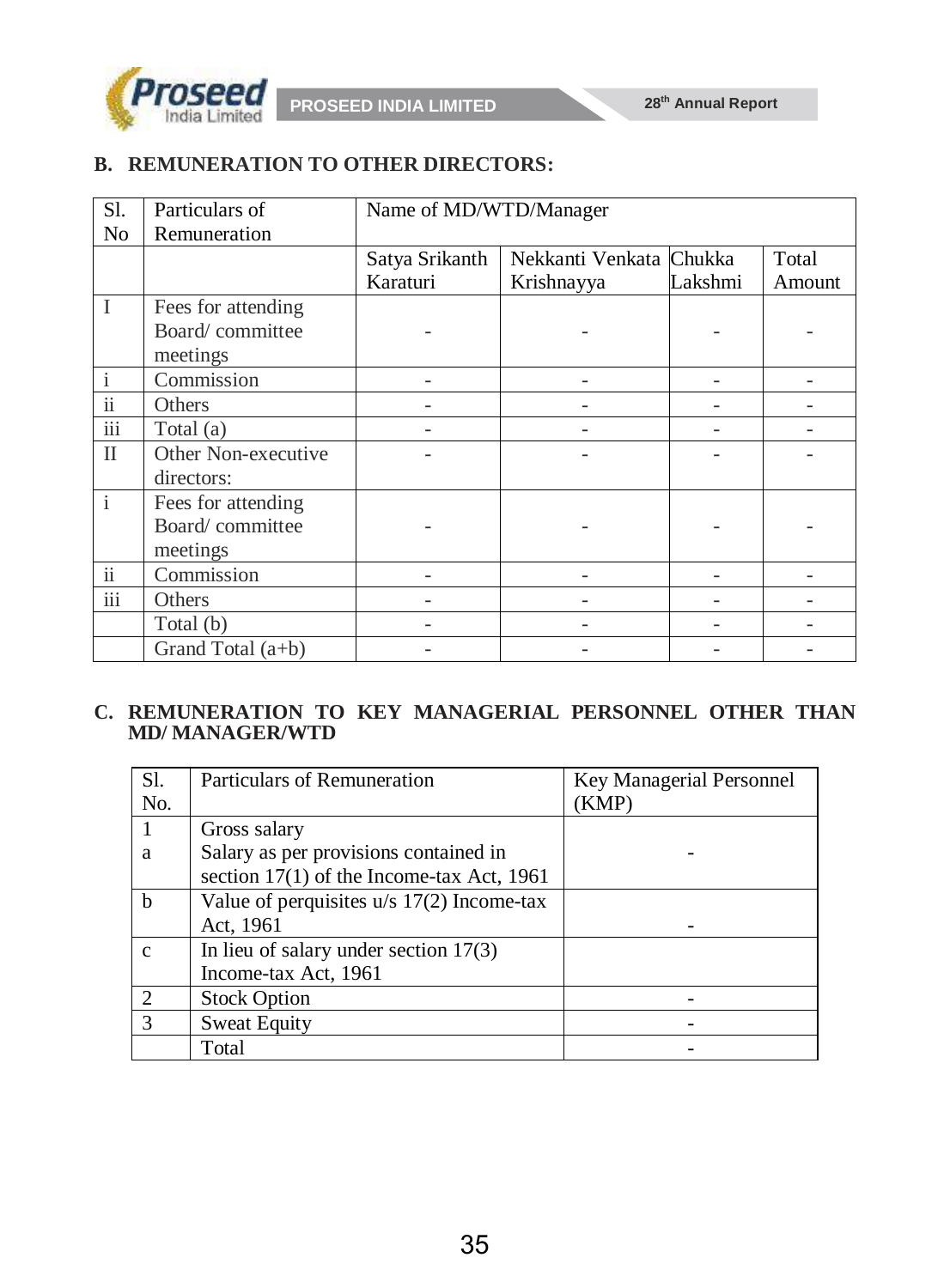

### **VII. PENALTIES/PUNISHMENT/COMPOUNDING OF OFFENCES:**

| Type                         | Section of | <b>Brief</b> | Details of                             | Authority | Appeal  |
|------------------------------|------------|--------------|----------------------------------------|-----------|---------|
|                              | the        |              | Description Penalty/Punishment RD/NCLT |           | made if |
|                              | Companies  |              | Compounding fee                        | /Court    | any     |
|                              | Act        |              | imposed                                |           |         |
| A. COMPANY                   |            |              |                                        |           |         |
| Penalty                      |            |              |                                        |           |         |
| Punishment                   |            |              |                                        |           |         |
| Compounding                  |            |              |                                        |           |         |
| <b>B. DIRECTORS</b>          |            |              |                                        |           |         |
| Penalty                      |            |              |                                        |           |         |
| Punishment                   |            |              |                                        |           |         |
| Compounding                  |            |              |                                        |           |         |
| C. OTHER OFFICERS IN DEFAULT |            |              |                                        |           |         |
| Penalty                      |            |              |                                        |           |         |
| Punishment                   |            |              |                                        |           |         |
| Compounding                  |            |              |                                        |           |         |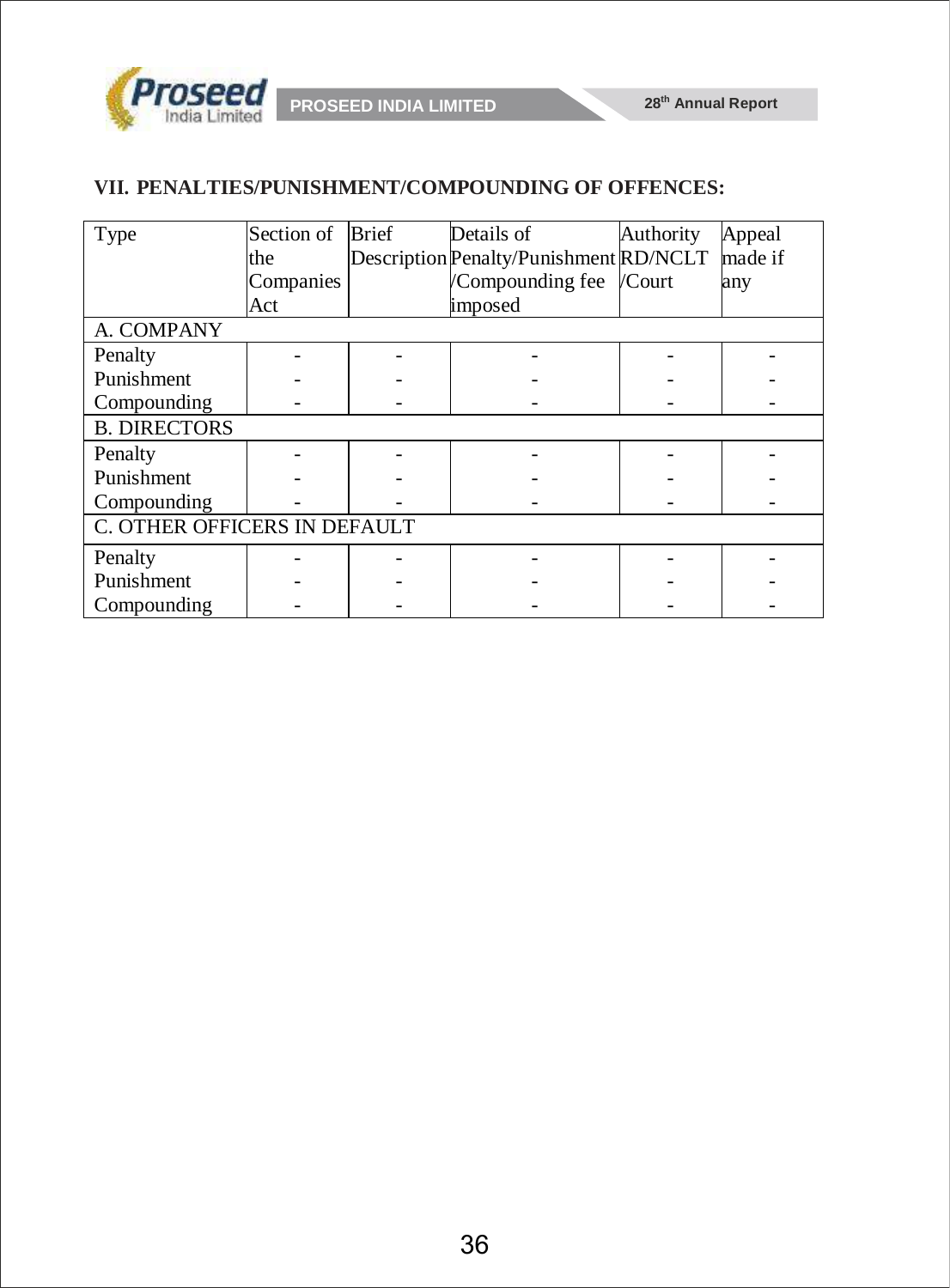

# **INDEPENDENT AUDITOR'S REPORT**

#### **To the Members of PROSEED INDIA LIMITED**

#### **Report on the Audit of the Standalone Financial Statements**

#### **Opinion**

We have audited the standalone Ind AS financial statements of Proseed India Limited ("the Company"), which comprise the Balance Sheet as at 31st March 2020, the Statement of Profit and Loss, Statement of Changes in Equity and Statement of Cash Flows for the year then ended and a summary of significant accounting policies and other explanatory information (hereinafter referred to as "the financial statements").

The National Company Law Tribunal ("NCLT"), Hyderabad Bench, vide Order dated July 10, 2019 ("Insolvency Commencement Order") had allowed Corporate Insolvency Resolution Process ("CIRP") against Proseed India Limited, based on petition filed by the Operational Creditor under Section 9 of the Insolvency and Bankruptcy Code, 2016 ("the Code"). Mr. Sreenivasa Rao Ravinuthala has been appointed as Resolution professional by the Hon'ble NCLT vide its Order dated October 15, 2019 to manage affairs of the Company. Thereafter, pursuant to the Insolvency Commencement Order, the powers of the Board of Directors are stand suspended during the year under review and the same are exercised by Resolution Professional.

In our opinion and to the best of our information and according to the explanations given to us, the aforesaid financial statements give the information required by the Companies Act, 2013 (the "Act") in the manner so required and give a true and fair view in conformity with Indian Accounting Standards prescribed under section 133 of the Act read with the Companies (Indian Accounting Standards) Rules, 2015, as amended ("Ind AS") and other accounting principles generally accepted in India, of the state of affairs of the Company as at March 31, 2020, loss, total comprehensive income, changes in equity and cash flows for the year ended on that date.

#### **Basis for Opinion**

We conducted our audit of the standalone financial statements in accordance with the Standards on Auditing (SAs) specified under section 143(10) of the Companies Act, 2013. Our responsibilities under those Standards are further described in the Auditor's Responsibilities for the Audit of the financial statements section of our report. We are independent of the Company in accordance with the Code of Ethics issued by the Institute of Chartered Accountants of India ("ICAI") together with the ethical requirements that are relevant to our audit of the financial statements under the provisions of the Act and the Rules thereunder, and we have fulfilled our other ethical responsibilities in accordance with these requirements and the ICAI's Code of Ethics. We believe that the audit evidence we have obtained is sufficient and appropriate to provide a basis for our opinion on the financial statements.

#### **Material Uncertainty Related to Going Concern**

We draw attention to the fact that the company's operations have been suspended since beginning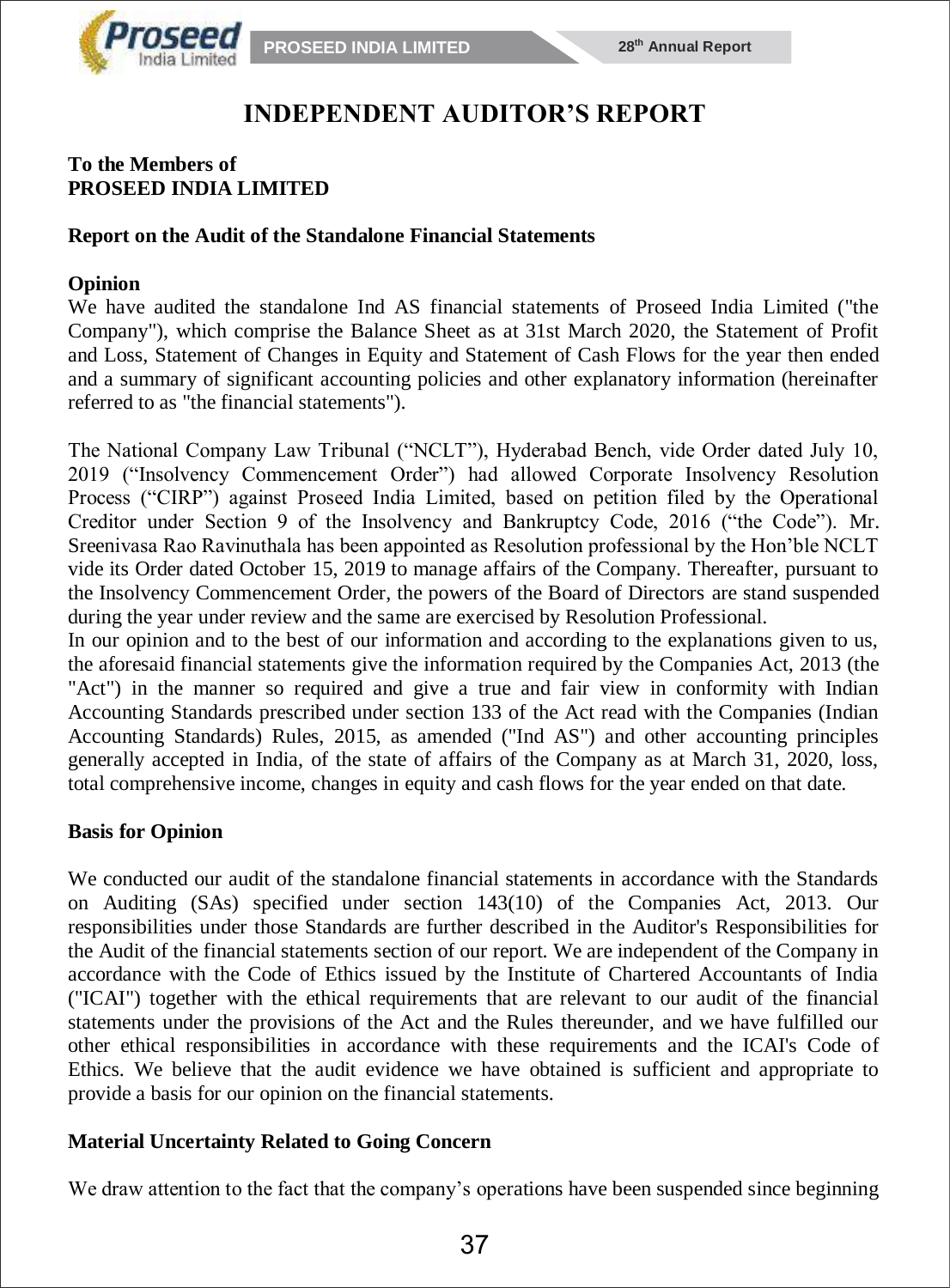

of the year under review and the company has incurred a net loss of Rs. 31.55 lakhs during the year ended 31<sup>st</sup> March, 2020 and, as of that date, the company's current liabilities exceeded its current assets by Rs.1791.44 lakhs. We draw the attention further to the current status of the Corporate Insolvency Resolution Process which was initiated against the Company on July 10, 2019 and these factors cast a significant uncertainty on the Company's ability to continue as a going concern and therefore the company may be unable to realise its assets and discharge its liabilities in the normal course of business. Pending the resolution of the above uncertainties, the Company has prepared the aforesaid statement on a going concern basis.

Accordingly, we are unable to comment on the consequential impact, if any, on the accompanying standalone financial statement.

#### **Key Audit Matters**

Key audit matters are those matters that, in our professional judgment, were of most significance in our audit of the financial statements of the current period. These matters were addressed in the context of our audit of the financial statements as a whole, and in forming our opinion thereon, and we do not provide a separate opinion on these matters.

### **Information Other than the Financial Statements and Audit Report Thereon**

In the ongoing Corporate Insolvency Resolution Process (CIRP), The Resolution Professional (RP) is responsible for the preparation of the other information. The other information comprises the information included in the Management Discussion and Analysis, Board's Report including Annexures to Board's Report and Shareholder's Information, but does not include the standalone financial statements and our auditor's report thereon. These reports are expected to be made available to us after the date of this auditor's report.

Our opinion on the standalone financial statements does not cover the other information and we do not express any form of assurance and conclusion thereon. In connection with our audit of the standalone financial statements, our responsibility is to read the other information and, in doing so, consider whether the other information is materially inconsistent with the standalone financial statements or our knowledge obtained during the course of our audit or otherwise appears to be materially misstated.

If, based on the work we have performed, we conclude that there is a material misstatement of this other information, we are required to report that fact. We have nothing to report in this regard.

### **Responsibilities of Management and Those Charged with Governance for the Financial Statements**

In the view of ongoing Corporate Insolvency Resolution Process (CIRP), The Resolution Professional (RP) is responsible for the matters stated in section 134(5) of the Act with respect to the preparation of these financial statements that give a true and fair view of the financial position, financial performance, total comprehensive income, changes in equity and cash flows of the Company in accordance with the Ind AS and other accounting principles generally accepted in India. This responsibility also includes maintenance of adequate accounting records in accordance with the provisions of the Act for safeguarding of the assets of the Company and for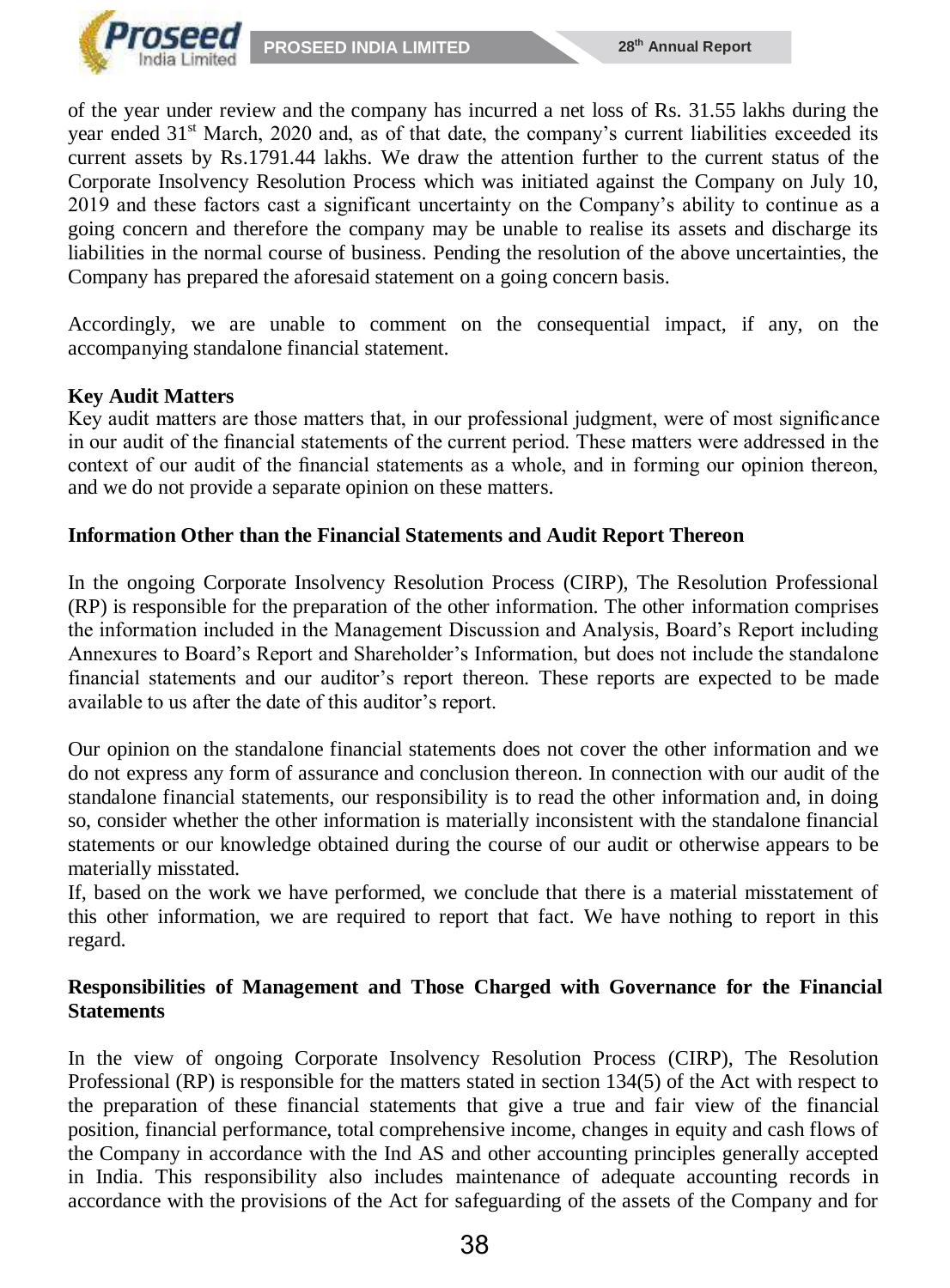

preventing and detecting frauds and other irregularities, selection and application of appropriate accounting policies, making judgments and estimates that are reasonable and prudent and design, implementation and maintenance of adequate internal financial controls, that were operating effectively for ensuring the accuracy and completeness of the accounting records, relevant to the preparation and presentation of the financial statements that give a true and fair view and are free from material misstatement, whether due to fraud or error.

In preparing the financial statements, the management is responsible for assessing the Company's ability to continue as a going concern, disclosing, as applicable, matters related to going concern and using the going concern basis of accounting unless the management either intends to liquidate the Company or to cease operations, or has no realistic alternative but to do so.

The respective Board of Directors/ Management under the direction of the Resolution Professional are responsible for overseeing the Company's financial reporting process.

### **Auditor's Responsibilities for the Audit of the Standalone Ind AS Financial Statements**

Our objectives are to obtain reasonable assurance about whether the Standalone Ind AS financial statements as a whole are free from material misstatement, whether due to fraud or error, and to issue an auditor's report that includes our opinion. Reasonable assurance is a high level of assurance, but is not a guarantee that an audit conducted in accordance with SAs will always detect a material misstatement when it exists. Misstatements can arise from fraud or error and are considered material if, individually or in the aggregate, they could reasonably be expected to influence the economic decisions of users taken on the basis of these Standalone Ind AS financial statements.

As part of an audit in accordance with SAs, we exercise professional judgment and maintain professional scepticism throughout the audit. We also:

Identify and assess the risks of material misstatement of the Standalone Ind AS financial statements, whether due to fraud or error, design and perform audit procedures responsive to those risks, and obtain audit evidence that is sufficient and appropriate to provide a basis for our opinion. The risk of not detecting a material misstatement resulting from fraud is higher than for one resulting from error, as fraud may involve collusion, forgery, intentional omissions, misrepresentations, or the override of internal control.

- Obtain an understanding of internal control relevant to the audit in order to design audit procedures that are appropriate in the circumstances. Under section 143(3)(i) of the Act, we are also responsible for expressing our opinion on whether the Company has adequate internal financial controls system in place and the operating effectiveness of such controls.
- Evaluate the appropriateness of accounting policies used and the reasonableness of accounting estimates and related disclosures made by management.
- Conclude on the appropriateness of management's use of the going concern basis of accounting and, based on the audit evidence obtained, whether a material uncertainty exists related to events or conditions that may cast significant doubt on the Company's ability to continue as a going concern. If we conclude that a material uncertainty exists, we are required to draw attention in our auditor's report to the related disclosures in the financial statements or, if such disclosures are inadequate, to modify our opinion. Our conclusions are based on the audit evidence obtained up to the date of our auditor's report. However, future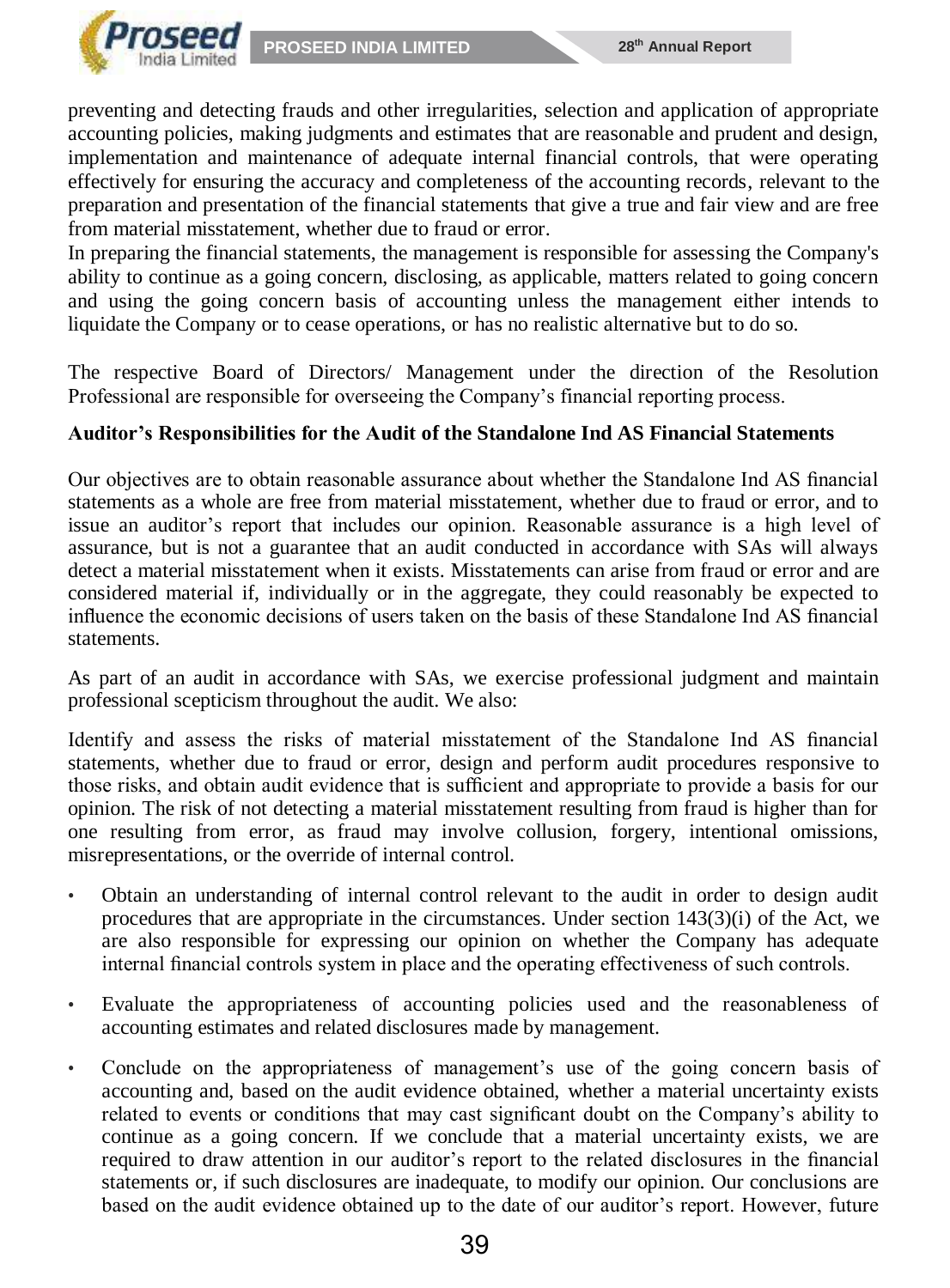

events or conditions may cause the Company to cease to continue as a going concern.

• Evaluate the overall presentation, structure and content of the Standalone Ind AS financial statements, including the disclosures, and whether the Standalone Ind AS financial statements represent the underlying transactions and events in a manner that achieves fair presentation.

We communicate with those charged with governance regarding, among other matters, the planned scope and timing of the audit and significant audit findings, including any significant deficiencies in internal control that we identify during our audit.

We also provide those charged with governance with a statement that we have complied with relevant ethical requirements regarding independence, and to communicate with them all relationships and other matters that may reasonably be thought to bear on our independence, and where applicable, related safeguards.

From the matters communicated with those charged with governance, we determine those matters that were of most significance in the audit of the Standalone Ind AS financial statements for the current period and are therefore the key audit matters. We describe these matters in our auditor's report unless law or regulation precludes public disclosure about the matter or when, in extremely rare circumstances, we determine that a matter should not be communicated in our report because the adverse consequences of doing so would reasonably be expected to outweigh the public interest benefits of such communication.

#### **Report on Other Legal and Regulatory Requirements**

- **1.** As required by the Companies (Auditor's Report) Order, 2016 ("the Order") issued by the Central Government in terms of Section 143(11) of the Act, we give in "Annexure A" a statement on the matters specified in paragraphs 3 and 4 of the Order.
- **2.** As required by Section 143(3) of the Act, we report that:
	- a) We have sought and obtained all the information and explanations, which to the best of our knowledge and belief were necessary for the purposes of our audit.
	- b) In our opinion, proper books of account as required by law have been kept by the Company so far as it appears from our examination of those books.
	- c) The Balance Sheet, the Statement of Profit and Loss (including Other Comprehensive Income), the Cash Flow Statement and Statement of Changes in Equity dealt with by this Report are in agreement with the books of account.
	- d) In our opinion, the aforesaid financial statements comply with the Indian Accounting Standards Specified under Section 133 of the Act, read with Companies (Indian Accounting Standards) Rules, 2015, as amended.
	- e) On the basis of the written representations received from the directors as on March 31, 2020 taken on record by the Resolution Professional, none of the director is disqualified as on March 31, 2020 from being appointed as director in terms of section 164(2) of the Act. However in the view of corporate resolution process ("CIRP") from July 10, 2019, the powers of Board of Directors stand suspended as per section 17 of the code and such powers are exercised by the Resolution Professional during the year.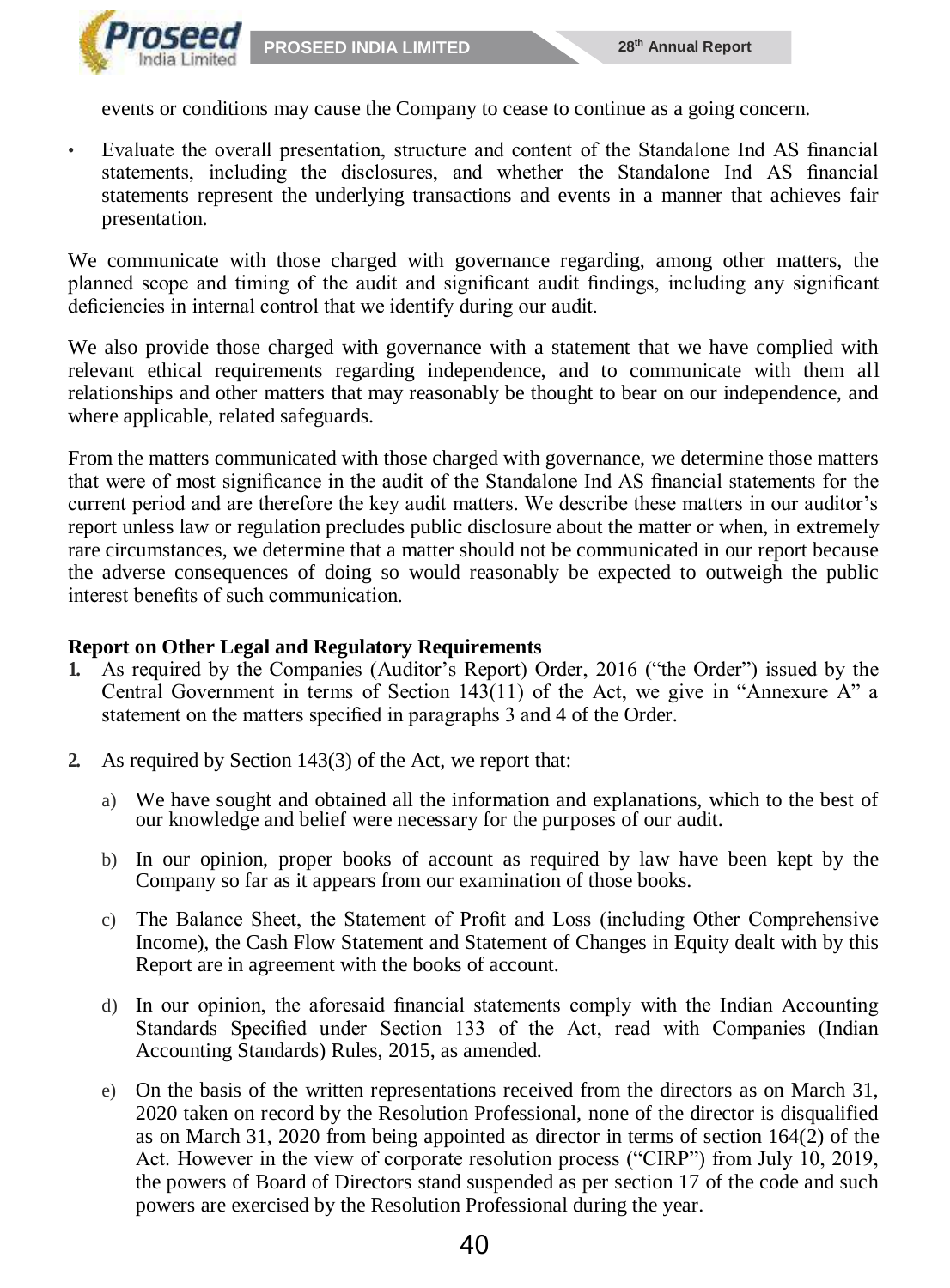

- f) The Company has not appointed qualified Company Secretary as Compliance officer during the year under review in violation of Regulation 6 of SEBI (LODR) Regulations 2015 and Section 203 of the Companies Act, 2013.
- g) With respect to the adequacy of the internal financial controls over financial reporting of the Company and the operating effectiveness of such controls, refer to our separate Report in "Annexure B".
- h) With respect to the other matters to be included in the Auditor's Report in accordance with Rule 11 of the Companies (Audit and Auditors) Rules, 2014, in our opinion and to the best of our information and according to the explanations given to us:
	- i. The Company has disclosed the impact of pending litigations on its financial position in its financial statements by way of disclosure in note no. 1 (f) to the financial statements.
	- ii. The Company did not have any long term contracts including derivative contracts for which there were any material foreseeable losses.
	- iii. There were no amounts which are required to be transferred to the Investor Education and Protection Fund by the Company.

 **For Navitha And Associates** Chartered Accountants ICAI Firm Registration Number: 012026S

Place : Hyderabad Proprietor Proprietor Proprietor Proprietor Proprietor Proprietor Proprietor Proprietor Proprietor Date : 27-07-2020 M. No: 221085

Sd/- Navitha.K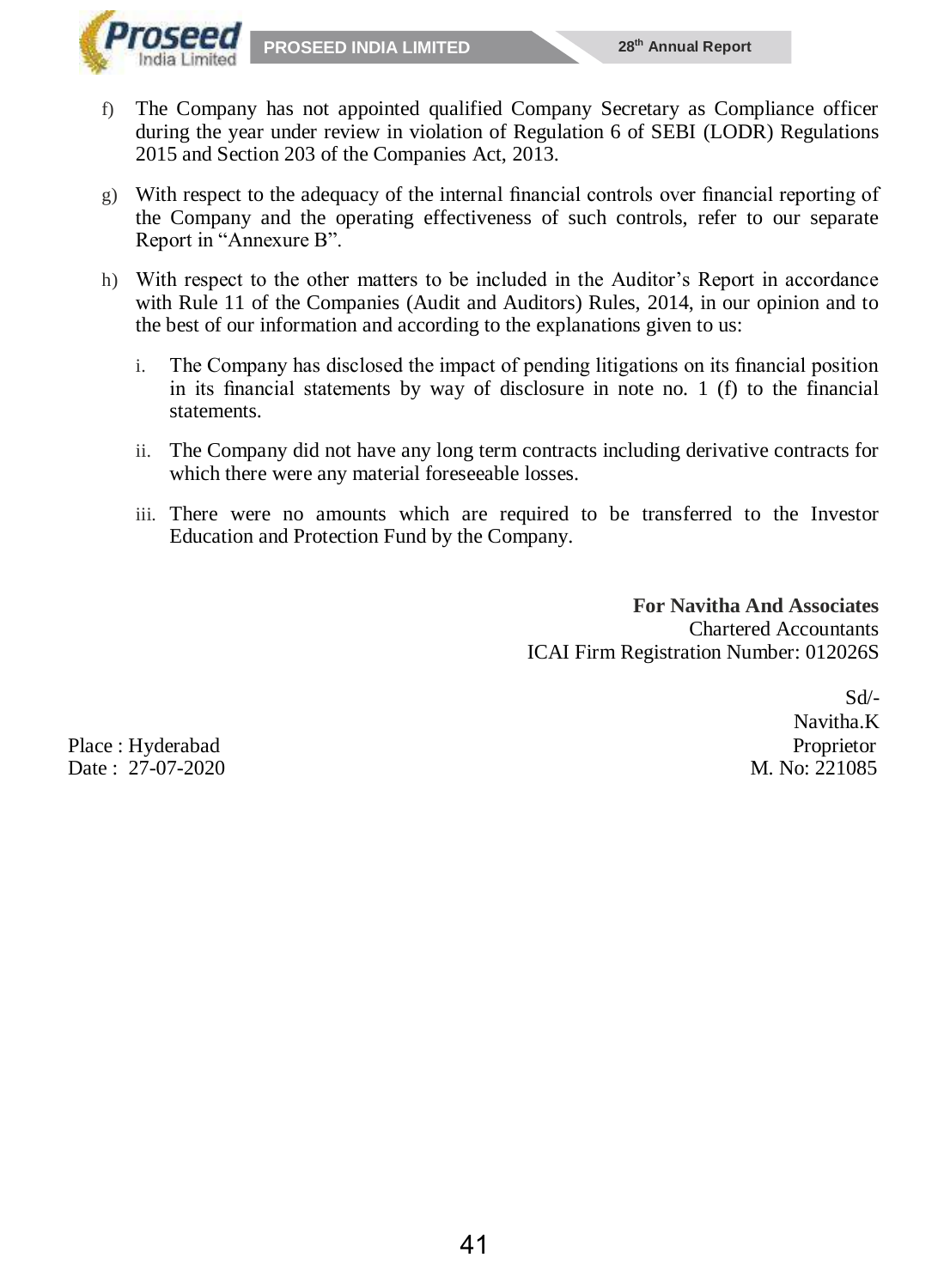

#### **ANNEXURE "A" TO THE AUDITOR'S REPORT Referred to in paragraph 1 under the head "Report on other legal & regulatory requirements" of our report of even date.**

i) a. The Company has maintained proper records showing full particulars, including quantitative

details and situation of property, plant and equipment.

- b. All the property, plant and equipment have been physically verified by the management during the year according to the information and explanations given to us, no material discrepancies were noticed on such verification.
- c. As per the documents verified by us and explanation given to us, the Title Deeds of immovable properties are held in the name of the company.
- ii). The inventory has been physically verified during the year by the management. In our opinion, the frequency of verification is reasonable. No material discrepancies have been noticed on physical verification of stocks as compared to book records.
- iii). According to the information and explanations given to us, the company has not granted any loans secured or unsecured, to companies, firms, Limited Liability Partnership or other parties who are covered in the register maintained under section 189 of Companies Act, 2013, accordingly paragraph3 (iii)  $(a)$ ,  $(b)$  and  $(c)$  of the order are not applicable to the company.
- iv) According to the information and explanations given to us, the Company has not granted any loans, guarantees and security and made investments, as per section 185 & 186 of the Companies Act, 2013.
- v) According to the information and explanations given to us, the Company has not accepted any deposits from the public as per the directives issued by the Reserve Bank of India and as per the provisions of section 73 to 76 or any other relevant provisions of the Companies Act, 2013 and the rules framed there under.
- vi) According to the information and explanations given to us, in respect of the class of industry the company falls under, the Central Government has not prescribed the maintenance of cost records under Section 148(1) of the Act. Therefore, paragraph 3(vi) of the Order is not applicable to the Company.
- vii) a. According to the information  $\&$  explanations given to us, none of the undisputed statutory dues including Provident Fund, Employees State Insurance, Income Tax, Sales Tax, Service Tax, Custom Duty, Excise Duty, Value Added Tax, Goods & Service Tax, Cess and any other Statutory Dues were outstanding as at last day of the financial year concerned for a period of more than six months.
	- b. According to the information  $\&$  explanations given to us, there is no dues in respect of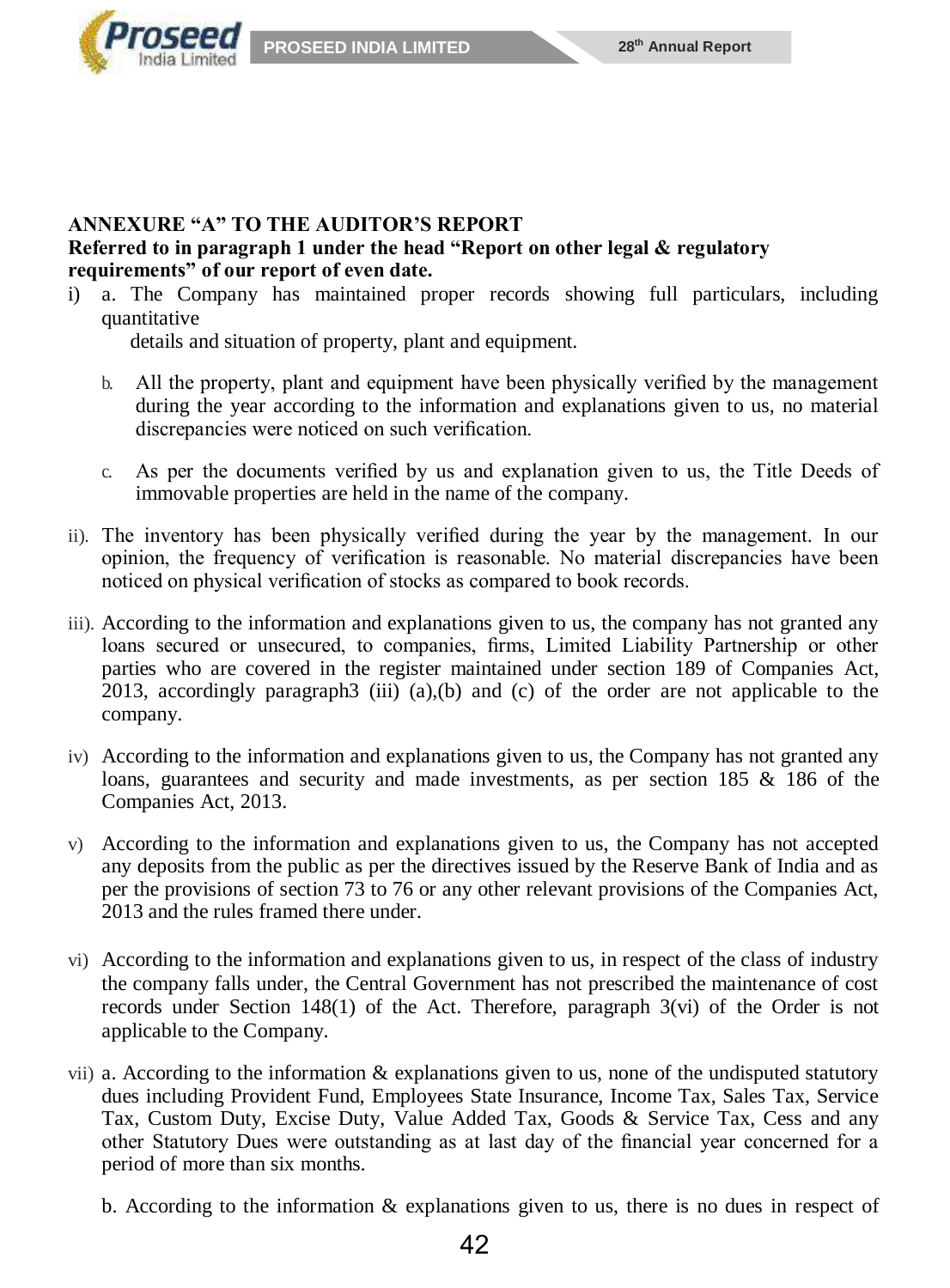

disputed amount to be deposited in respect of Sales Tax, Service Tax, Custom Duty, Excise Duty, and Value Added Tax as on 31st March, 2020 except as stated below:

| Name of the Statute     | Nature of<br>dues | Period<br>to<br>which<br>the<br>amount relates | Amount (Rs.)      | Forum where the<br>dispute is pending |
|-------------------------|-------------------|------------------------------------------------|-------------------|---------------------------------------|
| Income Tax Act,<br>1961 | Income Tax        | AY 2010-11                                     | 1,47,53,800       | Income Tax<br>Appellate Tribunal      |
| Income Tax Act,<br>1961 |                   | Income Tax $\vert$ AY 2012-13                  | 10,47,67,640<br>∗ | Circle $16(2)$ ,<br>Hyderabad         |
| Income Tax Act,<br>1961 |                   | Income Tax $\vert$ AY 2013-14                  | 10,33,66,340<br>∗ | Circle $16(2)$ ,<br>Hyderabad         |
| Sales tax, Mumbai       | Sales Tax         | FY 2011-12                                     | 6,72,066          |                                       |

\* The Income-Tax Department has re-opened the assessments of the Company for the years 2012-13, 2013-14, during the moratorium period under CRIP, and determined the tax liability ex-parte and issued notice of demand under Section 156 of the Income-tax Act, 1961.

The moratorium declared by the Adjudicating Authority prohibits such orders under Section 14 (1)(a) of the IBC 2016. The above claims were not admitted by the Resolution Professional in the Information Memorandum (IM), issued while inviting Resolution plans from the prospective Applicants.

- viii) According to the information and explanations given to us, the company has defaulted in repayment of loans to the banks, and to promoters. These dues are subject matter of insolvency proceedings, the Company is undergoing under IBC 2016. Pursuant to the approval of the order by the Hon'ble NCLT, and as per the terms of the Resolution Plan outstanding loans will be settled partially and balance will be waived off. The Company has not taken any loans or borrowings from the government or has not issued any debentures.
- ix) According to the information and explanations given to us, and based on the audit procedures performed and the representations obtained from the management, we report that no fraud by the company or on the Company by its officers or employees, having a material misstatement on the financial statements has been noticed or reported during the period under audit.
- x) According to the information and explanations given to us and based on verification of records, the managerial remuneration has been paid in accordance with the requisite approvals mandated by the provisions of section 197 read with Schedule V of the Companies Act, 2013.
- xi) In our opinion, the Company is not a Nidhi Company. Accordingly, Clause (xii) of Paragraph 3 of the Order is not applicable.
- xii) According to the information and explanations given to us, all transactions with the related party are in compliance with section 177 & 188 of Companies Act, 2013 and the same has been disclosed in financial statements as required by the Accounting Standards.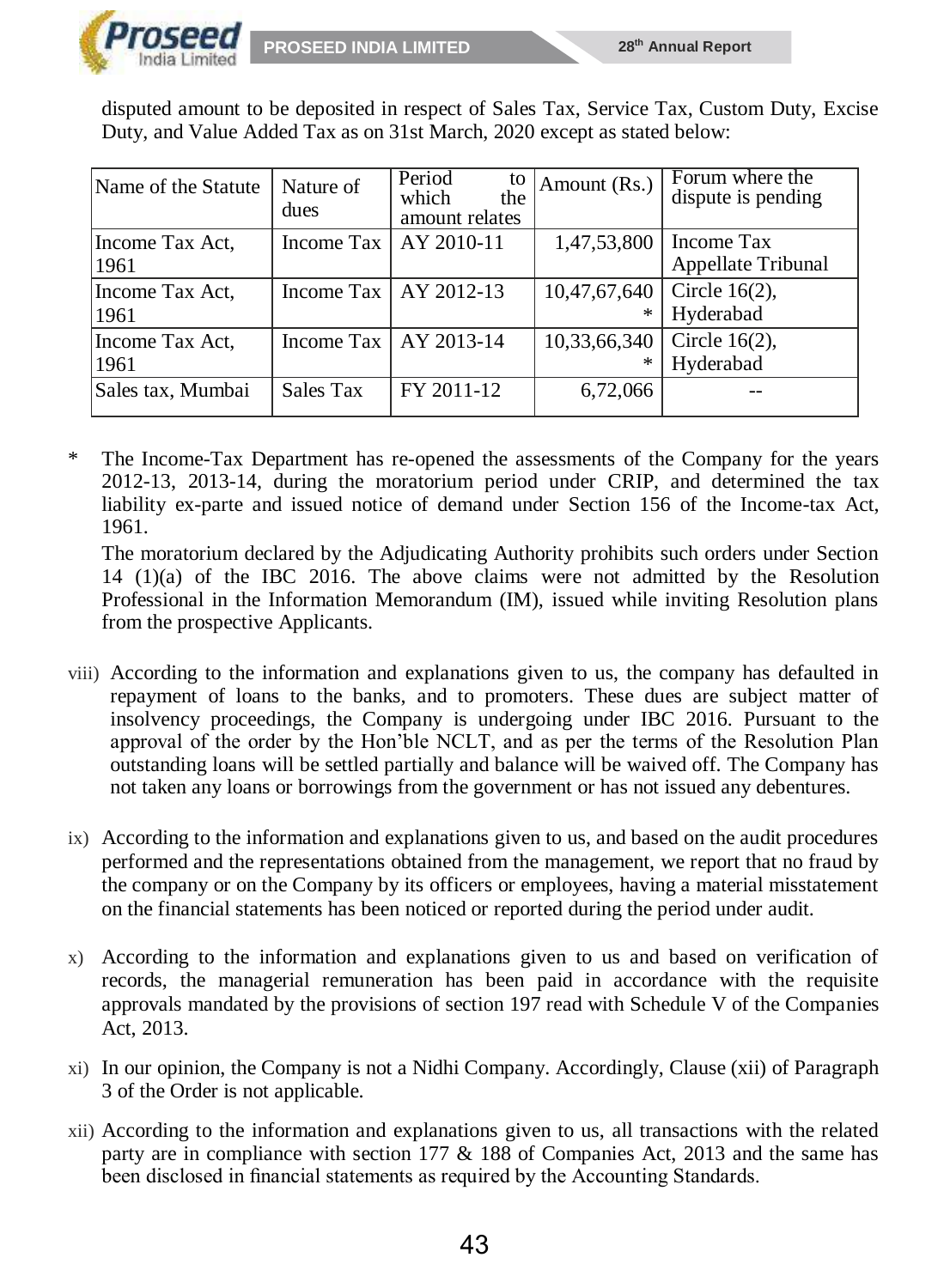

- xiii) According to the information and explanations given to us, the company has not made preferential allotment of shares and convertible share warrants on private placement basis during the year. Accordingly, paragraph 3 (xiv) of the Order is not applicable to the company.
- xiv) According to the information and explanations given to us, the company has not entered into Non Cash Transactions with directors or persons connected with them. Accordingly, paragraph 3 (xv) of the Order is not applicable to the company.
- xv) According to the information and explanations given to us, company is not required to be registered under section 45-IA of Reserve Bank of India Act, 1934.

 **For Navitha And Associates** Chartered Accountants ICAI Firm Registration Number: 012026S

Place : Hyderabad Proprietor Date : 27-07-2020 M.No: 221085

Sd/- Navitha.K

# **Annexure "B" to the Independent Auditor's Report of even date on the Financial Statements of Proseed India Limited**

**Report on the Internal Financial Controls under Clause (i) of Sub-section 3 of Section 143 of the Companies Act, 2013 ("the Act")**

We have audited the internal financial controls over financial reporting of Proseed India Limited ("the Company") as of March 31, 2020 in conjunction with our audit of the financial statements of the Company for the year ended on that date.

# **Opinion**

In our opinion, the Company has, in all material respects, an adequate internal financial controls system over financial reporting and such internal financial controls over financial reporting were operating effectively as at March 31, 2020, based on the internal financial controls over financial reporting criteria established by the Company considering the essential components of internal control stated in the Guidance Note on Audit of Internal Financial Controls Over Financial Reporting issued by the Institute of Chartered Accountants of India.

# **Management's Responsibility for Internal Financial Controls**

The Company's management is responsible for establishing and maintaining internal financial controls based on the internal control over financial reporting criteria established by the Company considering the essential components of internal control stated in the Guidance Note on Audit of Internal Financial controls Over Financial Reporting issued by the Institute of Chartered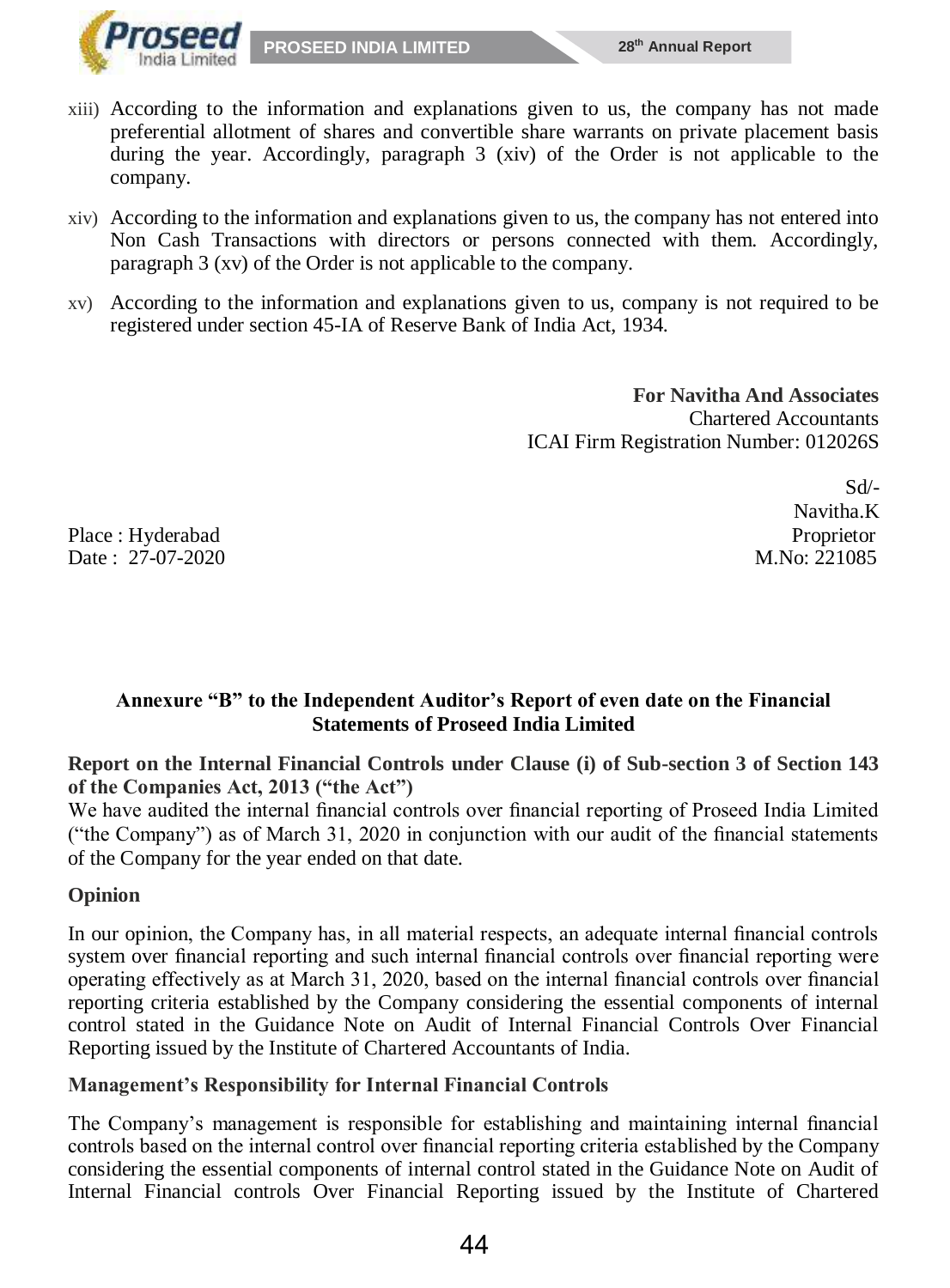

Accountants of India". These responsibilities include the design, implementation and maintenance of adequate internal financial controls that were operating effectively for ensuring the orderly and efficient conduct of its business, including adherence to company's policies, the safeguarding of its assets, the prevention and detection of frauds and errors, the accuracy and completeness of the accounting records, and the timely preparation of reliable financial information, as required under the Companies Act, 2013.

#### **Auditors' Responsibility**

Our responsibility is to express an opinion on the Company's internal financial controls over financial reporting based on our audit. We conducted our audit in accordance with the Guidance Note on Audit of Internal Financial Controls Over Financial Reporting (the "Guidance Note") and the Standards on Auditing, issued by ICAI and deemed to be prescribed under section 143(10) of the Companies Act, 2013, to the extent applicable to an audit of internal financial controls, both applicable to an audit of Internal Financial Controls and, both issued by the Institute of Chartered Accountants of India. Those Standards and the Guidance Note require that we comply with ethical requirements and plan and perform the audit to obtain reasonable assurance about whether adequate internal financial controls over financial reporting was established and maintained and if such controls operated effectively in all material respects.

Our audit involves performing procedures to obtain audit evidence about the adequacy of the internal financial controls system over financial reporting and their operating effectiveness. Our audit of internal financial controls over financial reporting included obtaining an understanding of internal financial controls over financial reporting, assessing the risk that a material weakness exists, and testing and evaluating the design and operating effectiveness of internal control based on the assessed risk. The procedures selected depend on the auditor's judgment, including the assessment of the risks of material misstatement of the financial statements, whether due to fraud or error.

We believe that the audit evidence we have obtained is sufficient and appropriate to provide a basis for our audit opinion on the Company's internal financial controls system over financial reporting.

#### **Meaning of Internal Financial Controls over Financial Reporting**

A company's internal financial control over financial reporting is a process designed to provide reasonable assurance regarding the reliability of financial reporting and the preparation of financial statements for external purposes in accordance with generally accepted accounting principles. A company's internal financial control over financial reporting includes those policies and procedures that

- (1) pertain to the maintenance of records that, in reasonable detail, accurately and fairly reflect the transactions and dispositions of the assets of the company;
- (2) provide reasonable assurance that transactions are recorded as necessary to permit preparation of financial statements in accordance with generally accepted accounting principles, and that receipts and expenditures of the company are being made only in accordance with authorizations of management and directors of the company; and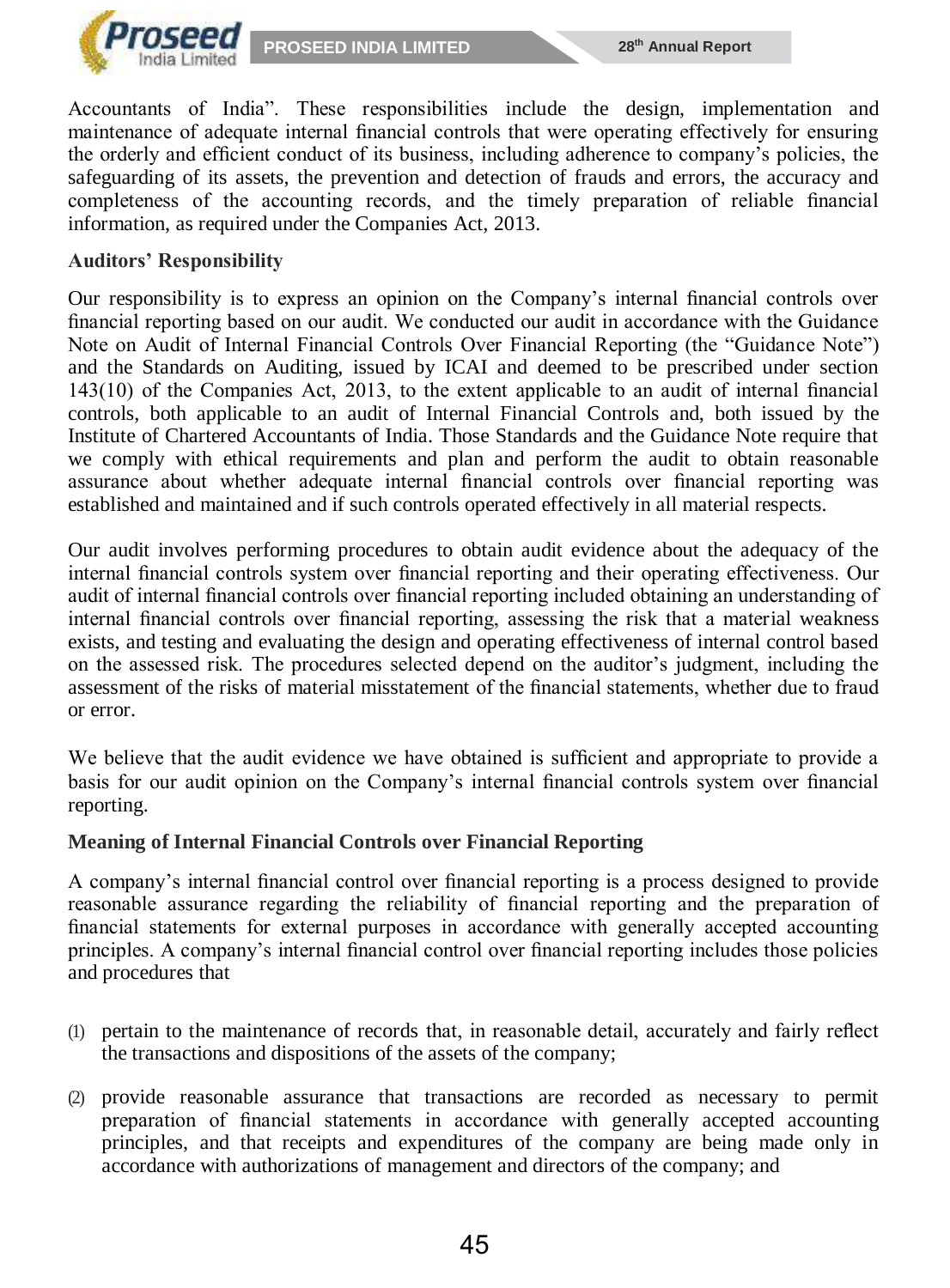

(3) provide reasonable assurance regarding prevention or timely detection of unauthorized acquisition, use, or disposition of the company's assets that could have a material effect on the financial statements.

#### **Inherent Limitations of Internal Financial Controls over Financial Reporting**

Because of the inherent limitations of internal financial controls over financial reporting, including the possibility of collusion or improper management override of controls, material misstatements due to error or fraud may occur and not be detected. Also, projections of any evaluation of the internal financial controls over financial reporting to future periods are subject to the risk that the internal financial control over financial reporting may become inadequate because of changes in conditions, or that the degree of compliance with the policies or procedures may deteriorate.

> **For Navitha And Associates** Chartered Accountants ICAI Firm Registration Number: 012026S

> > Sd/- Navitha.K

Place : Hyderabad Proprietor Date : 27-07-2020 M.No: 221085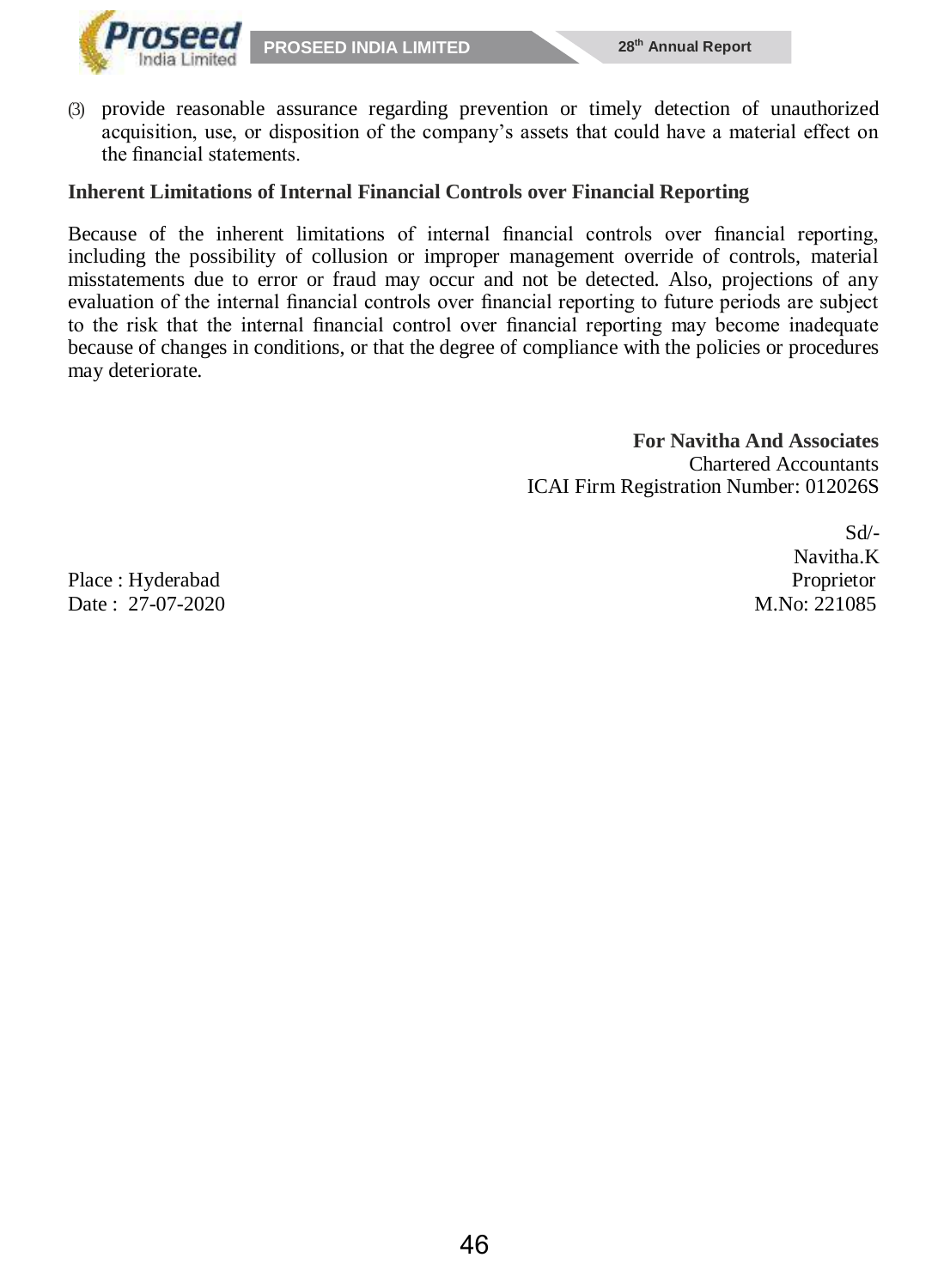

# **Balance sheet as at 31 March 2020**

|                                                                                                             |             |                                  | (Amount in Rs)                |
|-------------------------------------------------------------------------------------------------------------|-------------|----------------------------------|-------------------------------|
| <b>Particulars</b>                                                                                          | <b>Note</b> | As at<br>31 March 2020           | As at<br>31 March 2019        |
| <b>ASSETS</b>                                                                                               |             |                                  |                               |
| <b>Non-current Assets</b>                                                                                   |             |                                  |                               |
| (a) Property, plant and equipment                                                                           | 2.1         | 17,99,349                        | 19,11,068                     |
| (b) Financial assets                                                                                        | 2.2         | 5,500                            | 5,500                         |
| (c) (Qther Non-Current assets                                                                               | 2.3         | 1,07,27,010                      | 1,07,27,010                   |
| <b>Total Non-current Assets</b>                                                                             |             | 1,25,31,859                      | 1,26,43,578                   |
| <b>Current Assets</b>                                                                                       |             |                                  |                               |
| (a) Financial assets                                                                                        |             |                                  |                               |
| (i) Trade receivables                                                                                       | 2.4         | 1,10,12,600                      | 1,32,88,964                   |
| (ii) Cash and cash equivalents                                                                              | 2.5         | 41,94,597                        | 7,92,466                      |
| (iii) Other financial assets                                                                                | 2.6         | 49,28,542                        | 34,79,862                     |
| <b>Total Current Assets</b>                                                                                 |             | 2,01,35,739                      | 1,75,61,292                   |
| <b>TOTAL ASSETS</b>                                                                                         |             | 3,26,67,598                      | 3,02,04,870                   |
| <b>EQUITY AND LIABILITIES</b><br><b>Shareholder's funds</b><br>(a) Equity Share capital<br>(b) Other Equity | 2.7<br>2.8  | 9,61,08,436<br>(33, 97, 14, 582) | 9,61,08,436<br>(33,65,58,740) |
| <b>TOTAL EQUITY</b>                                                                                         |             | (24, 36, 06, 146)                | (24, 04, 50, 304)             |
| <b>LIABILITIES</b>                                                                                          |             |                                  |                               |
| <b>Non-current Liabilities</b><br>(a) Financial Liabilities                                                 |             |                                  |                               |
| (i) Borrowings                                                                                              | 2.9         | 7,33,11,977                      | 6,35,71,977                   |
| (ii) Other non-current liabilities                                                                          | 2.10        | 36,81,665                        | 4,15,50,000                   |
| <b>Total Non-current Liabilities</b>                                                                        |             | 7,69,93,642                      | 10,51,21,977                  |
| <b>Current liabilities</b><br>(a) Financial liabilities                                                     |             |                                  |                               |
| (i) Borrowings                                                                                              | 2.9         | 14,80,71,007                     | 14,67,70,535                  |
| (ii) Trade payables                                                                                         | 2.11        | 64,69,461                        | 73,70,825                     |
| (b) Provisions                                                                                              | 2.12        | 2,03,161                         | 78,341                        |
| (c) Other current liabilities                                                                               | 2.10        | 4,45,36,473                      | 1,13,13,496                   |
| <b>Total Current Liabilities</b>                                                                            |             | 19,92,80,102                     | 16,55,33,197                  |
| <b>TOTAL EQUITY AND LIABILITIES</b>                                                                         |             | 3,26,67,598                      | 3,02,04,870                   |

Accompanying notes form integral part of the financial statements In terms of our report attached

for Navitha and Associates f**or Proseed India Limited** Chartered Accountant Firm's registration No.: 012026S  $Sd$  -  $Sd$  -  $Sd$  -Navitha K DVS Prakash Rao Sreenivasa Rao Ravinuthala Proprietor **Director** Resolution Professional Membership No.: 221085 Place: Hyderabad Date: 27-07- 2020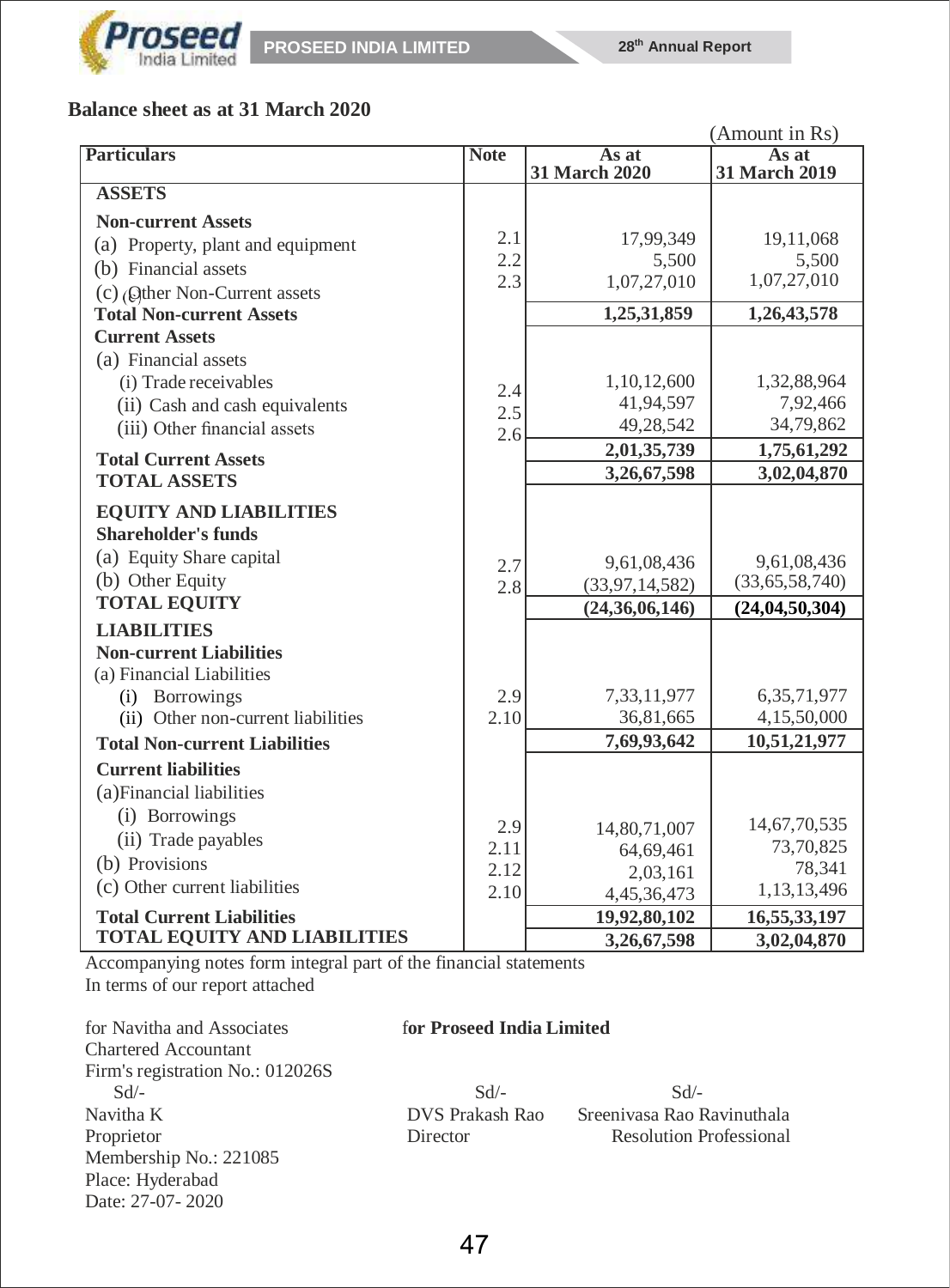

|  |  | Statement of Profit and Loss Account for the year ended 31 March 2020 |
|--|--|-----------------------------------------------------------------------|
|--|--|-----------------------------------------------------------------------|

|                                                                   |             |                   | (Amount Rs.)      |
|-------------------------------------------------------------------|-------------|-------------------|-------------------|
| <b>Particulars</b>                                                | <b>Note</b> | For the year      | For the year      |
|                                                                   |             | ended 31          | ended 31          |
|                                                                   |             | <b>March 2020</b> | <b>March 2019</b> |
| <b>Revenue from operations</b>                                    |             |                   |                   |
| Income from operations                                            | 2.13        |                   | 2,03,18,079       |
| Other income                                                      | 2.14        |                   | 2,39,194          |
| Total revenue                                                     |             |                   | 2,05,57,273       |
| <b>Expenses</b>                                                   |             |                   |                   |
| Purchase of stock-in-trade                                        | 2.15        |                   | 1,98,75,222       |
| Employee benefits expense                                         | 2.16        | 10,45,169         | 15,99,279         |
| Finance costs                                                     | 2.17        | 13,00,472         | 53,60,168         |
| Depreciation and amortization expense                             | 2.1         | 1,11,719          | 67,867            |
| Other expenses                                                    | 2.18        | 6,98,482          | 48,21,927         |
|                                                                   |             | 31,55,842         | 3, 17, 24, 463    |
| Total expenses                                                    |             |                   |                   |
| Profit/ (Loss) before extraordinary items and tax                 |             | (31, 55, 842)     | (1, 11, 67, 190)  |
| Extraordinary items                                               |             |                   |                   |
| Profit/ (Loss) before tax after extraordinary items               |             | (31, 55, 842)     | (1, 11, 67, 190)  |
| <b>Tax expense</b>                                                |             |                   | (43, 33, 717)     |
| - Current tax                                                     |             |                   |                   |
| - Current tax for earlier years                                   |             |                   |                   |
| - Deferred tax charge                                             |             |                   |                   |
| Net Profit /(Loss) after tax                                      |             | (31, 55, 842)     | (68, 33, 473)     |
| <b>Other Comprehensive Income/(Loss)</b>                          |             |                   |                   |
| A. (i) items that will not be classified to profit or loss in     |             |                   |                   |
| subsequent periods                                                |             |                   |                   |
| B. (ii) Other Comprehensive Income/(Loss) net of tax              |             |                   |                   |
|                                                                   |             | (31, 55, 842)     | (68, 33, 473)     |
| <b>Total Comprehensive Income, net of tax</b>                     |             |                   |                   |
| Earnings per share (Nominal value of share Rs. 1/-)               |             | (0.03)            | (0.07)            |
| Basic/Diluted                                                     |             |                   |                   |
| Accompanying notes form integral part of the financial statements |             |                   |                   |

In terms of our report attached for Navitha and Associates f**or Proseed India Limited** Chartered Accountant Firm's registration No.: 012026S  $Sd$  -  $Sd$  -  $Sd$  -  $Sd$  -Navitha K DVS Prakash Rao Sreenivasa Rao Ravinuthala Proprietor Director Resolution Professional Membership No.: 221085 Place: Hyderabad Date: 27-07-2020

# 48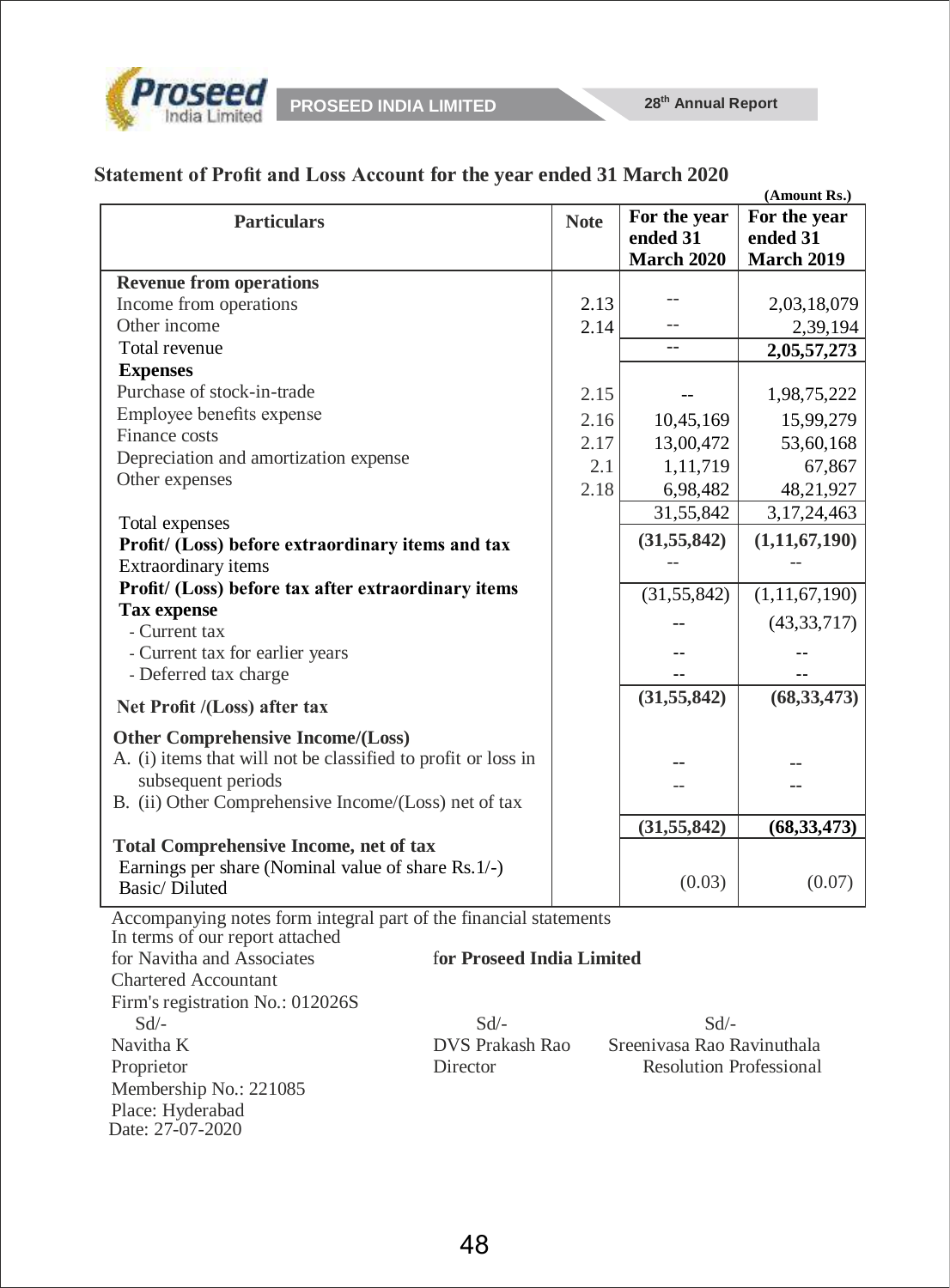

|                                                                   | For the year      | For the year      |
|-------------------------------------------------------------------|-------------------|-------------------|
| <b>CASHFLOW STATEMENT FOR THE YEAR ENDED</b>                      | ended 31          | ended 31          |
| <b>Particulars</b>                                                | <b>March 2020</b> | <b>March 2019</b> |
| <b>I.</b> Cash flows from operating activities:                   |                   |                   |
| Net profit/(loss) before taxation:                                | (31, 55, 842)     | (1, 11, 67, 190)  |
| Adjustments for operating activities:                             |                   |                   |
| Depreciation and amortization                                     | 1,11,719          | 67,867            |
| Interest expense                                                  | 13,00,472         | 53,60,168         |
| Profit/(Loss) on sale of property (net)                           |                   | 14,06,951         |
| Operating profit before working capital changes                   | (17, 43, 651)     | (43, 32, 204)     |
| Movement in working capital:                                      |                   |                   |
| Increase/(decrease) in trade receivables                          | 22,76,364         | (67, 19, 693)     |
| Increase/(decrease) in inventories                                |                   | $-50,38,556$      |
| Increase/ (decrease) in trade payables                            | (9,01,364)        | 16,25,188         |
| Increase/ (decrease) non-current assets                           |                   | (7, 77, 777)      |
| Increase/ (decrease) in Financial current assets                  | (14, 48, 679)     | 11,74,999         |
| Increase/ (decrease) in non-current liabilities and provisions    | (3,78,68,335)     | (25, 37, 298)     |
| Increase/ (decrease) in current liabilities and provisions        | 3,33,47,796       |                   |
| <b>Cash generated from operations</b>                             | (63, 37, 869)     | (65, 28, 229)     |
| Income taxes paid/(received)                                      |                   |                   |
| Net cash flow from operating activities (A)                       | (63, 37, 869)     | (65, 28, 229)     |
| Cash flows from investing activities                              |                   |                   |
| Proceeds from sale of fixed assets                                |                   | 1,07,70,000       |
| Net cash flow used in investing activities (B)                    |                   | 1,07,70,000       |
| II. Cash flows from financing activities                          |                   |                   |
| Unsecured Loan received                                           | 97,40,000         | 63,000            |
| Repayment / (Proceeds) of short-term borrowings                   | 13,00,472         | 11,87,790         |
| Finance costs                                                     | (13,00,472)       | (53, 60, 168)     |
| Net cash from financing activities (C)                            | 97,40,000         | (41,09,378)       |
| Net increase/ (decrease) in cash and cash equivalent $(A+B+C)$    | 34,02,131         | 1,32,393          |
| Cash and cash equivalents at the beginning of the year            | 7,92,466          | 6,60,073          |
| Cash and cash equivalents at the end of the year (refer note 2.5) | 41,94,597         | 7,92,466          |

Accompanying notes form integral part of the financial statements In terms of our report attached

for Navitha and Associates for Proseed India Limited Chartered Accountant Firm's registration No.: 012026S  $Sd$  -  $Sd$  -  $Sd$  -Navitha K DVS Prakash Rao Sreenivasa Rao Ravinuthala Proprietor Director Resolution Professional Membership No.: 221085

Place: Hyderabad Date: 27-07-2020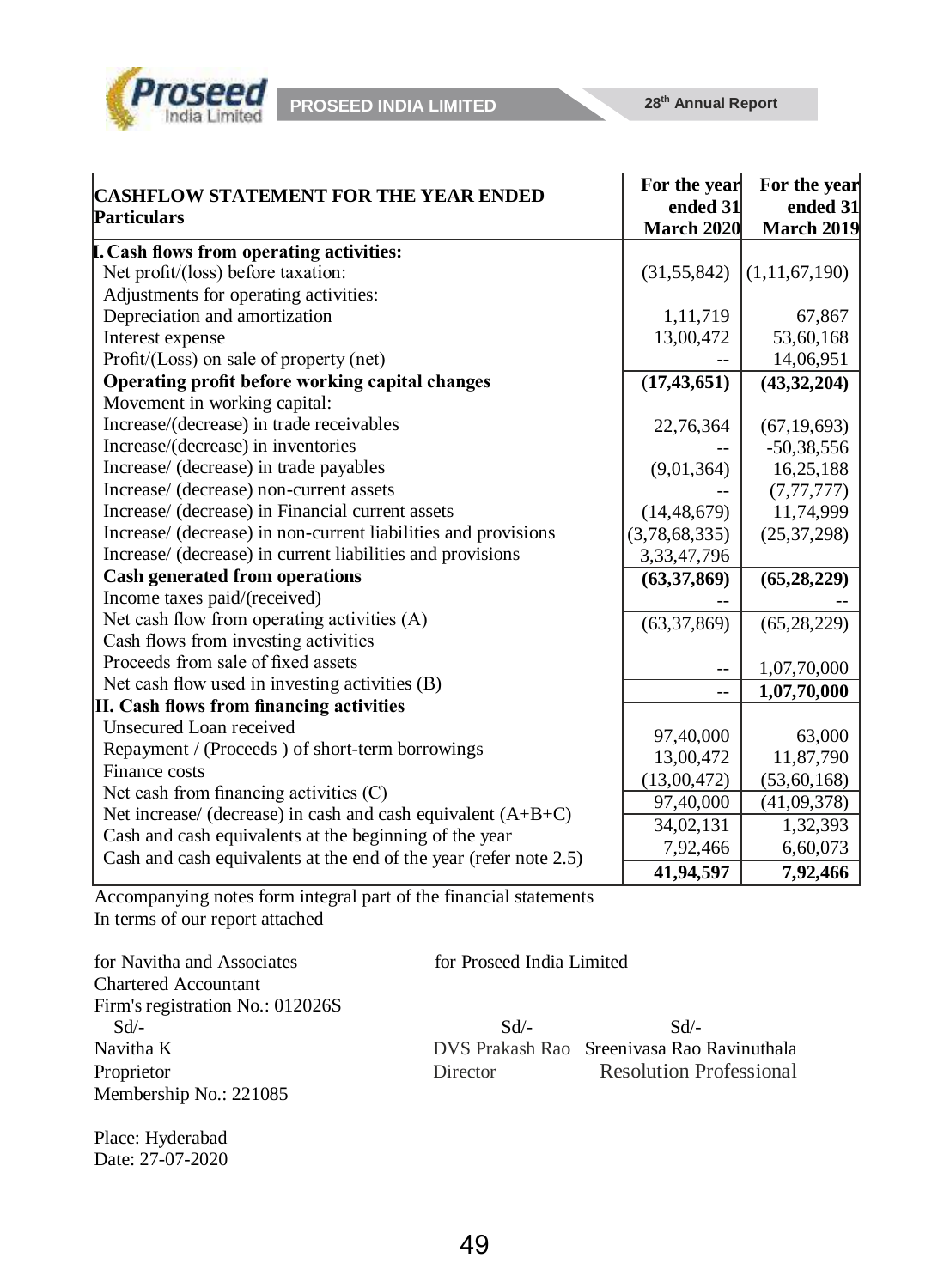



**Statement of changes in equity for the year ended March 31, 2020**

# **Equity Share Capital**

| <b>Particulars</b>                  | No. of Shares | Amount (Rs.) |
|-------------------------------------|---------------|--------------|
| Equity Shares of Rs. 1/- Each,      |               |              |
| Fully paid up As at April 01, 2018  | 9,61,08,436   | 9,61,08,436  |
| Issued during the year              |               |              |
| Balance As at March 31, 2019        | 9,61,08,436   | 9,61,08,436  |
| Issued during the year              |               |              |
| <b>Balance As at March 31, 2020</b> | 9,61,08,436   | 9,61,08,436  |

### **b. Other Equity**

| <b>Particulars</b>           |           | <b>Reserves and surplus</b> |                   |
|------------------------------|-----------|-----------------------------|-------------------|
|                              | Reserve   | <b>Retained Earnings</b>    | Total             |
| As at April 01, 2018         | 29,56,250 | (33, 26, 81, 517)           | (32, 97, 25, 267) |
| Profit/(loss) for the year   |           | (68, 33, 473)               | (68, 33, 473)     |
| Forfeited share capital      |           |                             |                   |
| Balance As at March 31, 2019 | 29,56,250 | (33,95,14,990)              | (33,65,58,740)    |
| Profit/(loss) for the year   |           | (31, 55, 842)               | (31, 55, 842)     |
| As at March 31, 2020         | 29,56,250 | (34, 26, 70, 832)           | (33, 97, 14, 582) |

Accompanying notes form integral part of the financial statements In terms of our report attached

for Navitha and Associates f**or Proseed India Limited** Chartered Accountant Firm's registration No.: 012026S

 Sd/- Sd/- Sd/- Navitha K DVS Prakash Rao Sreenivasa Rao Ravinuthala Membership No.: 221085

Place: Hyderabad Date: 27-07-2020

**Proprietor** Resolution Professional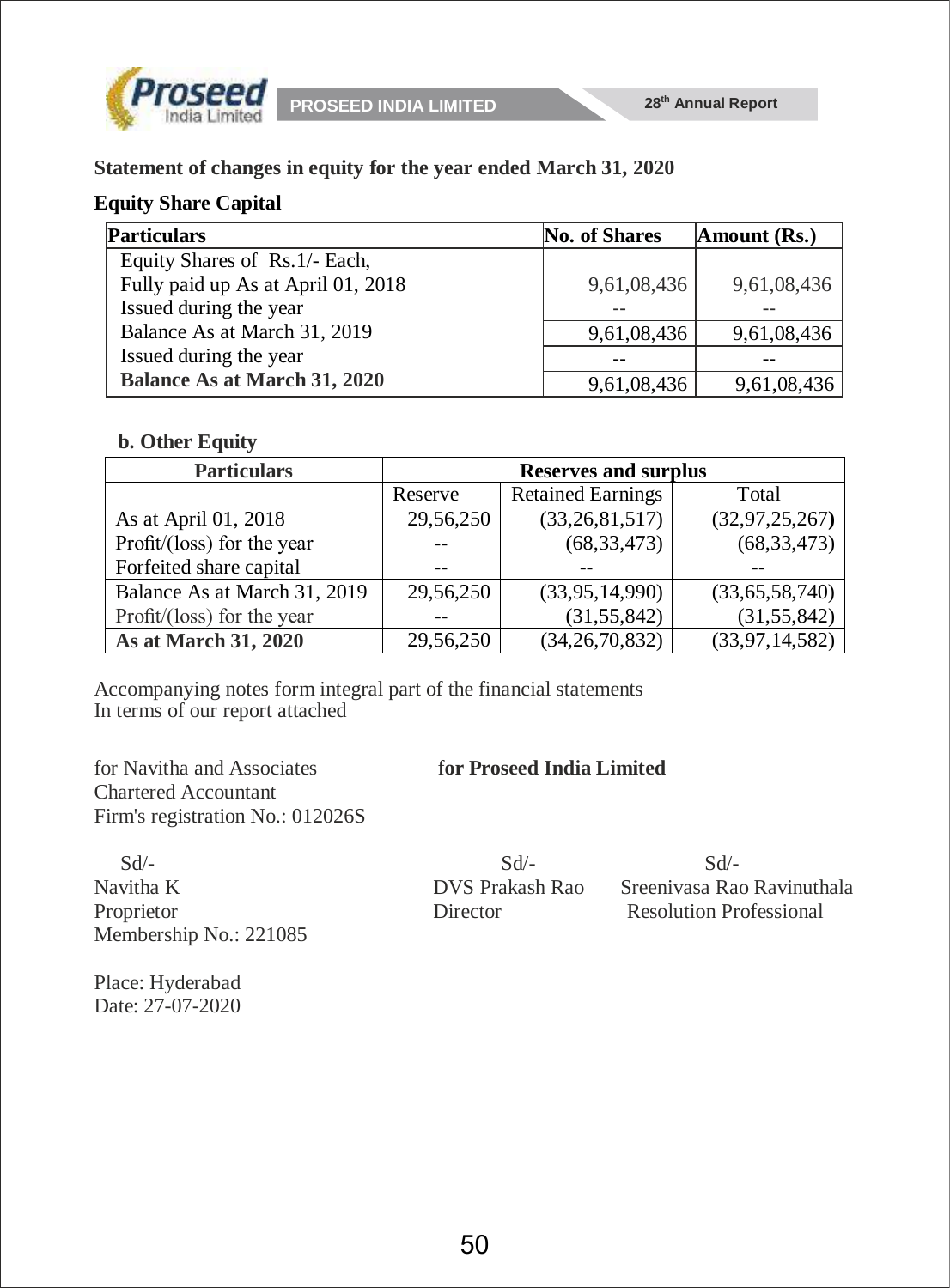



### **Notes forming part of the Financial Statements 1) Company Overview**

Proseed India Limited ("the Company") is a public limited Company incorporated and domiciled in India with its registered office at Flat No. 302, Lotus Block, Block-B, Sandy Springs, Manikonda, Ranga Reddy Dist., Hyderabad - 500 089, Telangana, India. The Company is listed on National Stock Exchange (NSE) and Bombay Stock Exchange (BSE). The company mainly engaged in Agri-Commodities Trading and production, processing, trading of Seeds.

#### **Basis of Preparation of Financial Statements a) Compliance with Ind AS**

The Financial Statements comply in all material respects with Indian Accounting Standards (Ind AS) notified under Section 133 of the Companies Act, 2013 (the Act) (to the extent notified) and guidelines issued by the Securities and Exchange Board of India (SEBI), read with Rule 3 of the Companies (Indian Accounting Standards) Rules, 2015 and the relevant amendment rules issued thereafter. The presentation of the Financial Statements is based on Ind AS Schedule III of the Companies Act, 2013.

# **b) Use of Estimates**

The preparation of these financial statements in conformity with the recognition and measurement principles of Ind AS requires the management of the Company to make estimates and judgements that affect the reported balances of assets and liabilities, disclosures relating to contingent liabilities as at the date of the financial statements and the reported amounts of income and expense for the periods presented. Estimates and underlying assumptions are reviewed on an ongoing basis. Revisions to accounting estimates are recognised in the period in which the estimates are revised and future periods are affected.

Key sources of estimation of uncertainty at the date of the financial statements, which may cause a material adjustment to the carrying amounts of assets and liabilities within the next financial year, is in respect of impairment of investments, useful lives of property, plant and equipment, valuation of deferred tax assets, provisions and contingent liabilities and fair value measurement of financial instruments have been discussed below. Key source of estimation of uncertainty in respect of revenue recognition and employee benefits have been discussed in their respective policies.

# **c) Basis of measurement**

The financial statements have been prepared on the historical cost basis except certain financial assets and liabilities that are measured at fair value or amortised cost.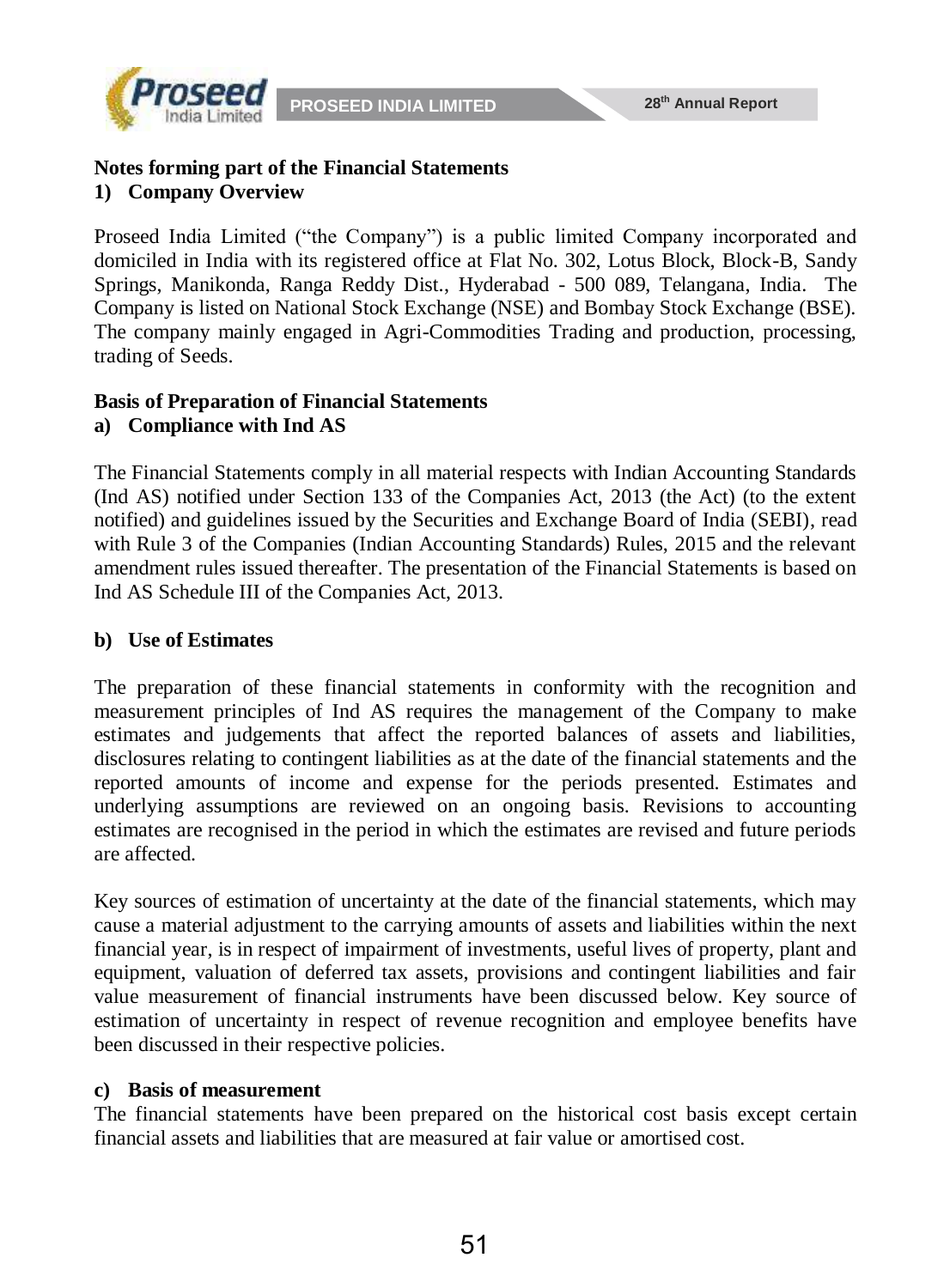



#### **d) Functional currency**

The financial statements are presented in Indian Rupees, which is the functional currency of the Company. Functional currency of an entity is the currency of the primary economic environment in which the entity operates. All amounts are in Indian Rupees INR except share data, unless otherwise stated.

# **e) Operating cycle**

All the assets and liabilities have been classified as current or non-current as per the Company's normal operating cycle and other criteria set out in the Schedule III to the Companies Act, 2013.

### **I. Assets**

An asset is classified as current when it satisfies any of the following criteria:

- i. it is expected to be realised in, or is intended for sale or consumption in, the company's normal operating cycle;
- ii. it is held primarily for the purpose of being traded;
- iii. it is expected to be realised within 12 months after the reporting date; or
- iv. it is cash or cash equivalent unless it is restricted from being exchanged or used to settle a liability for at least 12 months after the reporting date.

Current assets include the current portion of non-current financial assets. All other assets are classified as non-current.

# **II. Liabilities**

A liability is classified as current when it satisfies any of the following criteria:

- i. it is expected to be settled in the company's normal operating cycle;
- ii. it is held primarily for the purpose of being traded;
- iii. it is due to be settled within 12 months after the reporting date; or
- iv. the company does not have an unconditional right to defer settlement of the liability for at least 12 months after the reporting date. Terms of a liability that could, at the option of the counterparty, result in its settlement by the issue of equity instruments do not affect its classification.

Current liabilities include current portion of non-current financial liabilities. All other liabilities are classified as non-current.

# **f) Critical accounting judgements and key sources of estimation uncertainty**

In the application of the Company's accounting policies, which are described in note 3, the management of the Company are required to make judgements, estimates and assumptions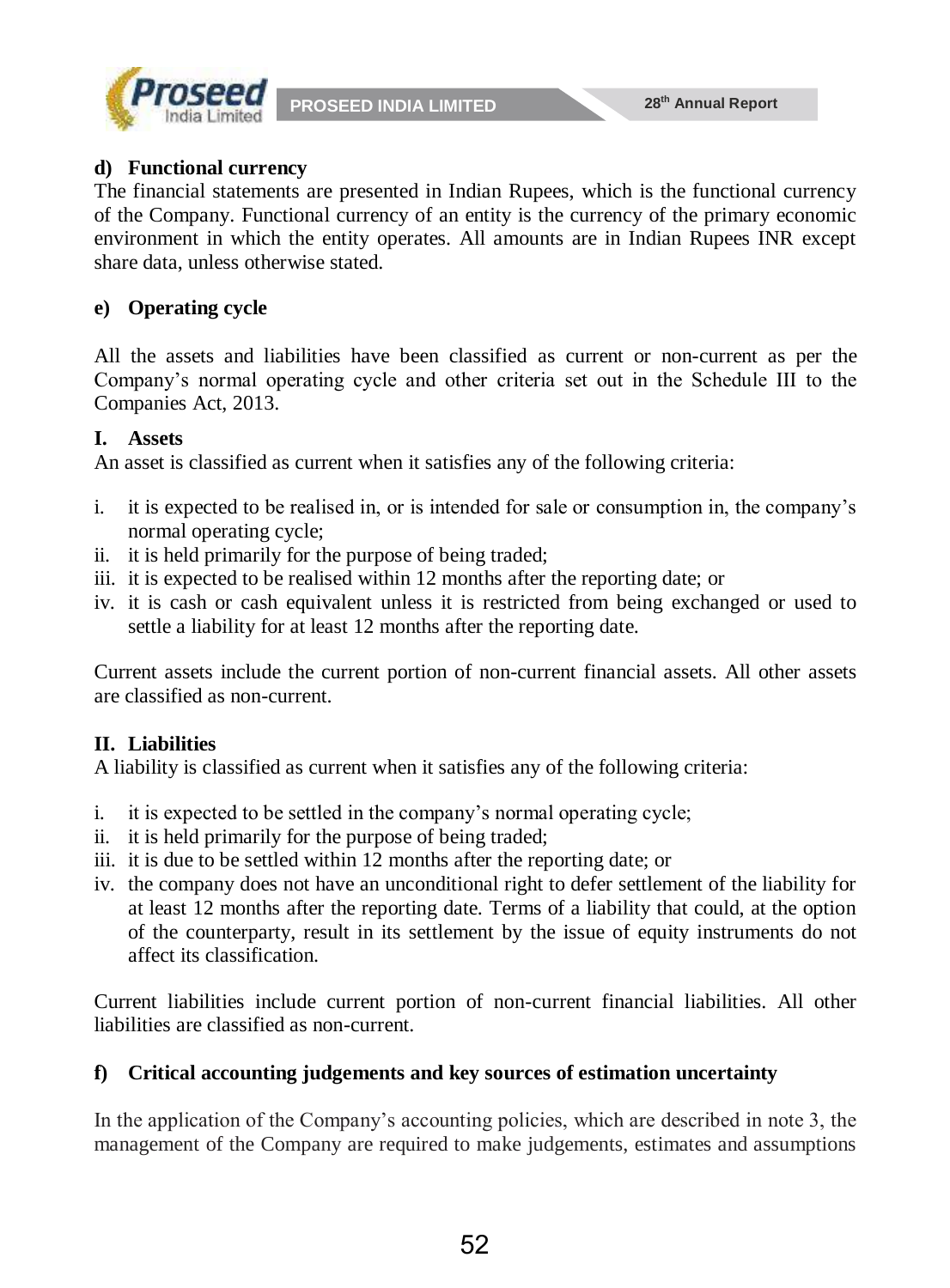



about the carrying amounts of assets and liabilities . The estimates and associated assumptions are based on historical experience and other factors that are considered to be relevant. Actual results may differ from these estimates. The estimates and underlying assumptions are reviewed on an ongoing basis. Revisions to accounting estimates are recognised in the period in which the estimate is revised if the revision affects only that period, or in the period of the revision and future periods if the revision affects both current and future periods.

The following are the areas of estimation uncertainty and critical judgements that the management has made in the process of applying the Company's accounting policies and that have the most significant effect on the amounts recognised in the financial statements:

# **Provision and contingent liability**

On an ongoing basis, Company reviews pending cases, claims by third parties and other contingencies. For contingent losses that are considered probable, an estimated loss is recorded as an accrual in financial statements. Loss Contingencies that are considered possible are not provided for but disclosed as Contingent liabilities in the financial statements. Contingencies the likelihood of which is remote are not disclosed in the financial statements. Gain contingencies are not recognized until the contingency has been resolved and amounts are received or receivable.

# **Useful lives of depreciable assets**

Management reviews the useful lives of depreciable assets at each reporting. As at March 31, 2020 management assessed that the useful lives represent the expected utility of the assets to the Company. Further, there is no significant change in the useful lives as compared to previous year.

# **g) Property, Plant and Equipment and Intangible assets**

# **I. Tangible asset and capital work-in-progress**

Tangible assets are stated at cost, less accumulated depreciation and impairment, if any. Direct costs are capitalized until such assets are ready for use. Capital work-in-progress comprises the cost of fixed asset that are not yet ready for their intended use at the reporting date.

Property, plant & equipment is eliminated from the financial statements on disposal or when no further benefit is expected from its use and disposal. Any gain or loss on disposal of an item of property, plant and equipment is recognized in profit or loss. Cost of the tangible assets not ready for their intended use at the Balance Sheet date together with all related expenses are shown as Capital Work-in-Progress.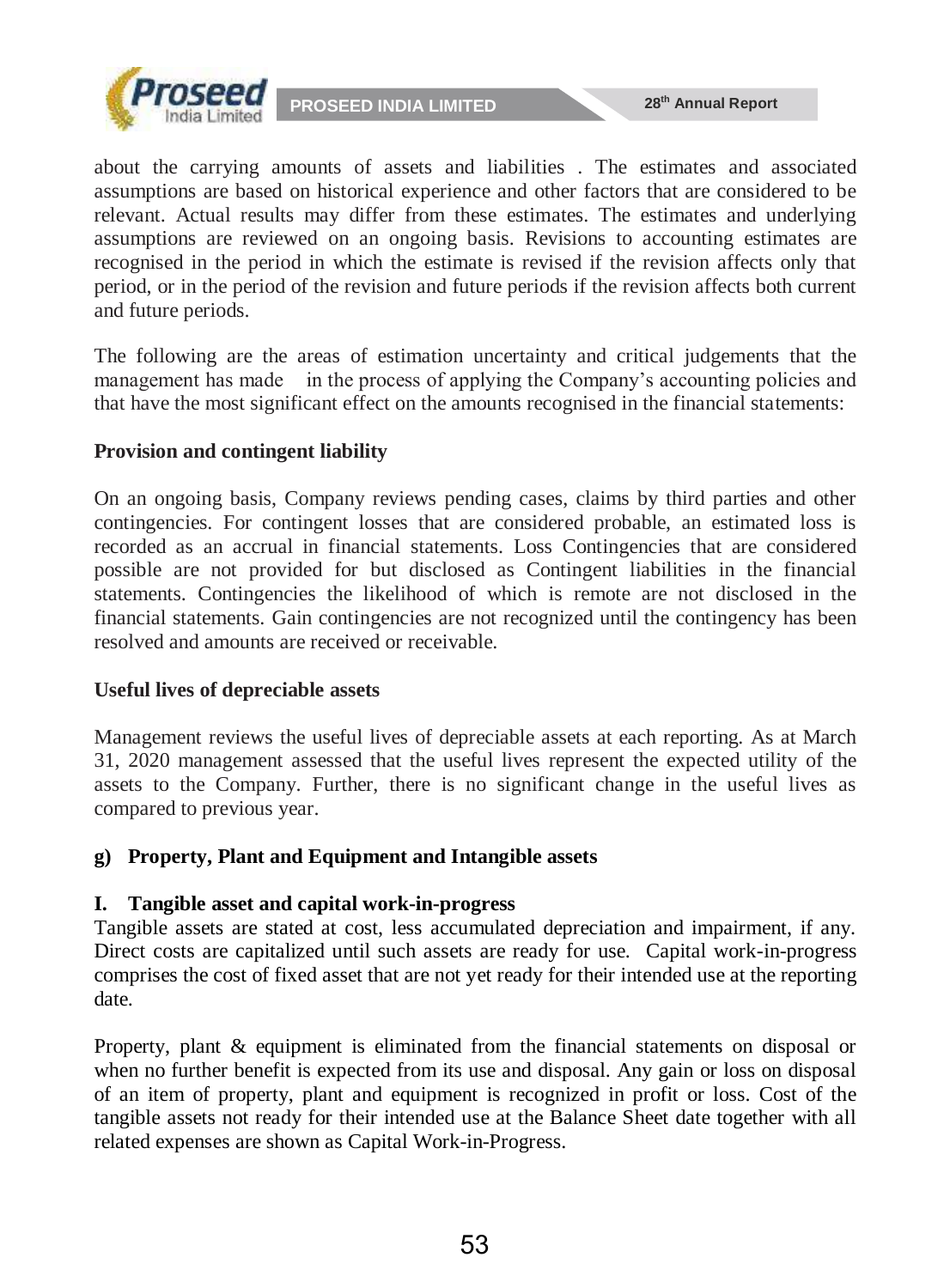

# **II. Intangible asset**

Intangible assets are recorded at the consideration paid for acquisition of such asset under carried at cost less accumulated amortization and impairment.

### **III. Depreciation and Amortization**

Depreciation and amortization for the year is recognized in the Statement of Profit and Loss. Depreciation on Property, Office Equipment are provided on straight line method over the useful lives of assets, at the rates and in the manner specified in Part C of Schedule II of the Act. Freehold land is not depreciated.

### **h) Investments**

Investments that are readily realizable and intended to be held for not more than a year are classified as current investments. All other investments are classified as non-current investments. Noncurrent Investments are carried at cost less diminution in value other than temporary diminution determined separately for each individual investment. Current investments are carried at the lower of cost and fair value. The comparison of cost and fair value is done separately in respect of each category of investment.

#### **i) Measurement of fair values**

Number of Company's accounting policies and disclosures require the measurement of fair values, for both financial and non-financial assets and liabilities.

Fair values are categorised into different levels in a fair value hierarchy based on the inputs used in the valuation techniques as follows:

- Level 1: quoted prices (unadjusted) in active markets for identical assets or liabilities.
- Level 2: inputs other than quoted prices included in Level 1 that are observable for the asset or liability, either directly (i.e. as prices) or indirectly (i.e. derived from prices).
- Level 3: inputs for the asset or liability that are not based on observable market data (unobservable inputs).

When measuring the fair value of an asset or a liability, the Company uses observable market data as far as possible. If the inputs used to measure the fair value of an asset or a liability fall into different levels of the fair value hierarchy, then the fair value measurement is categorised in its entirety in the same level of the fair value hierarchy as the lowest level input that is significant to the entire measurement. The Company recognises transfers between levels of the fair value hierarchy at the end of the reporting period during which the change has occurred.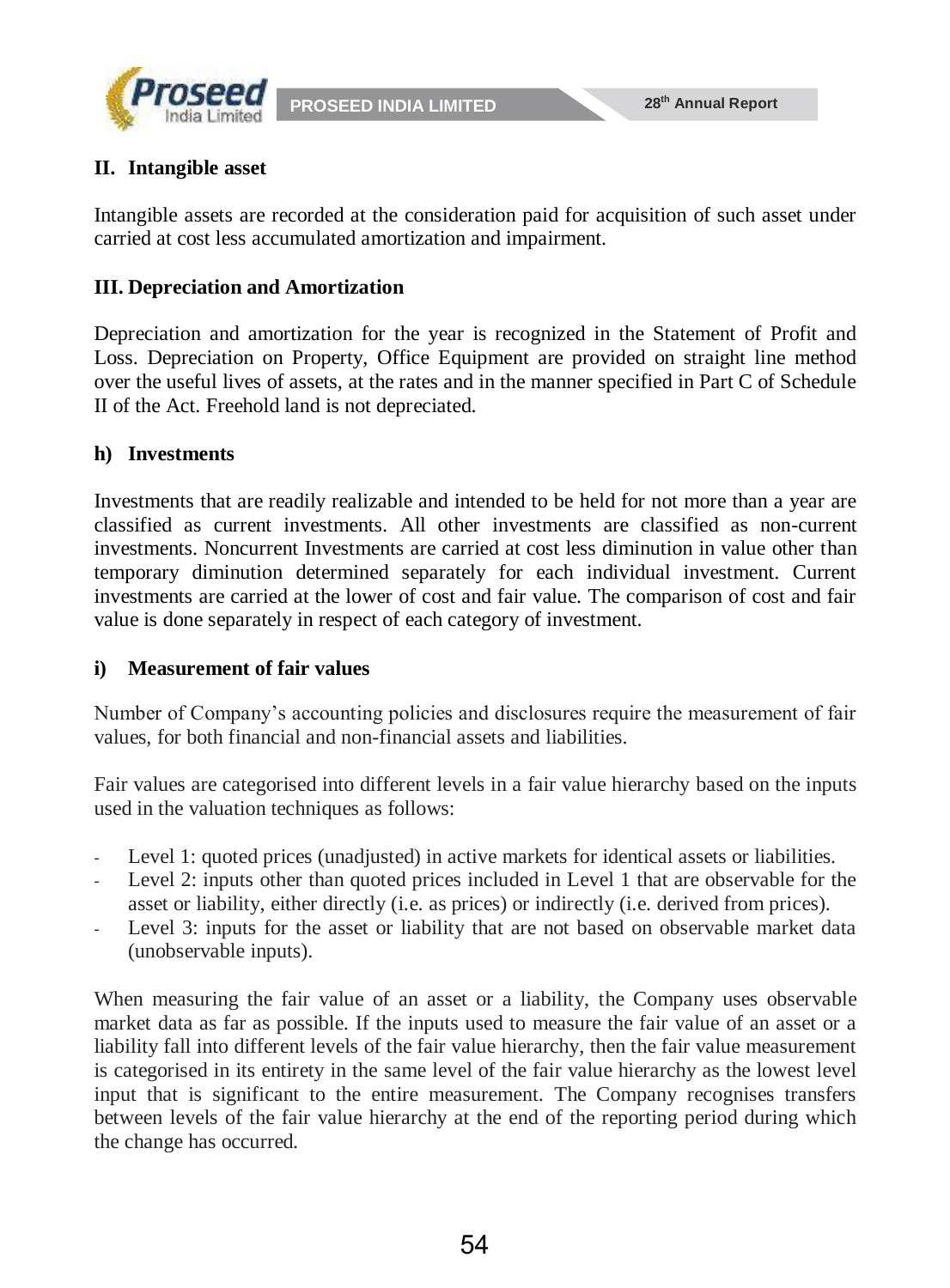



#### **2) Significant Account polices**

#### **a) Revenue Recognition**

Revenue is recognised to the extent it is probable that the economic benefits will flow to the Company and the revenue can be reliably measured.

- i). Sales are recognized on transfer of significant risks and rewards of ownership of the goods to the buyer as per the terms of contract and no uncertainty exists regarding the amount of consideration that will be derived from sales of goods. It also includes goods and services tax and price variation based on the contractual agreement. It is measured at fair value of the consideration received.
- ii). Income from services is recognised as they are rendered, based on agreement/arrangement with the concerned customers.
- iii). Dividend income is accounted for when the right to receive the income is established.

#### **b) Provision for Current and Deferred Tax:**

Current tax is measured on the basis of estimated taxable income for the current accounting period in accordance with the applicable tax rates and the provisions of the Income-tax Act, 1961, and the rules framed there under.

Deferred tax is recognized using the Balance Sheet approach on the temporary differences between the carrying amounts of assets and liabilities in the financial statements and the amounts used for taxation purposes. Deferred tax is measured at the tax rates that are expected to be applied to the temporary differences when they reverse, based on the laws that have been enacted or substantively enacted by the reporting date. Deferred tax assets and liabilities are offset, if there is a legally enforceable right to offset current tax liabilities and assets, and these relate to income taxes levied by the same tax authority and are intended to settle current tax liabilities, and assets on a net basis or such tax assets and liabilities will be realized simultaneously.

In the event of unabsorbed depreciation or carry forward of losses under tax laws, deferred tax assets are recognized to the extent that it is probable that sufficient future taxable income will be available to realize such assets.

A deferred tax asset is recognized to the extent that it is probable that future taxable profits will be available against which the temporary difference can be utilized. Deferred tax assets are reviewed at each reporting date and are reduced to the extent that it is no longer probable.

The carrying amount of deferred tax assets is reviewed at the end of each reporting period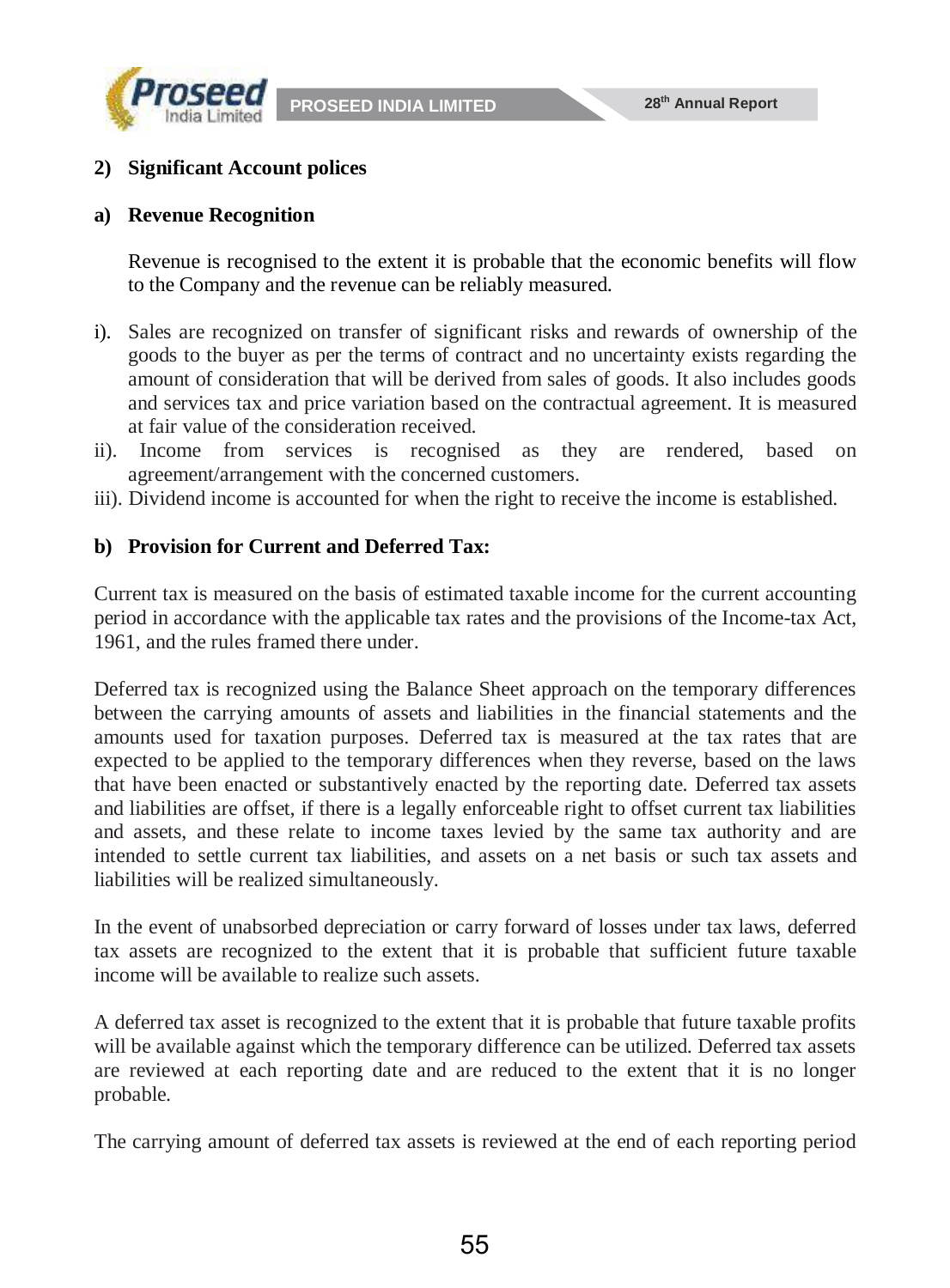

and reduced to the extent that it is no longer probable that sufficient taxable profits will be available to allow all or part of the assets to be recovered.

Current and deferred tax are recognized in the statement of profit and loss, except when the same relate to items that are recognized in other comprehensive income or directly in equity, in which case, the current and deferred tax relating to such items are also recognized in other comprehensive income or directly in equity respectively.

Income tax expense consists of current and deferred tax. Income tax expense is recognized in the income statement except to the extent that it relates to items recognized directly in equity, in which case it is recognized in equity.

### **c) Earnings per Share**

The basic EPS is computed by dividing the profit after tax for the year attributable to the equity shareholders by the weighted average number of equity shares outstanding during the year.

For the purpose of calculating diluted EPS, profit after tax for the year attributable to the equity shareholders and the weighted average number of equity shares outstanding during the year are adjusted for the effects of all dilutive potential equity shares.

#### **d) Leases**

#### **i). Finance Lease: as a Lessee:**

Leases, where substantially all the risks and benefits incidental to ownership of the leased item are transferred to the Lessee, are classified as finance lease. The assets acquired under finance lease are capitalised at lower of fair value and present value of the minimum lease payments at the inception of the lease and disclosed as leased assets. Such assets are amortised over the period of lease or estimated life of such asset, whichever is lower. Lease payments are apportioned between the finance charges and reduction of the lease liability based on implicit rate of return. Lease management fees, lease charges and other initial direct costs have been capitalised.

# **ii). Operating Lease: as a Lessee:**

Leases, where significant portion of the risks and rewards of ownership are retained by the lessor, are classified as operating leases and lease rentals thereon are charged to the Statement of Profit and Loss on a straight-line basis over the lease term.

#### **e) Foreign currencies**

In preparing the financial statements of the Company, transactions in currencies other than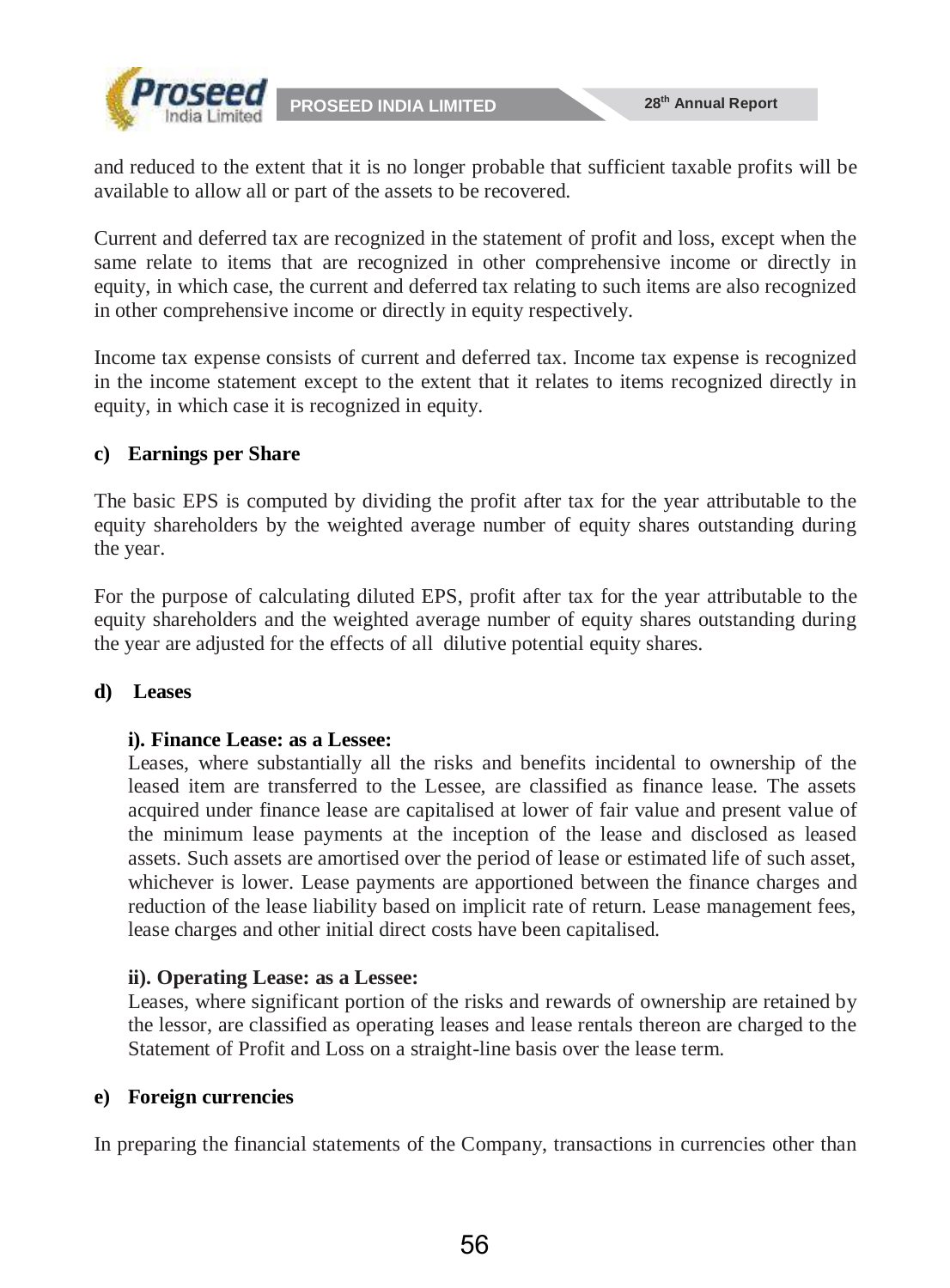

the company's functional currency (foreign currencies) are recognised at the rates of exchange prevailing at the dates of the transactions. At the end of each reporting period, monetary items denominated in foreign currencies are retranslated at the rates prevailing at that date. Non-monetary items that are measured in terms of historical cost in a foreign currency are not retranslated. Exchange differences on monetary items are recognised in profit or loss in the period in which they arise.

# **f) Property, plant and equipment**

### **Tangible asset and capital work-in-progress**

Tangible assets are stated at cost, less accumulated depreciation and impairment, if any. Direct costs are capitalized until such assets are ready for use. Capital work-in-progress comprises the cost of fixed asset that are not yet ready for their intended use at the reporting date.

Property, plant & equipment is eliminated from the financial statements on disposal or when no further benefit is expected from its use and disposal. Any gain or loss on disposal of an item of property, plant and equipment is recognized in profit or loss. Cost of the tangible assets not ready for their intended use at the Balance Sheet date together with all related expenses are shown as Capital Work-in-Progress.

#### **Subsequent costs**

Subsequent costs are included in the asset's carrying amount or recognised as separate assets, as appropriate, only when it is probable that the future economic benefits associated with expenditure will flow to the Company and the cost of the item can be measured reliably. All other repairs and maintenance are charged to Statement of Profit and Loss at the time of incurrence.

# **g) Depreciation**

Depreciation and amortization for the year is recognized in the Statement of Profit and Loss. Depreciation on Property, Office Equipment are provided on straight line method over the useful lives of assets, at the rates and in the manner specified in Part C of Schedule II of the Act. Freehold land is not depreciated.

Depreciation on additions is provided on a pro-rata basis from the month of installation or acquisition and in case of Projects from the date of commencement of commercial production. Depreciation on deductions/disposals is provided on a pro-rata basis up to the date of deduction/disposal.

# **h) Intangible assets**

Intangible assets are stated at cost less accumulated amortization and impairment.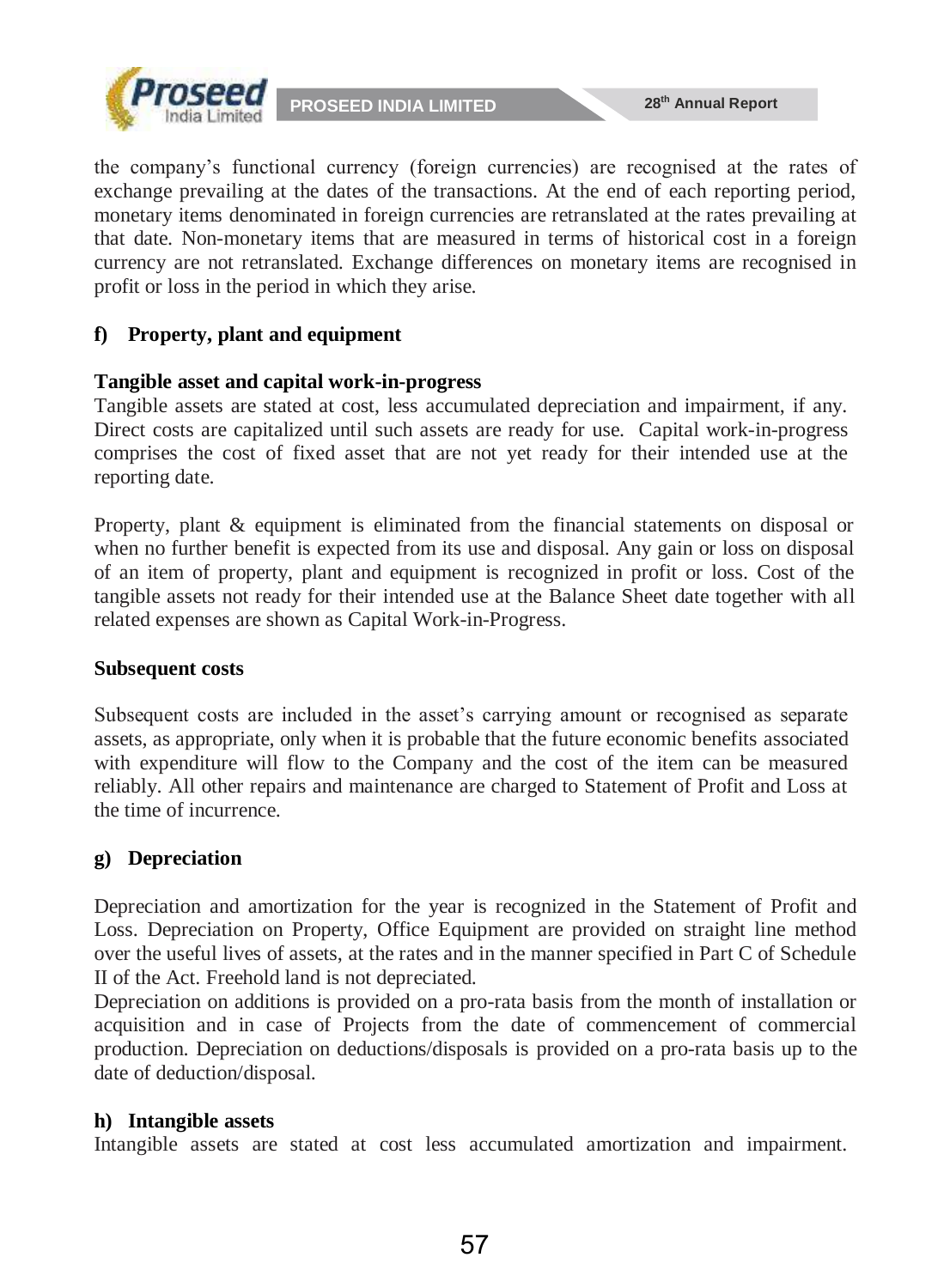

Intangible assets are amortized over their respective estimated useful lives on a straightline basis, from the date that they are available for use.

# **Amortisation**

The estimated useful life of an identifiable intangible asset is based on a number of factors including the effects of obsolescence, demand, competition and other economic factors (such as the stability of the industry and known technological advances) and the level of maintenance expenditures required to obtain the expected future cash flows from the asset. Computer software is amortised on straight line basis over a period of Five years.

### **i) Cash and Cash equivalents**

Cash and cash equivalents in the Balance Sheet comprise cash at bank and in hand and short-term deposits with banks that are readily convertible into cash which are subject to insignificant risk of changes in value and are held for the purpose of meeting short-term cash commitments.

#### **j) Cash flow statement**

Cash flows are reported using the indirect method, whereby profit or loss before tax is adjusted for the effects of transactions of a non-cash nature and any deferrals or accruals of past or future cash receipts or payments. The cash flows from regular revenue generating, investing and financing activities of the Company are segregated.

#### **k) Employee benefits**

#### **i). Short-term Employee Benefits:**

Short-term employee benefits are recognised as an expense on accrual basis.

# **ii). Defined Contribution Plan:**

Contribution payable to recognised provident fund and approved superannuation scheme, which are substantially defined contribution plans, is recognised as expense in the Statement of Profit and Loss, as they are incurred.

The provident fund contribution as specified under the law is paid to the Provident Fund to the Regional Provident Fund Commissioner.

# **iii). Defined Benefit Plan:**

The Company provides for gratuity for employees in India as per the Payment of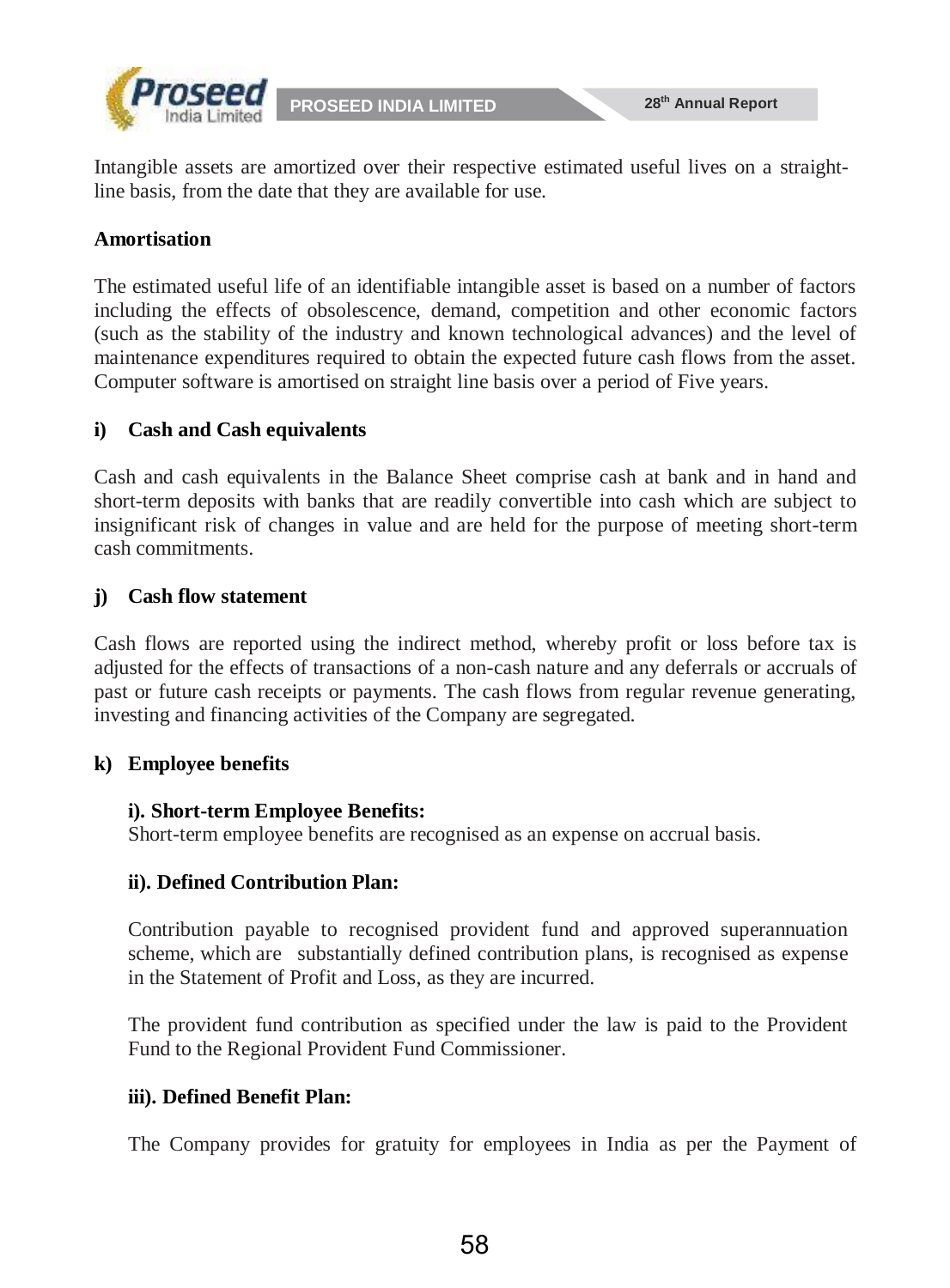

Gratuity Act, 1972. Employees who are in continuous service for a period of 5 years are eligible for gratuity. The amount of gratuity payable on retirement/ termination/resignation is the employees last drawn basic salary per month computed proportionately for 15 days salary multiplied for the number of completed years of service. The gratuity plan is a funded plan and Company makes annual contributions to the Group Gratuity cum Life Assurance Schemes administered by the LIC of India, a funded defined The most recent actuarial valuation of plan assets and the present value of the defined benefit obligation for gratuity were carried out as at March 31, 2019. The present value of the defined benefit obligations and the related current service cost and past service cost, were measured using the Projected Unit Credit Method.

# **l) Provisions**

Provisions are recognized when the Company has a present obligation (legal or constructive) as a result of a past event, it is probable that the Company will be required to settle the obligation, and a reliable estimate can be made of the amount of the obligation.

If the effect of the time value of money is material, provisions are determined by discounting the expected future cash flows to net present value using an appropriate pretax discount rate that reflects current market assessments of the time value of money and, where appropriate, the risks specific to the liability.

A present obligation that arises from past events, where it is either not probable that an outflow of resources will be required to settle or a reliable estimate of the amount cannot be made, is disclosed as a contingent liability.

Contingent liabilities are also disclosed when there is a possible obligation arising from past events, the existence of which will be confirmed only by the occurrence or nonoccurrence of one or more uncertain future events not wholly within the control of the Company.

Claims against the Company, where the possibility of any outflow of resources in settlement is remote, are not disclosed as contingent liabilities.

Contingent assets are not recognized in the financial statements since this may result in the recognition of income that may never be realized. However, when the realization of income is virtually certain, then the related asset is not a contingent asset and is recognized.

#### **m) Financial instruments**

#### **i). Recognition and Initial recognition**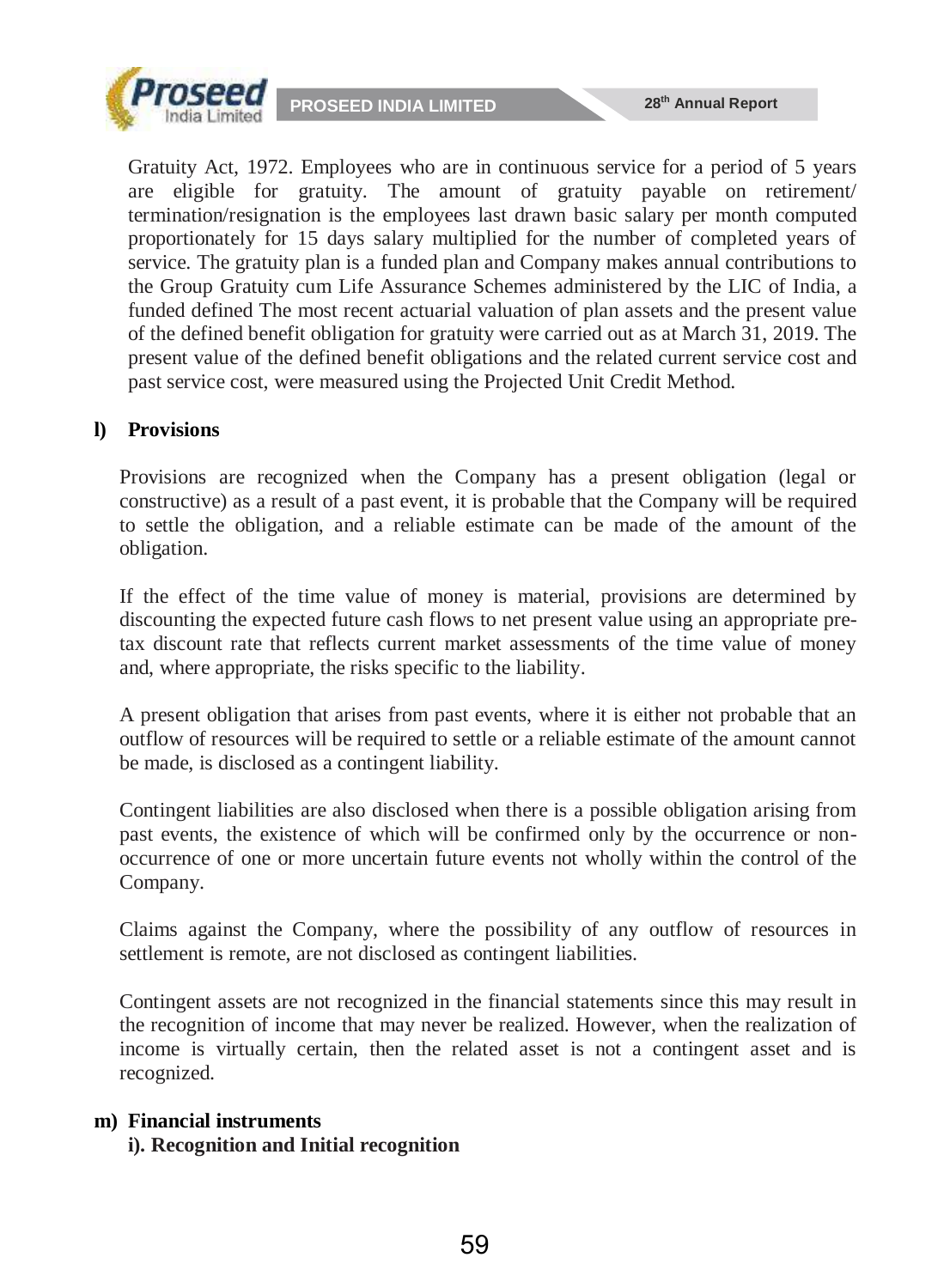

The Company recognizes financial assets and financial liabilities when it becomes a party to the contractual provisions of the instrument. All financial assets and liabilities are recognized at fair value on initial recognition, except for trade receivables which are initially measured at transaction price. Transaction costs that are directly attributable to the acquisition or issues of financial assets and financial liabilities that are not at fair value through profit or loss, are added to the fair value on initial recognition.

A financial asset or financial liability is initially measured at fair value plus, for an item not at fair value through profit and loss (FVTPL), transaction costs that are directly attributable to its acquisition or issue.

# **ii). Classification and Subsequent measurement**

#### **Financial assets**

On initial recognition, a financial asset is classified as measured at

- amortised cost;
- FVTPL

Financial assets are not reclassified subsequent to their initial recognition, except if and in the period the Company changes its business model for managing financial assets.

A financial asset is measured at amortised cost if it meets both of the following conditions and is not designated as at FVTPL:

- the asset is held within a business model whose objective is to hold assets to collect contractual cash flows; and
- the contractual terms of the financial asset give rise on specified dates to cash flows that are solely payments of principal and interest on the principal amount outstanding.

All financial assets not classified as measured at amortised cost as described above are measured at FVTPL. On initial recognition, the Company may irrevocably designate a financial asset that otherwise meets the requirements to be measured at amortised cost at FVTPL if doing so eliminates or significantly reduces an accounting mismatch that would otherwise arise.

Financial assets: Business model assessment

The Company makes an assessment of the objective of the business model in which a financial asset is held at a portfolio level because this best reflects the way the business is managed and information is provided to management. The information considered includes:

- the stated policies and objectives for the portfolio and the operation of those policies in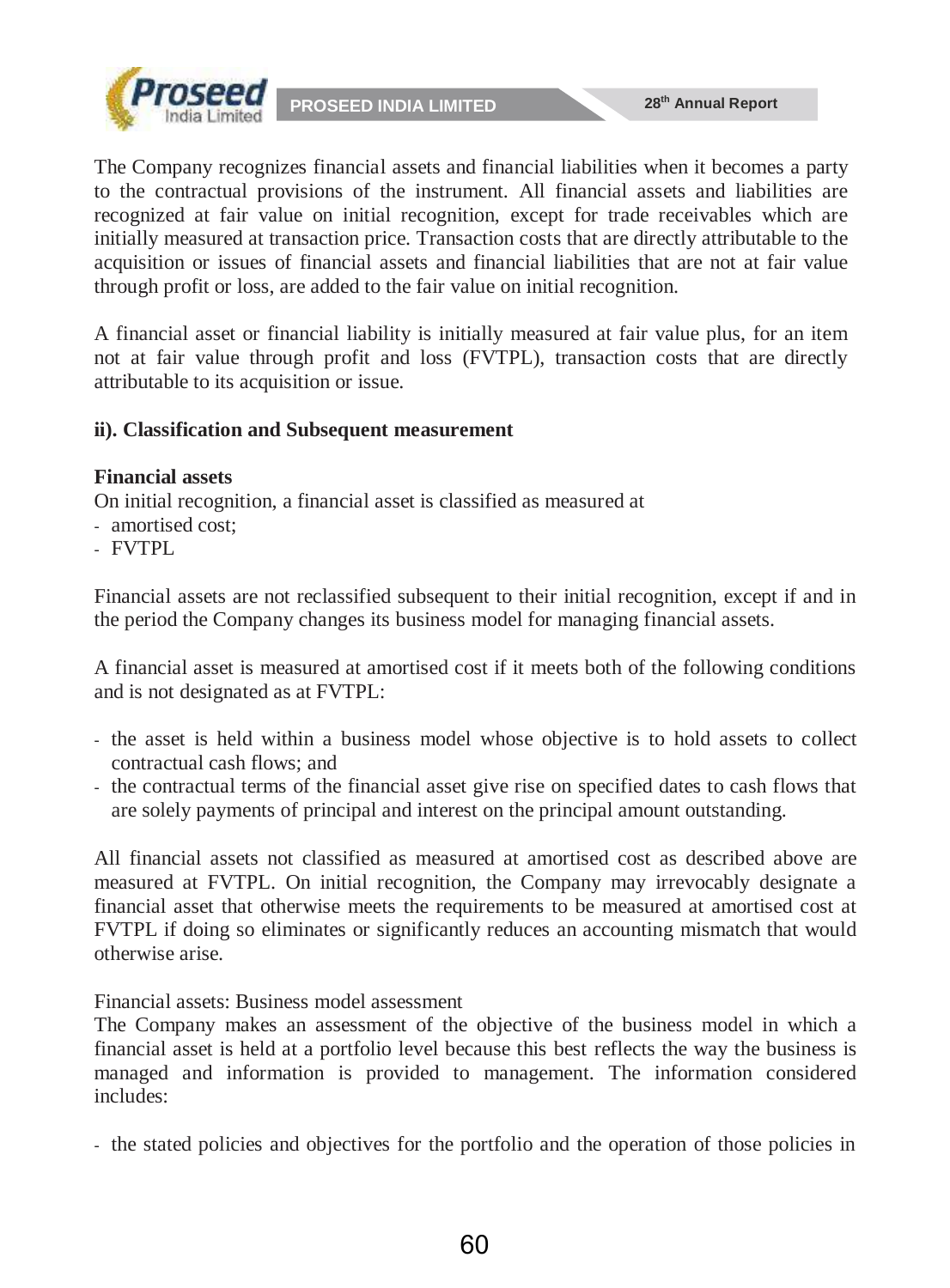



practice. These include whether management's strategy focuses on earning contractual interest income, maintaining a particular interest rate profile, matching the duration of the financial assets to the duration of any related liabilities or expected cash outflows or realising cash flows through the sale of the assets;

- how the performance of the portfolio is evaluated and reported to the Company's management;
- the risks that affect the performance of the business model (and the financial assets held within that business model) and how those risks are managed;
- how managers of the business are compensated e.g. whether compensation is based on the fair value of the assets managed or the contractual cash flows collected; and
- the frequency, volume and timing of sales of financial assets in prior periods, the reasons for such sales and expectations about future sales activity.

Transfers of financial assets to third parties in transactions that do not qualify for derecognition are not considered sales for this purpose, consistent with the Company's continuing recognition of the assets.

Financial assets that are held for trading or are managed and whose performance is evaluated on a fair value basis are measured at FVTPL.

Financial assets: Assessment whether contractual cash flows are solely payments of principal and interest For the purposes of this assessment, 'principal' is defined as the fair value of the financial asset on initial recognition. 'Interest' is defined as consideration for the time value of money and for the credit risk associated with the principal amount outstanding during a particular period of time and for other basic lending risks and costs (e.g. liquidity risk and administrative costs), as well as a profit margin.

In assessing whether the contractual cash flows are solely payments of principal and interest, the Company considers the contractual terms of the instrument. This includes assessing whether the financial asset contains a contractual term that could change the timing or amount of contractual cash flows such that it would not meet this condition. In making this assessment, the Company considers:

- contingent events that would change the amount or timing of cash flows;
- terms that may adjust the contractual coupon rate, including variable interest rate features;
- prepayment and extension features; and
- terms that limit the Company's claim to cash flows from specified assets (e.g. nonrecourse features).

A prepayment feature is consistent with the solely payments of principal and interest criterion if the prepayment amount substantially represents unpaid amounts of principal and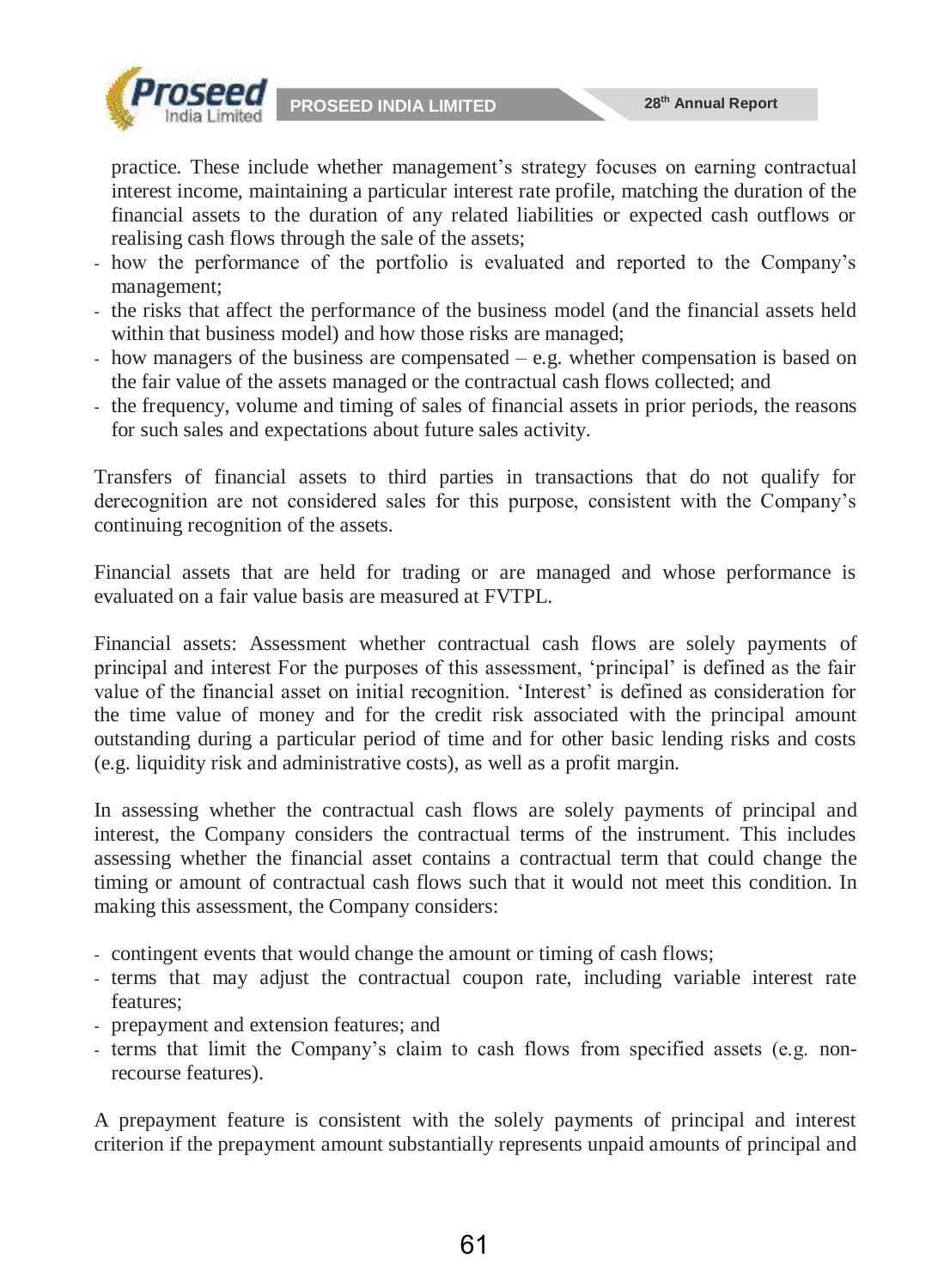



interest on the principal amount outstanding, which may include reasonable additional compensation for early termination of the contract.

Additionally, for a financial asset acquired at a significant discount or premium to its contractual paramount, a feature that permits or requires prepayment at an amount that substantially represents the contractual par amount plus accrued (but unpaid) contractual interest (which may also include reasonable additional compensation for early termination) is treated as consistent with this criterion if the fair value of

**Financial assets:** Subsequent measurement and gains and losses

**Financial assets at FVTPL:** These assets are subsequently measured at fair value. Net gains and losses, including any interest or dividend income, are recognised in profit or loss.

**Financial assets at amortised cost:** These assets are subsequently measured at amortised cost using the effective interest method. The amortised cost is reduced by impairment losses. Interest income, foreign exchange gains and losses and impairment are recognised in profit or loss. Any gain or loss on derecognition is recognised in profit or loss.

**Financial liabilities**: Classification, Subsequent measurement and gains and losses financial liabilities are classified as measured at amortised cost or FVTPL. A financial liability is classified as at FVTPL if it is classified as held for trading, or it is a derivative or it is designated as such on initial recognition. Financial liabilities at FVTPL are measured at fair value and net gains and losses, including any interest expense, are recognised in profit or loss. Other financial liabilities are subsequently measured at amortised cost using the effective interest method. Interest expense and foreign exchange gains and losses are recognised in profit or loss. Any gain or loss on derecognition is also recognised in profit or loss.

# **iii). Derecognition**

#### **Financial assets**

The Company derecognises a financial asset when the contractual rights to the cash flows from the financial asset expire, or it transfers the rights to receive the contractual cash flows in a transaction in which substantially all of the risks and rewards of ownership of the financial asset are transferred or in which the Company neither transfers nor retains substantially all of the risks and rewards of ownership and does not retain control of the financial asset.

If the Company enters into transactions whereby it transfers assets recognised on its balance sheet, but retains either all or substantially all of the risks and rewards of the transferred assets, the transferred assets are not derecognised.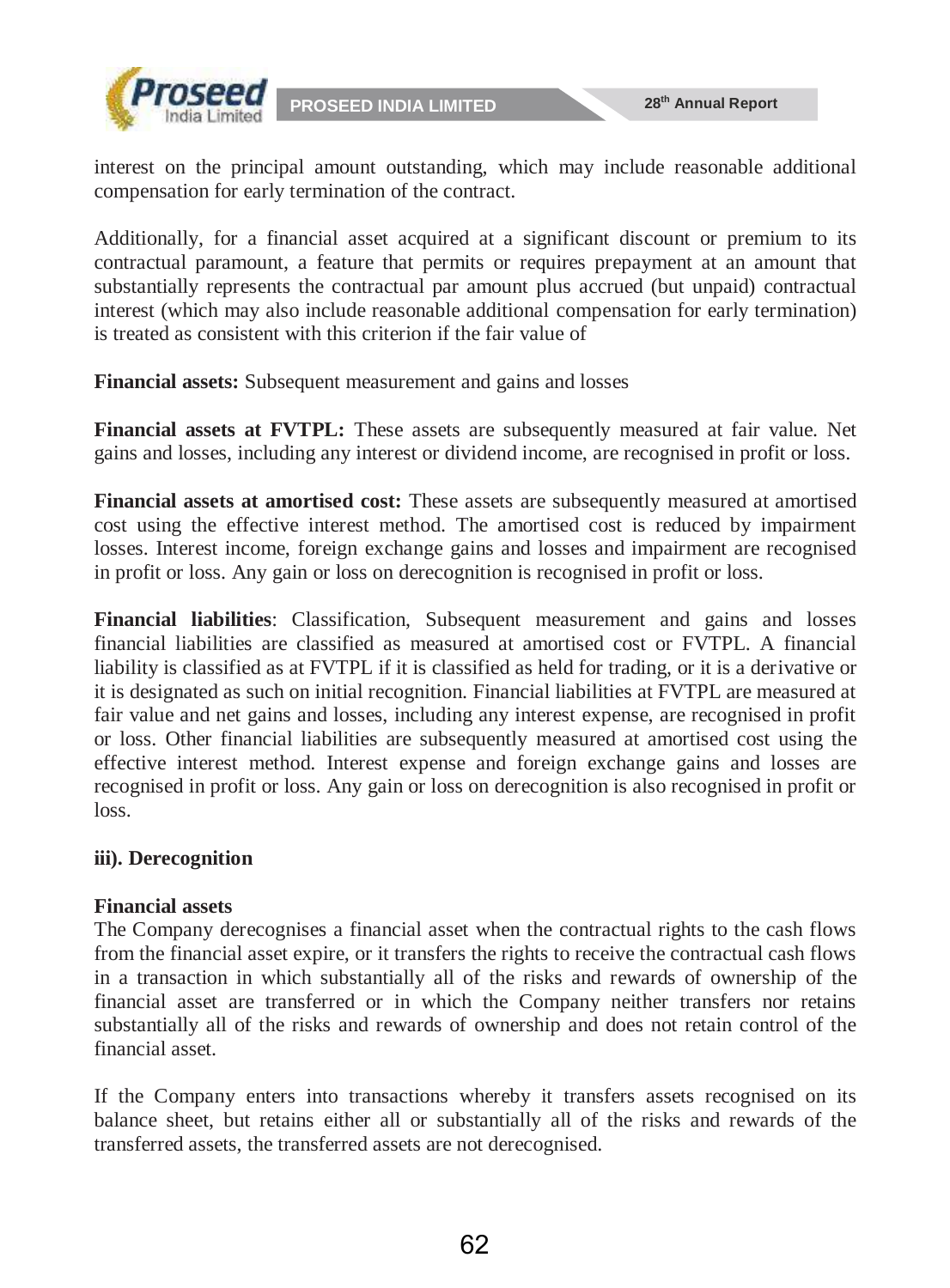

#### **Financial liabilities**

The Company derecognises a financial liability when its contractual obligations are discharged or cancelled, or expire. The Company also derecognises a financial liability when its terms are modified and the cash flows under the modified terms are substantially different. In this case, a new financial liability based on the modified terms is recognised at fair value. The difference between the carrying amount of the financial liability extinguished and the new financial liability with modified terms is recognised in profit.

#### **iv). Offsetting**

Financial assets and financial liabilities are offset and the net amount presented in the balance sheet when and only when, the Company currently has a legally enforceable right to set off the amounts and it intends either to settle them on a net basis or to realise the asset and settle the liability simultaneously.

### **v). Impairment**

The Company recognises loss allowances for expected credit losses on financial assets measured at amortised cost

At each reporting date, the Company assesses whether financial assets carried at amortised cost and debt securities at fair value through other comprehensive income (FVOCI) are credit impaired. A financial asset is 'credit impaired' when one or more events that have a detrimental impact on the estimated future cash flows of the financial asset have occurred.

Evidence that a financial asset is credit impaired includes the following observable data:

- significant financial difficulty of the borrower or issuer;
- the restructuring of a loan or advance by the Company on terms that the Company would not consider otherwise;
- it is probable that the borrower will enter bankruptcy or other financial reorganization; or
- the disappearance of an active market for a security because of financial difficulties.

The Company measures loss allowances at an amount equal to lifetime expected credit losses, except for the following, which are measured as 12 month expected credit losses:

- debt securities that are determined to have low credit risk at the reporting date; and
- other debt securities and bank balances for which credit risk (i.e. the risk of default occurring over the expected life of the financial instrument) has not increased significantly since initial recognition. Loss allowances for trade receivables are always measured at an amount equal to lifetime expected credit losses.

Lifetime expected credit losses are the expected credit losses that result from all possible default events over the expected life of a financial instrument. 12-month expected credit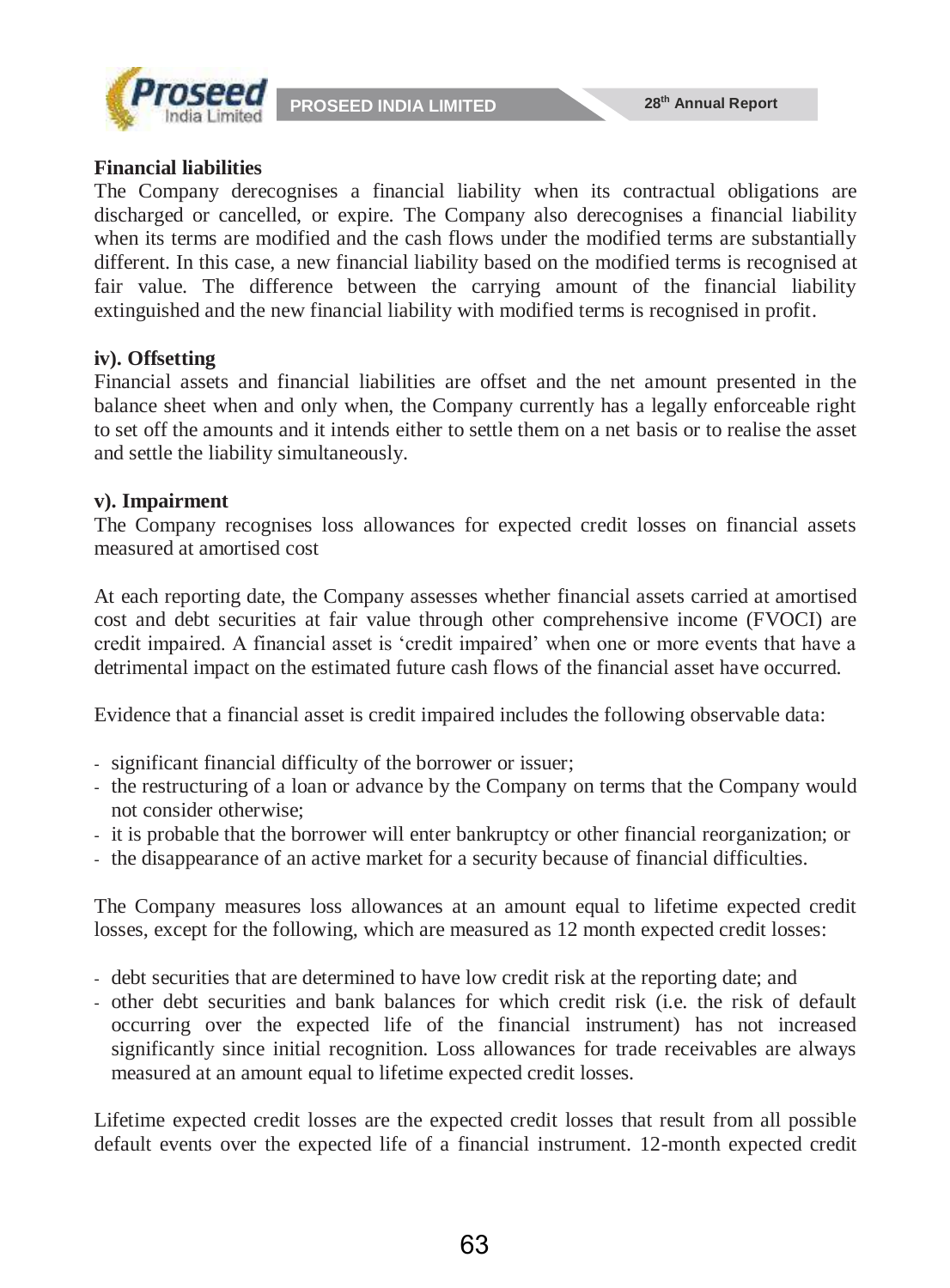

losses are the portion of expected credit losses that result from default events that are possible within 12 months after the reporting date (or a shorter period if the expected life of the instrument is less than 12 months).

In all cases, the maximum period considered when estimating expected credit losses is the maximum contractual period over which the Company is exposed to credit risk.

When determining whether the credit risk of a financial asset has increased significantly since initial recognition and when estimating expected credit losses, the Company considers reasonable and supportable information that is relevant and available without undue cost or effort. This includes both quantitative and qualitative information and analysis, based on the Company's historical experience and informed credit assessment and including forward looking information.

#### **Measurement of expected credit losses**

Expected credit losses are a probability weighted estimate of credit losses. Credit losses are measured as the present value of all cash shortfalls (i.e. the difference between the cash flows due to the Company in accordance with the contract and the cash flows that the Company expects to receive).

#### **Presentation of allowance for expected credit losses in the balance sheet**

Loss allowances for financial assets measured at amortised cost are deducted from the gross carrying amount of the assets.

# **Write-off**

The gross carrying amount of a financial asset is written off (either partially or in full) to the extent that there is no realistic prospect of recovery. This is generally the case when the Company determines that the trade receivable does not have assets or sources of income that could generate sufficient cash flows to repay the amounts subject to the write off. However, financial assets that are written off could still be subject to enforcement activities in order to comply with the Company's procedures for recovery of amounts due.

# **n) Impact of COVID-19 Key accounting judgements, estimates and assumptions.**

The threats posed by the coronavirus outbreak are multifold. In many countries, businesses have been forced to cease or limit their operations for long or indefinite periods of time. Even in India the outbreak has been declared epidemic and on March 24, 2020, the Government of India ordered a nationwide lockdown, limiting movement of the population of India as a preventive measure against the COVID-19 pandemic. As a result, most businesses throughout the world are dealing with lost revenue and disrupted supply chains. The disruption to global supply chains due to factory shutdowns has already exposed the vulnerabilities of many organizations.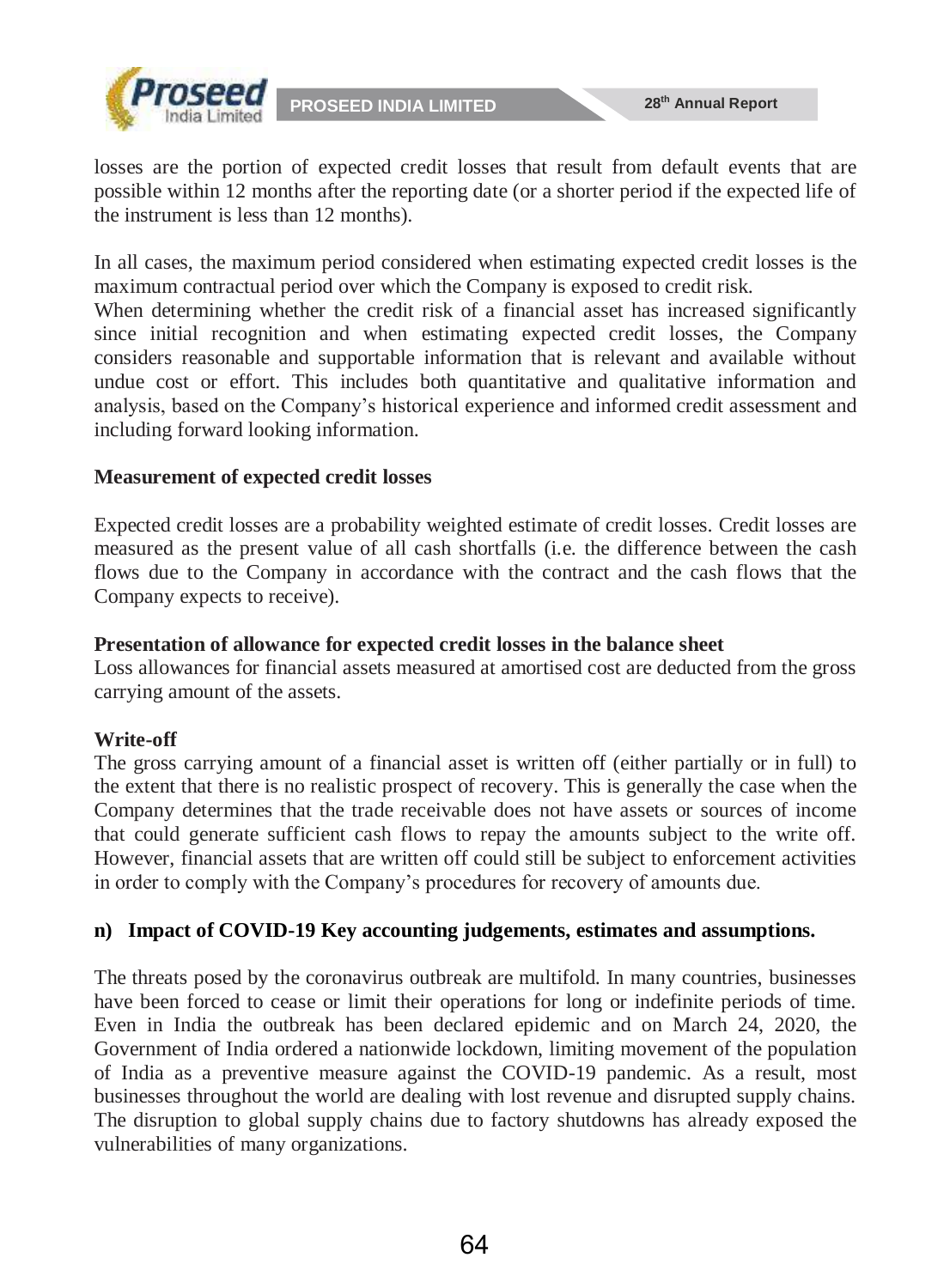



However, the management has considered the possible effects, if any, that may result from COID-19 pandemic on amounts relating to trade receivables & advances given to customers. In assessing the recoverability of receivables and advances given to suppliers, the Company has considered internal and external information up to the date of approval of these financial results including credit reports and economic forecasts. The Company has performed sensitivity analysis on the assumptions used and based on current indicators of future economic conditions, the Company expects to recover the carrying amount of these assets. The impact of the global health pandemic may be different from that estimated as at the date of approval of these financial results of the Company will continue to closely monitor any material changes. The Company will continue to monitor any material changes to future economic conditions and consequential impact on its financial results.

#### **2) Notes**

### **2.1 Property, Plant and Equipment** (Amount in Rs.)

| I. Cost                                    | Land        | <b>Buildings</b> | <b>Office</b><br><b>Equipment</b> | <b>Total</b> |
|--------------------------------------------|-------------|------------------|-----------------------------------|--------------|
| As at April, 2018                          | 1,21,76,951 | 52,76,579        | 8,000                             | 1,74,61,530  |
| <b>Additions</b>                           |             |                  |                                   |              |
| Disposals                                  | 1,21,76,951 |                  |                                   | 1,21,76,951  |
| As at 31 March, 2019                       |             | 52,76,579        | 8,000                             | 52,84,579    |
| <b>Additions</b>                           |             |                  |                                   |              |
| Disposals                                  |             |                  |                                   |              |
| As at 31 March, 2020                       |             | 52,76,579        | 8,000                             | 52,84,579    |
| <b>II.</b> Accumulated depreciation        |             |                  |                                   |              |
| As at April, 2018                          |             | 3,303,462        | 2,182                             | 33,05,644    |
| Depreciation expense                       |             | 66,259           | 1,608                             | 67,867       |
| Disposals                                  |             |                  |                                   |              |
| As at 31 March, 2019                       |             | 33,69,721        | 3,790                             | 33,73,511    |
| Depreciation expense                       |             | 110,109          | 1,610                             | 111,719      |
| Disposals                                  |             |                  |                                   |              |
| As at 31 March, 2020                       |             | 3,479,830        | 5,400                             | 3,485,230    |
| Net carrying value as at March             |             | 1,796,749        | 2,600                             | 1,799,349    |
| 31, 2020                                   |             |                  |                                   |              |
| Net carrying value as at March<br>31, 2019 |             | 1,906,858        | 4,210                             | 1,911,068    |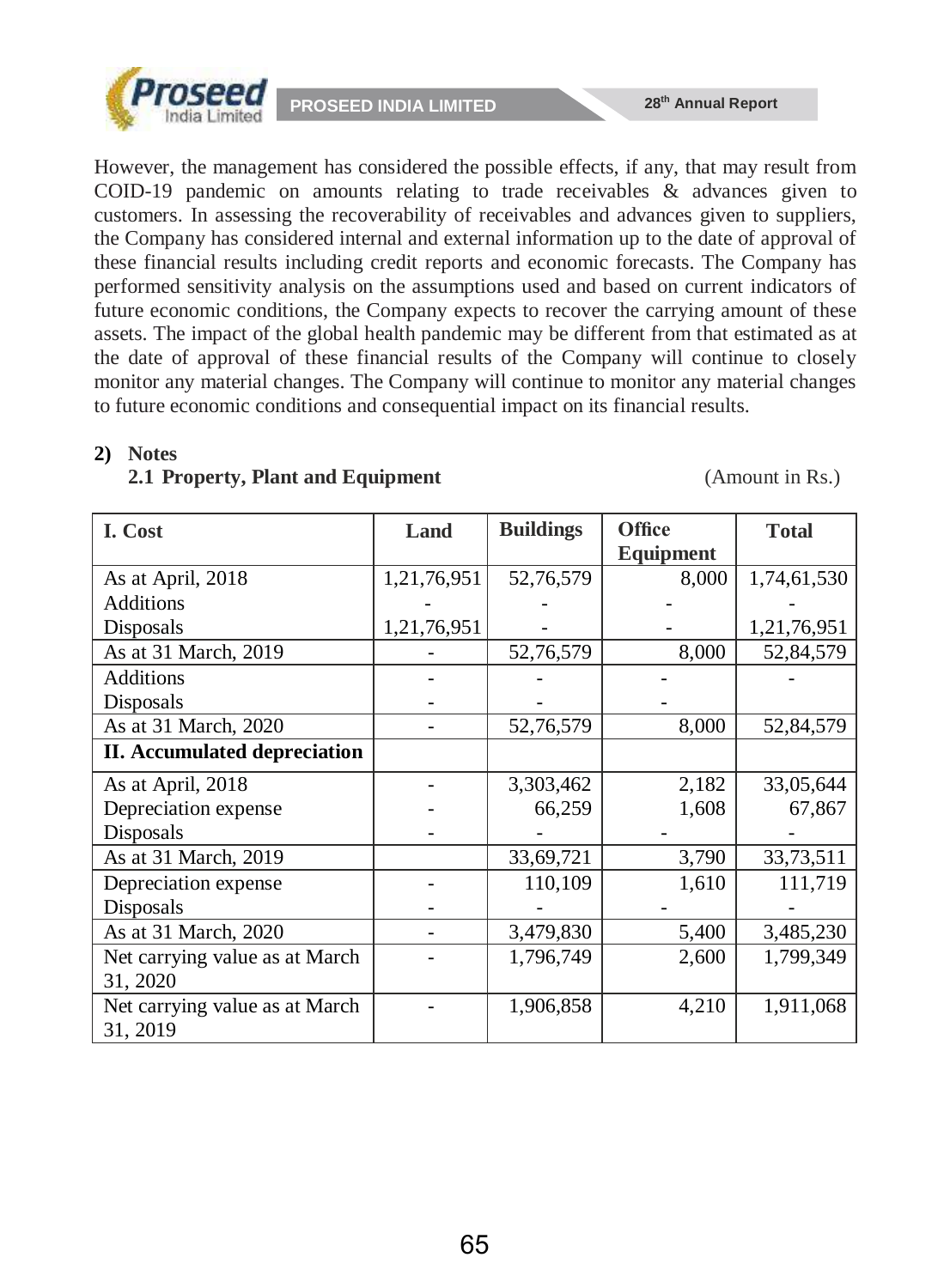

# **2. Notes on accounts (Continued)**

|                                               |               | (Amount in Rs.) |
|-----------------------------------------------|---------------|-----------------|
| <b>Particulars</b>                            | As at         | As at           |
|                                               | 31 March 2020 | 31 March 2019   |
| 2.2 Other Financial Assets                    |               |                 |
| <b>Considered Good</b>                        | 5,500         | 5,500           |
| Security deposits                             | 5,500         | 5,500           |
| 2.3 Non-Current Asset                         |               |                 |
| Advance tax & tax deducted at source          | 1,07,27,010   | 1,07,27,010     |
|                                               | 1,07,27,010   | 1,07,27,010     |
| 2.4 Trade receivables Secured                 |               |                 |
| Considered Good                               | 1,09,56,482   | 1,32,32,846     |
| Considered bad and doubtful                   | 56,118        | 56,118          |
|                                               |               |                 |
|                                               | 1,10,12,600   | 1,32,88,964     |
| 2.5 Cash and cash equivalents                 |               |                 |
| Cash on hand                                  |               | 11,900          |
| Balance with banks                            | 194,597       | 7,80,566        |
| - On current accounts                         | 40,00,000     |                 |
| - Other bank balances (fixed deposits)        | 41,94,596     | 7,92,466        |
|                                               |               |                 |
| 2.6 Other Financial Assets                    | 6,00,000      | 6,00,000        |
| Security deposit                              | 38,05,000     | 26,30,000       |
| Other advances                                | 523,542       | 2,49,862        |
| Balance with Statutory/Government Authorities | 49,28,542     | 34,79,862       |

# **2.7 (a) Equity Share Capital**

|                                                        |               | (Amount in Rs.) |
|--------------------------------------------------------|---------------|-----------------|
| <b>Particulars</b>                                     | lAs at        | As at           |
|                                                        | 31 March 2020 | 31 March 2019   |
| <b>Authorised</b>                                      |               |                 |
| 56,00,00,000 Equity Shares of Rs. 1/- each             | 56,00,00,000  | 56,00,00,000    |
|                                                        | 56,00,00,000  | 56,00,00,000    |
| <b>Issued, Subscribed and Paid-up</b>                  |               |                 |
| 9,61,08,436 equity shares of Rs.1/- each fully paid up | 9,61,08,436   | 9,61,08,436     |
|                                                        | 9,61,08,436   | 9,61,08,436     |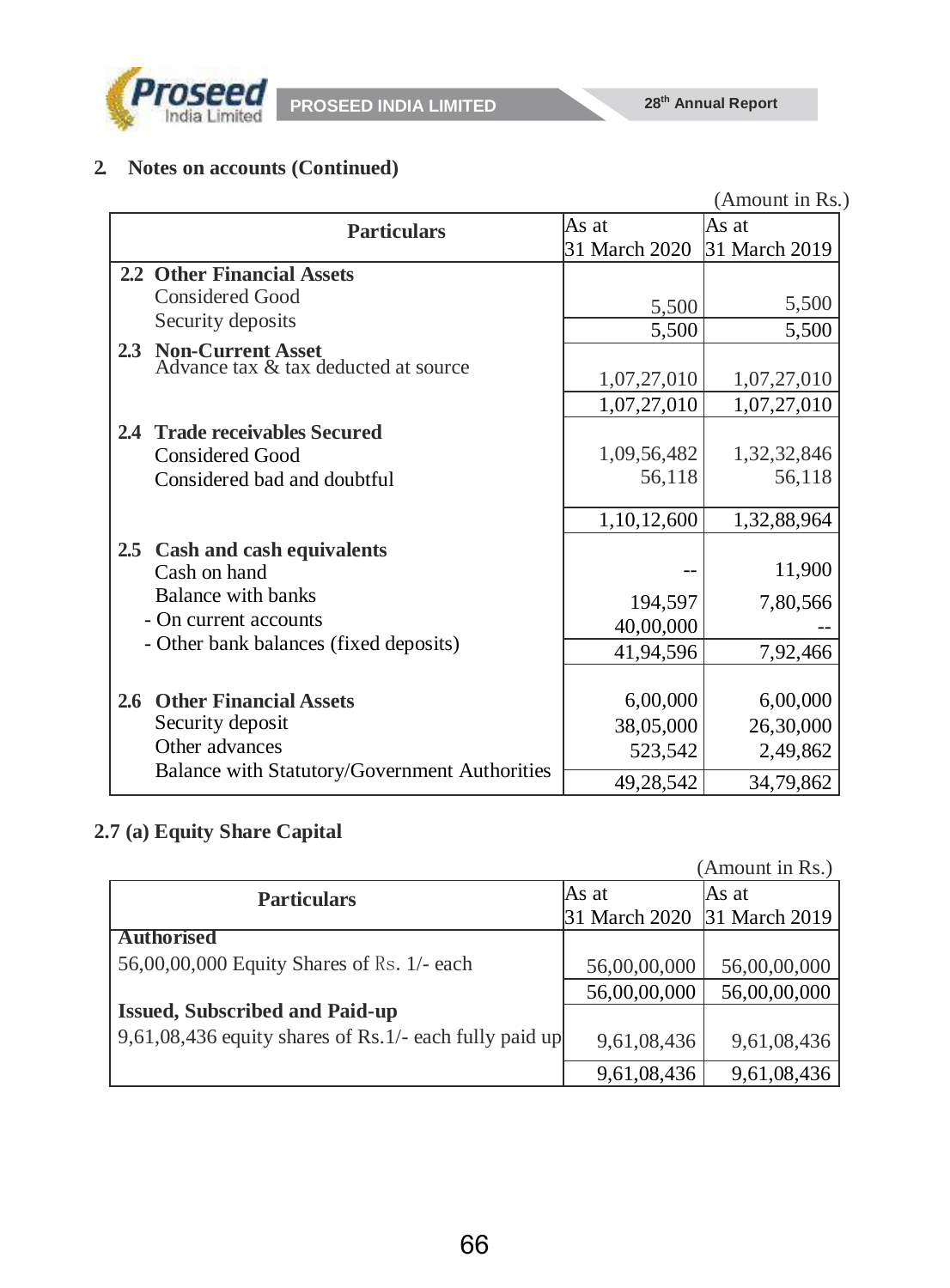

#### **2.7 (b) The details of shareholder holding more than 5% equity shares is set below:**

| Name of Shareholder         | $As$ at 31 March 2020 |         | As at 31 March 2019 |         |
|-----------------------------|-----------------------|---------|---------------------|---------|
|                             | No. of Shares         | $\%$ of | No. of Shares       | $\%$ of |
|                             | held                  | holding | lheld               | holding |
| Kling Enterprises India Ltd | 2,76,45,509           | 28.77   | 2.76.45.509         |         |

### **2.8 (c) The reconciliation of the number of equity shares:**

| <b>Particulars</b>                                                                  | <b>As at 31 March 2020</b> |           | <b>As at 31 March 2019</b> |                                                 |
|-------------------------------------------------------------------------------------|----------------------------|-----------|----------------------------|-------------------------------------------------|
|                                                                                     | Number                     | Amount in | Number                     | Amount in                                       |
| Shares outstanding at the<br>beginning of the year<br>Shares issued during the year |                            |           |                            | 9,61,08,436 9,61,08,436 9,61,08,436 9,61,08,436 |
| Shares outstanding at the end of<br>the year                                        |                            |           |                            | 9,61,08,436 9,61,08,436 9,61,08,436 9,61,08,436 |

### **Rights, preferences and restrictions of equity shares**

In the event of liquidation of the company, the holders of equity shares will be entitled to receive remaining assets of the company, after distribution of all preferential amounts. The distribution will be in proportion to the number of equity shares held by the shareholders. The Company has only one class of equity shares at par value of Rs.1/- each. (Amount Rs.)

| <b>Particulars</b>                                                      | As at                              | As at                           |
|-------------------------------------------------------------------------|------------------------------------|---------------------------------|
|                                                                         |                                    | 31 March 2020 31 March 2019     |
| 2.8 Other Equity                                                        |                                    |                                 |
| Other equity consist of the following<br>a. Capital reserve account     | 29,56,250                          | 29,56,250                       |
| b. Retained Earnings<br>-Opening balance                                | (33, 95, 14, 990)<br>(31, 55, 842) | (33,26,81,517)<br>(68, 33, 473) |
| -Profit/(loss) for the year                                             | (34, 26, 70, 832)                  | (33, 95, 14, 990)               |
| Total $(a+b)$                                                           | (33, 97, 14, 582)                  | (33,65,58,740)                  |
| <b>2.9 Borrowings Non-Current</b><br>Loans from Promoters and Directors | 7,33,11,977                        | 6, 35, 71, 977                  |
|                                                                         | 7,33,11,977                        | 6, 35, 71, 977                  |
| Current Working Capital Demand Loans from<br>Banks-Secured              |                                    |                                 |
| Working facilities from ARC Pvt. Ltd.                                   |                                    |                                 |
| Working facilities from Corporation Bank*                               | 10,93,21,962<br>3,87,49,045        | 10,93,21,962<br>3,74,48,573     |
|                                                                         | 14,80,71,007                       | 14,67,70,535                    |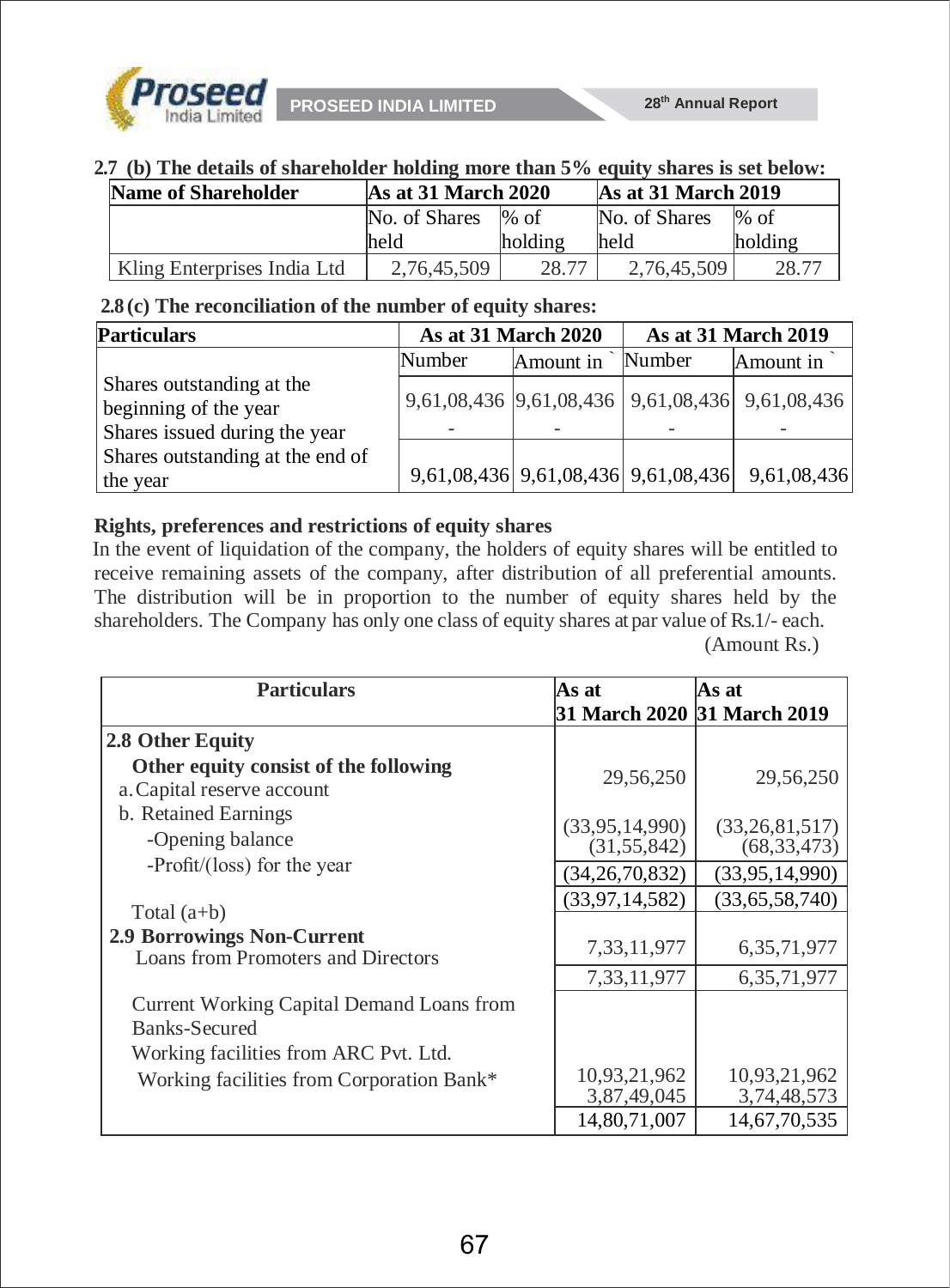

\*Working capital demand loan from Corporation Bank Loan from Corporation Bank to meet Business Expenses at present and repayable on demand, subject to annual review/ renewal. This loan also became NPA as on 31-03-2019.

|                                                      |               | (Amount in Rs.) |
|------------------------------------------------------|---------------|-----------------|
| Particulars                                          | As at         | As at           |
|                                                      | 31 March 2020 | 31 March 2019   |
| <b>Other Current Non-current liabilities</b><br>2.10 |               |                 |
| <b>Non-Current</b>                                   |               |                 |
| Provision for taxation                               | 36,81,665     | 4,15,50,000     |
| <b>Others</b>                                        | 36,81,665     | 4,15,50,000     |
| <b>Current</b>                                       |               |                 |
| Advance from customers                               | 4,06,69,150   | 97, 31, 950     |
| <b>Statutory dues</b>                                | 9,24,017      | 7,15,063        |
| Creditors for expenses                               | 22,18,136     | 6,90,541        |
| <b>Employee Payable</b>                              | 7,25,170      | 1,75,942        |
|                                                      | 4,45,36,473   | 1,13,13,496     |
| 2.11 Trade payables                                  |               |                 |
| Trade payables                                       | 64,69,461     | 73,70,825       |
| Due to Micro, Small and Medium Enterprises           |               |                 |
| (Refer Note: 2.21)                                   |               |                 |
|                                                      | 64,69,461     | 73,70,825       |
| 2.12 Provisions<br><b>Other Payables- Expenses</b>   | 2,03,161      | 78,341          |
|                                                      | 2,03,161      | 78,341          |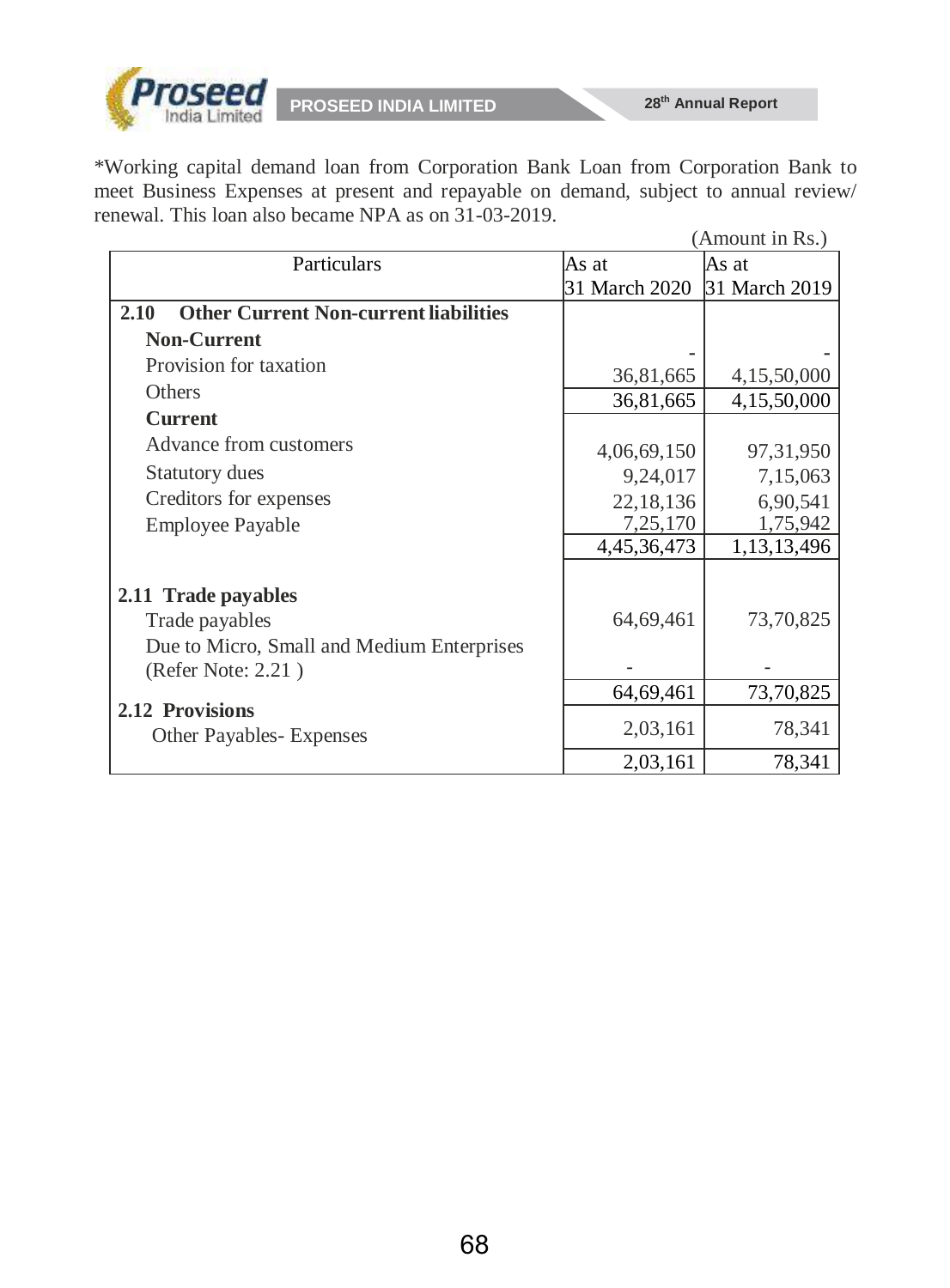

# **2. Notes on accounts (Continued)** (Amount in Rs.)

| Particulars                                 | For the year            | For the year |
|---------------------------------------------|-------------------------|--------------|
|                                             | ended 31 March ended 31 |              |
|                                             | 2020                    | March 2019   |
| 2.13 Income from operations                 |                         |              |
| Sale of Goods                               |                         |              |
| - Commodity                                 |                         | 1,10,15,071  |
| - Seed                                      | --                      | 93,03,008    |
|                                             | $-$                     | 2,03,18,079  |
| 2.14 Other income                           |                         |              |
| Provisions no longer required, written back |                         | 25,198       |
| Miscellaneous Income                        |                         | 2,13,996     |
|                                             | $-$                     | 2,39,194     |
| 2.15 Purchase of stock-in-trade             |                         |              |
| - Commodity                                 |                         | 1,10,51,722  |
| - Seed                                      |                         | 88,23,500    |
|                                             | $-$                     | 1,98,75,222  |
| 2.16 Employee benefits expense              |                         |              |
| <b>Salaries</b>                             | 9,82,650                | 15,00,635    |
| Contribution to PF and other funds          | 61,863                  | 81,206       |
| Staff welfare expenses                      | 656                     | 17,438       |
|                                             | 10,45,169               | 15,99,279    |
| 2.17 Finance cost                           |                         |              |
| Interest on working capital loans           |                         |              |
|                                             | 13,00,472               | 53,60,168    |
|                                             | 13,00,472               | 53,60,168    |
| 2.18 Other expenses                         |                         |              |
| Power and fuel                              | 175                     | 27,092       |
| Rent                                        | 60,000                  | 60,000       |
| Repairs and maintenance                     | 15,300                  | 1,73,726     |
| Rates and taxes                             | 5,42,574                | 25, 33, 435  |
| Travelling and conveyance                   | 5,873                   | 1,23,812     |
| Legal and professional fees                 | 1,08,946                | 3,43,445     |
| Communication charges                       | 3,864                   | 31,519       |
| Sales promotion and advertisement           | (71,008)                | 48,956       |
| Advance written off                         |                         | 15,000       |
| Loss on sale of assets                      |                         | 14,06,951    |
| <b>Bank</b> charges                         |                         | 10,994       |
| Printing and stationery                     |                         | 1,180        |
| Miscellaneous expenses                      | 32,758                  | 45,817       |
|                                             | 6,98,482                | 48,21,927    |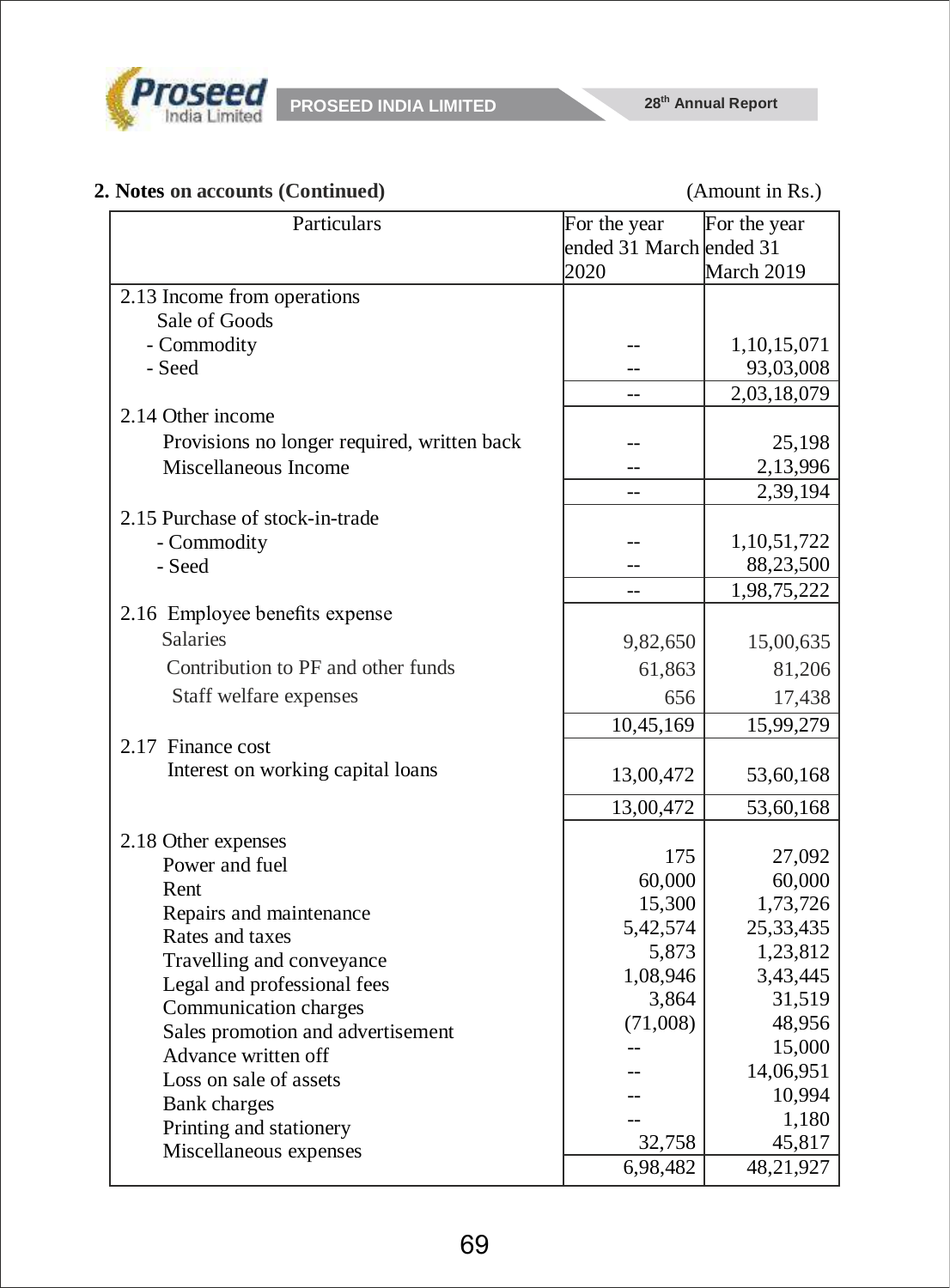

# **2. Notes on accounts (Continued)**

# **2.19 Earnings Per Share**

| (Amount in Rs. except share data)                           |               |               |
|-------------------------------------------------------------|---------------|---------------|
| <b>Particulars</b>                                          | For the year  | For the year  |
|                                                             | ended 31      | ended 31      |
|                                                             | March 2020    | March 2019    |
| Weighted average number of Equity Shares outstanding        |               |               |
| during the year                                             | 9,61,08,436   | 9,61,08,436   |
| Number of Shares considered as weighted average shares      |               |               |
| and potential shares outstanding for calculation of Diluted | 9,61,08,436   | 9,61,08,436   |
| Earnings Per Share                                          |               |               |
| Profit after Tax attributable to Equity Shareholders        | (31, 55, 842) | (68, 33, 473) |
| Nominal Value of Ordinary Shares (Rs.)                      |               |               |
| Earnings Per Share (Basic)                                  | 0.03          | 0.07          |
| Earnings Per Share (Diluted)                                | 0.03          | 0.07          |

## **2.20 Related party disclosures**

| <b>List of Related Parties</b>                    | Details                                       |  |
|---------------------------------------------------|-----------------------------------------------|--|
| i.<br><b>Wholly owned Subsidiaries</b>            | i. Nil                                        |  |
| Key Management Personnel<br>$\overline{11}$ .     | i. D.V.S Prakash Rao – Whole time<br>Director |  |
|                                                   | ii. Sree Harshitha M- Company Secretary       |  |
|                                                   | & Compliance Officer (w.e.f August)           |  |
|                                                   | 27, 2020                                      |  |
| iii. Enterprises with whom transactions have      | i. Kling Enterprises India Ltd                |  |
| taken place Entities where principal              | ii. Stampede Capital Ltd                      |  |
| shareholders/ management personnel have           | iii. Spacenet Enterprises India Ltd           |  |
| control or significant influence                  |                                               |  |
| iv. Enterprises in which directors are interested | <i>i.</i> Kling Enterprises India Ltd         |  |
|                                                   | ii. Stampede Capital Ltd                      |  |
|                                                   | iii. Spacenet Enterprises India Ltd           |  |
| Substantial Interest in<br>having<br>v. Persons   | i. Kling Enterprises India Ltd                |  |
| <b>Voting Power</b>                               | ii. Usha Rani Meenavalli                      |  |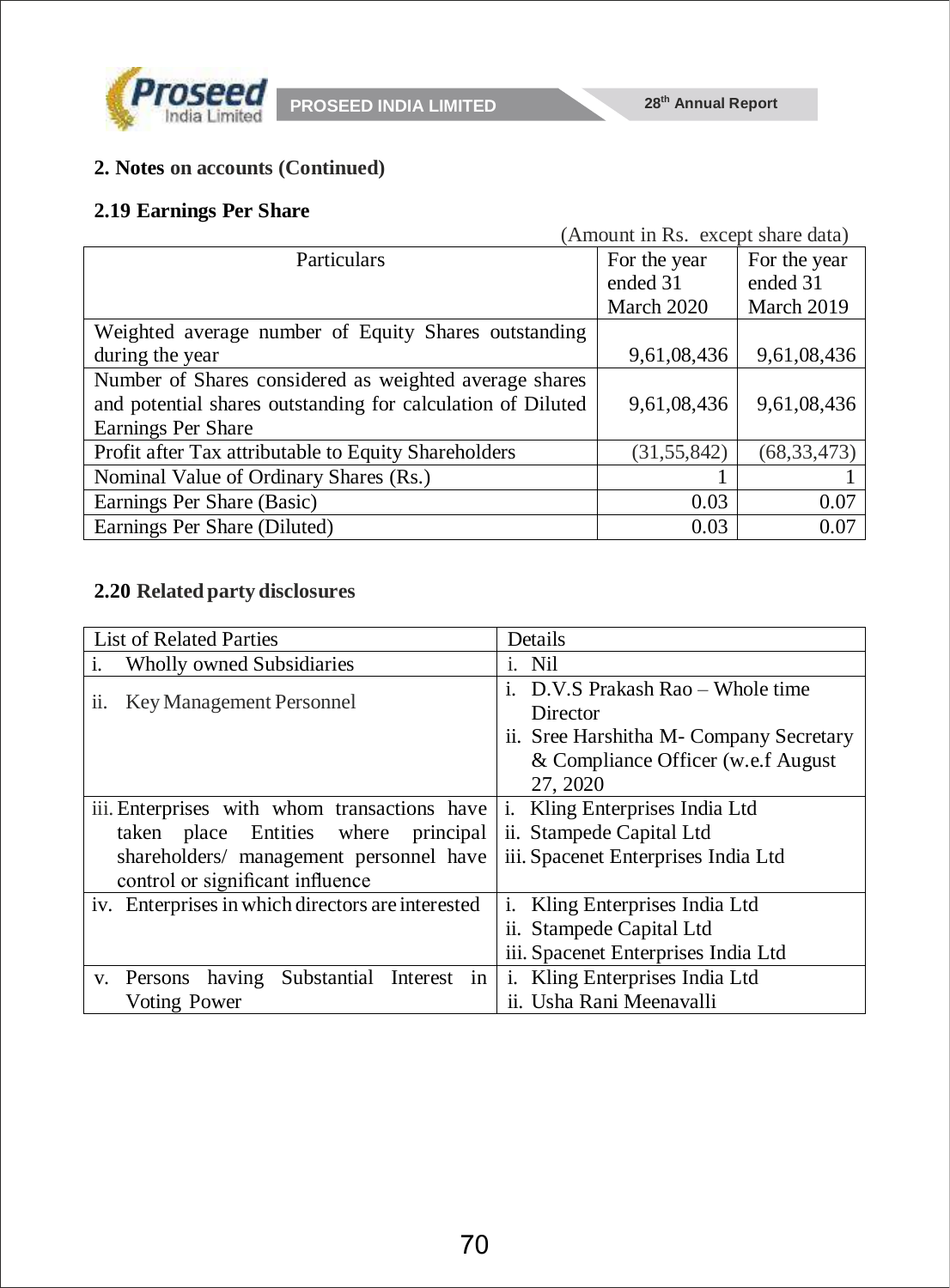

**PROSEED INDIA LIMITED 28th Annual Report**

## **I. Particulars of related party transactions**

Following is the summary of significant related party transactions:

|                                                       |              | (Amount in Rs) |
|-------------------------------------------------------|--------------|----------------|
| Particulars                                           | For the year | For the year   |
|                                                       | ended 31     | ended 31       |
|                                                       | March 2020   | March 2019     |
| <b>Unsecured loan taken</b>                           |              |                |
| Venkata Srinivas Meenavalli (Promoter)                | 97,40,000    | 63,000         |
| Remuneration paid                                     |              |                |
| -D.V.S. Prakash Rao-Whole time Director               | 4,83,400     | 5,47,200       |
| -T. Venkates wara Rao - Executive Director (resigned) |              |                |
| wef 14.03.2019)                                       |              | 2,43,000       |
| <b>Loan/Advance Received</b>                          |              |                |
| -Kling Enterprises India Limited (Common Directors)   | 4,42,000     | 21,22,500      |
| Trade payable (Creditor)-Paid to                      |              |                |
| -Venkata S Meenavalli (Promoter)                      |              | 2,76,610       |

## **II. The Company has the following amounts due from/to the related parties**

|                                                    |              | (Amount in Rs.) |
|----------------------------------------------------|--------------|-----------------|
| Particulars                                        | For the year | For the year    |
|                                                    | ended 31     | ended 31        |
|                                                    | March 2020   | March 2019      |
| Unsecured loan payable                             |              |                 |
| -Venkata S Meenavalli (Promoter)                   | 6,89,41,977  | 5,92,01,977     |
| -D.V.S. Prakash Rao (Whole time Director)          | 43,70,000    | 43,70,000       |
| Loan/Advance payable                               |              |                 |
| -Kling Enterprises India Limited (Common Director) | 4,06,69,150  | 4,02,26,950     |
| Remuneration payable                               |              |                 |
| -D.V.S. Prakash Rao (Whole time Director)          | 3,49,000     | 41,100          |

## **2.21 Disclosure under Section 22 of the Micro, Small and Medium Enterprises Development Act, 2006 (MSMEDAct, 2006)**

Based on the information available with the Company, no creditors have been identified as 'supplier' within the meaning of 'Micro, Small and Medium Enterprises Development Act, 2006.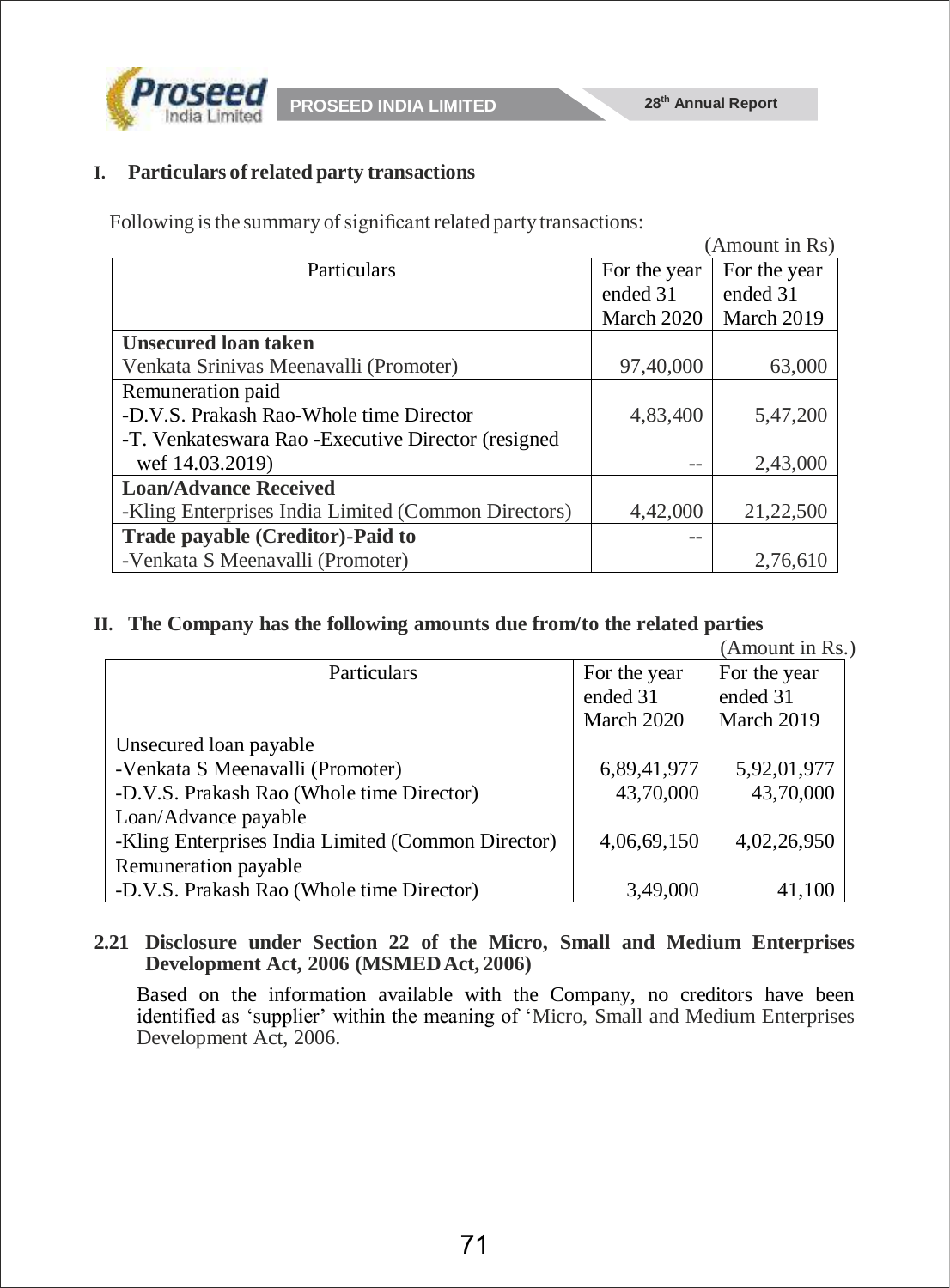

**2.22 Payments to auditors (included in Legal and professional charges) (excluding GST)**

|                               |              | (Amount in Rs.) |
|-------------------------------|--------------|-----------------|
| <b>Particulars</b>            | For the year | For the year    |
|                               | ended 31     | ended 31        |
|                               | March 2020   | March 2019      |
| Audit fee                     | 75,000       | 1,00,000        |
| Other services                |              |                 |
| for reimbursement of expenses |              |                 |
|                               | 75,000       | 1,00,000        |

## **2.23 Corporate Insolvency Resolution Proceedings (CIRP) Cost**

(Amount in Rs.)

| <b>Particulars</b>                 |               | [For the year ended For the year ended 31] |
|------------------------------------|---------------|--------------------------------------------|
|                                    | 31 March 2020 | March 2019                                 |
| <b>Resolution Professional Fee</b> | 8.85.000      |                                            |
| <b>Publication Cost</b>            | 2,74,428      |                                            |
| <b>Valuation Expenses</b>          | 2,06,320      |                                            |
| E-Voting                           | 11,800        |                                            |
| <b>Operating Expenses</b>          | 5,64,764      | --                                         |
|                                    | 19,42,312     |                                            |

## **2.24 Commitments and Contingent liabilities** (Amount in Rs.)

|                                                      |              | $(1 \text{ min} \circ \text{min} \cdot \text{min} \cdot \text{min})$ |
|------------------------------------------------------|--------------|----------------------------------------------------------------------|
| Particulars                                          | For the year | For the year                                                         |
|                                                      | ended 31     | ended 31                                                             |
|                                                      | March 2020   | March 2019                                                           |
| <b>Contingent Liabilities</b>                        |              |                                                                      |
| Demand for direct taxes under appeal*                | 1,47,53,800  | 2,22,87,540                                                          |
| <b>Sales Tax Matters</b>                             | 6,72,066     | 6,72,066                                                             |
| Notice of demand under section 156 of the Income-tax |              |                                                                      |
| Act, 1961**                                          |              |                                                                      |
| A.Y - 2012-13                                        | 10,47,67,640 |                                                                      |
| A.Y - 2013-14                                        | 10,33,66,340 |                                                                      |

\* Pertains to income tax demand/matters on account of deductions/disallowances for the earlier years, pending appeals filed consequent orders passed against the Company/demands raised by the Department under Income Tax Act, 1961.

\*\* The Income-Tax Department has re-opened the assessments of the Company for the years 2012-13, 2013-14, during the moratorium period under CIRP, and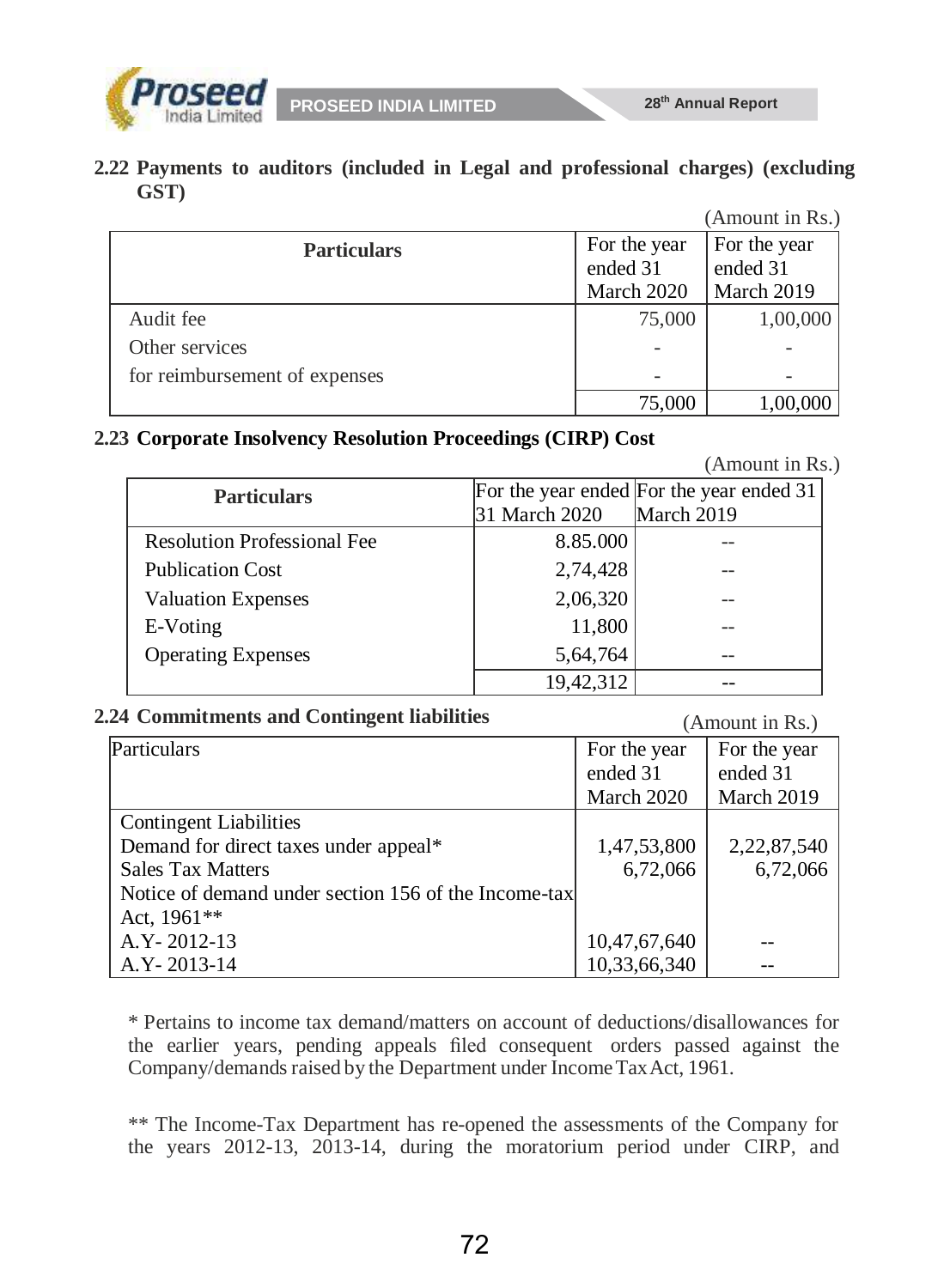**PROSEED INDIA LIMITED 28th Annual Report**



determined the tax liability ex-parte and issued notice of demand under Section 156 of the Income-tax Act, 1961. The moratorium declared by the Adjudicating Authority prohibits such orders under Section 14  $(1)(a)$  of the IBC. The above claims were not admitted by the Resolution Professional in the Information Memorandum (IM), issued while inviting Resolution plans from the prospective Applicants.

## **2.25 Deferred tax asset/liability:**

In view of carry forward of losses under tax laws in the current year, the Company is unable to demonstrate virtual certainty supported by convincing evidence that sufficient future taxable income will be available against which such deferred tax asset can be realised, which is as required under AS 22 'Accounting for taxes on income'. Accordingly, no deferred tax asset has been recognised as atthe year-end.

### **2.26 Non-provision of Interest on borrowings**

The Company has not provided for the Interest on borrowings, in the view of Moratorium declared as per Section 14 of the Code. The same is not in compliance with Ind AS -23 "Borrowing Costs". Had the provision for interest been recognized, finance cost and total expenses, would have been higher, consequently, Loss and total comprehensive Loss would have been higher. It would further affect the other financial liability and other equity.

## **2.27 Events Occurred after Balance Sheet Date**

The Resolution Professional had invited Resolution Plans from prospective Resolution Applicants byway of issuing invitation for Expression of Interest in newspaper as public Announcement during the year. Resolution Professional received 1 Resolution Plan out of 2 EOIs.

The Committee of Creditors (CoC) in their 7th Meeting held on March 06, 2020 considered the resolution plan and later approved the resolution plan submitted by the Consortium (Lead by Ratakonda Vivek Kumar, Chartered Accountant), through the evoting process concluded on March 12, 2020. The Resolution Professional filed the Resolution Plan under Section 30(6) of the Code before the Hon'ble NCLT for its final approval of. The Adjudicating Authority has reserved the judgement vide its order dated August 18, 2020.

#### **2.28 Segment reporting Operating Segments:**

- a) Commodity :
- b) Seed :

#### **Identification of Segments:**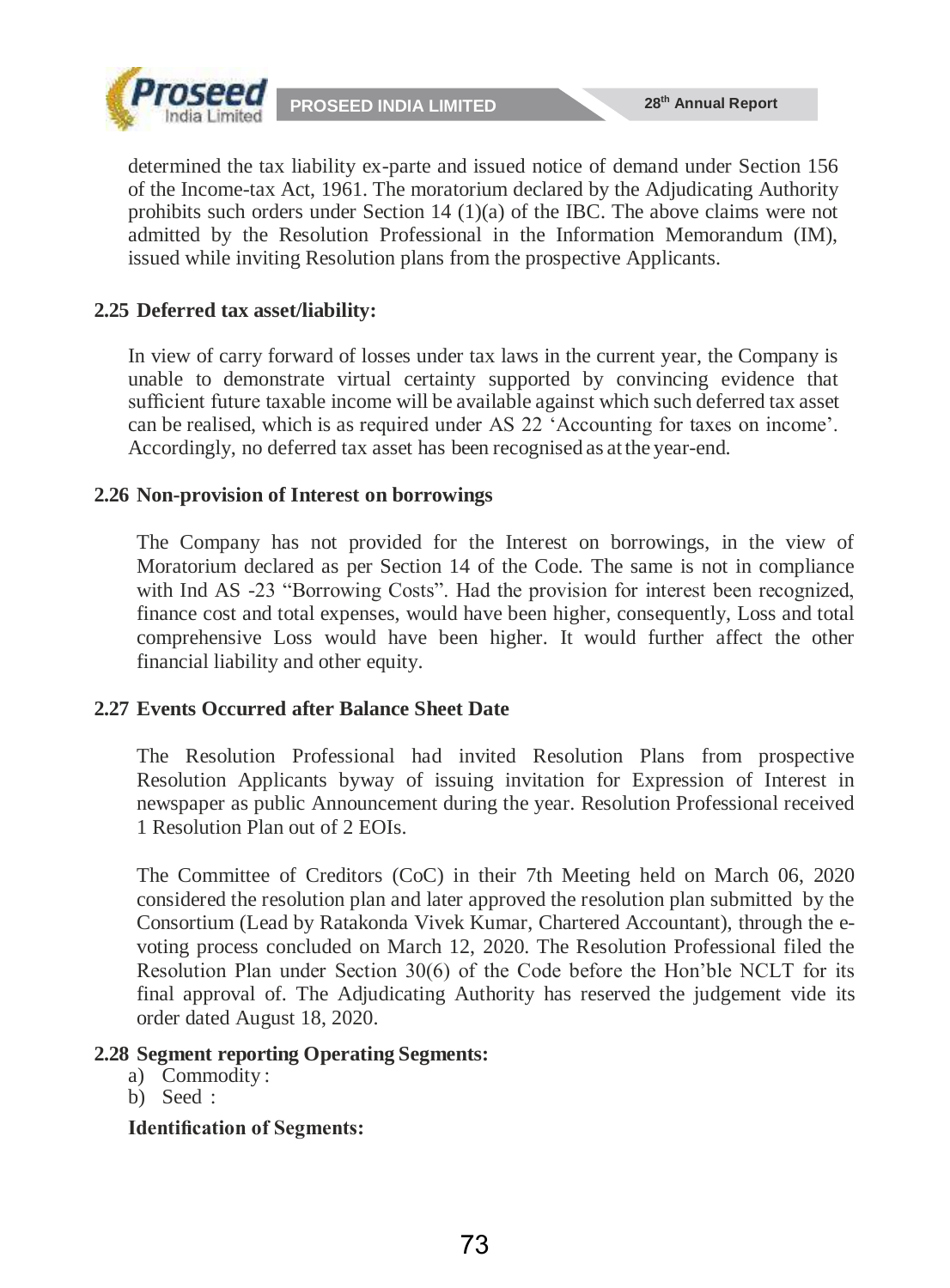

**PROSEED INDIA LIMITED** 28<sup>th</sup> Annual Report

The chief operating decision maker monitors the operating results of its business segments for the purpose of making decision about resource allocation and performance assessment. Segment performance is evaluated based on the profit or loss and is measured consistently with profit or loss in the financial statements. Operating segments have been identified on the basis of nature or products/services.

### **Segment Revenue and Results:**

The expenses and incomes which are not attributable to any business segment are shown as unallocated expenditure

### **Segment Assets and Liabilities:**

Segment assets include all operating assets used by the operating segment

|                                                           |                 | (Amount in Rs.)             |
|-----------------------------------------------------------|-----------------|-----------------------------|
| <b>Particulars</b>                                        | For the year    | For the year                |
|                                                           | ended 31        | ended 31 March              |
|                                                           | March 2020      | 2019                        |
| <b>Segment Revenue</b>                                    |                 |                             |
| a. Seed                                                   |                 | 93,03,008<br>1, 10, 15, 071 |
| b. Commodity                                              |                 | 2,03,18,079                 |
| Total                                                     |                 |                             |
| Less: Inter Segment Revenues                              |                 |                             |
| <b>Net Income from Operations</b>                         |                 | 2,03,18,079                 |
| <b>Segment Results</b>                                    |                 |                             |
| (Profit/(Loss) before tax and interest from each segment) |                 | 4,79,508                    |
| a. Seed                                                   |                 | (36, 651)                   |
| b. Commodity                                              |                 | 4,42,857                    |
| <b>Total</b>                                              |                 |                             |
| Less:                                                     | 13,00,472       | 53,60,168                   |
| <i>i</i> . Interest                                       | 18,55,370       | 62,49,879                   |
| ii. Un-allocable expenditure net off un-allocable income  |                 |                             |
| <b>Operating Profit before Tax</b>                        | (31, 55, 842)   | (1, 11, 67, 190)            |
| <b>Segment assets:</b>                                    |                 |                             |
| a. Seed                                                   | 37,11,481       | 46,55,596                   |
| b. Commodity                                              | 73,01,119       | 19,13,675                   |
| c. Un allocated                                           | 2,16,54,998     | 2,36,35,598                 |
|                                                           | 3,26,67,598     | 3,02,04,869                 |
| <b>Segment Liabilities:</b>                               |                 |                             |
| a. Seed                                                   |                 | 13,89,486                   |
| b. Commodity                                              | 15,45,40,468    | 15,71,29,941                |
| c. Un allocated                                           | 12, 17, 33, 275 | 11,21,35,747                |
|                                                           | 27,62,73,743    | 27,06,55,174                |